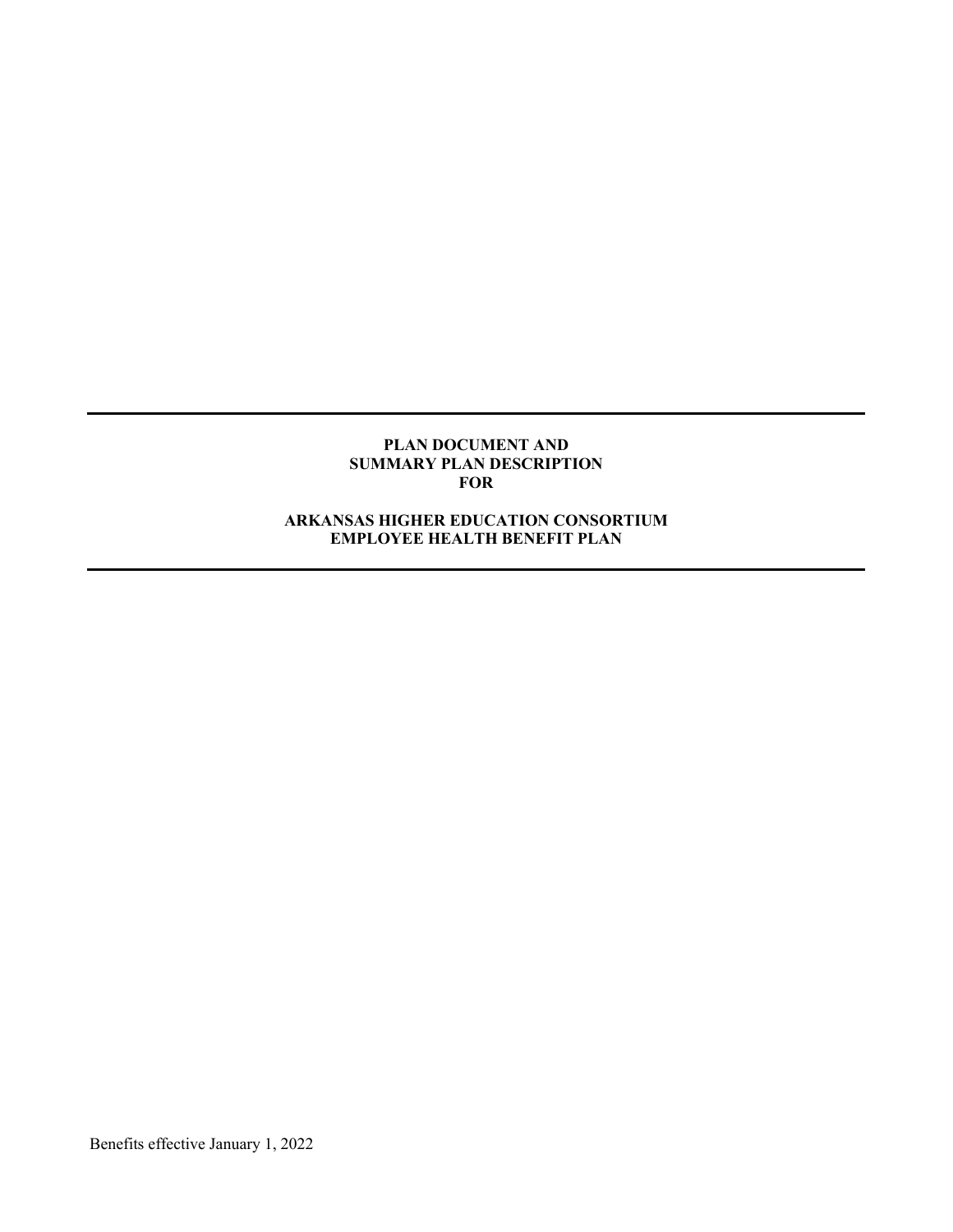# **TABLE OF CONTENTS**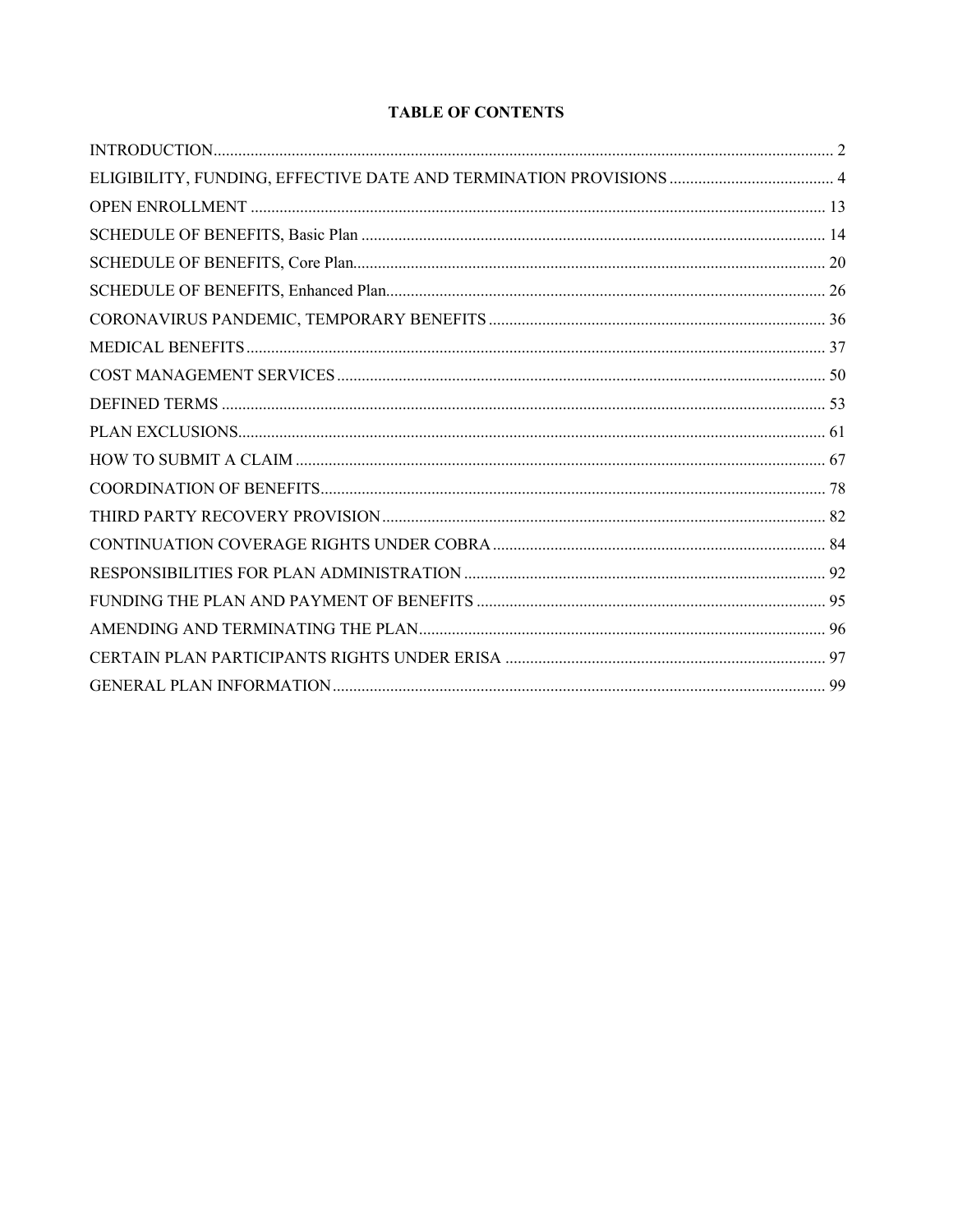### **INTRODUCTION**

This document is a description of Arkansas Higher Education Consortium Employee Health Benefit Plan (the Plan). No oral interpretations can change this Plan. The Plan described is designed to protect Plan Participants against certain catastrophic health expenses.

Para obtener asistencia en Espanol, llame al 1-800-370-5852.

The Employer fully intends to maintain this Plan indefinitely. However, it reserves the right to terminate, suspend, discontinue or amend the Plan at any time and for any reason.

Changes in the Plan may occur in any or all parts of the Plan including benefit coverage, maximums, exclusions, limitations, definitions, eligibility and the like.

At all times this Plan will comply with all applicable laws and regulations.

To the extent that an item or service is a covered benefit under the Plan, the terms of the Plan shall be applied in a manner that does not discriminate against a health care Provider who is acting within the scope of the Provider's license or other required credentials under applicable State law. This provision does not preclude the Plan from setting limits on benefits, including cost sharing provisions, frequency limits, or restrictions on the methods or settings in which treatments are provided and does not require the Plan to accept all types of Providers as a Participating Provider.

Failure to follow the eligibility or enrollment requirements of this Plan may result in delay of coverage or no coverage at all. Reimbursement from the Plan can be reduced or denied because of certain provisions in the Plan, such as coordination of benefits, subrogation, exclusions, timeliness of COBRA elections, utilization review or other cost management requirements, lack of Medical Necessity, lack of timely filing of claims or lack of coverage. These provisions are explained in summary fashion in this document; additional information is available from the Plan Administrator at no extra cost.

The Plan will pay benefits only for the expenses incurred while this coverage is in force. No benefits are payable for expenses incurred before coverage began or after coverage terminated. An expense for a service or supply is incurred on the date the service or supply is furnished.

No action at law or in equity shall be brought to recover under any section of this Plan until the appeal rights provided have been exercised and the Plan benefits requested in such appeals have been denied in whole or in part.

A Member may not assign or transfer any benefits or rights that arise under the Plan or applicable law to any other person, including a health care Provider, and any purported assignment or transfer is void. This includes (but is not limited to) an attempted assignment or transfer of claims for payment of benefits, breach of fiduciary duty, penalties or any other claim or remedy. For convenience, the Plan may pay any undisputed benefit directly to the health care Provider, but this is not a waiver of this anti-assignment provision and does not make the health care Provider an assignee or confer any other rights on the Provider. Similarly, the Plan recognizes an authorized representative for purposes of the Plan's claims and appeal procedures, but the authorized representative is not an assignee and has no derivative rights with respect to the claim. However, this anti-assignment provision will not apply (1) to an assignment of a Covered Person's rights to the Plan or the Plan Administrator, or (2) to the extent required under Medicaid laws.

If the Plan is terminated, amended, or benefits are eliminated, the rights of Covered Persons are limited to Covered Charges incurred before termination, amendment or elimination.

This document summarizes the Plan rights and benefits for covered Employees and their Dependents and is divided into the following parts: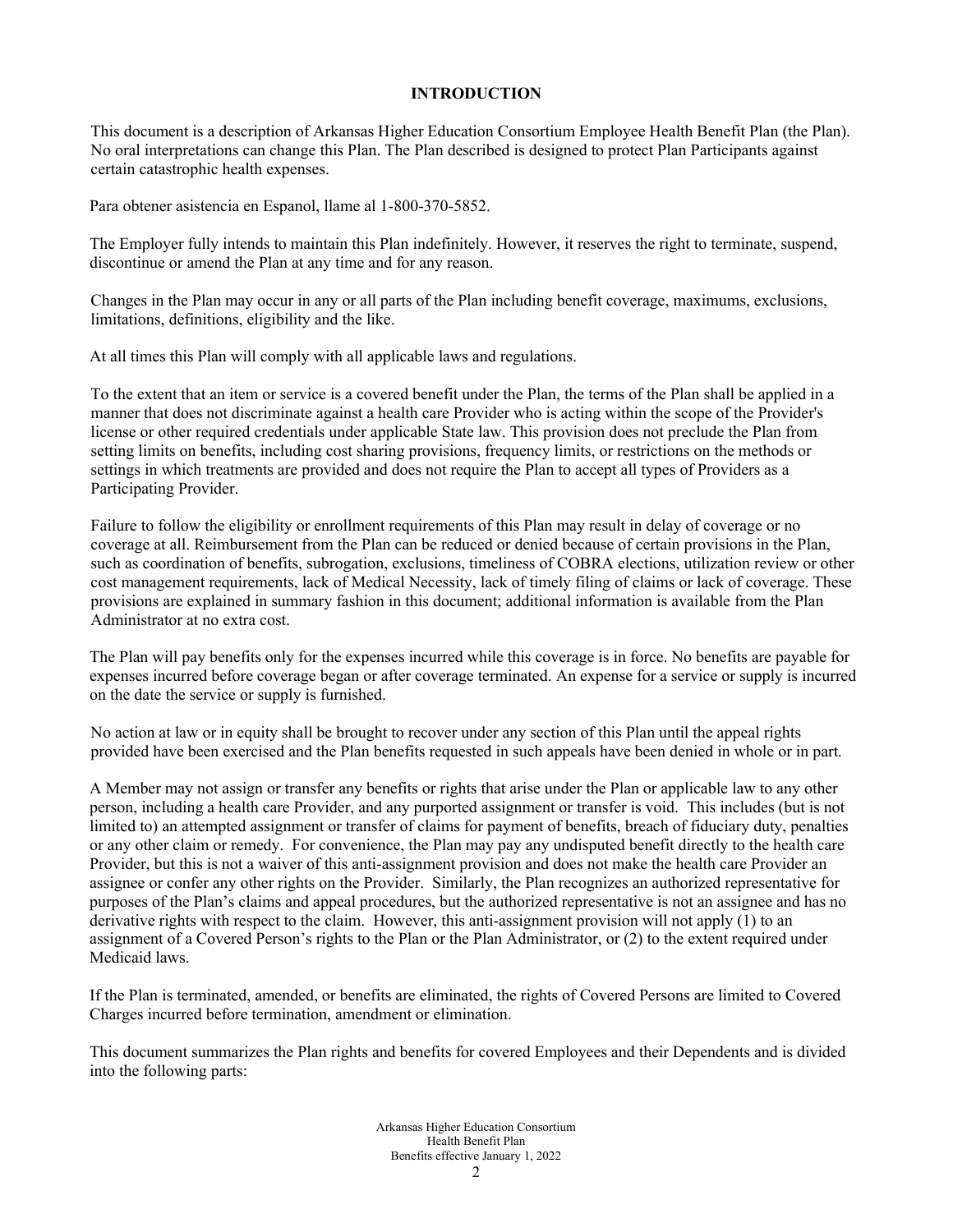**Eligibility, Funding, Effective Date and Termination.** Explains eligibility for coverage under the Plan, funding of the Plan and when the coverage takes effect and terminates.

**Schedule of Benefits.** Provides an outline of the Plan reimbursement formulas as well as payment limits on certain services.

**Benefit Descriptions.** Explains when the benefit applies and the types of charges covered.

**Defined Terms.** Defines those Plan terms that have a specific meaning.

**Plan Exclusions.** Shows what charges are **not** covered.

**Claim Provisions.** Explains the rules for filing claims and the claim appeal process.

**Coordination of Benefits.** Shows the Plan payment order when a person is covered under more than one plan.

**Third Party Recovery Provision.** Explains the Plan's rights to recover payment of charges when a Covered Person has a claim against another person because of injuries sustained.

**Continuation Coverage Rights Under COBRA.** Explains when a person's coverage under the Plan ceases and the continuation options which are available.

**ERISA Information.** Explains the Plan's structure and the Participants' rights under the Plan.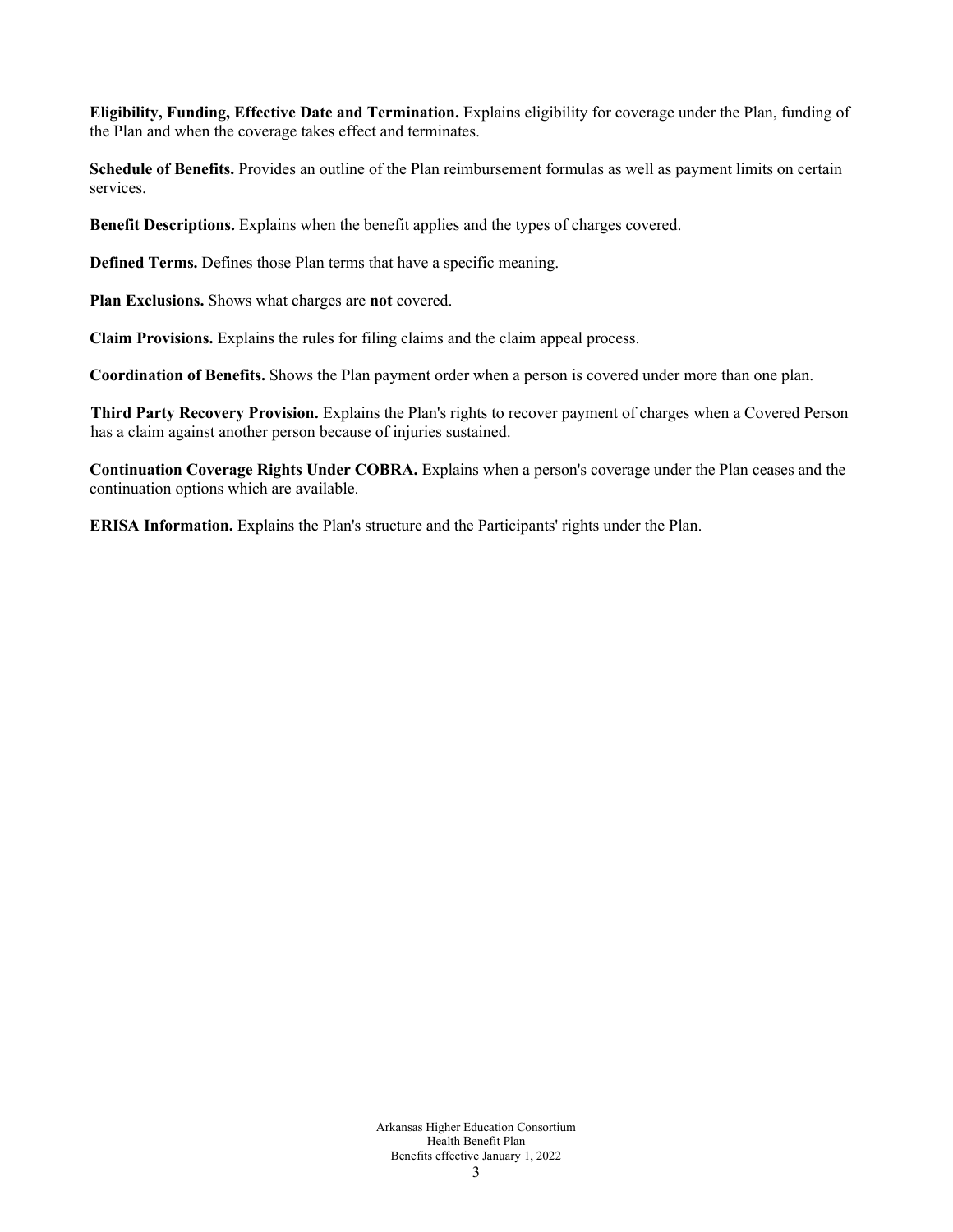## **ELIGIBILITY, FUNDING, EFFECTIVE DATE AND TERMINATION PROVISIONS**

A Plan Participant should contact the Plan Administrator to obtain additional information, free of charge, about Plan coverage of a specific benefit, particular drug, treatment, test or any other aspect of Plan benefits or requirements.

# **ELIGIBILITY**

**Eligible Classes of Employees.** All Active Employees or Retired Employees who qualify under one of the classes below.

## **New Hires:**

- Regular Full-Time Employees of Arkansas Community Collge, Arkansas Northeastern, Black River Technical Collage, National Park, NorthArk, Ozarka, and SouthArkansas: Employees who are designated by the Employer as Regular Full-Time Employees who are scheduled to work at least 30 hours per week. Coverage for Regular Full-Time Employees becomes effective on the first day of the month following the date the Employee is employed as a Regular Full-Time Employee, subject to completion of enrollment requirements.
- Regular Full-Time Employees of East Arkansas: Employees designated by the Employer as Regular Full-Time Employees who are scheduled to work at least 30 hours per week. Coverage for Regular Full-Time Employees becomes effective on the first day of the month following 30 day from the date the Employee is employed as a Regular Full-Time Employee, subject to completion of enrollment requirements.

### **Retirees:**

• A Former Full-time Active Employee of the Employer, who was enrolled in the Plan at the time of retirement and retires prior to his or her 65th birthday. A Retired Employee must meet the continued eligibility requirements as determined by the Plan Administrator in its sole discretion.

## **Impact of Breaks in Service:**

If you have a Break in Service and then return to work, you will be treated as a New Hire, and eligibility for coverage under the Plan upon return will be determined in accordance with the New Hire rules above. However, if you are not actively at work for a period and return to work or are otherwise credited with Hours of Service before you incur a Break in Service, you will be treated as a continuous employee and will be eligible for coverage under the Plan upon return if you were enrolled in coverage prior to the start of the period during which you had no Hours of Service. Your coverage will be effective on the first day of the month that coincides with or follows the date you resume Hours of Service, subject to completion of enrollment requirements.

**Eligible Classes of Dependents.** A Dependent is any one of the following persons:

**(1)** A covered Employee's Spouse.

The term "Spouse" shall mean the person with whom covered Employee has established a valid marriage under applicable State law but does not include common law marriages. The term "Spouse" shall include an individual of the same sex as the covered employee, if they were legally married under the laws of a State or other foreign or domestic jurisdiction. The Plan Administrator may require documentation proving a legal marital relationship.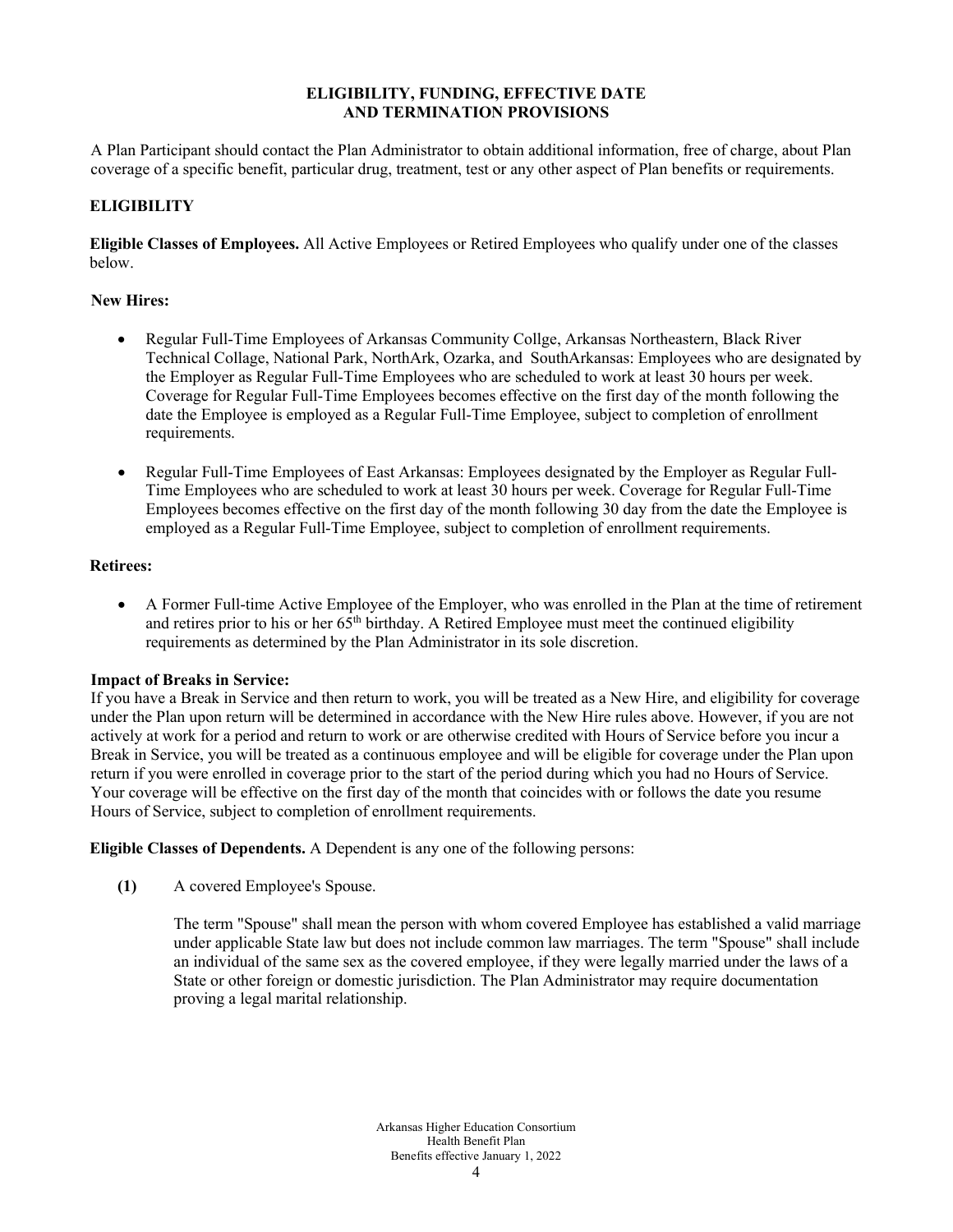### **(2)** A covered Employee's Child(ren).

An Employee's "Child" includes his natural child, stepchild, adopted child, or a child placed with the Employee for adoption. An Employee's Child will be an eligible Dependent until reaching the limiting age of 26, without regard to student status, marital status, financial dependency or residency status with the Employee or any other person. When the child reaches the applicable limiting age, coverage will end on the last day of the child's birthday month.

The phrase "placed for adoption" refers to a child whom a person intends to adopt, whether or not the adoption has become final, who has not attained the age of 18 as of the date of such placement for adoption. The term "placed" means the assumption and retention by such person of a legal obligation for total or partial support of the child in anticipation of adoption of the child. The child must be available for adoption and the legal process must have commenced.

### **(3)** A covered Employee's Qualified Dependents.

The term "Qualified Dependents" shall include individuals who do not qualify as a Child as defined above, but who are Children for whom the Employee is a Legal Guardian who reside in the Employee's household.

To be eligible for Dependent coverage under the Plan, a Qualified Dependent must be under the limiting age of 26 years and primarily dependent upon the covered Employee for support and maintenance. Coverage will end on the last day of the month in which the Qualified Dependent ceases to meet the applicable eligibility requirements.

Any child of a Plan Participant who is an alternate recipient under a qualified medical child support order shall be considered as having a right to Dependent coverage under this Plan.

A participant of this Plan may obtain, without charge, a copy of the procedures governing qualified medical child support order (QMCSO) determinations from the Plan Administrator.

The Plan Administrator may require documentation proving eligibility for Dependent coverage, including birth certificates, tax records or initiation of legal proceedings severing parental rights.

**(4)** A covered Dependent Child or Qualified Dependent who reaches the limiting age and is Totally Disabled, incapable of self-sustaining employment by reason of intellectual or developmental disability or physical disability, primarily dependent upon the covered Employee for support and maintenance and unmarried. The Plan Administrator may require, at reasonable intervals, continuing proof of the Total Disability and dependency.

The Plan Administrator reserves the right to have such Dependent examined by a Physician of the Plan Administrator's choice, at the Plan's expense, to determine the existence of such incapacity.

These persons are excluded as Dependents: other individuals living in the covered Employee's or Retiree's home, but who are not eligible as defined; the legally separated or divorced former Spouse of the Employee or Retiree; any person who is on active duty in any military service of any country; or any person who is covered under the Plan as an Employee or Retiree.

If a person covered under this Plan changes status from Employee to Dependent or Dependent to Employee, and the person is covered continuously under this Plan before, during and after the change in status, credit will be given for all amounts applied to maximums.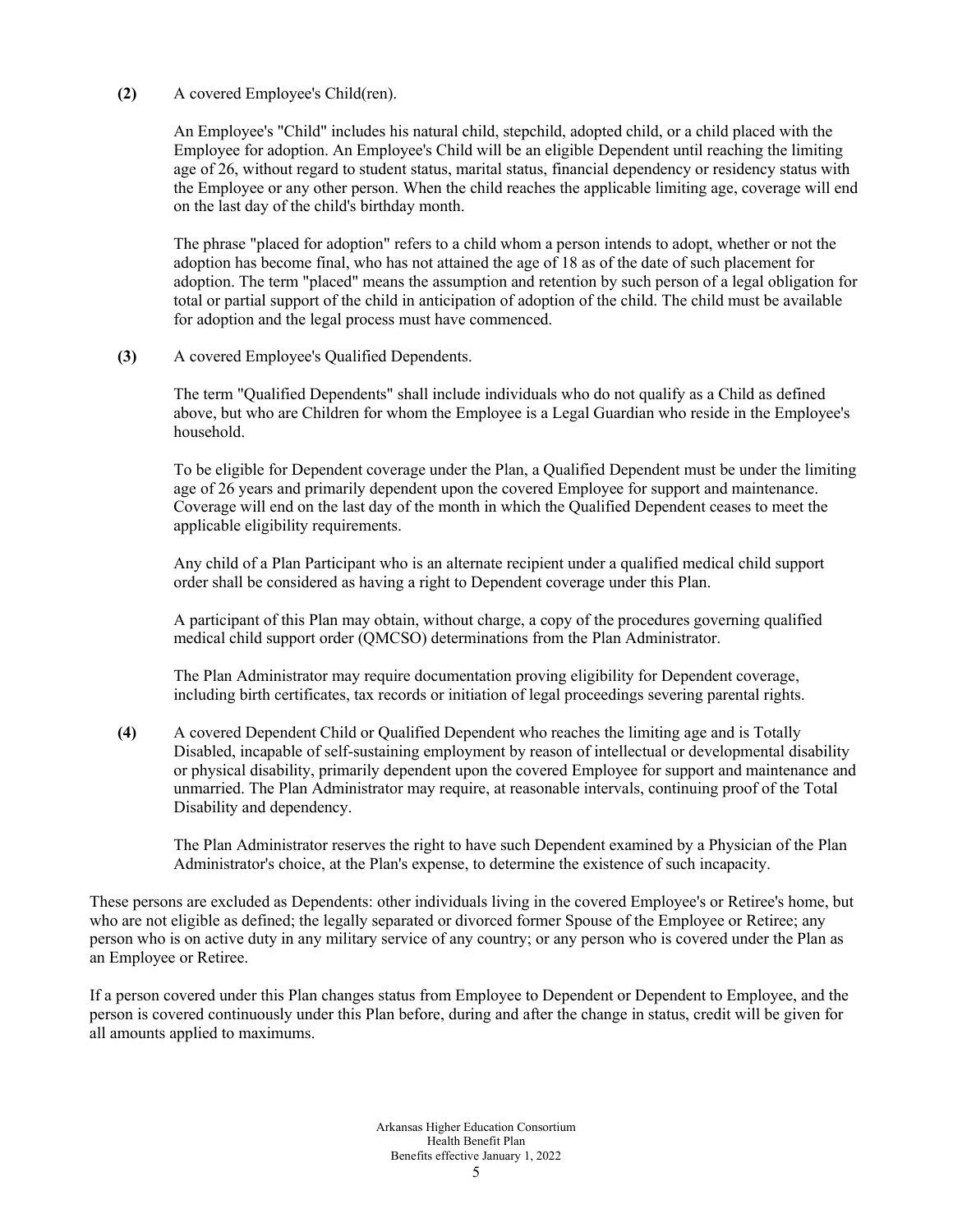If both parents are Employees, their eligible Dependent will be covered as the Dependent of one or the other, but not of both.

**Eligibility Requirements for Dependent Coverage.** A family member of an Employee will become eligible for Dependent coverage on the first day that the Employee is eligible for Employee coverage and the family member satisfies the requirements for Dependent coverage.

At any time, the Plan may require proof that a Spouse, Qualified Dependent or a Child qualifies or continues to qualify as a Dependent as defined by this Plan.

## **FUNDING**

**Cost of the Plan.** Arkansas Higher Education Consortium shares the cost of Employee and Dependent coverage under this Plan with the covered Employees. The enrollment application for coverage by completing the electronic process. This authorization must be completed in a manner set forth by the Plan Administrator.

The level of any Employee contributions is set by the Plan Administrator. The Plan Administrator reserves the right to change the level of Employee contributions.

The Claims Administrator provides administrative claims payment services only and does not assume any financial risk or obligation with respect to claims.

## **ENROLLMENT**

**Enrollment Requirements.** An Employee must enroll for coverage by completing the electronic enrollment process. If an eligible Employee wishes to add Dependents to their coverage, the covered Employee is required to enroll each Dependent.

**Enrollment Requirements for Newborn Children**. A newborn child of a covered Employee who has Dependent coverage is not automatically enrolled in this Plan. If the newborn child is not enrolled in this Plan on a timely basis, as defined in the section "Timely Enrollment" following this section, there will be no payment from the Plan and the parents will be responsible for all costs.

If the child is required to be enrolled and is not enrolled within 60 days of birth, the enrollment will be considered a Late Enrollment.

### **TIMELY OR LATE ENROLLMENT**

**(1) Timely Enrollment** - The enrollment will be "timely" if the electronic enrollment is completed no later than 31 days after the person initially becomes eligible for the coverage. In addition, in the case of a birth, marriage, adoption or placement for adoption, there may be a right to enroll in this Plan. However, a request for enrollment must be made within 60 days of the date of birth, 30 days of the date of marriage or a loss of coverage, or within 60 days of an adoption or placement for adoption.

If two Employees who are covered under the Plan are the parents of children who are covered under the Plan, and the Employee who is covering the Dependent children terminates coverage, the Dependent coverage may be continued by the other covered Employee with no Waiting Period as long as coverage has been continuous.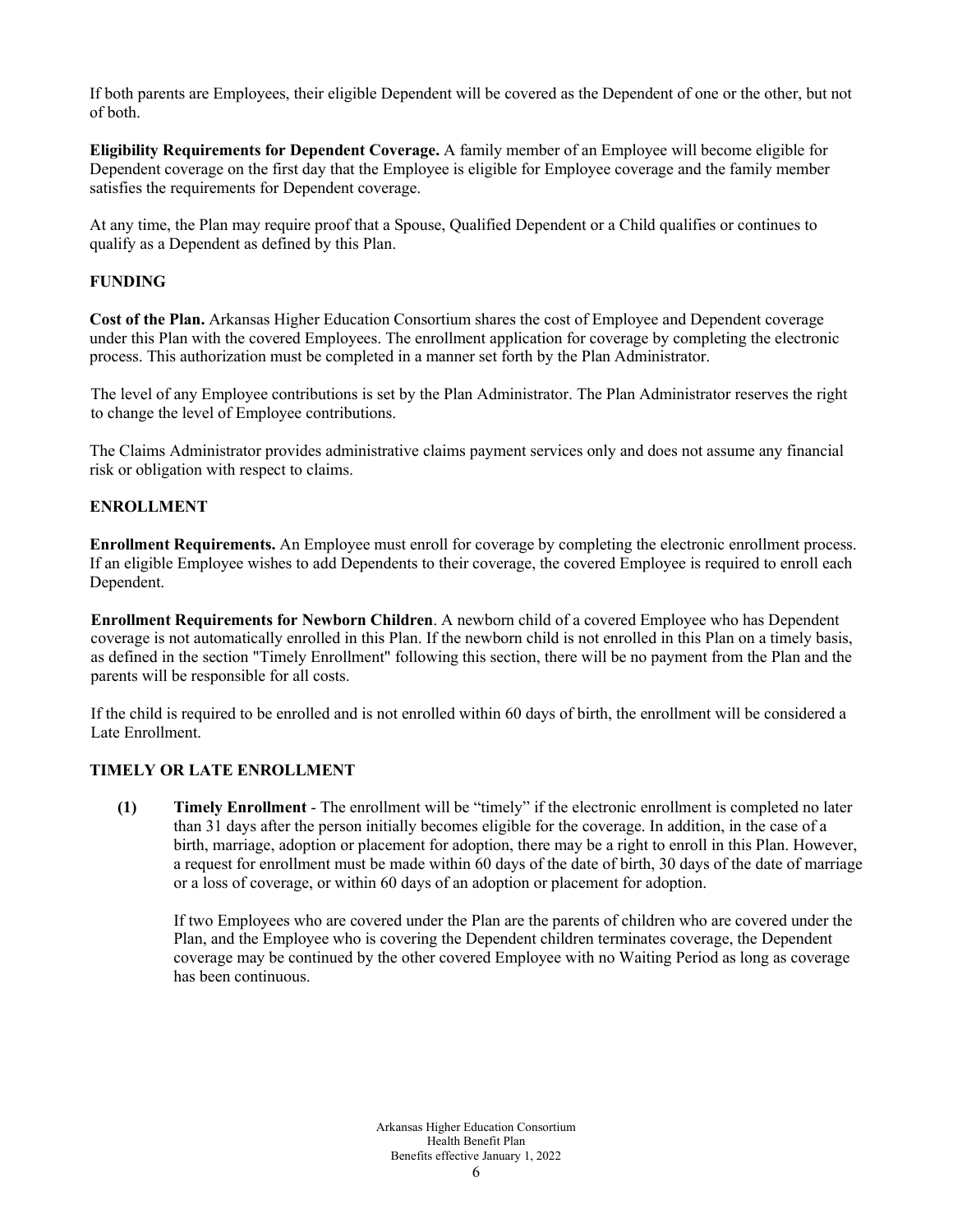**(2) Late Enrollment** - An enrollment is "late" if it is not made on a "timely basis" or during a Special Enrollment Period. Late Enrollees and their eligible Dependents who are not eligible to join the Plan during a Special Enrollment Period may join only during open enrollment.

Unless otherwise required by law, if an individual loses eligibility for coverage as a result of terminating employment or a general suspension of coverage under the Plan, then upon becoming eligible again due to resumption of employment or due to resumption of Plan coverage, only the most recent period of eligibility will be considered for purposes of determining whether the individual is a Late Enrollee.

The time between the date a Late Enrollee first becomes eligible for enrollment under the Plan and the first day of coverage is not treated as a Waiting Period. Coverage begins on January 1.

# **SPECIAL ENROLLMENT RIGHTS**

Federal law provides Special Enrollment provisions under some circumstances. If an Employee is declining enrollment for himself or herself or his or her dependents (including his or her spouse) because of other health insurance or group health plan coverage, there may be a right to enroll in this Plan if there is a loss of eligibility for that other coverage (or if the employer stops contributing towards the other coverage). However, a request for enrollment must be made within 30 days after the coverage ends (or after the employer stops contributing towards the other coverage).

In addition, in the case of a birth, marriage, adoption or placement for adoption, there may be a right to enroll in this Plan.

The Special Enrollment rules are described in more detail below. To request Special Enrollment or obtain more detailed information of these portability provisions, contact the Plan Administrator, Arkansas Higher Education Consortium, P.O. Box 10, Melbourne, Arkansas, 72556.

## **SPECIAL ENROLLMENT PERIODS**

The events described below may create a right to enroll in the Plan under a Special Enrollment Period.

- **(1) Losing other coverage may create a Special Enrollment right.** An Employee or Dependent who is eligible, but not enrolled in this Plan, may enroll if the individual loses eligibility for other coverage and loss of eligibility for coverage meets all of the following conditions:
	- **(a)** The Employee or Dependent was covered under a group health plan or had health insurance coverage at the time coverage under this Plan was previously offered to the individual.
	- **(b)** If required by the Plan Administrator, the Employee stated in writing at the time that coverage was offered that the other health coverage was the reason for declining enrollment.
	- **(c)** Either (i) the other coverage was COBRA coverage and the COBRA coverage was exhausted, or (ii) the other coverage was not COBRA coverage, and the coverage was terminated as a result of loss of eligibility for the coverage or because employer contributions towards the coverage were terminated. Coverage will begin no later than the first day of the first calendar month following the date the completed enrollment form is received.
	- **(d)** The Employee or Dependent requests enrollment in this Plan not later than 30 days after the date of exhaustion of COBRA coverage or the termination of non-COBRA coverage due to loss of eligibility or termination of employer contributions, described above. Coverage will begin no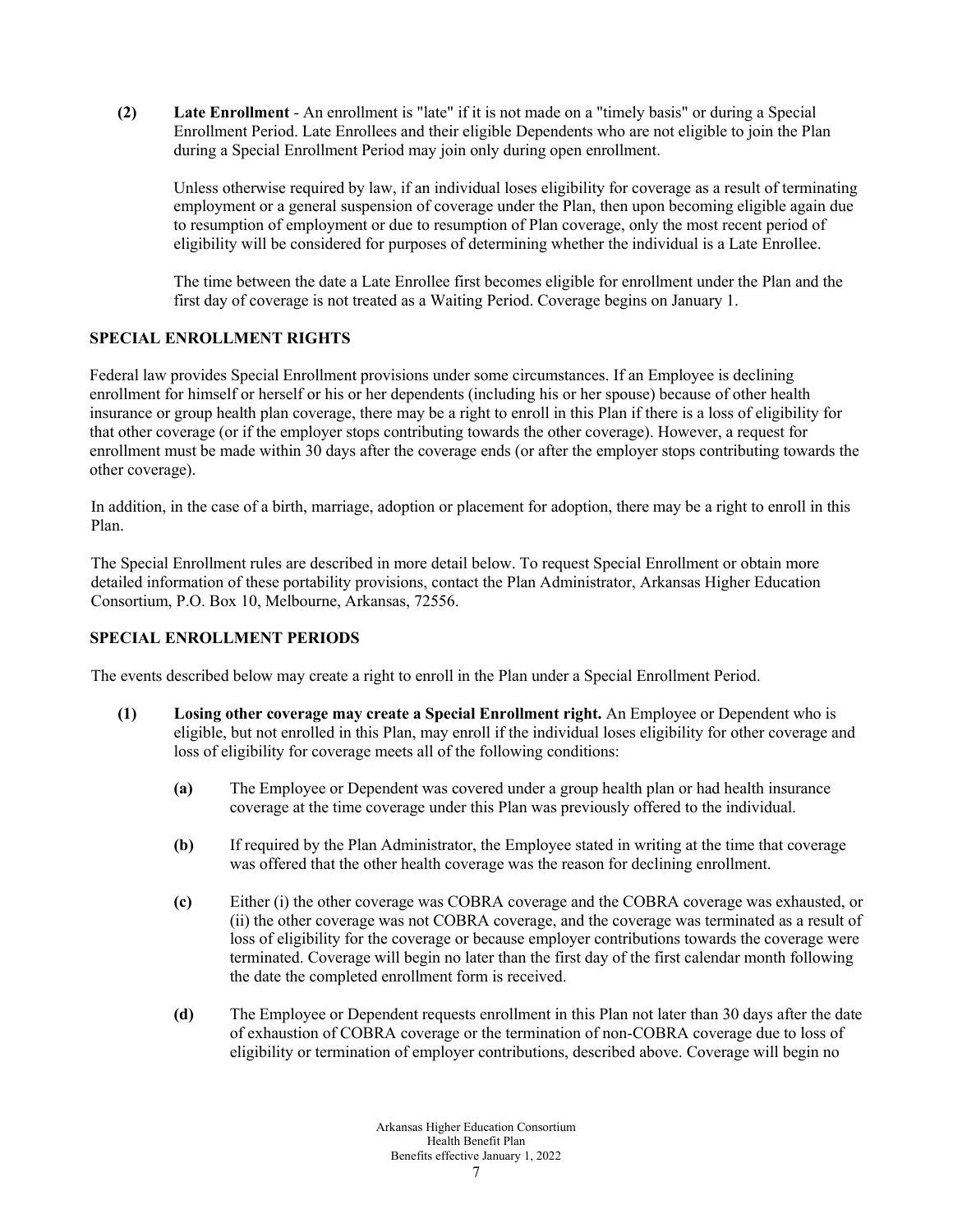later than the first day of the first calendar month following the date the completed enrollment form is received.

- **(2)** For purposes of these rules, a loss of eligibility occurs if one of the following occurs:
	- **(a)** The Employee or Dependent has a loss of eligibility due to the plan no longer offering any benefits to a class of similarly situated individuals (for example: part-time employees).
	- **(b)** The Employee or Dependent has a loss of eligibility as a result of legal separation, divorce, cessation of dependent status (such as attaining the maximum age to be eligible as a dependent child under the plan), death, termination of employment, or reduction in the number of hours of employment or contributions towards the coverage were terminated.
	- **(c)** The Employee or Dependent has a loss of eligibility when coverage is offered through an HMO, or other arrangement, in the individual market that does not provide benefits to individuals who no longer reside, live or work in a service area, (whether or not within the choice of the individual).
	- **(d)** The Employee or Dependent has a loss of eligibility when coverage is offered through an HMO, or other arrangement, in the group market that does not provide benefits to individuals who no longer reside, live or work in a service area, (whether or not within the choice of the individual), and no other benefit package is available to the individual.

If the Employee or Dependent lost the other coverage as a result of the individual's failure to pay premiums or required contributions or for cause (such as making a fraudulent claim or an intentional misrepresentation of a material fact in connection with the plan), that individual does not have a Special Enrollment right.

### **(3) Acquiring a newly eligible Dependent may create a Special Enrollment right.** If:

- **(a)** The Employee is a participant under this Plan (or is eligible to be enrolled under this Plan but for a failure to enroll during a previous enrollment period), and
- **(b)** A person becomes a Dependent of the Employee through marriage, birth, adoption or placement for adoption,

then the Dependent may be enrolled under this Plan. If the Employee is not enrolled at the time of the event, the Employee must enroll under this Special Enrollment Period in order for his eligible Dependents to enroll. In the case of the birth or adoption of a child, the Spouse of the covered Employee may be enrolled as a Dependent of the covered Employee if the Spouse is otherwise eligible for coverage.

The Special Enrollment Period for newly eligible Dependents is a period of 30 days that begins after the date of the marriage or 60 days for birth, adoption or placement for adoption. To be eligible for this Special Enrollment, the Dependent and/or Employee must request enrollment during this 30-day period or 60-day period.

The coverage of the Dependent and/or Employee enrolled in the Special Enrollment Period will be effective:

**(a)** in the case of marriage, the first day of the first month beginning after the date of the completed request for enrollment is received;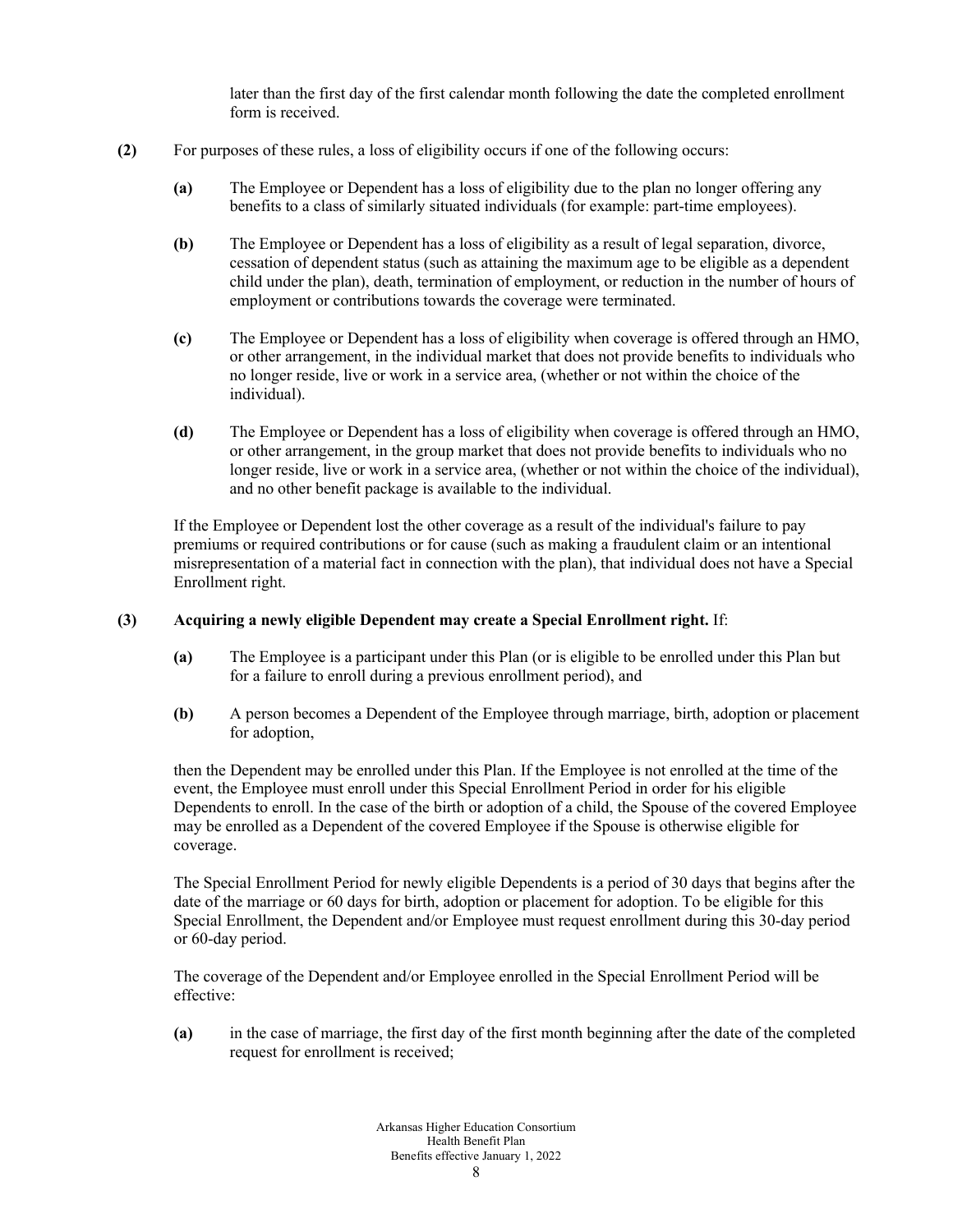- **(b)** in the case of a Dependent's birth, as of the date of birth; or
- **(c)** in the case of a Dependent's adoption or placement for adoption, the date of the adoption or placement for adoption.
- **(4) Eligibility changes in Medicaid or State Child Health Insurance Programs may create a Special Enrollment right.** An Employee or Dependent who is eligible, but not enrolled in this Plan, may enroll if:
	- **(a)** The Employee or Dependent is covered under a Medicaid plan under Title XIX of the Social Security Act or a State child health plan (CHIP) under Title XXI of such Act, and coverage of the Employee or Dependent is terminated due to loss of eligibility for such coverage, and the Employee or Dependent requests enrollment in this Plan within 60 days after such Medicaid or CHIP coverage is terminated.
	- **(b)** The Employee or Dependent becomes eligible for assistance with payment of Employee contributions to this Plan through a Medicaid or CHIP plan (including any waiver or demonstration project conducted with respect to such plan), and the Employee or Dependent requests enrollment in this Plan within 60 days after the date the Employee or Dependent is determined to be eligible for such assistance.

If a Dependent becomes eligible to enroll under this provision and the Employee is not then enrolled, the Employee must enroll in order for the Dependent to enroll.

Coverage will become effective as of the first day of the first calendar month following the date the completed enrollment form is received unless an earlier date is established by the Employer or by regulation.

## **EFFECTIVE DATE**

**Active Employee Requirement.** An Employee must be an Active Employee (as defined by this Plan) for this coverage to take effect.

**Effective Date of Dependent Coverage.** A Dependent's coverage will take effect on the day that the Eligibility Requirements are met; the Employee is covered under the Plan; and all Enrollment Requirements are met.

## **TERMINATION OF COVERAGE**

**The Employer or Plan has the right to rescind any coverage of the Employee and/or Retiree and/or Dependents for cause, making a fraudulent claim or an intentional material misrepresentation in applying for or obtaining coverage, or obtaining benefits under the Plan. The Employer or Plan may either void coverage for the Employee and/or covered Retirees and/or covered Dependents for the period of time coverage was in effect, may terminate coverage as of a date to be determined at the Plan's discretion, or may immediately terminate coverage. If coverage is to be terminated or voided retroactively for fraud or misrepresentation, the Plan will provide at least 30 days' advance written notice of such action. The Employer will refund all contributions paid for any coverage rescinded; however, claims paid will be offset from this amount. The Employer reserves the right to collect additional monies if claims are paid in excess of the Employee's and/or Retiree's and/or Dependent's paid contributions.**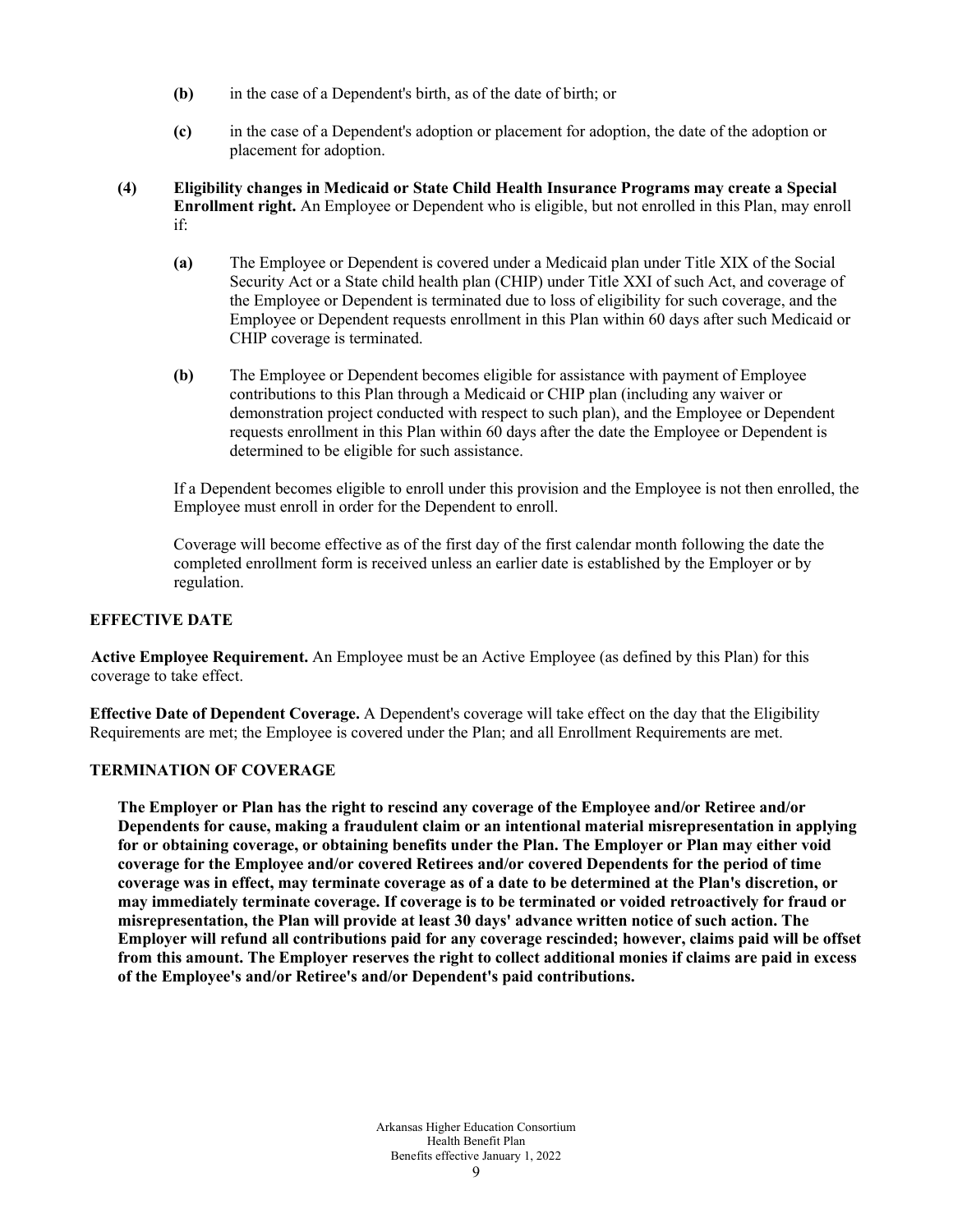**When Employee Coverage Terminates.** Employee coverage will terminate on the earliest of these dates (except in certain circumstances, a covered Employee may be eligible for COBRA continuation coverage. For a complete explanation of when COBRA continuation coverage is available, what conditions apply and how to select it, see the section entitled Continuation Coverage Rights under COBRA):

- **(1)** The date the Plan is terminated.
- **(2)** The last day of the calendar month in which the covered Employee ceases to be in one of the Eligible Classes. This includes death or termination of Active Employment of the covered Employee. (See the section entitled Continuation Coverage Rights under COBRA.) It also includes an Employee on disability, leave of absence or other leave of absence, unless the Plan specifically provides for continuation during these periods.
- **(3)** The end of the period for which the required contribution has been paid if the charge for the next period is not paid when due.
- **(4)** If an Employee commits fraud, makes an intentional misrepresentation of material fact in applying for or obtaining coverage, or obtaining benefits under the Plan, or fails to notify the Plan Administrator that he or she has become ineligible for coverage, then the Employer or Plan may either void coverage for the Employee and covered Dependents for the period of time coverage was in effect, may terminate coverage as of a date to be determined at the Plan's discretion, or may immediately terminate coverage. If coverage is to be terminated or voided retroactively for fraud or misrepresentation, the Plan will provide at least 30 days' advance written notice of such action.

**Continuation During Periods of Employer-Certified Disability, Leave of Absence or Layoff.** A person may remain eligible for a limited time if Active, full-time work ceases due to disability, leave of absence or layoff. This continuance will end as follows:

**For disability leave only:** the end of the three calendar month period that next follows the month in which the person last worked as an Active Employee.

**For leave of absence or layoff only:** the end of the three calendar month period that next follows the month in which the person last worked as an Active Employee.

While continued, coverage will be that which was in force on the last day worked as an Active Employee. Such continuation of coverage periods will run consecutively to any leave taken under the Family and Medical Leave Act However, if benefits reduce for others in the class, they will also reduce for the continued person.

**Continuation During Family and Medical Leave.** Regardless of the established leave policies mentioned above, this Plan shall at all times comply with the Family and Medical Leave Act, as amended, and as promulgated in regulations issued by the Department of Labor.

During any leave taken under the Family and Medical Leave Act, the Employer will maintain coverage under this Plan on the same conditions as coverage would have been provided if the covered Employee had been continuously employed during the entire leave period.

If Plan coverage terminates during the FMLA leave, coverage will be reinstated for the Employee and his or her covered Dependents if the Employee returns to work in accordance with the terms of the FMLA leave. Coverage will be reinstated only if the person(s) had coverage under this Plan when the FMLA leave started, and will be reinstated to the same extent that it was in force when that coverage terminated. For example, Waiting Periods will not be imposed unless they were in effect for the Employee and/or his or her Dependents when Plan coverage terminated.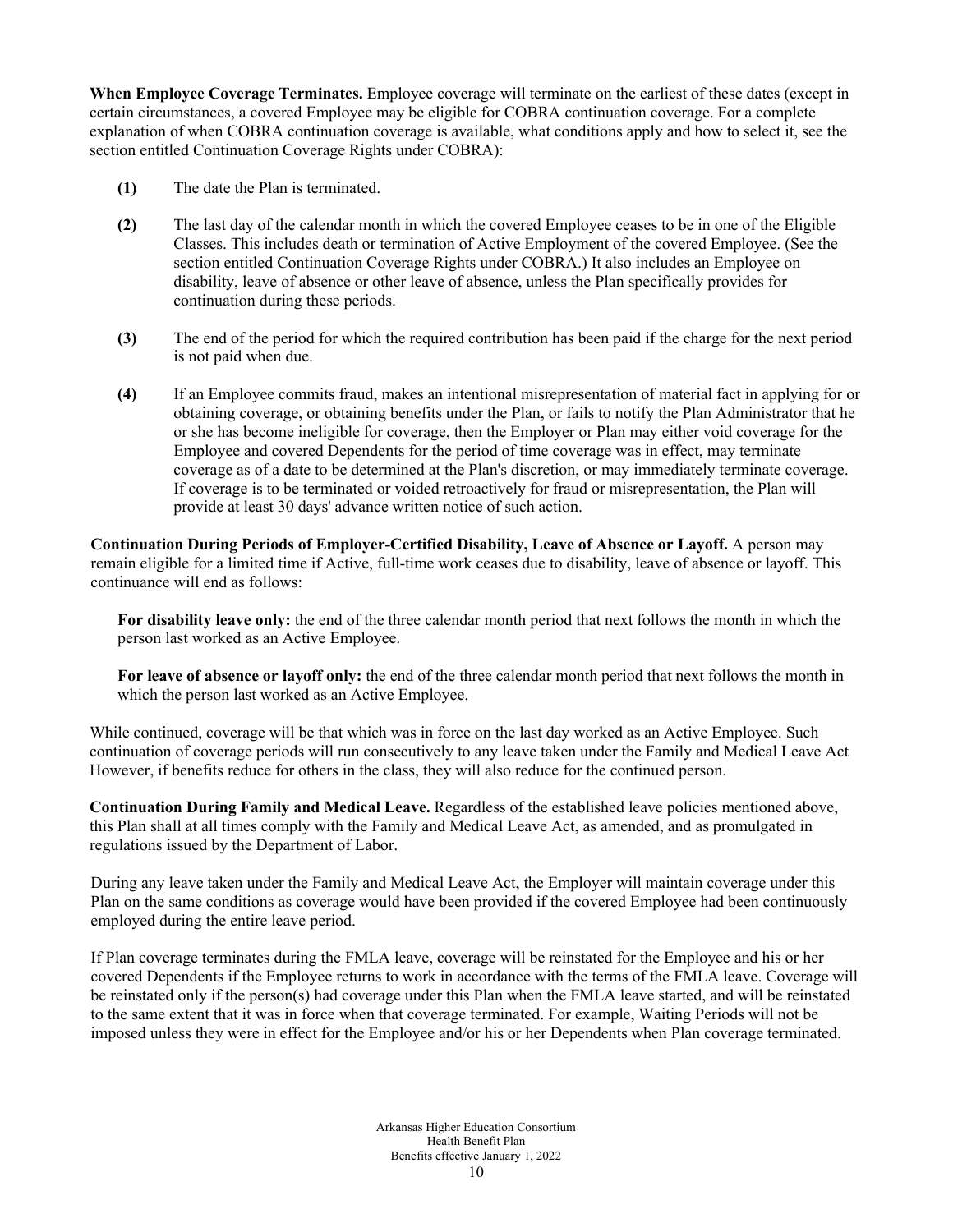**Rehiring a Terminated Employee.** A terminated Employee who is rehired will be treated as a new hire and be required to satisfy all Eligibility and Enrollment requirements to the extent permitted by the terms of the Plan and applicable law.

**Employees on Military Leave.** Employees going into or returning from military service may elect to continue Plan coverage as mandated by the Uniformed Services Employment and Reemployment Rights Act (USERRA) under the following circumstances. These rights apply only to Employees and their Dependents covered under the Plan immediately before leaving for military service.

- **(1)** The maximum period of coverage of a person and the person's covered Dependents under such an election shall be the lesser of:
	- **(a)** The 24 month period beginning on the date on which the person's absence begins; or
	- **(b)** The day after the date on which the person was required to apply for or return to a position of employment and fails to do so.
- **(2)** A person who elects to continue health plan coverage must pay up to 102% of the full contribution under the Plan, except a person on active duty for 30 days or less cannot be required to pay more than the Employee's share, if any, for the coverage.
- **(3)** An exclusion or Waiting Period may not be imposed in connection with the reinstatement of coverage upon reemployment if one would not have been imposed had coverage not been terminated because of service. However, an exclusion or Waiting Period may be imposed for coverage of any Illness or Injury determined by the Secretary of Veterans Affairs to have been incurred in, or aggravated during, the performance of uniformed service.

If the Employee wishes to elect this coverage or obtain more detailed information, contact the Plan Administrator Arkansas Higher Education Consortium, P.O. Box 10, Melbourne, Arkansas, 72556, need number. The Employee may also have continuation rights under USERRA. In general, the Employee must meet the same requirements for electing USERRA coverage as are required under COBRA continuation coverage requirements. Coverage elected under these circumstances is concurrent, not cumulative. The Employee may elect USERRA continuation coverage for the Employee and their Dependents. Only the Employee has election rights. Dependents do not have any independent right to elect USERRA health plan continuation.

**When Dependent Coverage Terminates.** A Dependent's coverage will terminate on the earliest of these dates (except in certain circumstances, a covered Dependent may be eligible for COBRA continuation coverage. For a complete explanation of when COBRA continuation coverage is available, what conditions apply and how to select it, see the section entitled Continuation Coverage Rights under COBRA):

- **(1)** The date the Plan or Dependent coverage under the Plan is terminated.
- **(2)** The date that the Employee's coverage under the Plan terminates for any reason including death. (See the section entitled Continuation Coverage Rights under COBRA.)
- **(3)** The date a covered Spouse loses coverage due to loss of eligibility status. (See the section entitled Continuation Coverage Rights under COBRA.)
- **(4)** Coverage on the last day of the month in which the Qualified Dependent ceases to meet the applicable eligibility requirements. (See the section entitled Continuation Coverage Rights under COBRA.)
- **(5)** Coverage will end on the last day of the month in which the Child ceases to meet the applicable eligibility requirements. (See the section entitled Continuation Coverage Rights under COBRA.)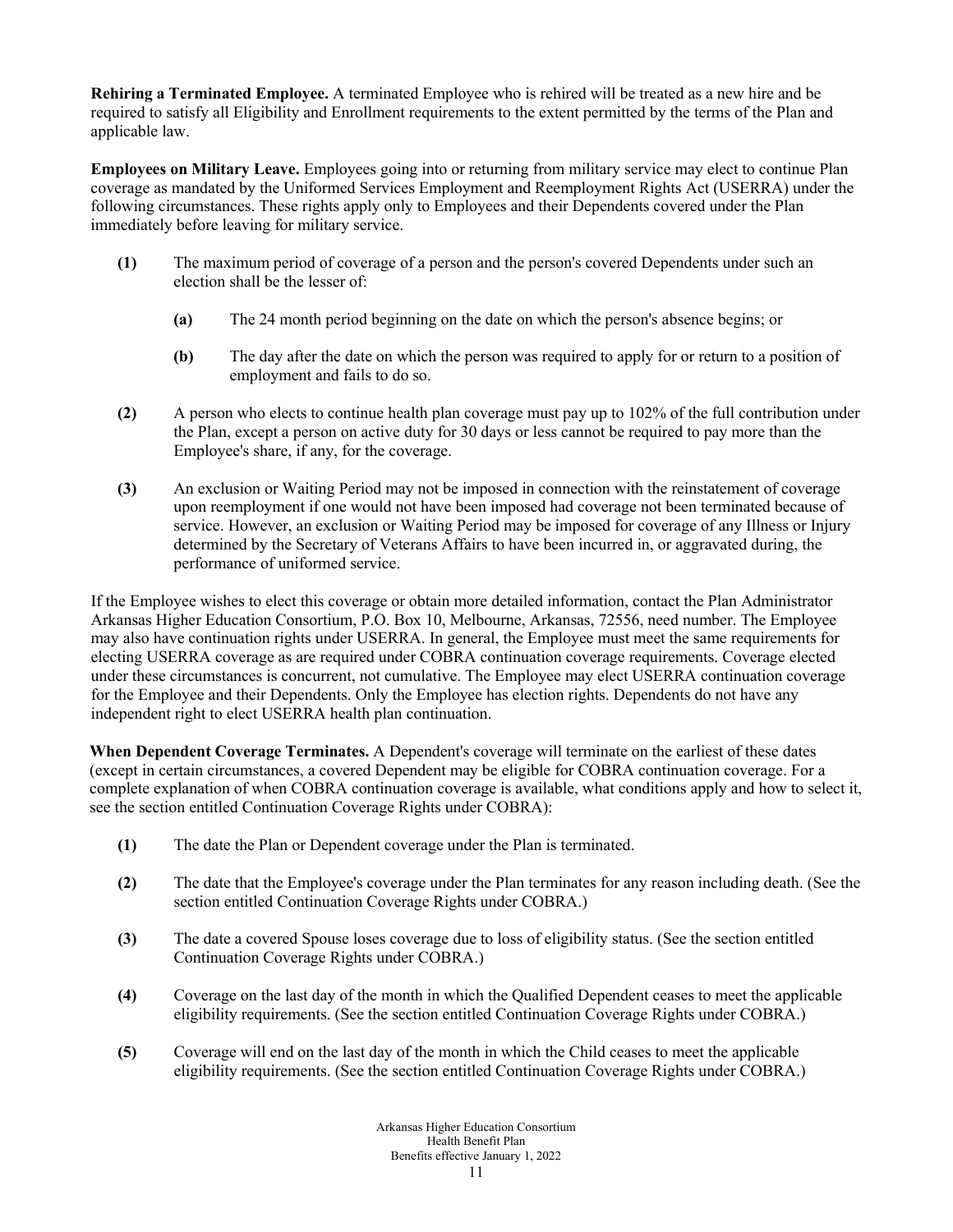- **(6)** The end of the period for which the required contribution has been paid if the charge for the next period is not paid when due.
- **(7)** If a Dependent commits fraud or makes an intentional misrepresentation of material fact in applying for or obtaining coverage, or obtaining benefits under the Plan, or fails to notify the Plan Administrator that he or she has become ineligible for coverage, then the Employer or Plan may either void coverage for the Dependent for the period of time coverage was in effect, may terminate coverage as of a date to be determined at the Plan's discretion, or may immediately terminate coverage. If coverage is to be terminated or voided retroactively for fraud or misrepresentation, the Plan will provide at least 30 days' advance written notice of such action.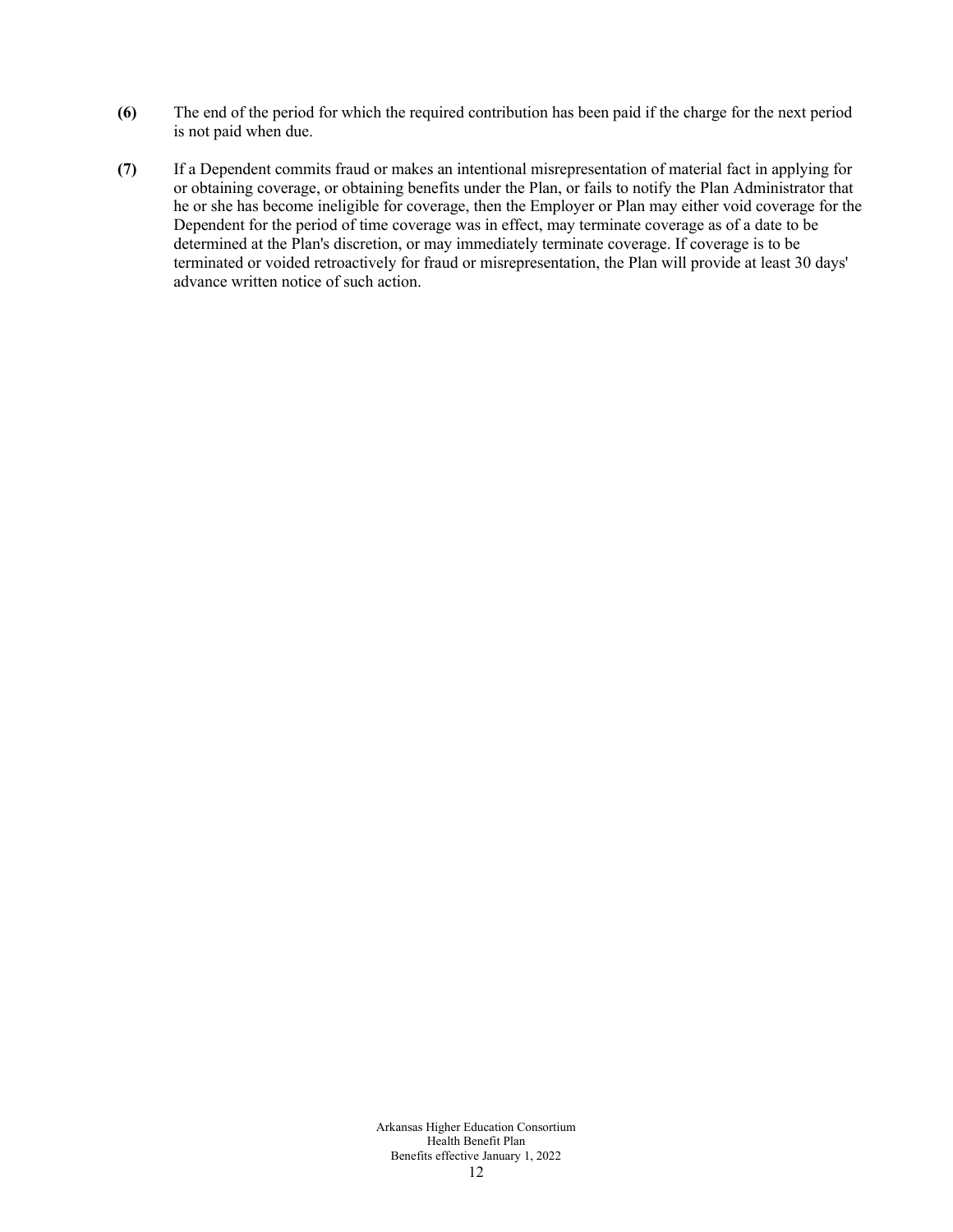### **OPEN ENROLLMENT**

During the annual open enrollment period, eligible Employees and their eligible Dependents who are Late Enrollees will be able to enroll in the Plan. At this time, covered Employees and their covered Dependents will also be able to change some of their benefit decisions based on which benefits and coverages are right for them

Benefit choices made during the open enrollment period will become effective January 1 and remain in effect until the next January 1 unless there is a Special Enrollment event or a change in family status during the year (birth, death, marriage, divorce, adoption) or loss of coverage due to loss of a Spouse's employment.

A Plan Participant who fails to make an election during open enrollment will automatically retain his or her present coverages.

Plan Participants will receive detailed information regarding open enrollment from their Employer.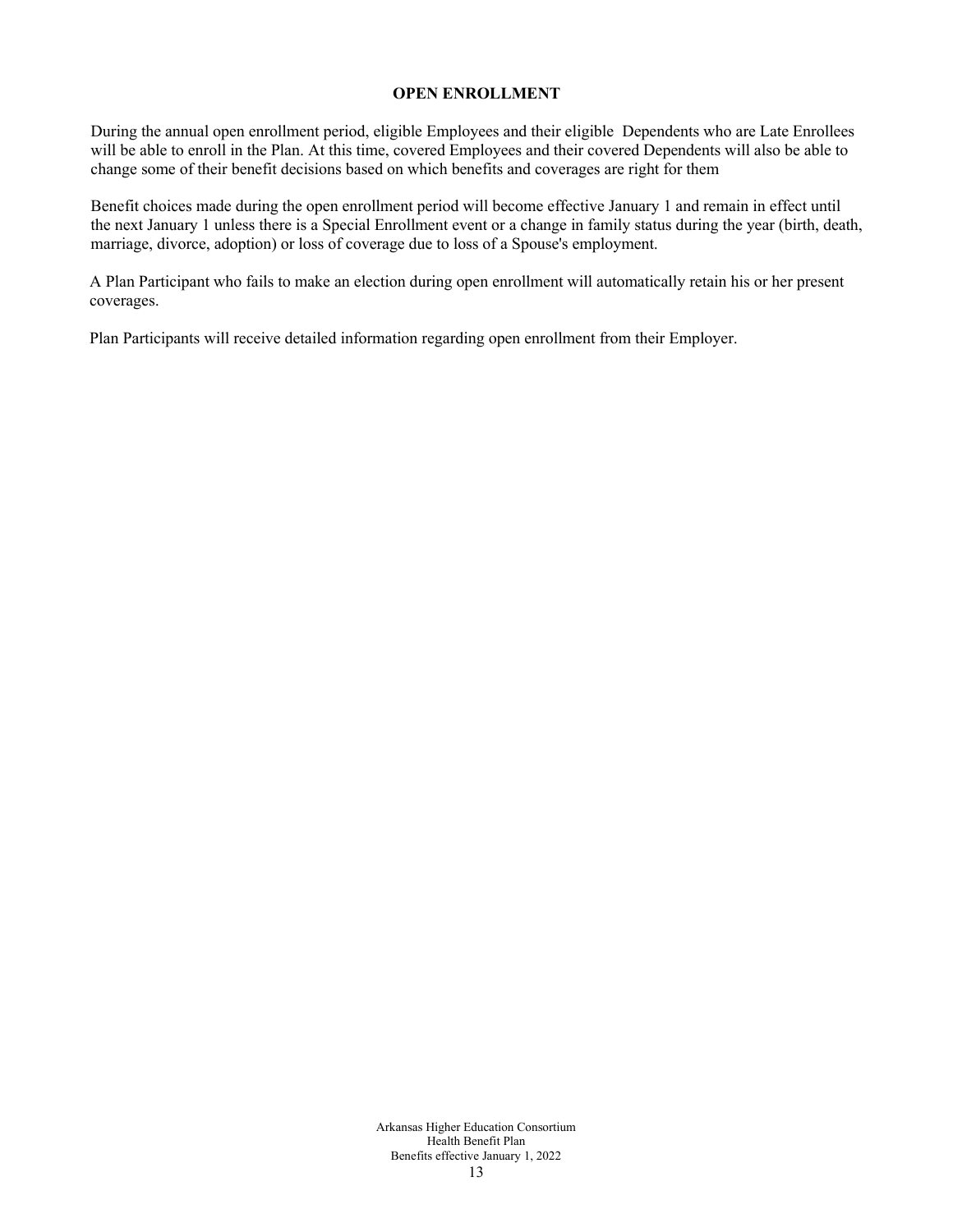## **SCHEDULE OF BENEFITS Basic Plan**

### **MEDICAL BENEFITS**

All benefits described in this Schedule are subject to the Claims Administrator's established Coverage Policy, which the Plan Administrator has adopted for purposes of defining the benefits due under this Plan, the Allowable Charge (as defined herein), and the benefit limits and exclusions described more fully herein including, but not limited to the determination that: care and treatment is or is not Medically Necessary; or that services, supplies and care are or are not Experimental and/or Investigational. The meanings of these capitalized terms are in the Defined Terms section of this document.

This Plan has entered into an agreement with certain Hospitals, Physicians, and other health care Providers, which are called In-Network Providers. Because these In-Network Providers have agreed to charge reduced fees to persons covered under the Plan, the Plan can afford to reimburse a higher percentage of their fees.

Therefore, when a Covered Person uses an In-Network Provider, that Covered Person will receive a higher payment from the Plan than when an Out-of-Network Provider is used. It is the Covered Person's choice as to which Provider to use.

A listing of In-Network Providers is available on the web a[t www.blueadvantagearkansas.com.](http://www.blueadvantagearkansas.com/)

### **Deductibles Payable by Plan Participants, per Calendar Year**

A deductible is an amount of money that is paid once a Calendar Year per Covered Person or Family Unit. On the first day of each Calendar Year, a new deductible amount is required.

| In-Network Deductible     |  |
|---------------------------|--|
|                           |  |
|                           |  |
|                           |  |
| Out-of-Network Deductible |  |
|                           |  |
|                           |  |

#### **Deductible Accumulation**

The In-Network and Out-of-Network deductibles are totally separate and do not contribute toward or offset each other.

For single coverage, the Covered Person must meet the individual deductible before any money is paid by the Plan for any Covered Charge. For two-member or family coverages, each family member must meet his or her own individual deductible until the total amount of deductible expenses paid by all family members meets the overall Family Unit deductible.

### **The Calendar Year deductible is waived for the following Covered Charges:**

- In-Network Standard Preventive Care
- In-Network primary care physicians and specialist office visits
- In-Network lab, x-ray, and diagnostic testing office services
- In-Network routine vision exam
- Ambulance services
- Hearing exam and aids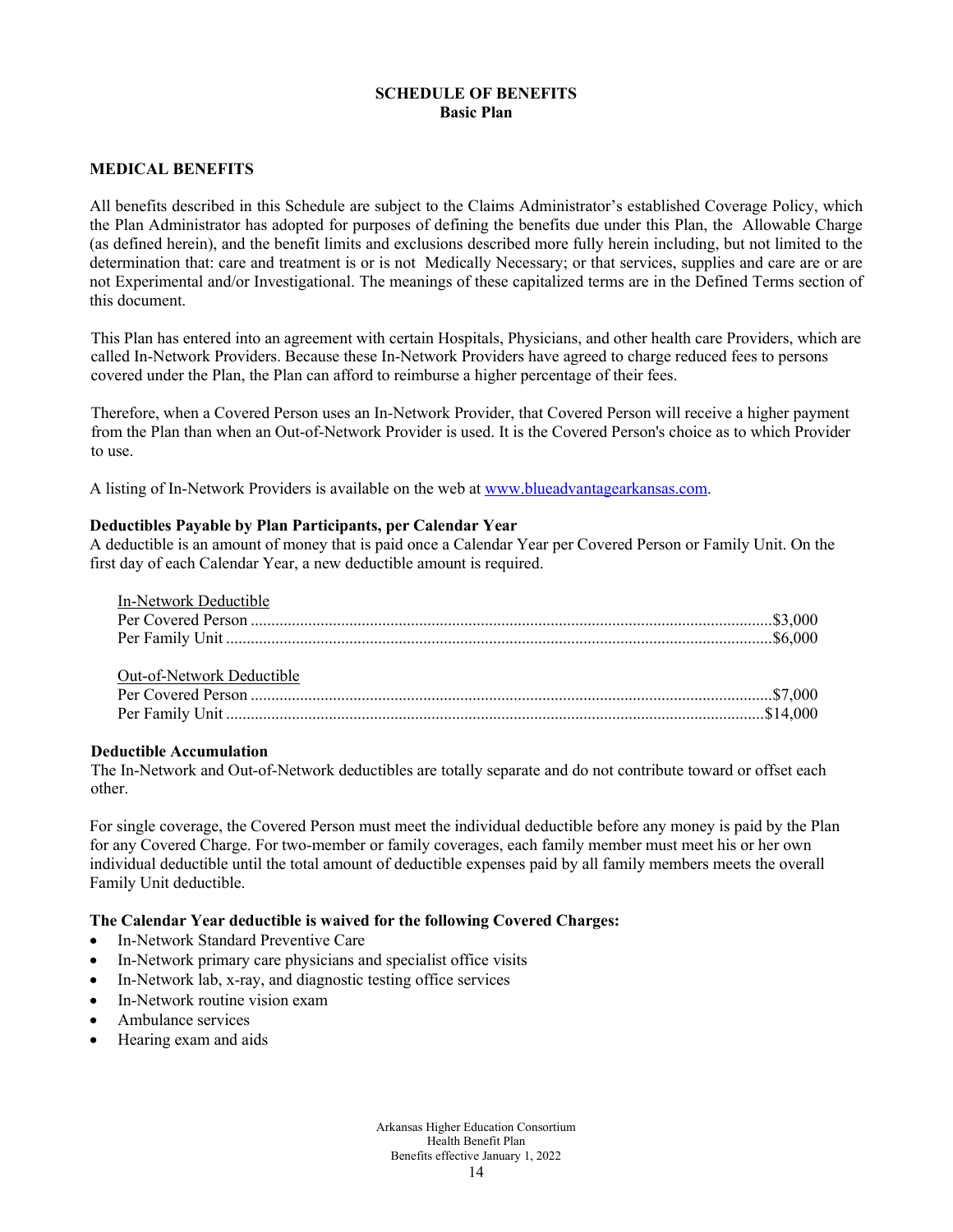### **Annual Out-of-Pocket Limits**

Unless stated otherwise in this document, the Plan will pay 80% of In-Network Covered Charges until the annual Out-of-Pocket Limit is satisfied, at which time the Plan will pay 100% of the remainder of In-Network Covered Charges for the rest of the Calendar Year.

Generally speaking, the Plan will never pay more than 60% of Out-of-Network Covered Charges. Any exceptions to that rule are noted within this Schedule of Benefits.

| In-Network Out-of-Pocket Limit     |  |
|------------------------------------|--|
|                                    |  |
|                                    |  |
| Out-of-Network Out-of-Pocket Limit |  |
|                                    |  |
|                                    |  |

### **Out-of-Pocket Accumulation.**

The In-Network and Out-of-Network Out-of-Pocket amounts are totally separate and do not contribute toward or offset each other.

For single coverage, the Covered Person must meet the individual Out-of-Pocket Limit, at which point the Plan will pay Covered Charges at 100% for the Covered Person for the remainder of the Calendar Year. For two-member or family coverage, each family member must meet his or her own individual Out-of-Pocket Limit until the overall Family Unit Out-of-Pocket Limit has been met, at which point the Plan will pay Covered Charges at 100% for that Family Unit for the remainder of the Calendar Year.

### **The charges for the following do not apply to the annual Out-of-Pocket Limit.**

- Penalties for failure to obtain Prior Approval of an inpatient admission
- Amounts in excess of the Allowable Charge
- Non-covered services
- Out-of-Network charges
- Prescription Drug copay assistance program

## **HOSPITAL BENEFITS**

#### **Prior Approval is required for all inpatient admissions**

The Covered Person is responsible for obtaining Prior Approval of any Out-of-Network inpatient admission. Failure to obtain Prior Approval will result in a **\$250** reduction in benefits paid by the Plan. The Covered Person is responsible for reimbursing the Provider for the penalty amount. Penalty is in addition to any deductible amount and will be applied to charges billed by the facility.

#### **Room and Board Allowances**

Covered Charges for room and board during an inpatient admission shall be limited to the lesser of the billed charge or the Allowable Charge established by the Plan.

#### **Inpatient and Outpatient Services**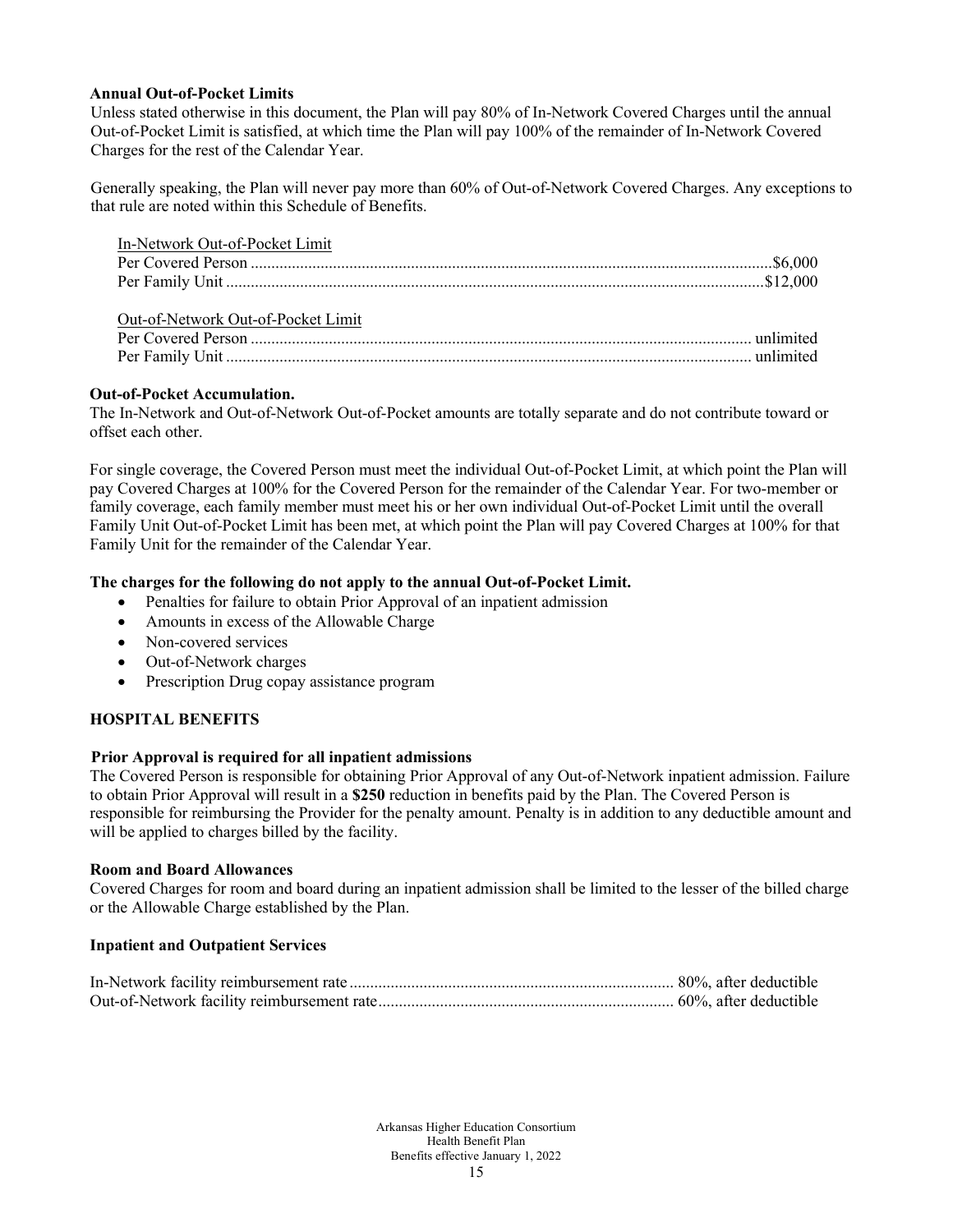#### **Emergency Room Services**

For treatment sought due to a Medical Emergency, as defined by the Plan:

In-Network and Out-of-Network copay............................................................................................... \$200 copay

- In-Network and Out-of-Network reimbursement rate.......................................................... 80%, after deductible
- Copay is waived if the patient is admitted to the Hospital for an inpatient stay directly from the Emergency Room.
- There is no coverage available for <u>emergency room services which are not related to a Medical Emergency, as</u> defined by the Plan.

## **PHYSICIAN BENEFITS**

#### **Primary Care Physicians**

Includes In-Network general practitioners, family practitioners, doctors of internal medicine, pediatricians, geriatricians, and obstetrician/gynecologists.

Covered Charges billed by physician assistants, registered nurse practitioners, certified nurse practitioners, and clinical nurse specialists that work under the direction of a Primary Care Physician will also be paid at the Primary Care Physician reimbursement rate.

## **In-Network PCP Reimbursement rates**

Services rendered in an office setting:

| Office visit charge and allergy injection/serums \$20 copay per visit, then 100%, deductible waived |
|-----------------------------------------------------------------------------------------------------|
|                                                                                                     |
|                                                                                                     |
|                                                                                                     |
|                                                                                                     |
|                                                                                                     |
|                                                                                                     |
|                                                                                                     |
|                                                                                                     |

### **In-Network Specialist reimbursement rates**

Services rendered in an office setting:

| Office visit charge and allergy injection/serums  \$50 copay per visit, then 100%, deductible waived |
|------------------------------------------------------------------------------------------------------|
|                                                                                                      |
|                                                                                                      |
|                                                                                                      |
|                                                                                                      |
|                                                                                                      |
|                                                                                                      |
|                                                                                                      |
|                                                                                                      |

#### **Out-of-Network Physician reimbursement rates**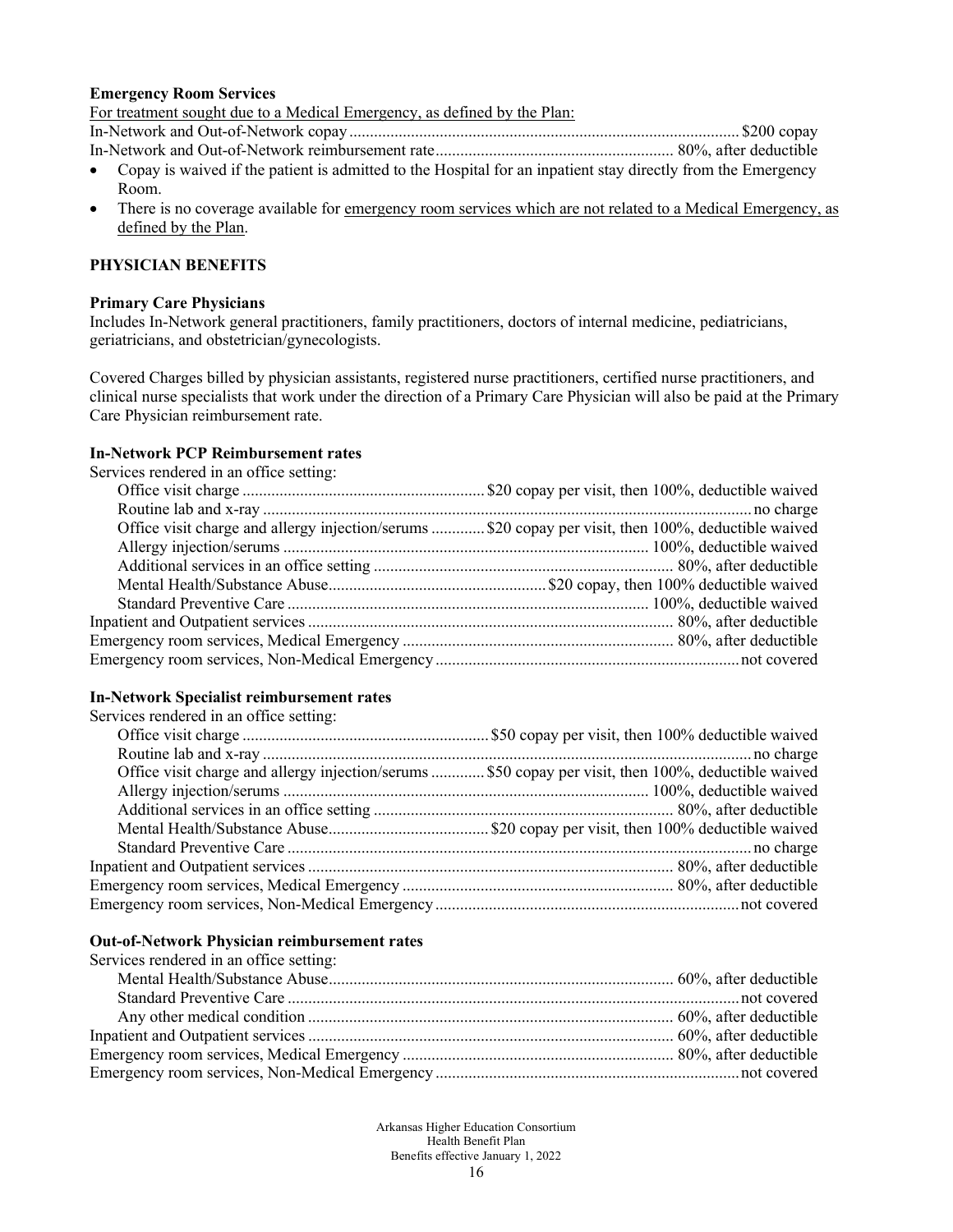## **STANDARD PREVENTIVE CARE**

# **Reimbursement rates**

At all times, the Plan will comply with the Patient Protection and Affordable Care Act (ACA). The list of services included as Standard Preventive Care may change from time to time depending upon government guidelines. A current listing of required preventive care can be accessed at: [www.HealthCare.gov/center/regulations/prevention.html.](http://www.healthcare.gov/center/regulations/prevention.html)

## **OTHER BENEFIT LIMITS AND MAXIMUMS**

### **Ambulance services**

### **Ambulatory Surgical Centers**

| • If a Covered Person uses an Outpatient Surgery Center outside of Arkansas that does not contract with the local   |  |
|---------------------------------------------------------------------------------------------------------------------|--|
| Blue Cross and Blue Shield Plan, payment for all such services, including professional services, will be limited to |  |
| the Allowable Charge for all the service or \$500 whichever is less.                                                |  |

### **Breast pumps, electric**

| • Manual breast pumps are classified as a Standard Preventive Care service and payable at Standard Preventive |  |
|---------------------------------------------------------------------------------------------------------------|--|
| Care reimbursement rates.                                                                                     |  |

## **Diabetes Management Services**

| Insulin Pump and pump supplies |  |
|--------------------------------|--|
|                                |  |
|                                |  |
| Custom molded and fitted shoes |  |
|                                |  |
| Custom molded shoe inserts     |  |
|                                |  |

## **Eyeglasses or contact lenses following cataract surgery**

### **Hearing exams**

| Illness or Injury     |  |
|-----------------------|--|
|                       |  |
|                       |  |
| Routine hearing exams |  |
|                       |  |
|                       |  |
|                       |  |

# **Hearing aid device**

|--|--|--|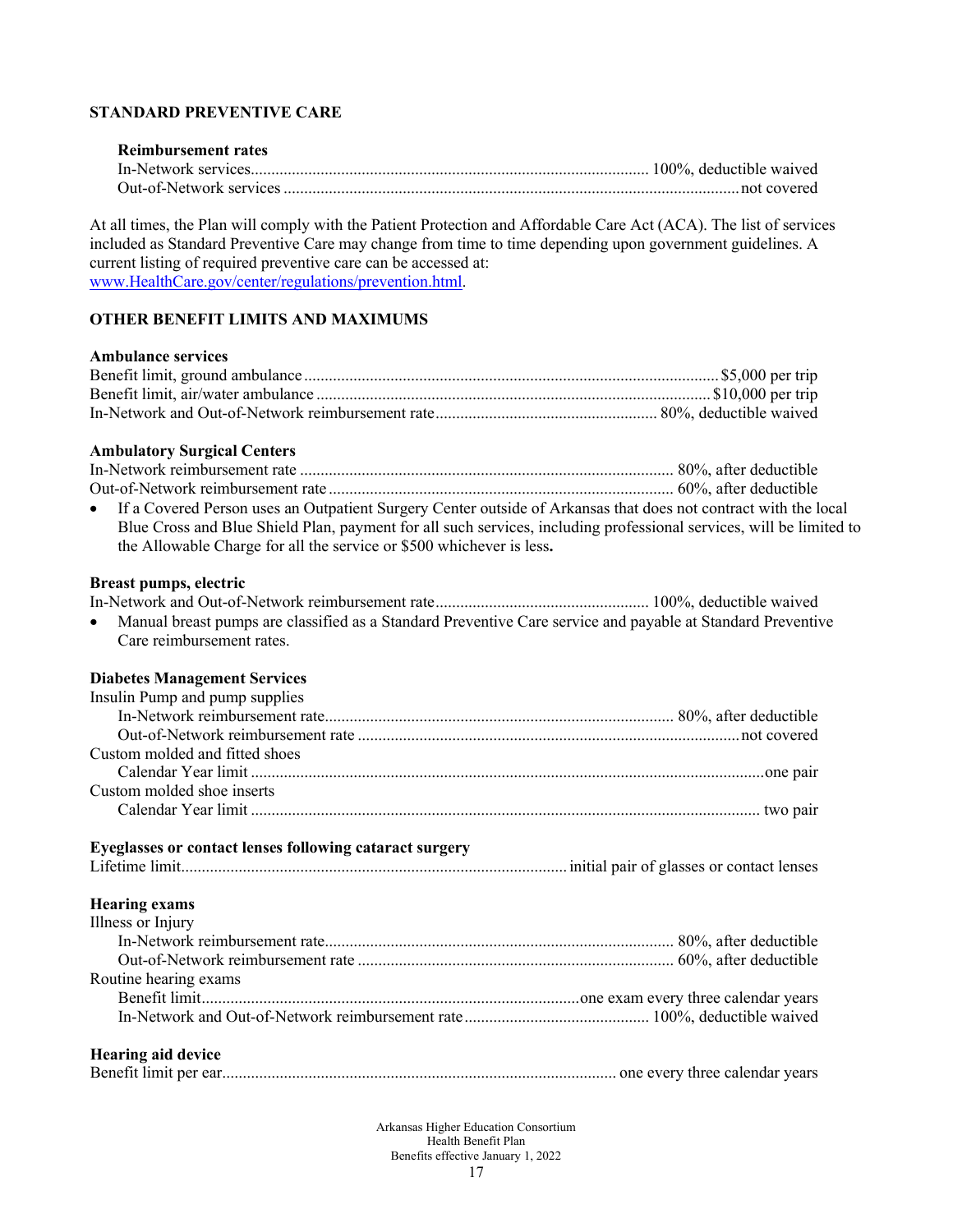| <b>Home Health Care</b>                                                                                                                                                |  |
|------------------------------------------------------------------------------------------------------------------------------------------------------------------------|--|
|                                                                                                                                                                        |  |
| <b>Morbid Obesity Surgical Services</b>                                                                                                                                |  |
|                                                                                                                                                                        |  |
| Gastric bypass and any other surgical procedure performed for the purpose of weight loss require prior written<br>$\bullet$<br>approval from the Claims Administrator. |  |
| The Lifetime limit applies to the facility and professional charges for the surgical procedure<br>$\bullet$                                                            |  |
| <b>Outpatient Therapy</b>                                                                                                                                              |  |
| Rehabilitative services, including Chiropractic Care and Occupational, Physical, and Speech Therapies                                                                  |  |
|                                                                                                                                                                        |  |
|                                                                                                                                                                        |  |
|                                                                                                                                                                        |  |
| <b>Orthotic Devices</b>                                                                                                                                                |  |
|                                                                                                                                                                        |  |
|                                                                                                                                                                        |  |
| <b>Prosthetic Devices</b>                                                                                                                                              |  |
|                                                                                                                                                                        |  |
| <b>Residential Treatment Centers</b>                                                                                                                                   |  |
|                                                                                                                                                                        |  |
| <b>Routine Obstetrical Ultrasound</b>                                                                                                                                  |  |
|                                                                                                                                                                        |  |
| Skilled Nursing Facilities, Extended Nursing Care Facilities, Nursing Homes                                                                                            |  |
|                                                                                                                                                                        |  |
|                                                                                                                                                                        |  |
| Temporomandibular Joint (TMJ) Disorder Treatment                                                                                                                       |  |
|                                                                                                                                                                        |  |
| <b>Urgent Care Clinics</b>                                                                                                                                             |  |
|                                                                                                                                                                        |  |
|                                                                                                                                                                        |  |
|                                                                                                                                                                        |  |
| <b>Vision Exams</b>                                                                                                                                                    |  |
| Illness or Injury                                                                                                                                                      |  |
|                                                                                                                                                                        |  |
| Routine vision exams                                                                                                                                                   |  |
|                                                                                                                                                                        |  |
|                                                                                                                                                                        |  |
|                                                                                                                                                                        |  |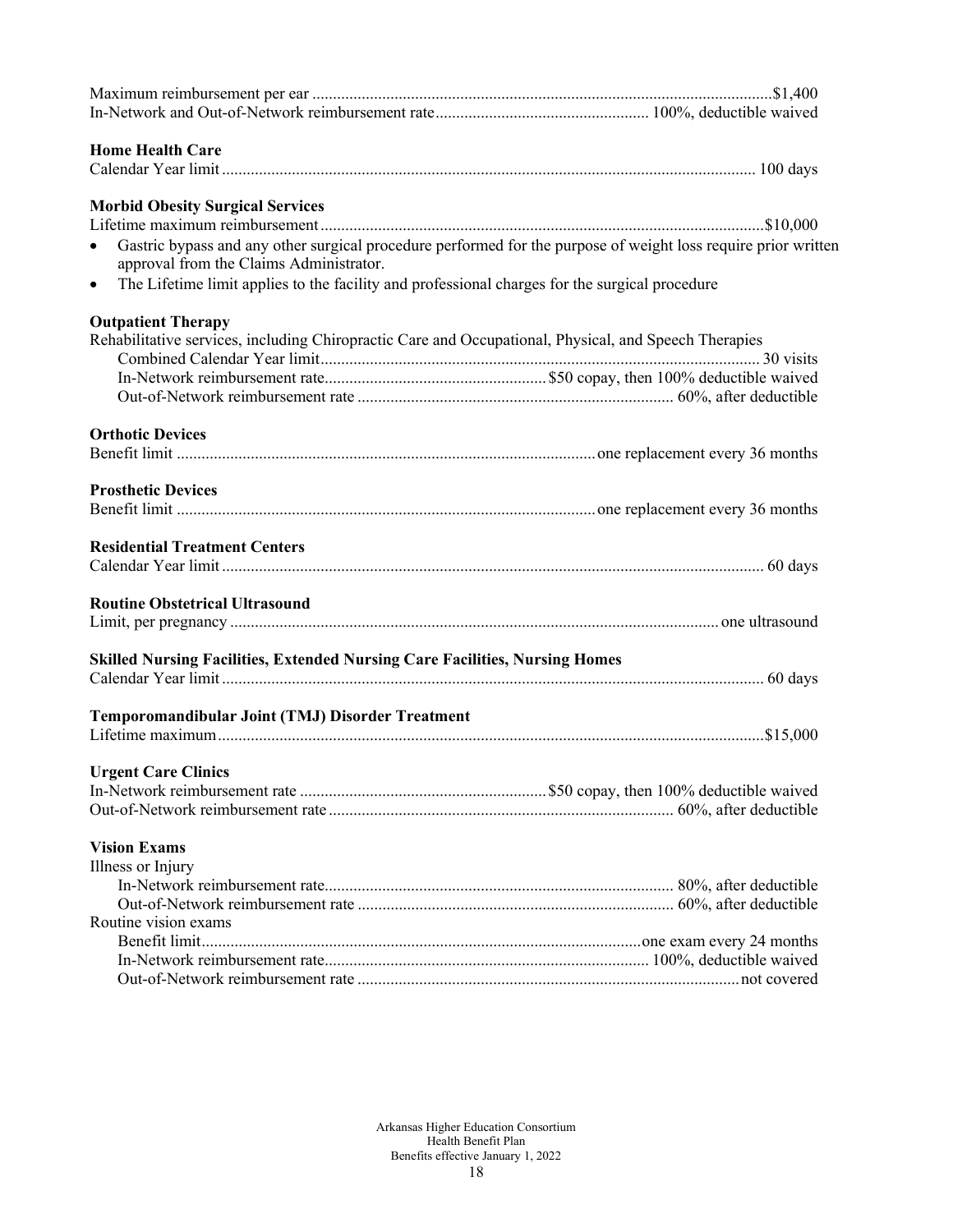| Wigs following chemotherapy or radiation therapy |  |
|--------------------------------------------------|--|
|                                                  |  |
|                                                  |  |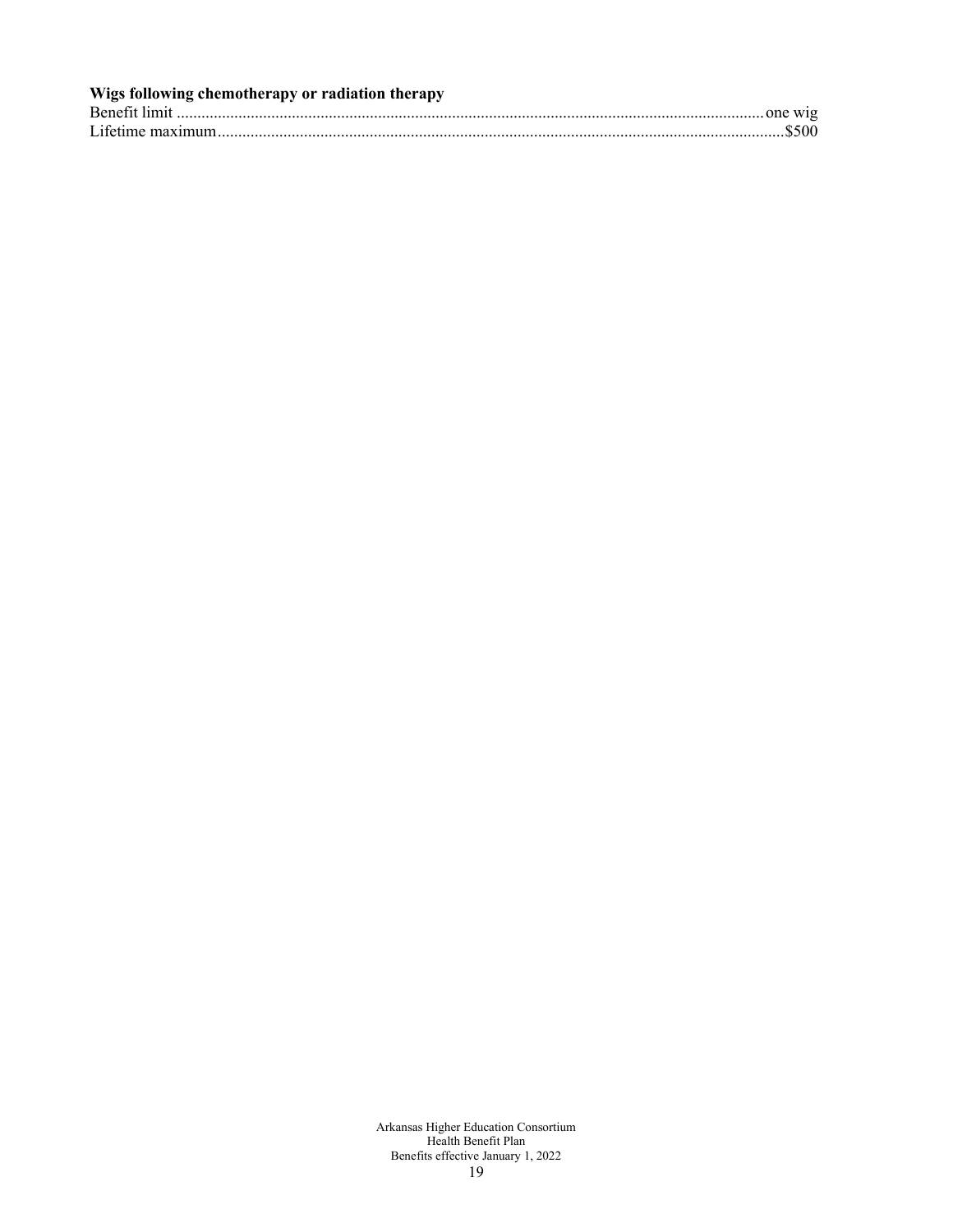## **SCHEDULE OF BENEFITS Core Plan**

### **MEDICAL BENEFITS**

All benefits described in this Schedule are subject to the Claims Administrator's established Coverage Policy, which the Plan Administrator has adopted for purposes of defining the benefits due under this Plan, the Allowable Charge (as defined herein), and the benefit limits and exclusions described more fully herein including, but not limited to the determination that: care and treatment is or is not Medically Necessary; or that services, supplies and care are or are not Experimental and/or Investigational. The meanings of these capitalized terms are in the Defined Terms section of this document.

This Plan has entered into an agreement with certain Hospitals, Physicians, and other health care Providers, which are called In-Network Providers. Because these In-Network Providers have agreed to charge reduced fees to persons covered under the Plan, the Plan can afford to reimburse a higher percentage of their fees.

Therefore, when a Covered Person uses an In-Network Provider, that Covered Person will receive a higher payment from the Plan than when an Out-of-Network Provider is used. It is the Covered Person's choice as to which Provider to use.

A listing of In-Network Providers is available on the web a[t www.blueadvantagearkansas.com.](http://www.blueadvantagearkansas.com/)

### **Deductibles Payable by Plan Participants, per Calendar Year**

A deductible is an amount of money that is paid once a Calendar Year per Covered Person or Family Unit. On the first day of each Calendar Year, a new deductible amount is required.

| In-Network Deductible     |  |
|---------------------------|--|
|                           |  |
|                           |  |
|                           |  |
| Out-of-Network Deductible |  |
|                           |  |
|                           |  |

#### **Deductible Accumulation**

The In-Network and Out-of-Network deductibles are totally separate and do not contribute toward or offset each other.

For single coverage, the Covered Person must meet the individual deductible before any money is paid by the Plan for any Covered Charge. For two-member or family coverages, each family member must meet his or her own individual deductible until the total amount of deductible expenses paid by all family members meets the overall Family Unit deductible.

### **The Calendar Year deductible is waived for the following Covered Charges:**

- In-Network Standard Preventive Care
- In-Network primary care physicians and specialist office visits
- In-Network lab, x-ray, and diagnostic testing office services
- In-Network routine vision exam
- Ambulance services
- Hearing exam and aids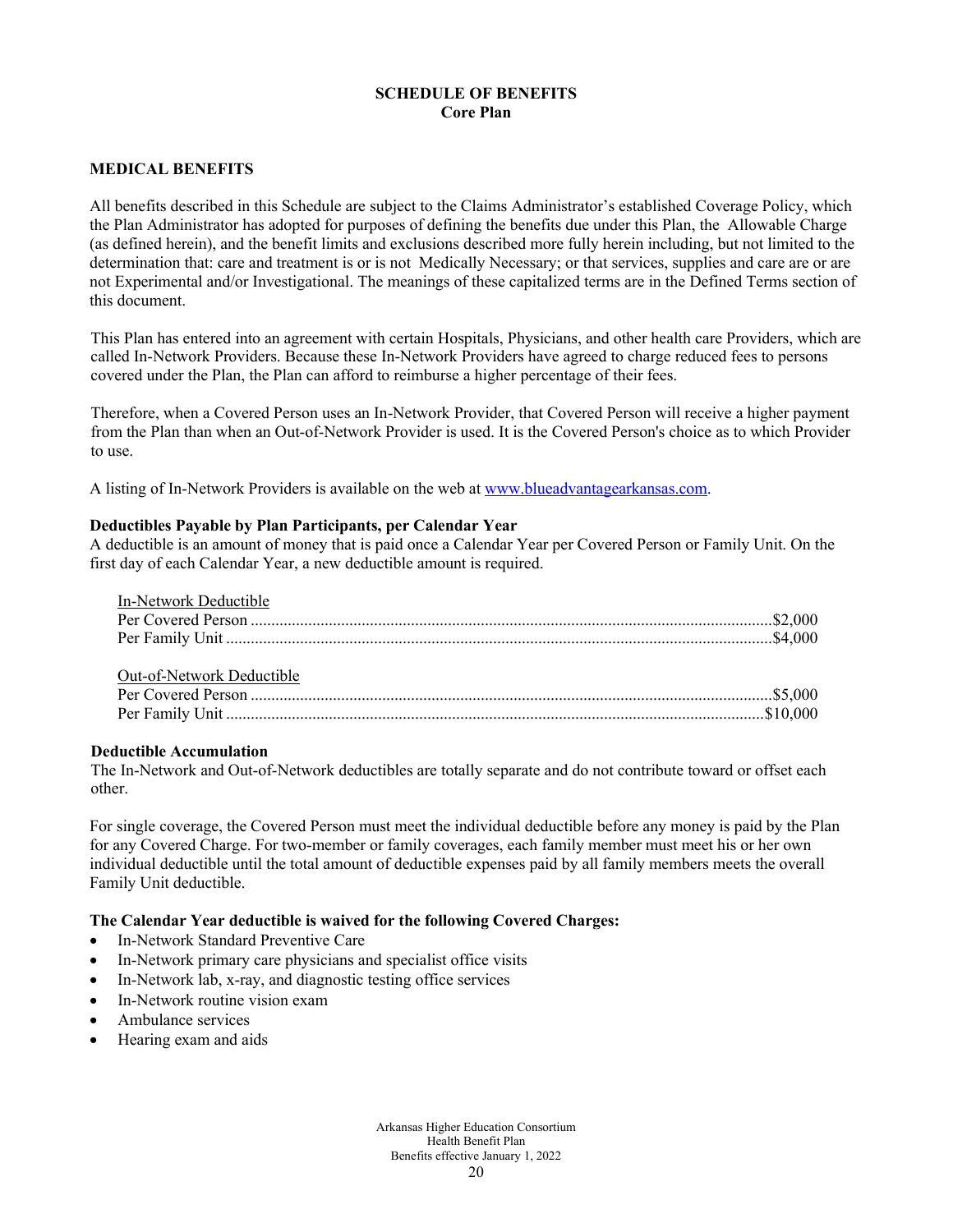### **Annual Out-of-Pocket Limits**

Unless stated otherwise in this document, the Plan will pay 80% of In-Network Covered Charges and 60% of Out-of-Network Covered Charges until the annual Out-of-Pocket Limit is satisfied, at which time the Plan will pay 100% of the remainder of In-Network Covered Charges for the rest of the Calendar Year.

Generally speaking, the Plan will never pay more than 60% of Out-of-Network Covered Charges. Any exceptions to that rule are noted within this Schedule of Benefits.

| In-Network Out-of-Pocket Limit     |  |
|------------------------------------|--|
|                                    |  |
|                                    |  |
| Out-of-Network Out-of-Pocket Limit |  |
|                                    |  |
|                                    |  |

## **Out-of-Pocket Accumulation.**

The In-Network and Out-of-Network Out-of-Pocket amounts are totally separate and do not contribute toward or offset each other.

For single coverage, the Covered Person must meet the individual Out-of-Pocket Limit, at which point the Plan will pay Covered Charges at 100% for the Covered Person for the remainder of the Calendar Year. For two-member or family coverage, each family member must meet his or her own individual Out-of-Pocket Limit until the overall Family Unit Out-of-Pocket Limit has been met, at which point the Plan will pay Covered Charges at 100% for that Family Unit for the remainder of the Calendar Year.

### **The charges for the following do not apply to the annual Out-of-Pocket Limit.**

- Penalties for failure to obtain Prior Approval of an inpatient admission
- Amounts in excess of the Allowable Charge
- Non-covered services
- Out-of-Network charges
- Prescription Drug copay assistance program

## **HOSPITAL BENEFITS**

#### **Prior Approval is required for all inpatient admissions**

The Covered Person is responsible for obtaining Prior Approval of any Out-of-Network inpatient admission. Failure to obtain Prior Approval will result in a **\$250** reduction in benefits paid by the Plan. The Covered Person is responsible for reimbursing the Provider for the penalty amount. Penalty is in addition to any deductible amount and will be applied to charges billed by the facility.

#### **Room and Board Allowances**

Covered Charges for room and board during an inpatient admission shall be limited to the lesser of the billed charge or the Allowable Charge established by the Plan.

#### **Inpatient and Outpatient Services**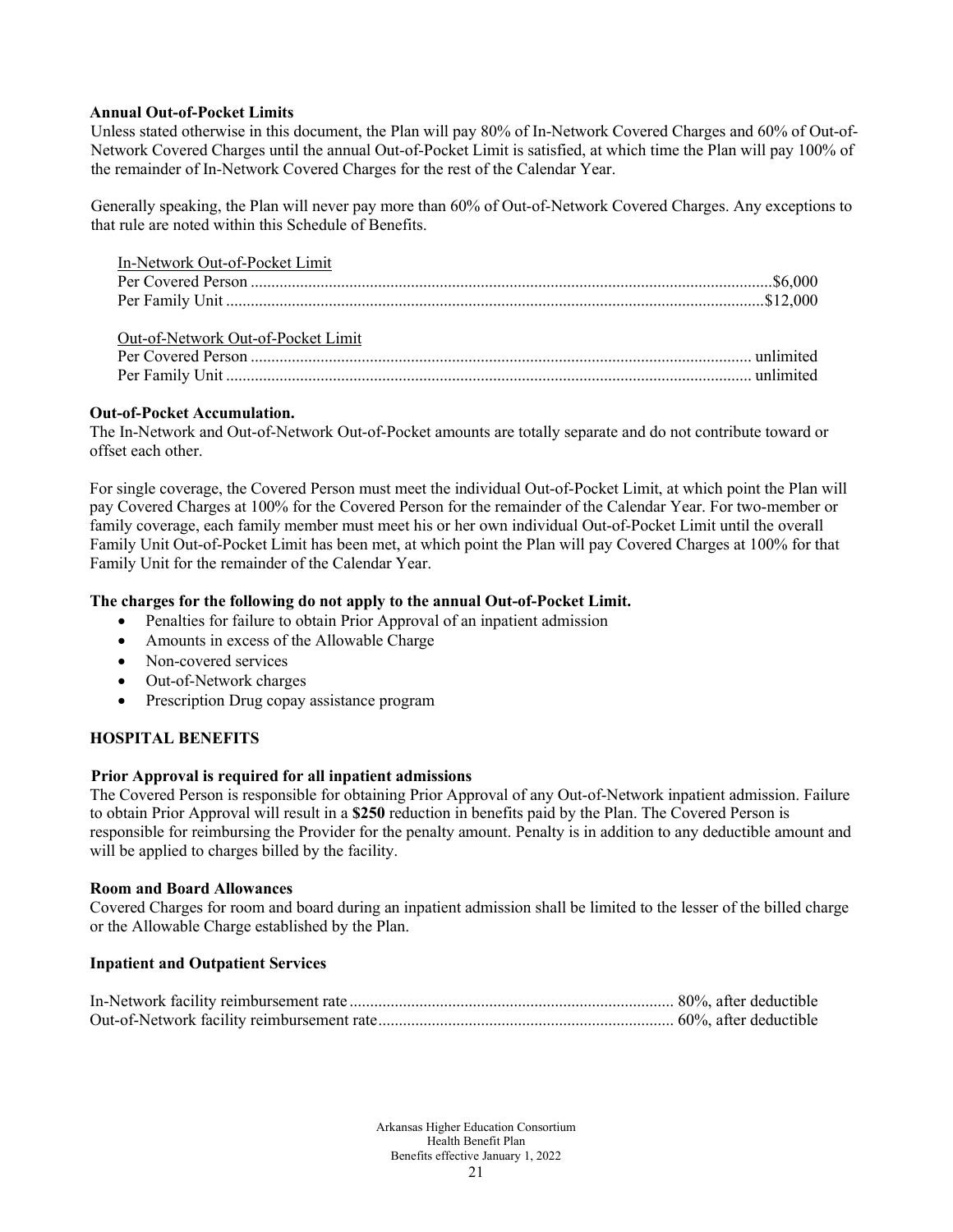#### **Emergency Room Services**

For treatment sought due to a Medical Emergency, as defined by the Plan:

In-Network and Out-of-Network copay............................................................................................... \$200 copay

- In-Network and Out-of-Network reimbursement rate.......................................................... 80%, after deductible
- Copay is waived if the patient is admitted to the Hospital for an inpatient stay directly from the Emergency Room.
- There is no coverage available for <u>emergency room services which are not related to a Medical Emergency, as</u> defined by the Plan.

## **PHYSICIAN BENEFITS**

#### **Primary Care Physicians**

Includes In-Network general practitioners, family practitioners, doctors of internal medicine, pediatricians, geriatricians, and obstetrician/gynecologists.

Covered Charges billed by physician assistants, registered nurse practitioners, certified nurse practitioners, and clinical nurse specialists that work under the direction of a Primary Care Physician will also be paid at the Primary Care Physician reimbursement rate.

## **In-Network PCP Reimbursement rates**

Services rendered in an office setting:

| Office visit charge and allergy injection/serums  \$20 copay per visit, then 100%, deductible waived |
|------------------------------------------------------------------------------------------------------|
|                                                                                                      |
|                                                                                                      |
|                                                                                                      |
|                                                                                                      |
|                                                                                                      |
|                                                                                                      |
|                                                                                                      |
|                                                                                                      |

### **In-Network Specialist reimbursement rates**

Services rendered in an office setting:

| Office visit charge and allergy injection/serums  \$50 copay per visit, then 100%, deductible waived |  |
|------------------------------------------------------------------------------------------------------|--|
|                                                                                                      |  |
|                                                                                                      |  |
|                                                                                                      |  |
|                                                                                                      |  |
|                                                                                                      |  |
|                                                                                                      |  |
|                                                                                                      |  |

#### **Out-of-Network Physician reimbursement rates**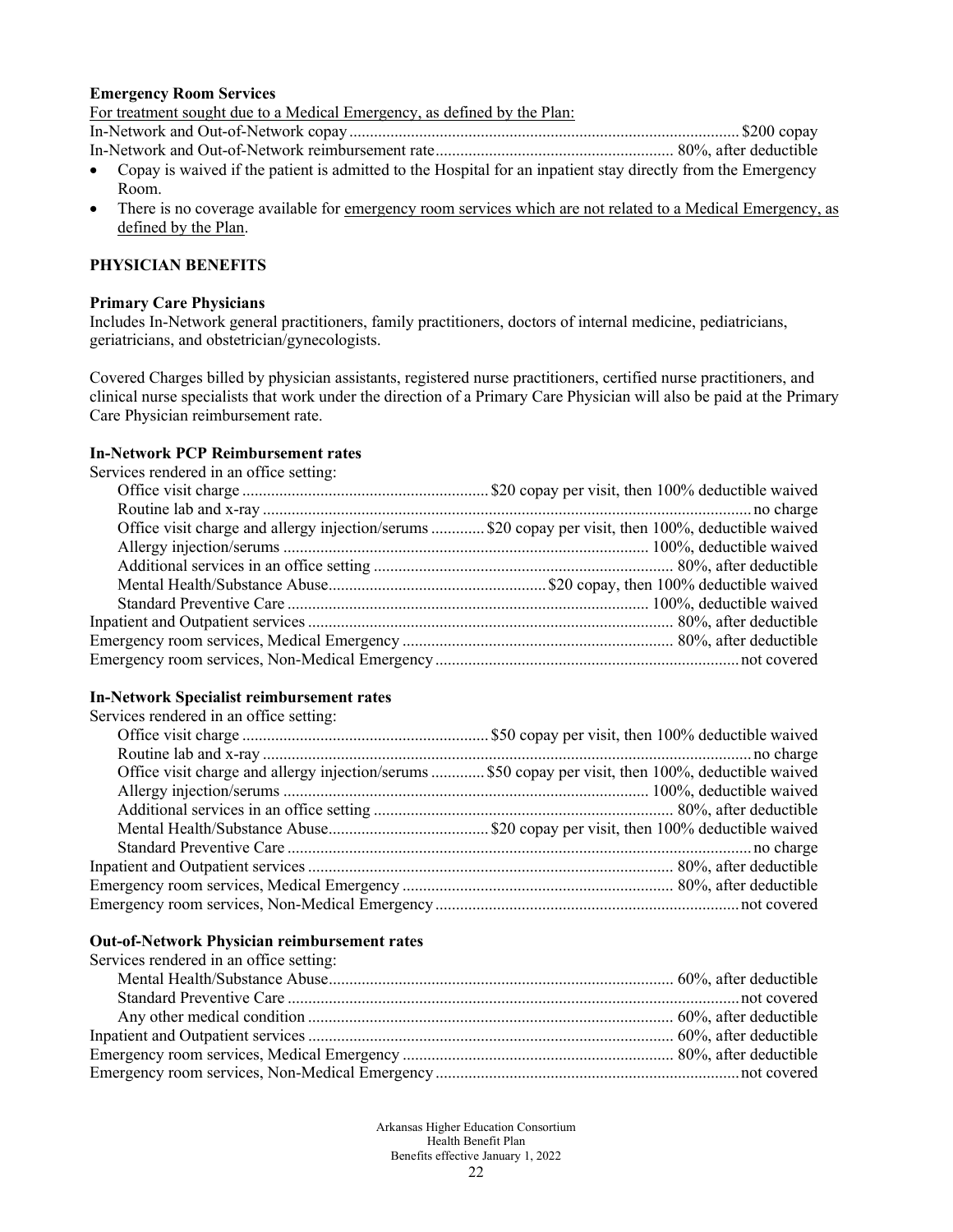## **STANDARD PREVENTIVE CARE**

### **Reimbursement rates** In-Network services................................................................................................. 100%, deductible waived Out-of-Network services...............................................................................................................not covered

At all times, the Plan will comply with the Patient Protection and Affordable Care Act (ACA). The list of services included as Standard Preventive Care may change from time to time depending upon government guidelines. A current listing of required preventive care can be accessed at: [www.HealthCare.gov/center/regulations/prevention.html.](http://www.healthcare.gov/center/regulations/prevention.html)

# **OTHER BENEFIT LIMITS AND MAXIMUMS**

#### **Ambulance services**

#### **Ambulatory Surgical Centers**

| • If a Covered Person uses an Outpatient Surgery Center outside of Arkansas that does not contract with the local   |  |
|---------------------------------------------------------------------------------------------------------------------|--|
| Blue Cross and Blue Shield Plan, payment for all such services, including professional services, will be limited to |  |
| the Allowable Charge for all the service or \$500 whichever is less.                                                |  |

#### **Breast pumps, electric**

In-Network and Out-of-Network reimbursement rate.................................................... 100%, deductible waived • Manual breast pumps are classified as a Standard Preventive Care service and payable at Standard Preventive

Care reimbursement rates.

#### **Diabetes Management Services**

#### **Eyeglasses or contact lenses following cataract surgery**

Lifetime limit..............................................................................................initial pair of glasses or contact lenses

### **Hearing exams**

| Illness or Injury     |  |
|-----------------------|--|
|                       |  |
|                       |  |
| Routine hearing exams |  |
|                       |  |
|                       |  |

### **Hearing aid device**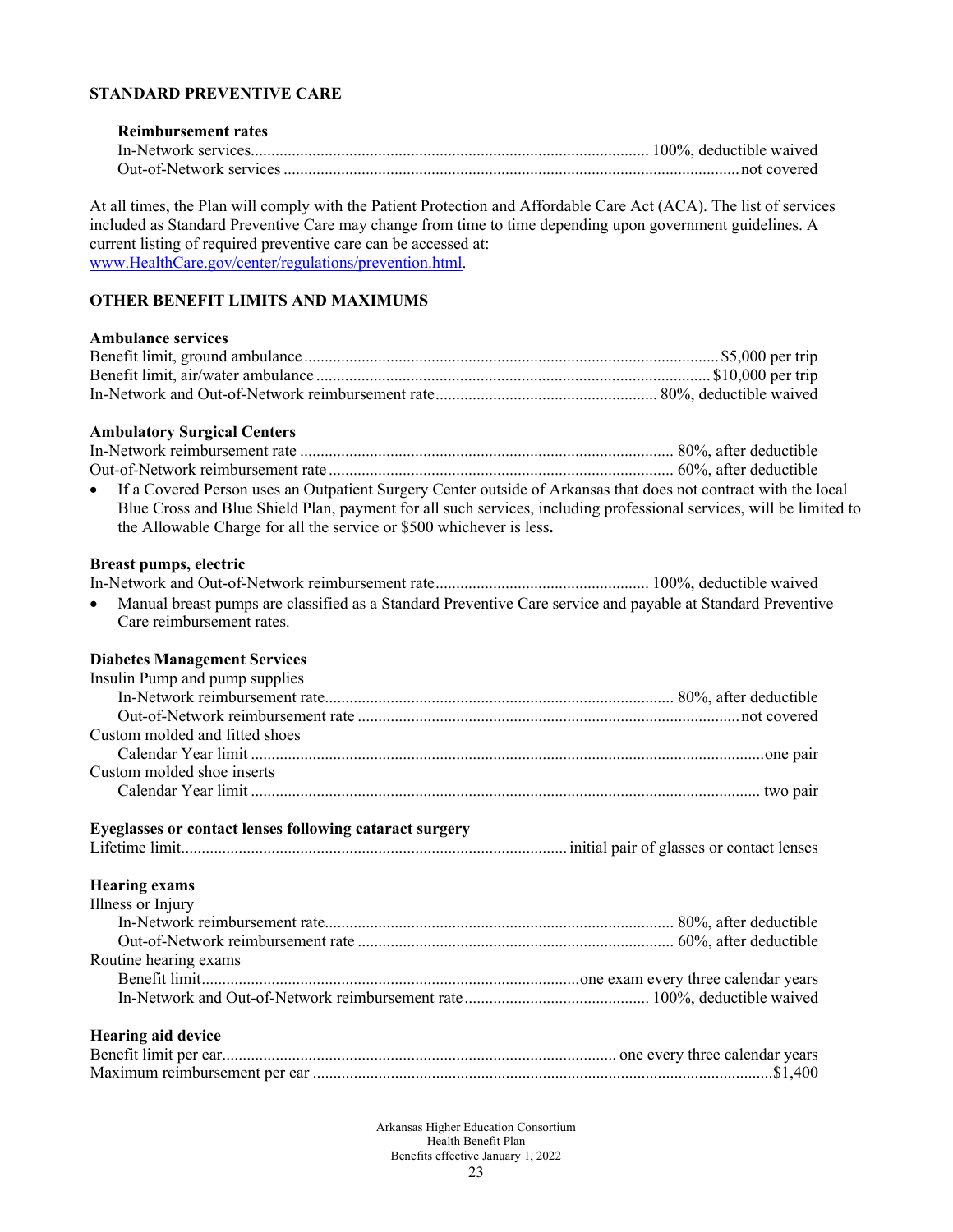| <b>Home Health Care</b>                                                                                                                                                |  |
|------------------------------------------------------------------------------------------------------------------------------------------------------------------------|--|
|                                                                                                                                                                        |  |
| <b>Morbid Obesity Surgical Services</b>                                                                                                                                |  |
|                                                                                                                                                                        |  |
| Gastric bypass and any other surgical procedure performed for the purpose of weight loss require prior written<br>$\bullet$<br>approval from the Claims Administrator. |  |
| The Lifetime limit applies to the facility and professional charges for the surgical procedure<br>$\bullet$                                                            |  |
| <b>Outpatient Therapy</b>                                                                                                                                              |  |
| Rehabilitative services, including Chiropractic Care and Occupational, Physical, and Speech Therapies                                                                  |  |
|                                                                                                                                                                        |  |
|                                                                                                                                                                        |  |
|                                                                                                                                                                        |  |
| <b>Orthotic Devices</b>                                                                                                                                                |  |
|                                                                                                                                                                        |  |
|                                                                                                                                                                        |  |
| <b>Prosthetic Devices</b>                                                                                                                                              |  |
|                                                                                                                                                                        |  |
| <b>Residential Treatment Centers</b>                                                                                                                                   |  |
|                                                                                                                                                                        |  |
| <b>Routine Obstetrical Ultrasound</b>                                                                                                                                  |  |
|                                                                                                                                                                        |  |
|                                                                                                                                                                        |  |
| Skilled Nursing Facilities, Extended Nursing Care Facilities, Nursing Homes                                                                                            |  |
|                                                                                                                                                                        |  |
| Temporomandibular Joint (TMJ) Disorder Treatment                                                                                                                       |  |
|                                                                                                                                                                        |  |
|                                                                                                                                                                        |  |
| <b>Urgent Care Clinics</b>                                                                                                                                             |  |
|                                                                                                                                                                        |  |
|                                                                                                                                                                        |  |
| <b>Vision Exams</b>                                                                                                                                                    |  |
| Illness or Injury                                                                                                                                                      |  |
|                                                                                                                                                                        |  |
|                                                                                                                                                                        |  |
| Routine vision exams                                                                                                                                                   |  |
|                                                                                                                                                                        |  |
|                                                                                                                                                                        |  |
|                                                                                                                                                                        |  |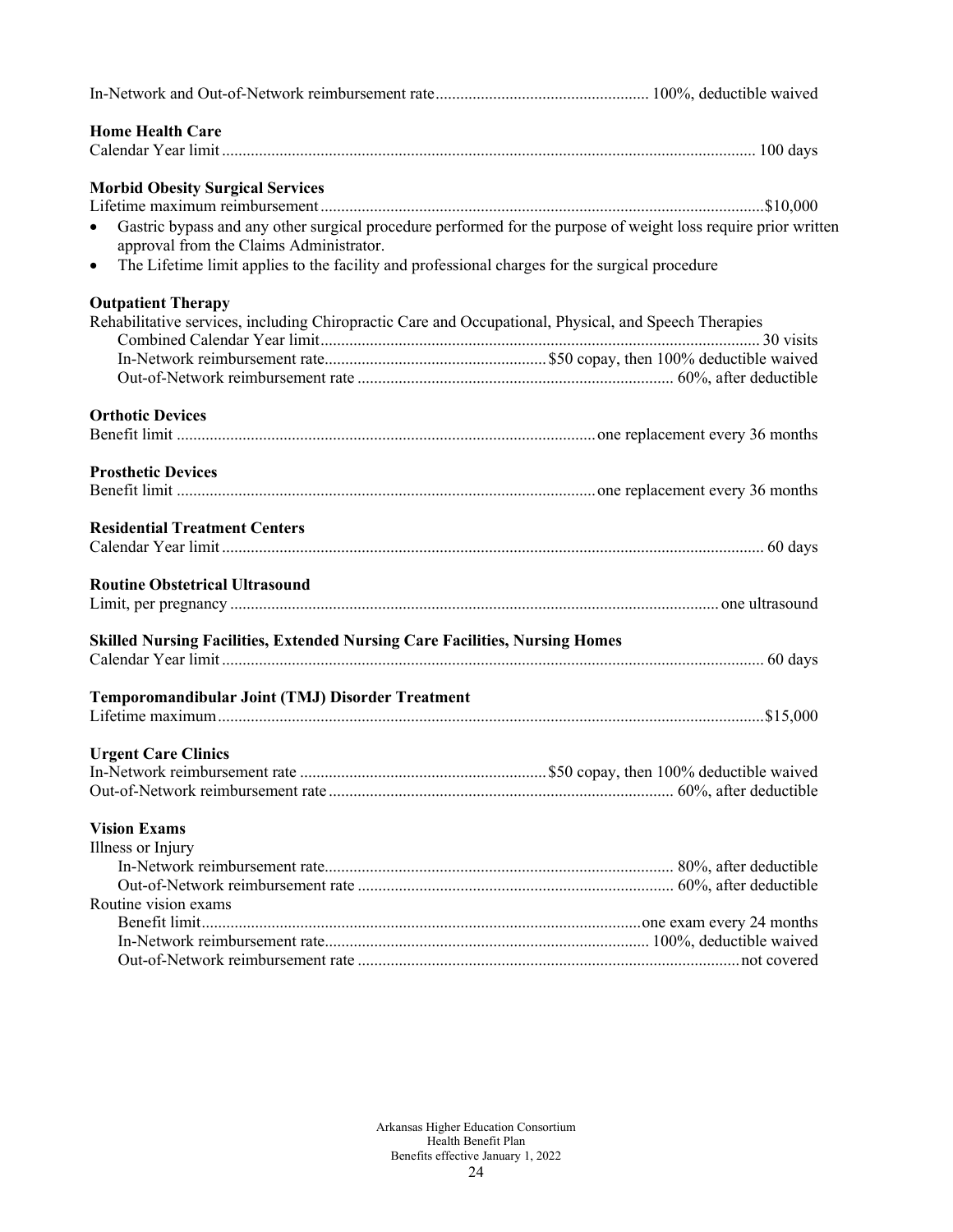| Wigs following chemotherapy or radiation therapy |  |
|--------------------------------------------------|--|
|                                                  |  |
|                                                  |  |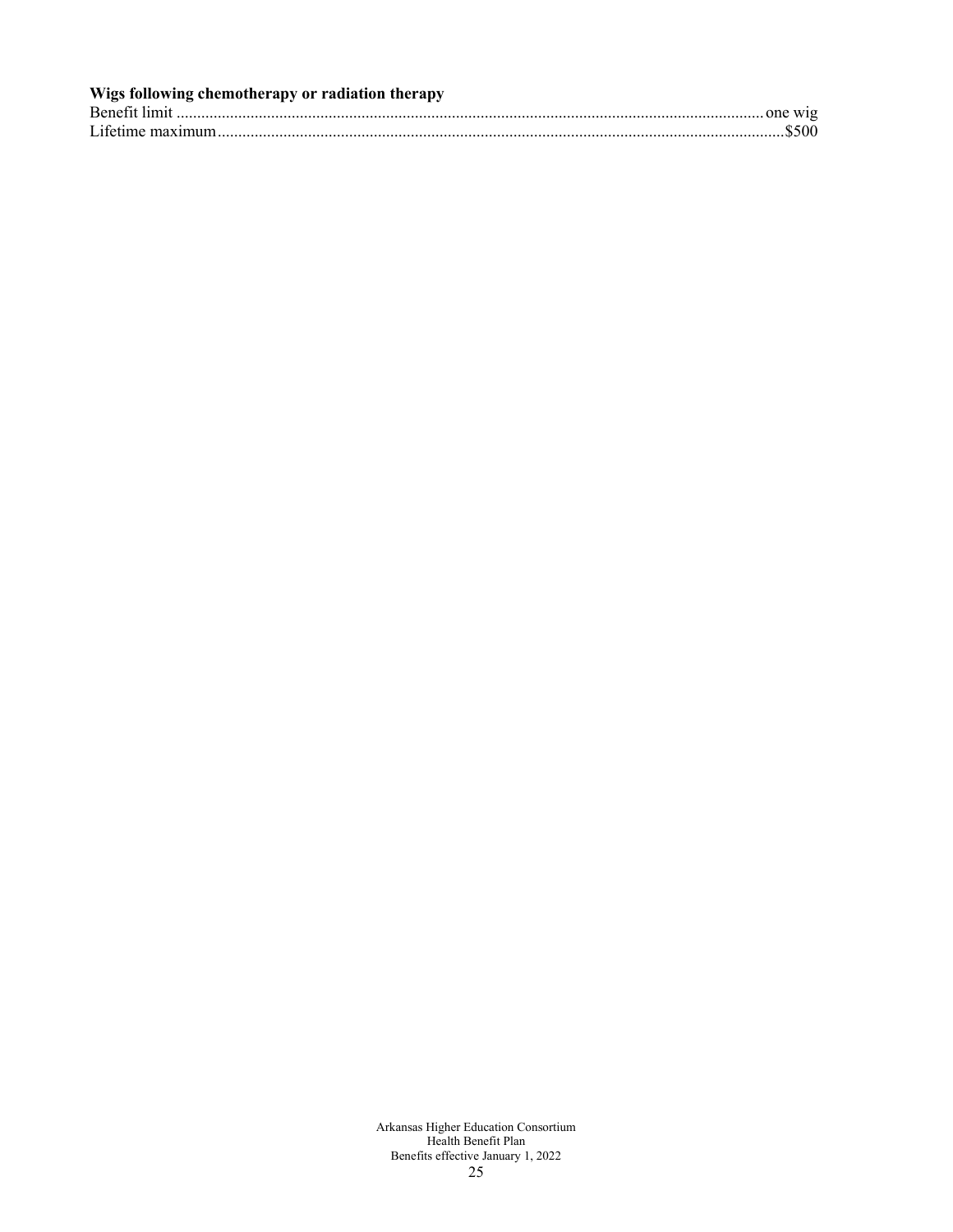## **SCHEDULE OF BENEFITS Enhanced Plan**

### **MEDICAL BENEFITS**

All benefits described in this Schedule are subject to the Claims Administrator's established Coverage Policy, which the Plan Administrator has adopted for purposes of defining the benefits due under this Plan, the Allowable Charge (as defined herein), and the benefit limits and exclusions described more fully herein including, but not limited to the determination that: care and treatment is or is not Medically Necessary; or that services, supplies and care are or are not Experimental and/or Investigational. The meanings of these capitalized terms are in the Defined Terms section of this document.

This Plan has entered into an agreement with certain Hospitals, Physicians, and other health care Providers, which are called In-Network Providers. Because these In-Network Providers have agreed to charge reduced fees to persons covered under the Plan, the Plan can afford to reimburse a higher percentage of their fees.

Therefore, when a Covered Person uses an In-Network Provider, that Covered Person will receive a higher payment from the Plan than when an Out-of-Network Provider is used. It is the Covered Person's choice as to which Provider to use.

A listing of In-Network Providers is available on the web a[t www.blueadvantagearkansas.com.](http://www.blueadvantagearkansas.com/)

#### **Deductibles Payable by Plan Participants, per Calendar Year**

A deductible is an amount of money that is paid once a Calendar Year per Covered Person or Family Unit. On the first day of each Calendar Year, a new deductible amount is required.

| In-Network Deductible     |  |
|---------------------------|--|
|                           |  |
|                           |  |
|                           |  |
| Out-of-Network Deductible |  |
|                           |  |
|                           |  |
|                           |  |

#### **Deductible Accumulation**

The In-Network and Out-of-Network deductibles are totally separate and do not contribute toward or offset each other.

For single coverage, the Covered Person must meet the individual deductible before any money is paid by the Plan for any Covered Charge. For two-member or family coverages, each family member must meet his or her own individual deductible until the total amount of deductible expenses paid by all family members meets the overall Family Unit deductible.

#### **The Calendar Year deductible is waived for the following Covered Charges:**

- In-Network Standard Preventive Care
- In-Network primary care physicians and specialist office visits
- In-Network lab, x-ray, and diagnostic testing office services
- In-Network routine vision exam
- Ambulance services
- Hearing exam and aids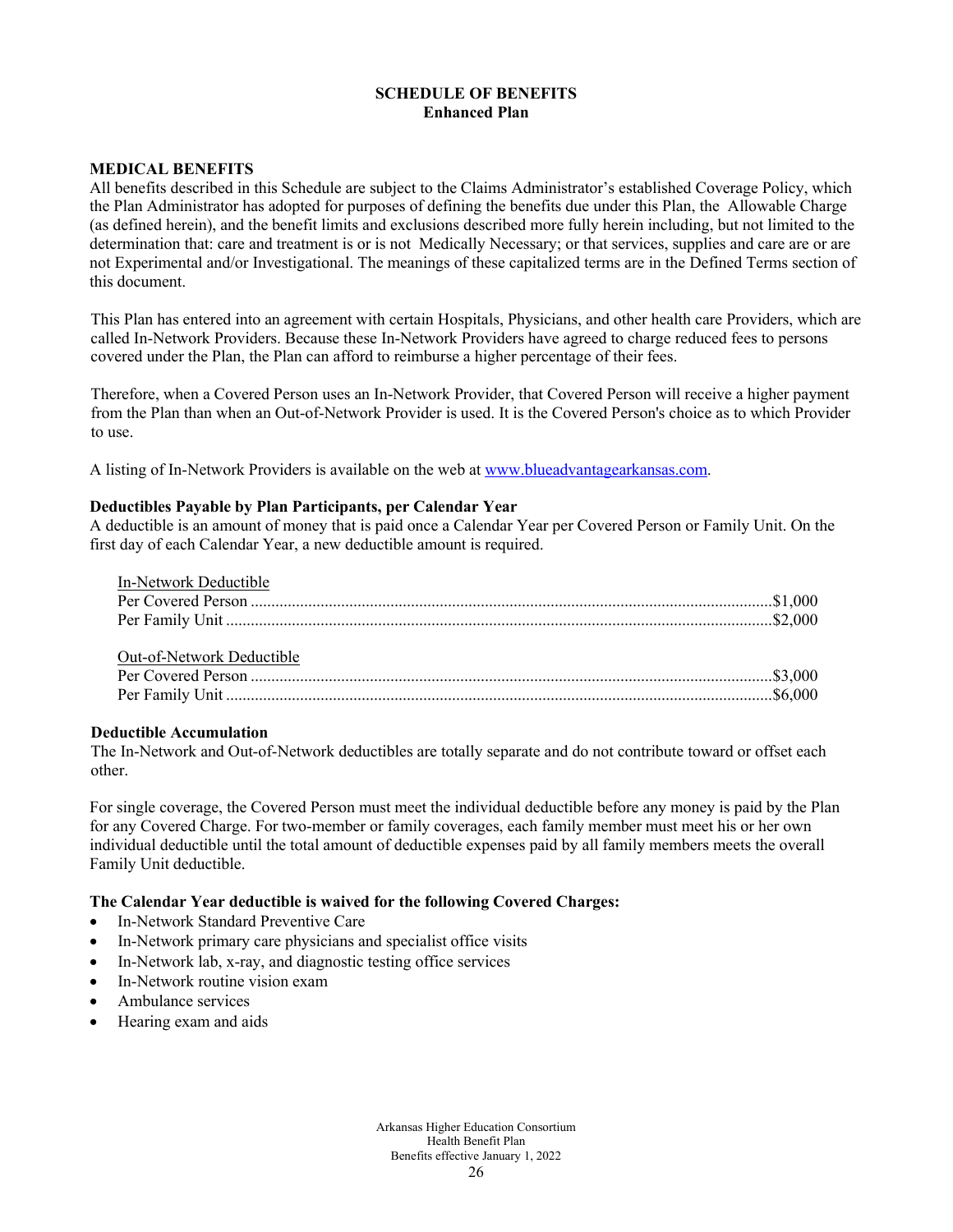### **Annual Out-of-Pocket Limits**

Unless stated otherwise in this document, the Plan will pay 80% of In-Network Covered Charges and 60% of Out-of-Network Covered Charges until the annual Out-of-Pocket Limit is satisfied, at which time the Plan will pay 100% of the remainder of In-Network Covered Charges for the rest of the Calendar Year.

Generally speaking, the Plan will never pay more than 60% of Out-of-Network Covered Charges. Any exceptions to that rule are noted within this Schedule of Benefits.

| In-Network Out-of-Pocket Limit     |  |
|------------------------------------|--|
|                                    |  |
|                                    |  |
|                                    |  |
| Out-of-Network Out-of-Pocket Limit |  |
|                                    |  |
|                                    |  |

### **Out-of-Pocket Accumulation.**

The In-Network and Out-of-Network Out-of-Pocket amounts are totally separate and do not contribute toward or offset each other.

For single coverage, the Covered Person must meet the individual Out-of-Pocket Limit, at which point the Plan will pay Covered Charges at 100% for the Covered Person for the remainder of the Calendar Year. For two-member or family coverage, each family member must meet his or her own individual Out-of-Pocket Limit until the overall Family Unit Out-of-Pocket Limit has been met, at which point the Plan will pay Covered Charges at 100% for that Family Unit for the remainder of the Calendar Year.

### **The charges for the following do not apply to the annual Out-of-Pocket Limit.**

- Penalties for failure to obtain Prior Approval of an inpatient admission
- Amounts in excess of the Allowable Charge
- Non-covered services
- Out-of-Network charges
- Prescription Drug copay assistance program

## **HOSPITAL BENEFITS**

#### **Prior Approval is required for all inpatient admissions**

The Covered Person is responsible for obtaining Prior Approval of any Out-of-Network inpatient admission. Failure to obtain Prior Approval will result in a **\$250** reduction in benefits paid by the Plan. The Covered Person is responsible for reimbursing the Provider for the penalty amount. Penalty is in addition to any deductible amount and will be applied to charges billed by the facility.

#### **Room and Board Allowances**

Covered Charges for room and board during an inpatient admission shall be limited to the lesser of the billed charge or the Allowable Charge established by the Plan.

#### **Inpatient and Outpatient Services**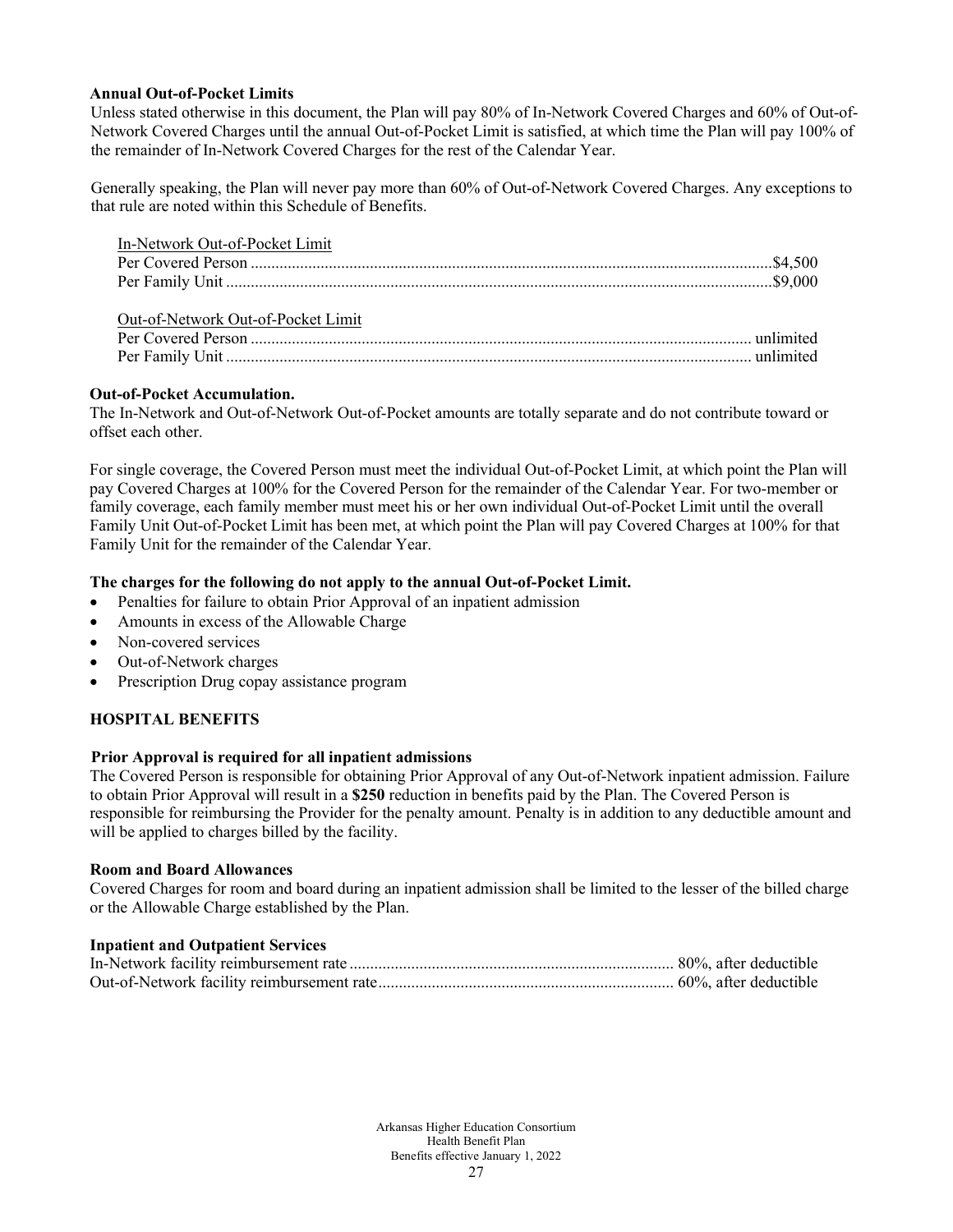#### **Emergency Room Services**

For treatment sought due to a Medical Emergency, as defined by the Plan:

In-Network and Out-of-Network copay............................................................................................... \$100 copay

- In-Network and Out-of-Network reimbursement rate.......................................................... 80%, after deductible
- Copay is waived if the patient is admitted to the Hospital for an inpatient stay directly from the Emergency Room.
- There is no coverage available for <u>emergency room services which are not related to a Medical Emergency, as</u> defined by the Plan.

## **PHYSICIAN BENEFITS**

#### **Primary Care Physicians**

Includes In-Network general practitioners, family practitioners, doctors of internal medicine, pediatricians, geriatricians, and obstetrician/gynecologists.

Covered Charges billed by physician assistants, registered nurse practitioners, certified nurse practitioners, and clinical nurse specialists that work under the direction of a Primary Care Physician will also be paid at the Primary Care Physician reimbursement rate.

## **In-Network PCP Reimbursement rates**

Services rendered in an office setting:

| Office visit charge and allergy injection/serums \$20 copay per visit, then 100%, deductible waived |
|-----------------------------------------------------------------------------------------------------|
|                                                                                                     |
|                                                                                                     |
|                                                                                                     |
|                                                                                                     |
|                                                                                                     |
|                                                                                                     |
|                                                                                                     |
|                                                                                                     |

### **In-Network Specialist reimbursement rates**

Services rendered in an office setting:

| Office visit charge and allergy injection/serums  \$50 copay per visit, then 100%, deductible waived |  |
|------------------------------------------------------------------------------------------------------|--|
|                                                                                                      |  |
|                                                                                                      |  |
|                                                                                                      |  |
|                                                                                                      |  |
|                                                                                                      |  |
|                                                                                                      |  |
|                                                                                                      |  |

#### **Out-of-Network Physician reimbursement rates**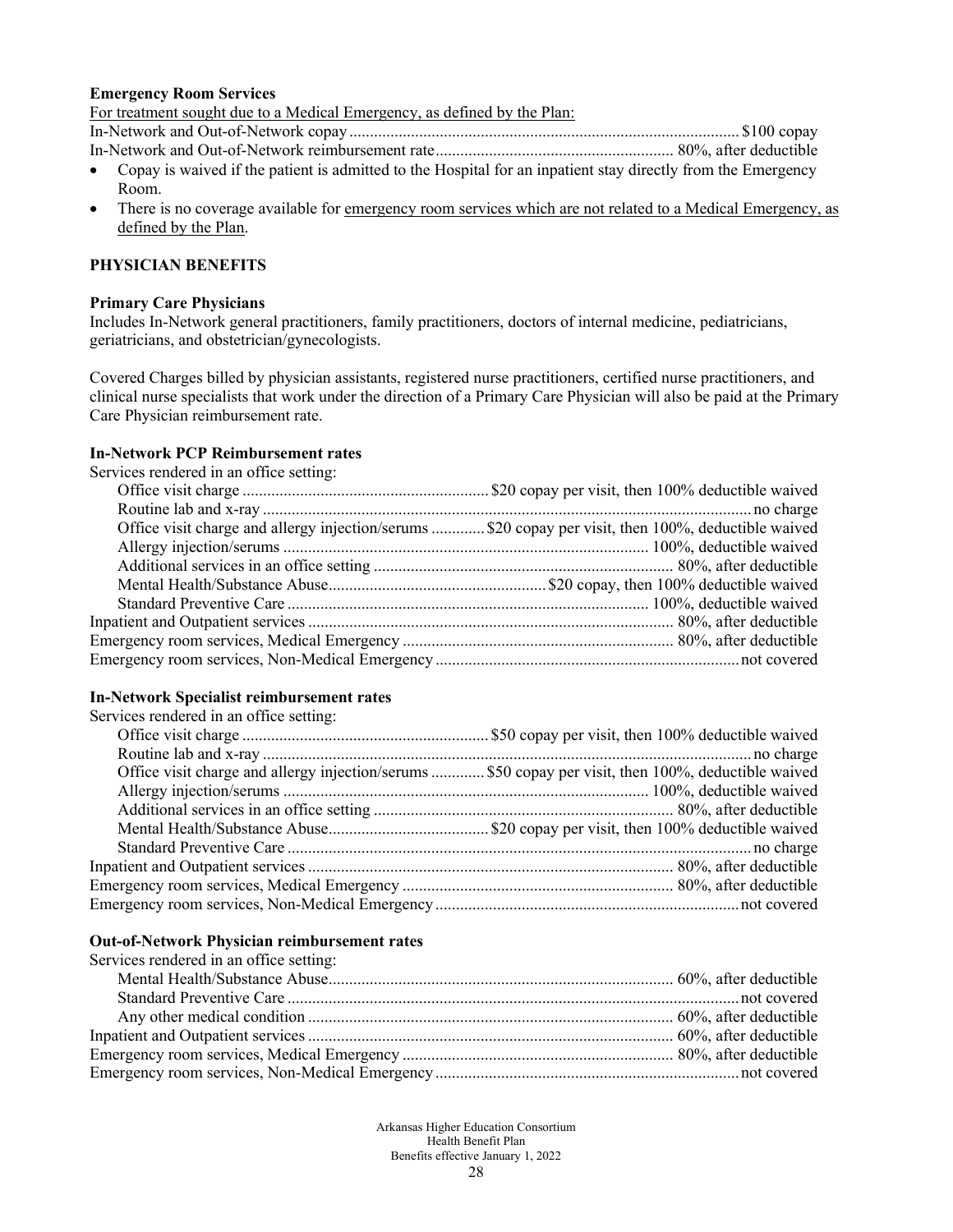## **STANDARD PREVENTIVE CARE**

### **Reimbursement rates** In-Network services................................................................................................. 100%, deductible waived Out-of-Network services...............................................................................................................not covered

At all times, the Plan will comply with the Patient Protection and Affordable Care Act (ACA). The list of services included as Standard Preventive Care may change from time to time depending upon government guidelines. A current listing of required preventive care can be accessed at: [www.HealthCare.gov/center/regulations/prevention.html.](http://www.healthcare.gov/center/regulations/prevention.html)

# **OTHER BENEFIT LIMITS AND MAXIMUMS**

#### **Ambulance services**

#### **Ambulatory Surgical Centers**

| • If a Covered Person uses an Outpatient Surgery Center outside of Arkansas that does not contract with the local   |  |
|---------------------------------------------------------------------------------------------------------------------|--|
| Blue Cross and Blue Shield Plan, payment for all such services, including professional services, will be limited to |  |
| the Allowable Charge for all the service or \$500 whichever is less.                                                |  |

#### **Breast pumps, electric**

In-Network and Out-of-Network reimbursement rate.................................................... 100%, deductible waived • Manual breast pumps are classified as a Standard Preventive Care service and payable at Standard Preventive

Care reimbursement rates.

#### **Diabetes Management Services**

#### **Eyeglasses or contact lenses following cataract surgery**

Lifetime limit..............................................................................................initial pair of glasses or contact lenses

### **Hearing exams**

| Illness or Injury     |  |
|-----------------------|--|
|                       |  |
|                       |  |
| Routine hearing exams |  |
|                       |  |
|                       |  |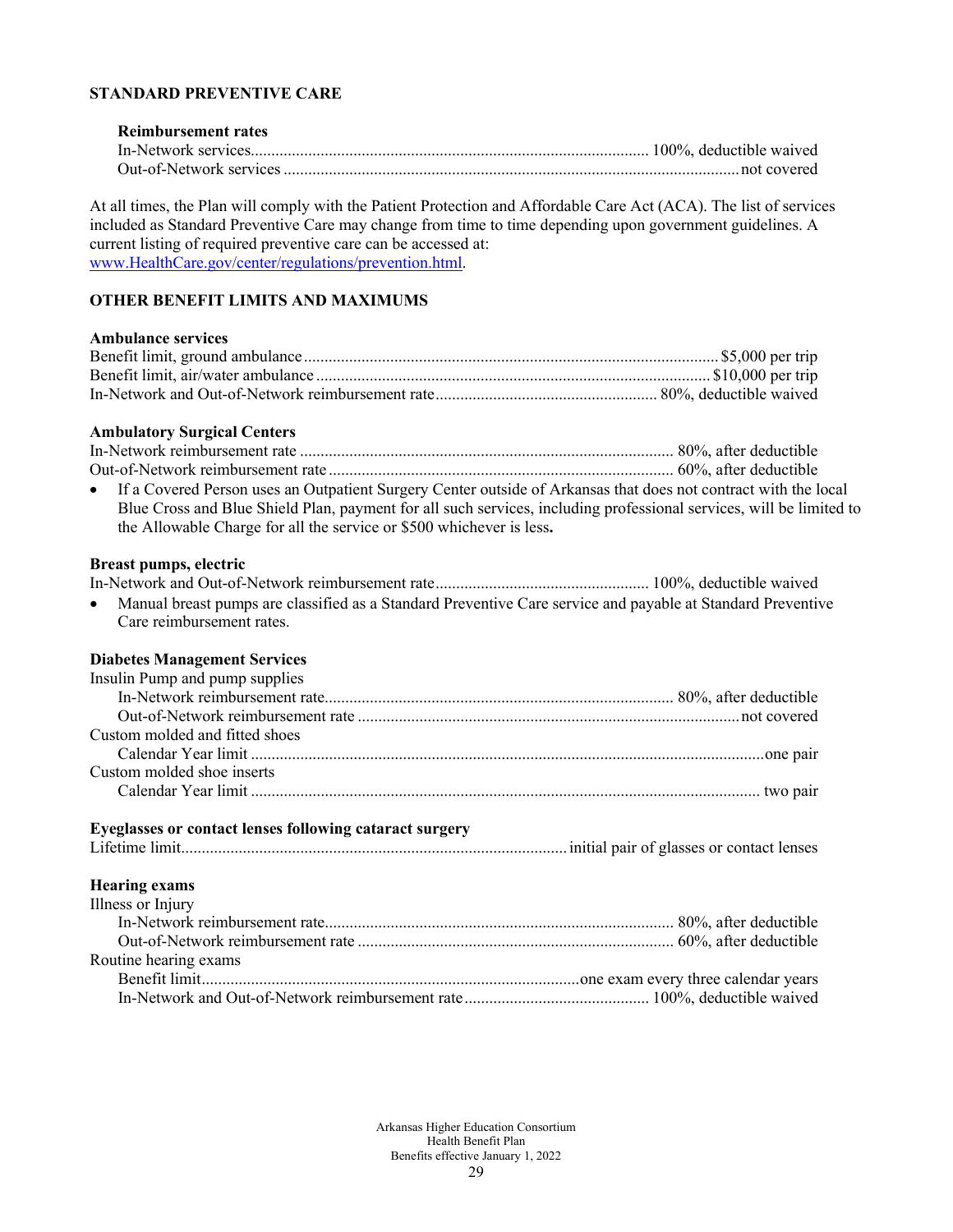# **Hearing aid device**

| <b>Home Health Care</b>                                                                                                                                                |  |
|------------------------------------------------------------------------------------------------------------------------------------------------------------------------|--|
|                                                                                                                                                                        |  |
| <b>Morbid Obesity Surgical Services</b>                                                                                                                                |  |
|                                                                                                                                                                        |  |
| Gastric bypass and any other surgical procedure performed for the purpose of weight loss require prior written<br>$\bullet$<br>approval from the Claims Administrator. |  |
| The Lifetime limit applies to the facility and professional charges for the surgical procedure<br>$\bullet$                                                            |  |
| <b>Outpatient Therapy</b>                                                                                                                                              |  |
| Rehabilitative services, including Chiropractic Care and Occupational, Physical, and Speech Therapies                                                                  |  |
|                                                                                                                                                                        |  |
|                                                                                                                                                                        |  |
|                                                                                                                                                                        |  |
| <b>Orthotic Devices</b>                                                                                                                                                |  |
|                                                                                                                                                                        |  |
| <b>Prosthetic Devices</b>                                                                                                                                              |  |
|                                                                                                                                                                        |  |
| <b>Residential Treatment Centers</b>                                                                                                                                   |  |
|                                                                                                                                                                        |  |
| <b>Routine Obstetrical Ultrasound</b>                                                                                                                                  |  |
|                                                                                                                                                                        |  |
| Skilled Nursing Facilities, Extended Nursing Care Facilities, Nursing Homes                                                                                            |  |
|                                                                                                                                                                        |  |
| Temporomandibular Joint (TMJ) Disorder Treatment                                                                                                                       |  |
|                                                                                                                                                                        |  |
| <b>Urgent Care Clinics</b>                                                                                                                                             |  |
|                                                                                                                                                                        |  |
|                                                                                                                                                                        |  |
|                                                                                                                                                                        |  |
| <b>Vision Exams</b><br>Illness or Injury                                                                                                                               |  |
|                                                                                                                                                                        |  |
|                                                                                                                                                                        |  |
|                                                                                                                                                                        |  |
| Routine vision exams                                                                                                                                                   |  |
|                                                                                                                                                                        |  |
|                                                                                                                                                                        |  |
|                                                                                                                                                                        |  |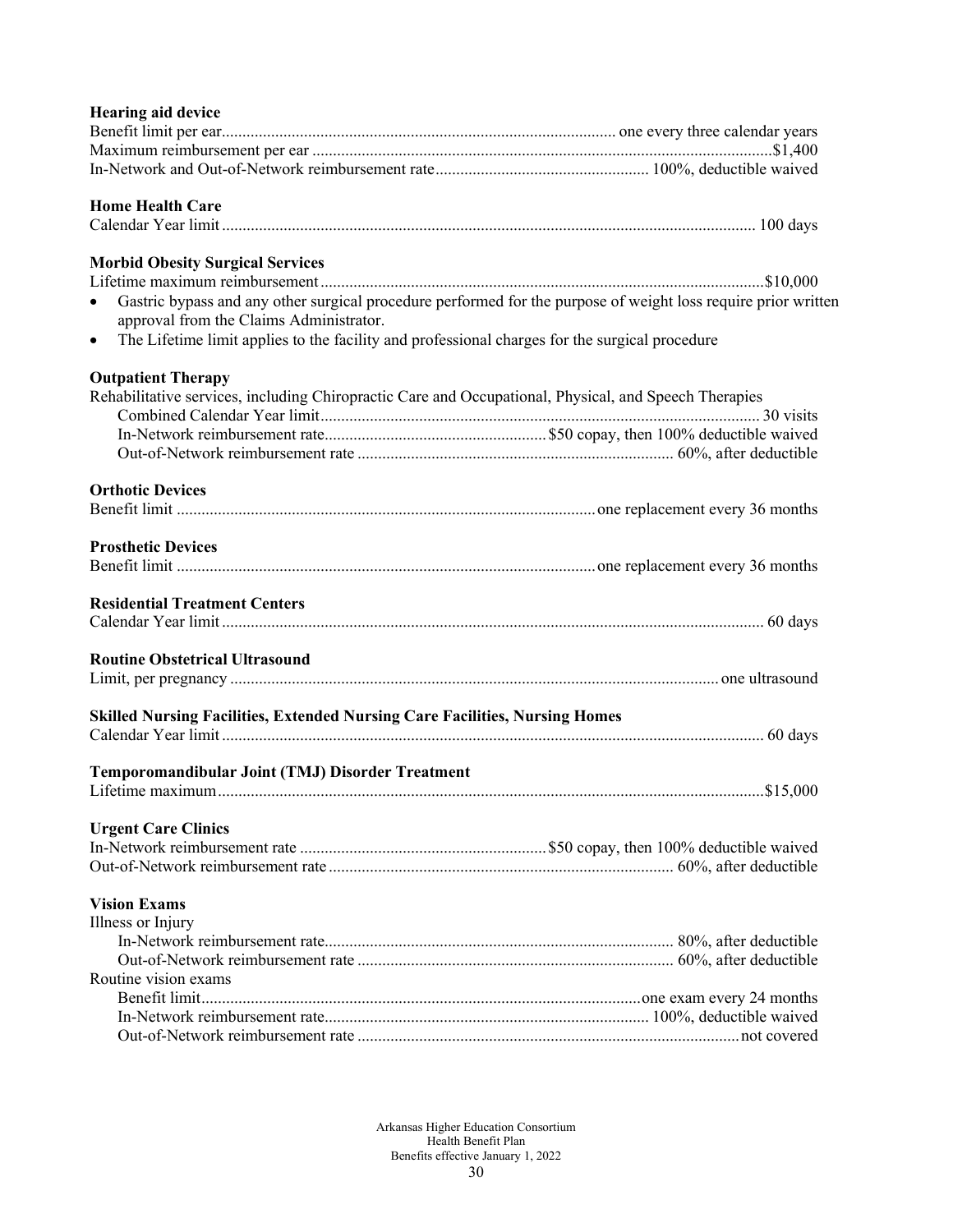| Wigs following chemotherapy or radiation therapy |  |
|--------------------------------------------------|--|
|                                                  |  |
|                                                  |  |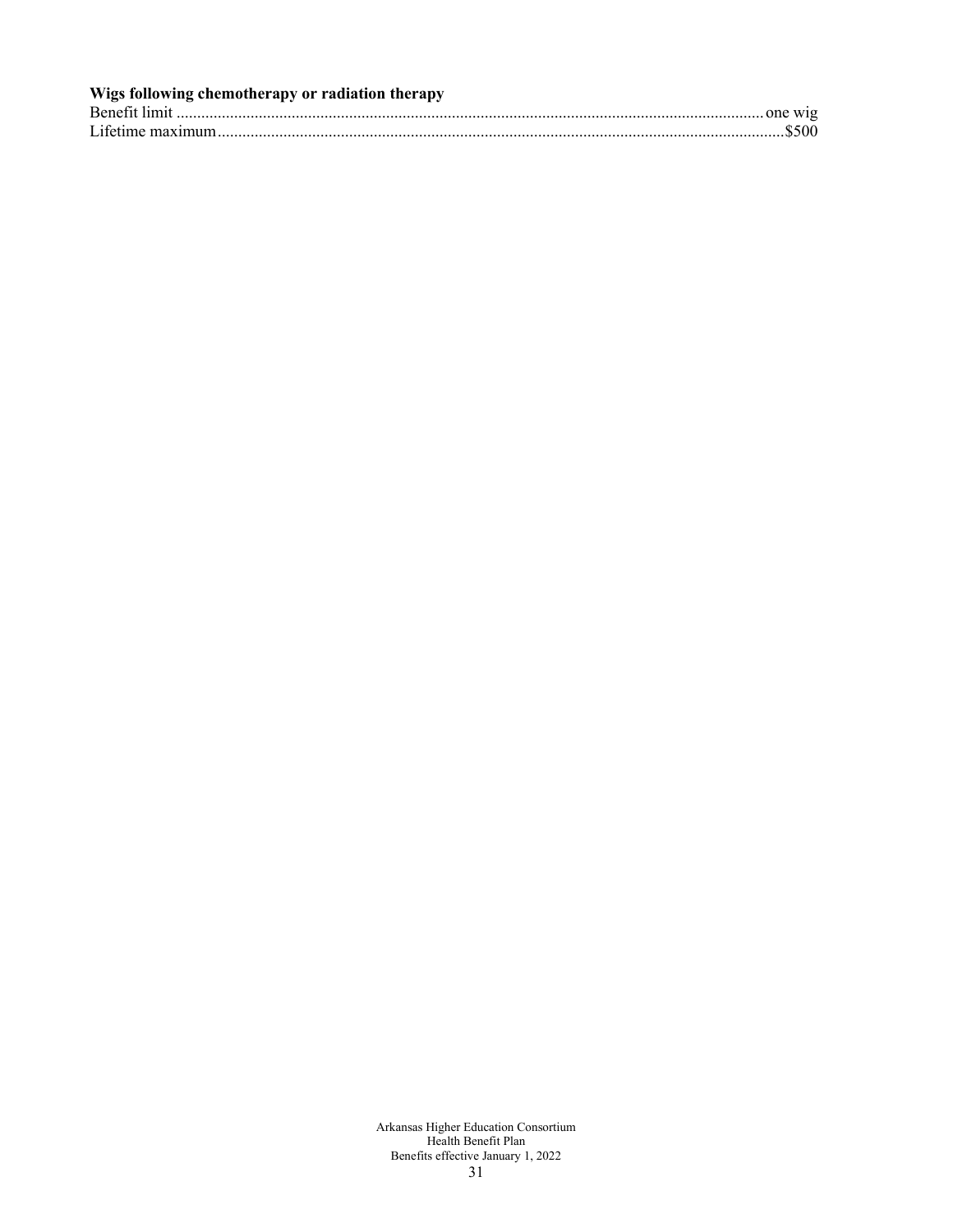### **PROVIDER NETWORK PROVISIONS AND COST SHARING PROCEDURES**

The Plan may afford significant savings to members who obtain coverage from In-Network Providers. This Section describes how Covered Persons can maximize their benefits under the Plan by using In-Network Providers.

## **NETWORK PROCEDURES**

**Standard Benefits.** All benefits described in this document are subject to the Claims Administrator's established Coverage Policy, which the Plan Administrator has adopted for purposes of defining the benefits due under this Plan, the Allowable Charge (as defined herein), and the benefit limits and exclusions described more fully herein including, but not limited to the determination that: care and treatment is or is not Medically Necessary and that services, supplies and care are or are not Experimental and/or Investigational. A charge is incurred on the date that the service or supply is performed or furnished.

**In-Network Services.** This coverage is most effective and advantageous when the services of In-Network Providers are used. Claims associated with services provided by In-Network Providers may have a more advantageous deductible, coinsurance and copayment than claims for services of Out-of-Network Providers. The In-Network deductible, coinsurance and any applicable copayment cited in the Schedule of Benefits are applied to Allowable Charges for services and supplies received from an In-Network Provider, unless this document shows a different deductible, coinsurance or copayment for the particular service.

**Out-of-Network Benefits.** Reimbursement for services by Out-of-Network Providers generally will be less than payment for the same services when provided by an In Network Provider and could result in substantial additional out-of-pocket expenses. The Out-of-Network deductible, coinsurance, and any applicable copayment described in the Schedule of Benefits are applied to Allowable Charges for services and supplies received from an Out-of-Network Provider, except under the following circumstances:

- **(1) Plan Provision.** If, this document specifies elsewhere that a different deductible, coinsurance or copayment is applicable to the particular service or supply that is the subject of the claim.
- **(2) Emergency Services.** The Intervention is for a Medical Emergency, in which case the In-Network deductible, coinsurance and copayment apply.
- **(3) Continuity of Care, Change in the Plan's Claims Administrator.** A Covered Person may notify the Claims Administrator that prior to the effective date of the Plan's coverage with BlueAdvantage Administrators of Arkansas as the Claims Administrator, the Covered Person was engaged with an Outof-Network Provider for a scheduled procedure or ongoing treatment covered under this Plan, that such procedure or treatment is for a condition requiring immediate care, and that the Covered Person requests In-Network benefits for such scheduled procedure or ongoing treatment. If the Claims Administrator approves In-Network coverage for the scheduled procedure or ongoing treatment, any applicable In-Network deductible, coinsurance, and any Copayment will apply to claims for eligible services and supplies rendered by the Out-of-Network Provider for such condition until the procedure or treatment ends or until the end of 90 days, whichever occurs first.
- **(4) Continuity of Care, Pregnancy, Prior to Coverage.** A Covered Person may notify the Claims Administrator that prior to the effective date of coverage, the Covered Person was receiving obstetrical care from an Out-of-Network Provider for a Pregnancy covered under the terms of this Plan, and request In-Network benefits for continuation of such obstetrical care from the Out-of-Network Provider. If the Claims Administrator approves In-Network coverage for the requested obstetrical care, any applicable In-Network deductible, coinsurance and copayment will apply to claims for services and supplies received from this Out-of-Network Provider and will continue to apply to claims for eligible services and supplies rendered by the Out-of-Network Provider until the completion of the Pregnancy, including two months of postnatal visits.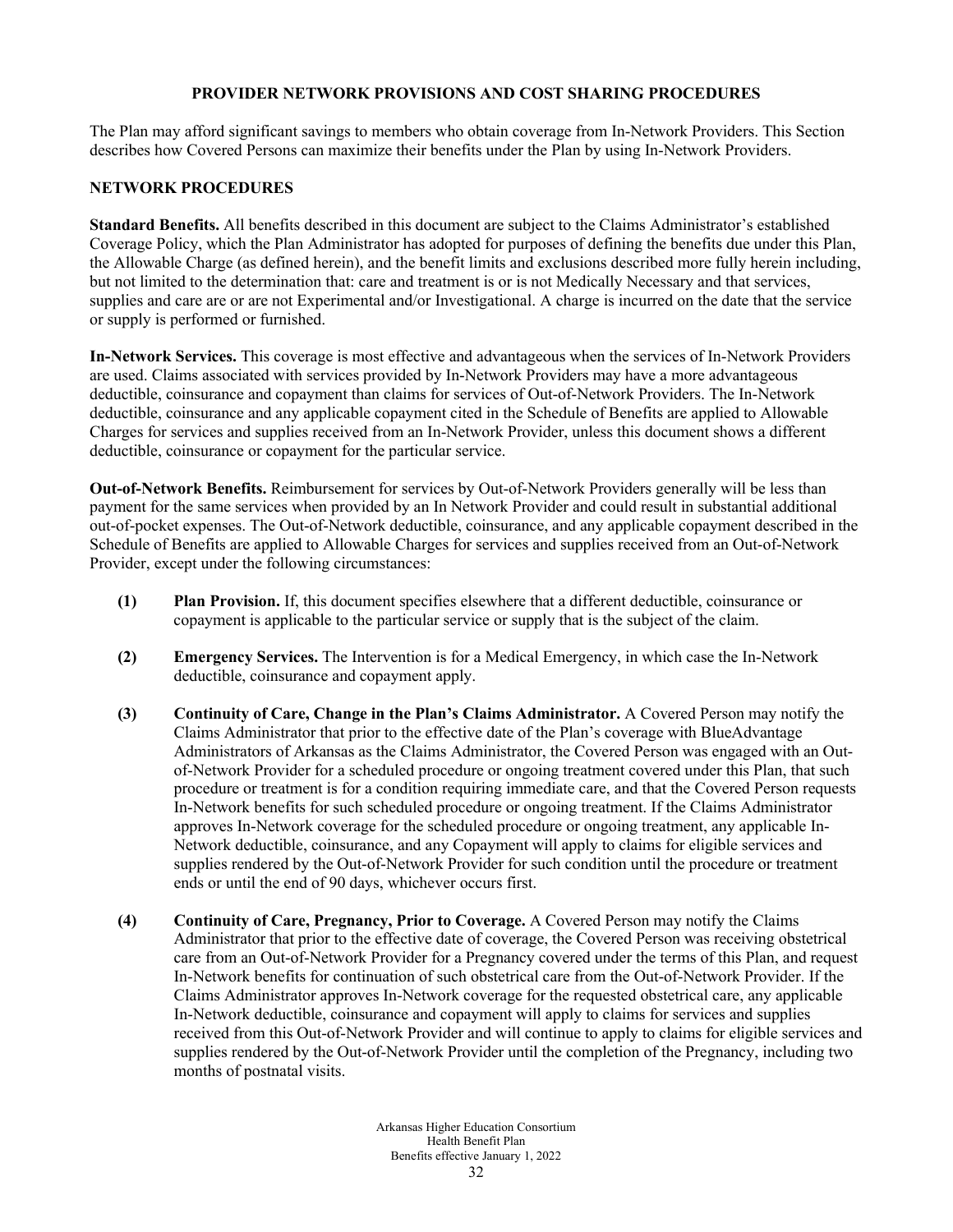- **(5) Provider Leaves Network.** A Covered Person may notify the Claims Administrator that their Out-of-Network Provider was formerly an In-Network Provider when ongoing treatment for an acute condition began, and request In-Network benefits for the continuation of such ongoing treatment. If the Claims Administrator approves In-Network coverage for the ongoing treatment, any applicable In-Network deductible, coinsurance and copayment will apply to claims for eligible services and supplies rendered by the Out-of-Network Provider for such condition until the end of the current episode of treatment or until the end of 90 days, whichever occurs first.
- **(6) Services Not Available or Accessible from In-Network Provider.** If a Covered Person notifies the Claims Administrator prior to receiving a Health Intervention and the Claims Administrator determines that the required covered services or supplies associated with such Health Intervention are not accessible or available from an In-Network Provider, the Claims Administrator may provide the Covered Person with written approval of In-Network coverage for such services or supplies, and any In-Network deductible, coinsurance and copayment will apply to the claims for the eligible services that are received from the Out-of-Network Provider. In the event that a member fails to notify the Claims Administrator prior to receiving a Health Intervention from an Out-of-Network Provider, the Claims Administrator will determine whether or not an exception will be made to allow In-Network benefits due to potential inaccessibility or unavailability of an In-Network provider.

## **PROVIDER DIRECTORY**

The determination of whether a Physician or Hospital is an In-Network Provider is the responsibility of the Plan and Claims Administrator. The Claims Administrator can provide a list of In-Network Providers upon request. A Covered Person may also obtain a list of In-Network Providers on the web sit[e www.blueadvantagearkansas.com.](http://www.blueadvantagearkansas.com/) A Provider's status may change. A Covered Person can verify the Provider's status by calling Customer Service at the phone number on the back of their health plan identification card. If a Covered Person is informed incorrectly prior to receiving a Covered Service, either by accessing the directory or in response to a request for such information (via telephone, electronic, web-based or internet-based means), the Covered Person may be eligible for cost sharing that would be no greater than if the covered service had been provided by an In-Network Provider.

**BlueCard PPO Program.** The Plan includes access to the BlueCard PPO network. This benefit allows Covered Persons to receive In-Network benefits from Providers located outside of Arkansas, provided such Provider is in the BlueCard PPO network of the local Blue Cross or Blue Shield Company. A Covered Person may obtain a list of In-Network Providers in an out-of-Arkansas location or verify the status of an out of state Provider by calling Customer Service at the phone number on the back of their health plan identification card. A Covered Person may also obtain a list of In-Network Providers on the web site [www.blueadvantagearkansas.com.](http://www.blueadvantagearkansas.com/)

## **PROVIDER STATUS MAY CHANGE**

It is possible that a Covered Person might not be able to obtain services from a particular In-Network Provider. The network of Providers is subject to change. A particular Network Provider may not be accepting new patients. If a Provider leaves the Network or is otherwise not available, the Covered Person must choose another Provider to get In-Network benefits.

## **NO BALANCE BILLING FROM PREFERRED PROVIDERS AND CONTRACTING PROVIDERS**

In-Network and Preferred Providers are Physicians or Hospitals who are paid directly by the Plan and have agreed to accept payment for covered services as payment in full except for the Covered Person's deductible, coinsurance, copayment, and any specific benefit limitation, if applicable. In contrast, a Covered Person is responsible for billed charges in excess of the Plan's payment when Out-of-Network Physicians or Hospitals render services, except as provided in OUT-OF-NETWORK PROVIDERS AND BALANCE BILLING, subsection (2), below. These excess charges could amount to thousands of dollars in additional out of pocket expenses to the Covered Person.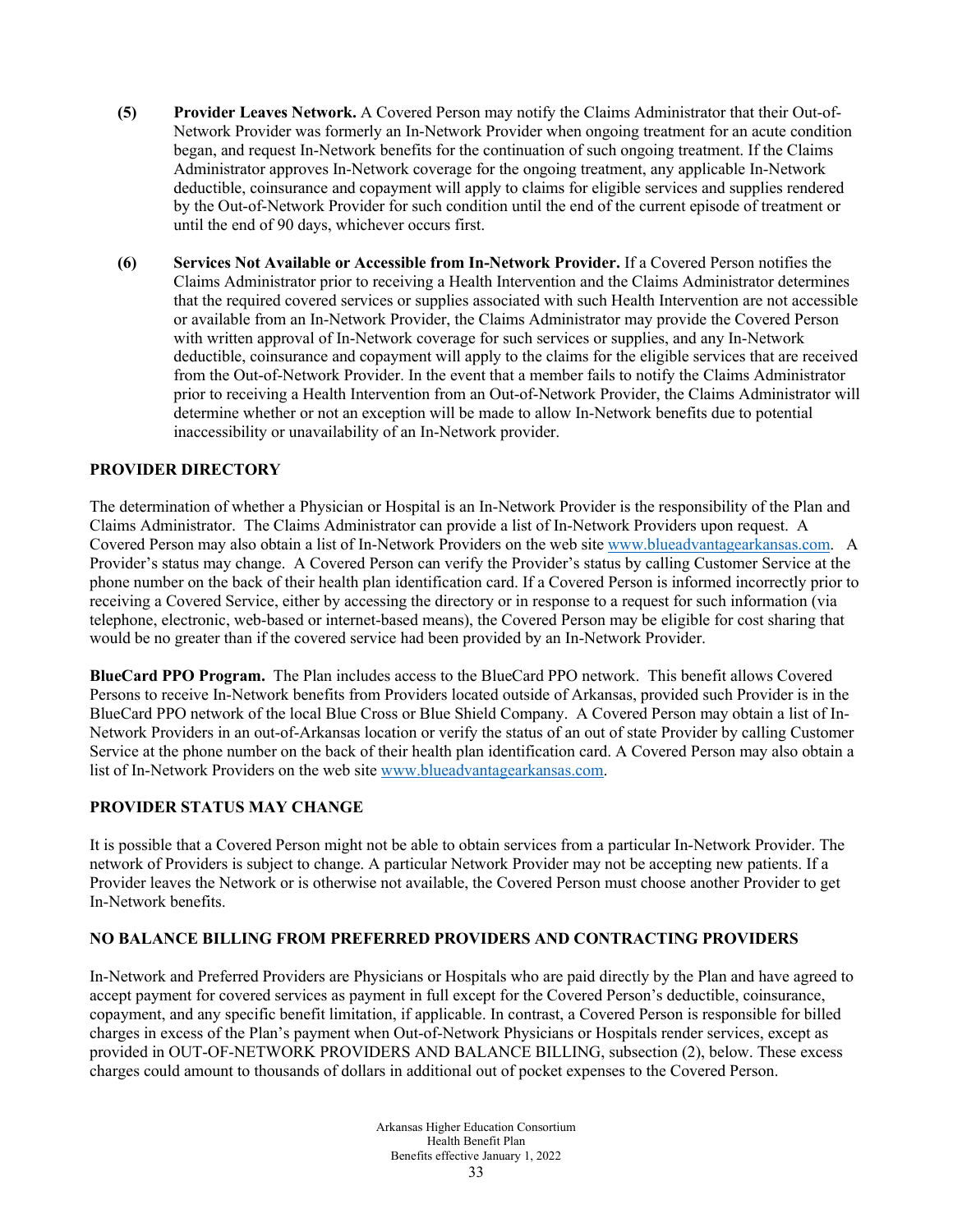## **OUT-OF-NETWORK PROVIDERS AND BALANCE BILLING**

**(1) NOTICE: Certain Services may not be eligible for In-Network Benefits.** Additional costs, including balance billing, may be incurred for a covered Health Intervention provided by an Out-of-Network Provider, even if treatment is rendered in an In-Network Hospital unless it meets the exception as provided in subsection 2 below. These additional charges may not count toward the In-Network Out-of-Pocket Limit. The Covered Person should not assume that an In-Network Provider's agreement includes all covered benefits or that all services provided at an In-Network Hospital are provided by In-Network Providers. Some Providers are contracted to provide only certain covered benefits, but not all covered benefits.

## **(2) Balance billing by Out-of-Network Providers is prohibited in the following instances**:

- **(a)** When Ancillary Services, as described in the No Surprises Act, are received at certain In-Network facilities on a non-emergency basis from Out-of-Network Providers.
- **(b)** When Medical Emergency services are provided by an Out-of-Network Provider in an Emergency Room, a free-standing Emergency Department, or in an urgent care clinic which is licensed as a free-standing emergency department.
- **(c)** When air Ambulance Services are provided by an Out-of-Network Provider.
- **(d)** When a Provider leaves the network voluntarily, a Covered Person engaged with the Out-of-Network Provider for a scheduled procedure or ongoing treatment covered under this Plan, when such procedure or treatment is for a condition requiring immediate care, and the Covered Person's request is approved for Continuity of Care benefits until the end of the current episode of treatment or until the end of 90 days, whichever occurs first.

In these instances, when the services are eligible for coverage, the Out-of-Network Provider may not bill the Covered Person for amounts in excess of any In-Network copayment, coinsurance or deductible (cost share). Except for air ambulance, the cost share is based on the Recognized Amount as described in the No Surprises Act and as set forth in the Defined Terms section. The cost share for air ambulance is based on the rates that would apply if the service was provided by an In-Network Provider.

When Covered Services are received from Out-of-Network Providers as stated above, Allowed Amounts are based upon one of the following as applicable:

- **(a)** The initial payment made by the Plan or the amount subsequently agreed to by the Out-of-Network Provider.
- **(b)** The amount determined by Independent Dispute Resolution (IDR).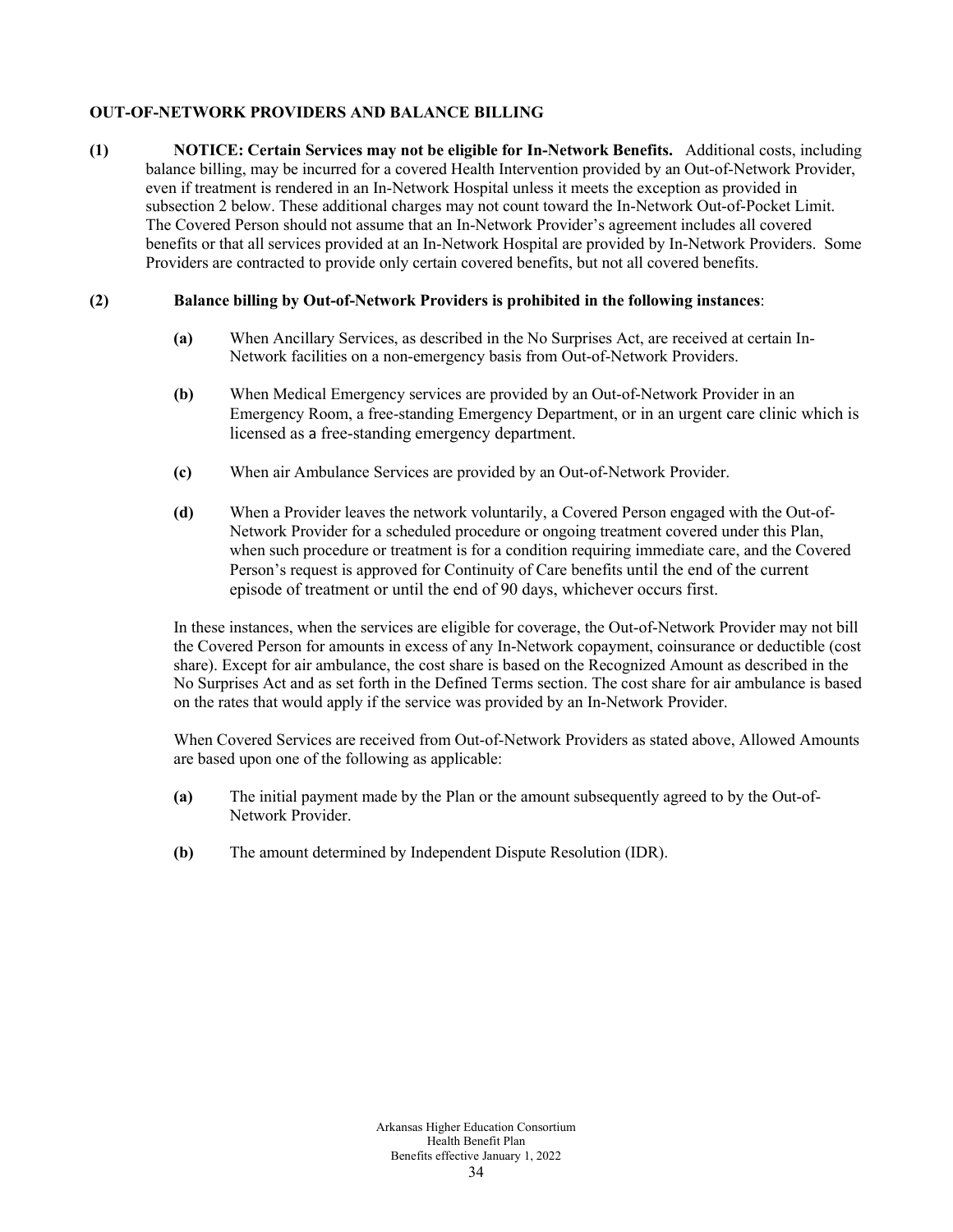## **RELATION OF THE PLAN TO PROVIDERS.**

The decision about whether to use a particular Provider is the sole responsibility of a Covered Person. A treating Provider is not an agent of the Plan or the Claims Administrator. The Plan and the Claims Administrator makes no representations or guarantees regarding the qualification or experience of any Provider with respect to any service. The evaluation of such factors and the decision about whether to use any Provider is the sole responsibility of the Covered Person.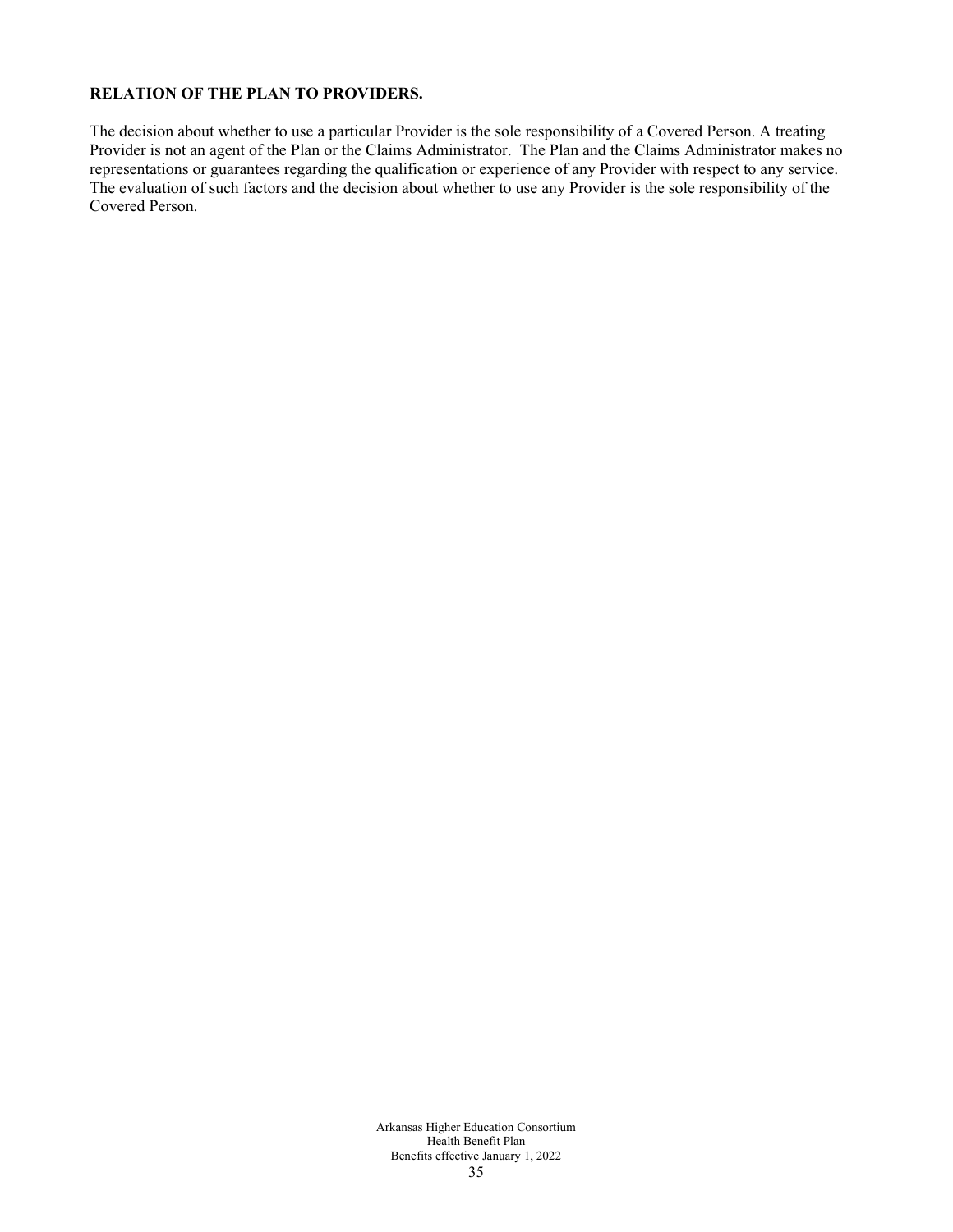# **CORONAVIRUS PANDEMIC, TEMPORARY BENEFITS**

During the coronavirus (COVID-19) pandemic, the Plan will provide temporary benefits as specified below. These benefit enhancements apply solely and exclusively during the temporary period specified herein and will not be available at the conclusion of the public health emergency. All other terms, conditions, exclusions or limitations in the Plan Document continue to apply and must be satisfied in order for any benefits to be paid.

# **Families First Coronavirus Response Act (FFCRA) and Coronavirus Aid, Relief, and Economic Security (CARES) Act**

Effective March 18, 2020, in accordance with the FFCRA and CARES Act, the Plan shall provide coverage, and shall not impose any cost sharing (including deductibles, copayments, and coinsurance) requirements or prior authorization or other medical management requirements, for the following items and services furnished during the federallydeclared public health emergency period. Benefits are available for services rendered by an In-Network or Out-of-Network Provider.

- **(1)** FDA-approved diagnostic testing products for the detection of SARS-CoV-2 or the diagnosis of the virus that causes COVID-19 and the administration of such diagnostic tests.
- **(2)** Items and services furnished to an individual during health care provider office visits (including inperson visits and telehealth visits), urgent care center visits, and emergency room visits that result in an order for or administration of a diagnostic test, or an evaluation to determine if a diagnostic test is necessary.

In the event that any new federal laws or regulations are enacted, the Plan will comply with the applicable law or regulation.

# **Additional benefits**

In addition to the services mandated by the FFCRA and CARES Act, the Plan will also provide the following additional benefits in an effort to help mitigate the spread of the coronavirus. Coverage will continue for the duration of the public health emergency.

- **(1)** Waiver of prescription drug refill limitations that would apply for 30-day prescription maintenance medications for the treatment of COVID-19.
- **(2)** Telehealth services, for treatment of eligible diagnoses, including phone-based consultations and audio-visual telemedicine visits rendered by an In-Network Provider, payable at standard Plan reimbursement rates.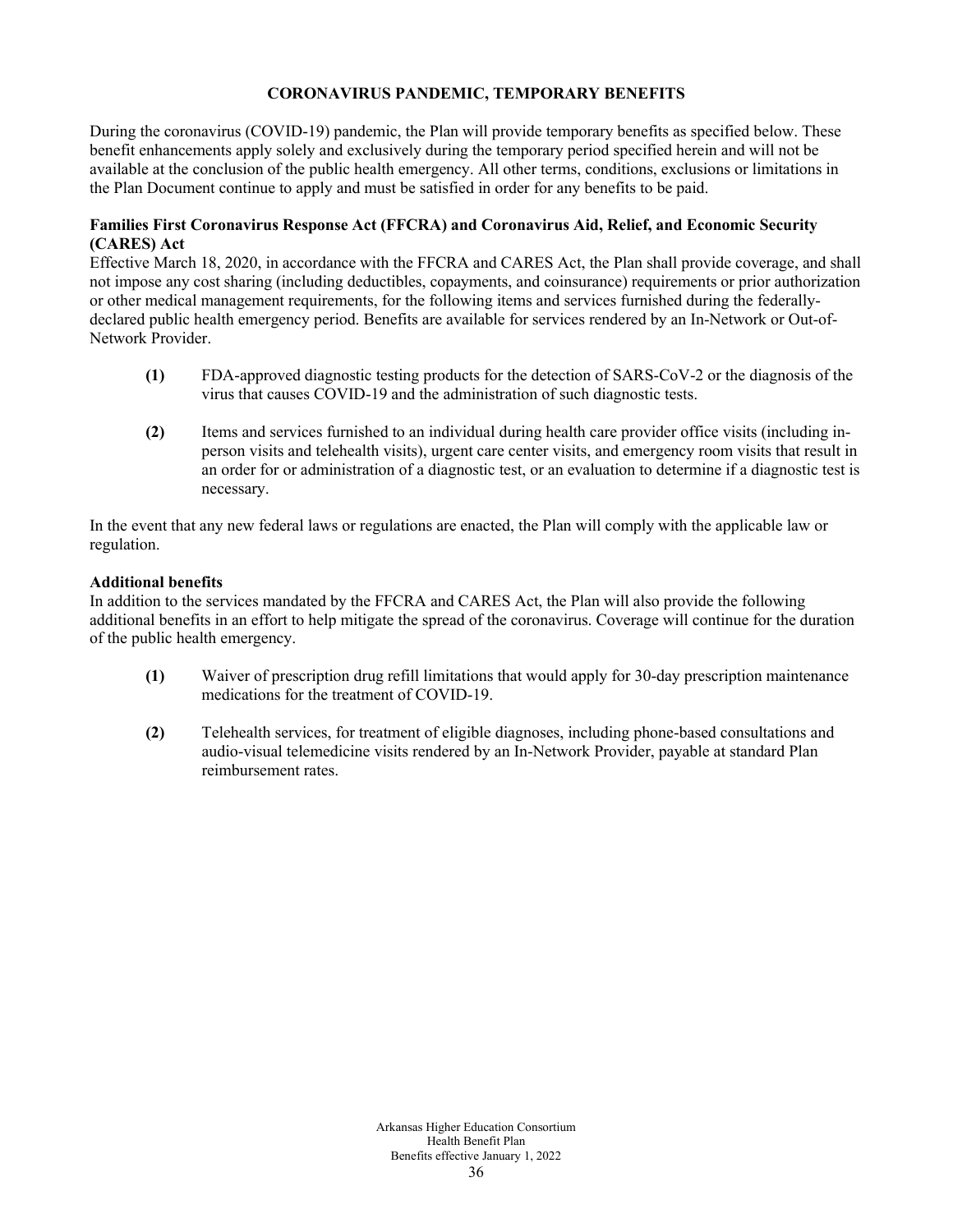# **MEDICAL BENEFITS**

Medical Benefits apply when Covered Charges are incurred by a Covered Person for care of an Injury or Sickness and while the person is covered for these benefits under the Plan.

# **BENEFIT PAYMENT**

Each Year, benefits will be paid for the Covered Charges of a Covered Person. Payment will be made at the rate shown under reimbursement rate in the Schedule of Benefits. No benefits will be paid in excess of the Maximum Benefit Amount or any listed limit of the Plan.

# **DEDUCTIBLE**

**Deductible Amount.** This is an amount of Covered Charges for which no benefits will be paid. Before benefits can be paid in a Calendar Year a Covered Person must meet the deductible shown in the Schedule of Benefits. The Calendar Year Deductible is waived for some services as indicated in the Schedule of Benefits.

Only Covered Charges for In-Network Providers will accrue toward the annual out-of-pocket limit.

**Family Unit Limit.** When the maximum amount shown in the Schedule of Benefits has been incurred by members of a Family Unit toward their Calendar Year deductibles, the deductibles of all members of that Family Unit will be considered satisfied for that year.

# **BENEFIT PAYMENT**

Each Calendar Year, benefits will be paid for the Covered Charges of a Covered Person that are in excess of the deductible and any copayments. Payment will be made at the rate shown under reimbursement rate in the Schedule of Benefits. No benefits will be paid in excess of any listed limit of the Plan.

#### **OUT-OF-POCKET LIMIT**

Covered Charges are payable at the percentages shown each Calendar Year until the out-of-pocket limit shown in the Schedule of Benefits is reached. Then, Covered Charges incurred by a Covered Person will be payable at 100% (except for any charges excluded as shown in the Schedule of Benefits) for the rest of the Calendar Year.

When a Family Unit reaches the out-of-pocket limit, Covered Charges for that Family Unit will be payable at 100% (except for any charges excluded, as shown on the Schedule of Benefits) for the rest of the Calendar Year.

# **PLAN ALLOWANCE**

The Plan has defined an outer limit on Plan benefits that applies whether a Covered Person chooses to receive services from an In-Network Provider or an Out-of-Network Provider. This overall limit on the amount of Plan benefits available under the Plan is defined in this Summary Plan Description as the "Plan Allowance," and may also be referred to from time to time as the "Allowable Charge" or "Allowance" under the Plan. Benefits under the Plan will always be limited by the Plan Allowance that the Plan has adopted, as further defined in this section. This means that regardless of how much a health care Provider may bill for any service, drug, medical device, equipment or supplies, the benefits under the Plan will be limited to the Plan Allowance, as established in this section. The Plan Allowance may be established in the following ways:

#### **(1) Covered In-Network Services**

For covered In-Network services (those received from an In-Network Provider) received in Arkansas, the Plan Allowance is the Network Fee Schedule established by the terms of the Provider's contract with the Claims Administrator. For covered In-Network services received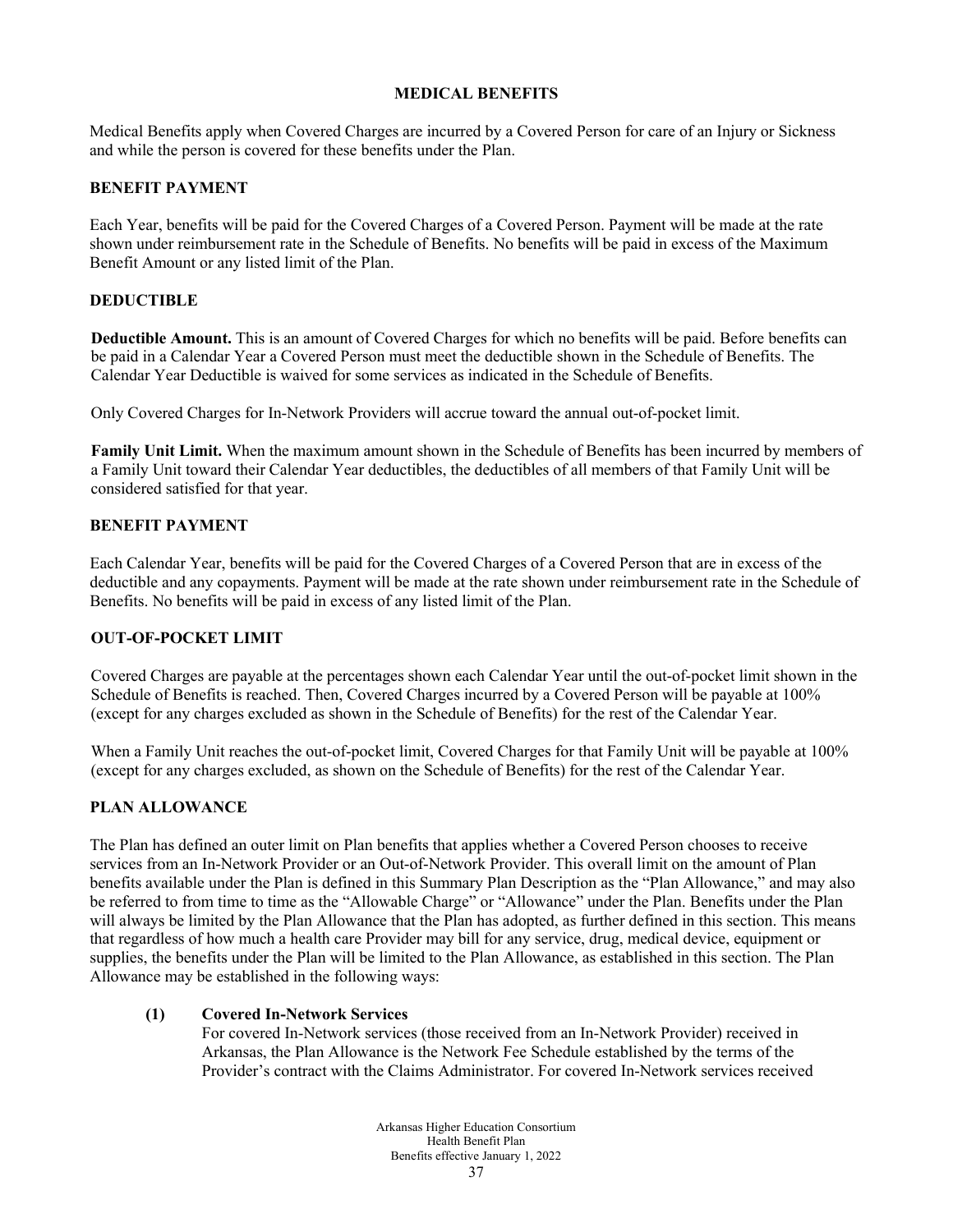outside the state of Arkansas, the Claims Administrator may not have a direct contract with each Provider outside Arkansas; where that is the case, the Plan Allowance for covered In-Network services is determined by the allowance or fee schedule of the Provider's contract with the Blue Cross and Blue Shield plan in the state where services were provided (known as the "Host Plan").

# **(2) Covered Out-of-Network Services**

For covered Out-of-Network services (those received from an Out-of-Network Provider), the Plan Allowance is the amount determined by the Claims Administrator, using the following standards:

- **(a)** For services received in Arkansas, the Plan Allowance for covered Out-of-Network services of Physicians and other individual Providers, as well as Ambulatory Surgery Centers, Home Health Care Agencies, Hospice Agencies, and freestanding dialysis centers or imaging centers, will be the amount of the fee schedule that the Claims Administrator has contracted with Providers in Arkansas for its Preferred Payment Plan network ("PPP"); for Hospitals classified as acute care hospitals, the Plan Allowance for covered Out-of-Network Inpatient and Outpatient Services will be the amount calculated using the Arkansas Blue Cross and Blue Shield Facility Pricing Guidelines. On some occasions, the Plan allowance for Out-of-Network services inside Arkansas may be determined as reference in (c), below.
- **(b)** For services received outside of Arkansas, the Plan Allowance for covered Out-of-Network services will be either the amount provided to the Claims Administrator by the Host Plan in that state or, if no such amount is available to the Claims Administrator from a Host Plan, then the Plan Allowance will be the amount determined under the formulas for services received in Arkansas, as referenced in (a), above, or (c) or (d), below.
- **(c)** The Claims Administrator has contracted with an independent network sponsor-facilitator and third party vendor (the "Wrap Network Vendor" or "WNV"), whereby, in many states/locations, the Plan has access to a suite of Out-of-Network potential savings strategies, which range from supplemental or "wrap networks" in numerous states, (in essence providing a discount option for otherwise Out-of-Network services in many areas of the nation), to certain reference pricing services and case-specific pricing negotiation services. The Plan participates in these WNV Out-of-Network pricing options, where available, and receives the benefit of any cost savings that the WNV may be able to provide in cases where a Plan participant or beneficiary goes outside the Plan's preferred BlueCard network for services. The WNV Out-of-Network pricing option is not available in all instances and thus neither the Claims Administrator nor WNV can or do guarantee any cost savings or availability of of a WNV pricing or discount option in any given state or area. However, to the extent that a WNV option is available in a given state/region/location with respect to any Out-of-Network provider services, the Claims Administrator may utilize and apply the WNV option and related pricing, in which case such pricing shall constitute the Plan Allowance for purposes of calculating and applying Plan benefits.
- **(d)** For any services of any Provider that are not addressed in any of the existing Provider contracts or pricing guidelines referenced above, the Plan Allowance for covered Out-of-Network services will be the amount established by Claims Administrator using such pricing methods, benchmarks or sources as Claims Administrator may deem appropriate in the circumstances.

The Claims Administrator's calculation of a Plan Allowance shall be considered conclusive as to the amount that the Plan covers or will pay in Plan benefits for any covered service, treatment drug, supplies, equipment or devices.

# **(3) Patient's Share of the Plan Allowance and Billed Charges of the Provider**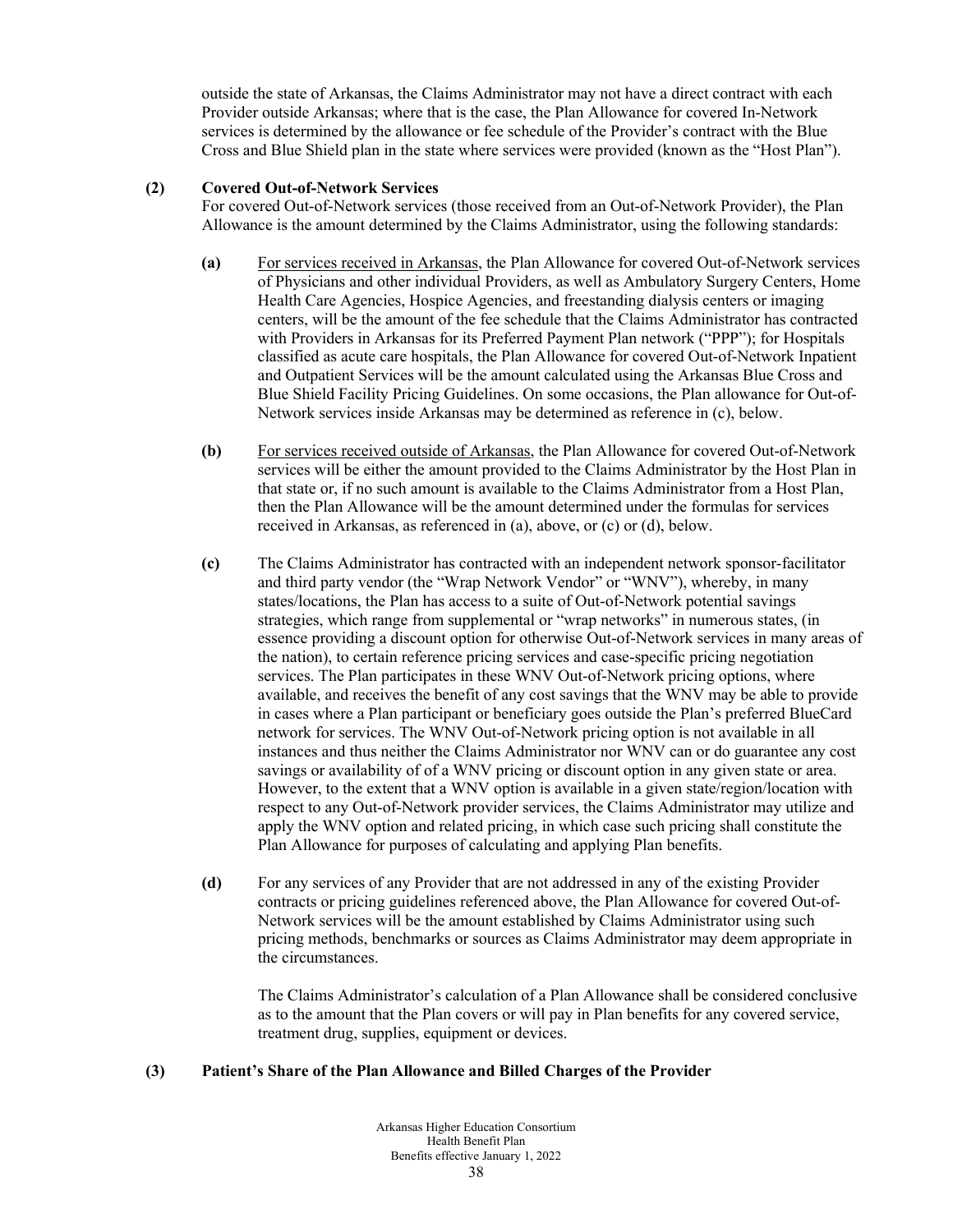The Plan calculates and pays Plan benefits on the basis of the Plan Allowance, an amount that may vary substantially from the amount a Provider chooses to bill. Once the Plan Allowance is determined with respect to any Provider's billed charges, the Covered Person may be responsible for a percentage or portion of the Plan Allowance, depending on the terms of the Plan with respect to copays, coinsurance and deductible. For example, if services are provided by an In-Network Provider, the Plan may pay 80% of the Plan Allowance, in which case the Covered Person would be responsible for the remaining 20% of the Plan Allowance, but not for the difference between the Plan Allowance and the Provider's billed charges. In this situation, the In-Network Provider contract protects the Covered Person from additional billing beyond the Plan Allowance. For an Out-of-Network Provider, the circumstances are substantially different. For example, if services are provided by an Out-of-Network Provider, the Plan may pay only 50% of the Plan Allowance, in which case the Covered Person would be responsible for the remaining 50% of the Plan Allowance. However, the Covered Person might also be held responsible by the Out-of-Network Provider for paying the difference between the Plan Allowance and the Provider's full, billed charges, leaving Plan participants or beneficiaries with "surprise" medical bills, in the form of so-called "balance billing" by Out-of-Network Providers.

### **COVERED CHARGES**

All benefits described in this document are subject to the Claims Administrator's established Coverage Policy, which the Plan Administrator has adopted for purposes of defining the benefits under this Plan, the Allowable Charge (as defined herein) and the benefit limits and exclusions described more fully herein including, but not limited to the determination that: care and treatment is or is not Medically Necessary; or that services, supplies and care are or are not Experimental and/or Investigational. A charge is incurred on the date that the service or supply is performed or furnished.

**(1) Hospital Care.** The medical services and supplies furnished by a Hospital or Ambulatory Surgical Center, Long Term Acute Care Hospital, or a Birthing Center. Covered Charges for room and board will be payable as shown in the Schedule of Benefits. After 23 observation hours, a confinement will be considered an inpatient confinement. If a Covered Person is hospitalized on the date of termination, the Plan will cover eligible Hospital facility charges only through the date of discharge from the Hospital. Any charges other than those billed by the Hospital, which are incurred in conjunction with an inpatient hospitalization, are not covered after the Covered Person's coverage is terminated.

If a Covered Person is hospitalized on the date of termination, the Plan will cover eligible Hospital facility charges only through the date of discharge from the Hospital. Any charges other than those billed by the Hospital, which are incurred in conjunction with an inpatient hospitalization, are not covered after the Covered Person's coverage is terminated.

**(2) Physician Care.** The professional services of a Physician for surgical or medical services.

Charges for **multiple surgical procedures** will be a Covered Charge subject to the following provisions:

- **(a)** Coverage is provided for services of Physicians for surgery, either as an inpatient or outpatient. If coverage is provided for two or more surgical operations performed during the same surgical encounter or for bilateral procedures, payment for the secondary or subsequent procedure will be made at a reduced rate.
- **(b)** Payment for a covered assistant surgeon shall be limited to a single Physician, qualified to act as an assistant for the surgical procedure. Covered Charges for assistant surgery services or minimum assistant surgery services will be paid at a reduced rate which will never exceed 20% of the surgeon's Allowable Charge.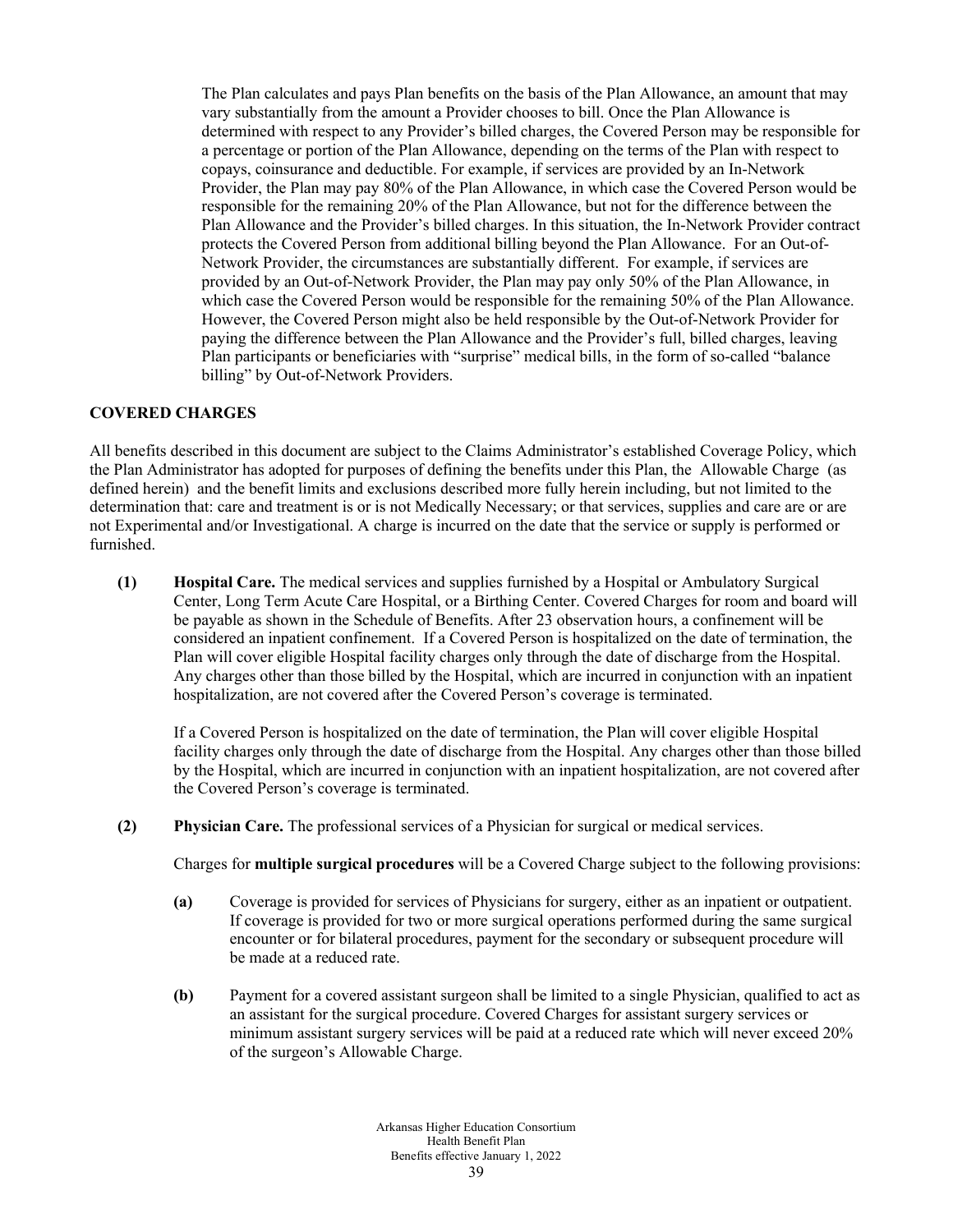**(3) Coverage of Pregnancy.** The Allowable Charges for the care and treatment of Pregnancy are covered the same as any other Sickness for a Covered Employee or Covered Spouse. There is no coverage of Pregnancy for a Dependent other than a Covered Spouse. However, any prenatal, postnatal or maternity care that is required as Standard Preventive Care will be covered without cost sharing.

The Expectant Mother is encouraged to enroll in the Special Delivery Program by the 14th week of Pregnancy. Special Delivery can be accessed by calling 1-800-225-1891 ext. 20225. This program is designed to encourage the Covered Person to actively participate in obtaining comprehensive prenatal care. Services that are not normally offered, such as skilled nursing assessments or nursing assistant care in the home for conditions including Pregnancy-induced hypertension, diabetes mellitus, and preterm labor, are covered through the Special Delivery program. The Special Delivery nurse can assist in coordinating Home Health Care in lieu of hospitalization for those high risk patients who the Physician feels would benefit from this alternative care.

Group health plans generally may not, under Federal law, restrict benefits for any Hospital length of stay in connection with childbirth for the mother or newborn child to less than 48 hours following a vaginal delivery, or less than 96 hours following a cesarean section. However, Federal law generally does not prohibit the mother's or newborn's attending Provider, after consulting with the mother, from discharging the mother or her newborn earlier than 48 hours (or 96 hours as applicable). In any case, plans and issuers may not, under Federal law, require that a Provider obtain authorization from the plan or the issuer for prescribing a length of stay not in excess of 48 hours (or 96 hours).

**(4) Skilled Nursing Facility Care.** The Inpatient care in a Skilled Nursing Facility, Extended Nursing Facility or Nursing Home, for patients who no longer need the full range of the acute care Hospital's services.

The facility must be approved by the Claims Administrator, the patient must be certified by the attending Physician as needing such care, and the care must be substantially more than seeing to the patient's dayto-day living activities.

Covered services include skilled care ordered by a Physician, room and board, general nursing care, and Prescription Drugs during a covered admission.

- **(6) Private Duty Nursing Care.** The private duty nursing care by a licensed nurse (R.N., L.P.N. or L.V.N.). Covered Charges for this service will be included to the extent that care is Medically Necessary or not Custodial in nature. Inpatient and outpatient services are not covered. Services provided in a home setting must be provided through and billed by a licensed Home Health Care Agency to be eligible for coverage. Private duty nursing on a shift-basis is not covered.
- **(7) Home Health Care Services.** Charges for Home Health Care Services and Supplies are covered only for care and treatment of an Injury or Sickness when Hospital or Skilled Nursing Facility confinement would otherwise be required. Covered services must be provided through and billed by a licensed Home Health Care Agency.

A Home Health Care visit will be considered a periodic visit by either a nurse or therapist, as the case may be, or four hours of home health aide services.

**(8) Hospice Care Services and Supplies.** Charges for Hospice Care Services and Supplies are covered only when the attending Physician has diagnosed the Covered Person's condition as being terminal, determined that the person is not expected to live more than six months and placed the person under a Hospice Care Plan.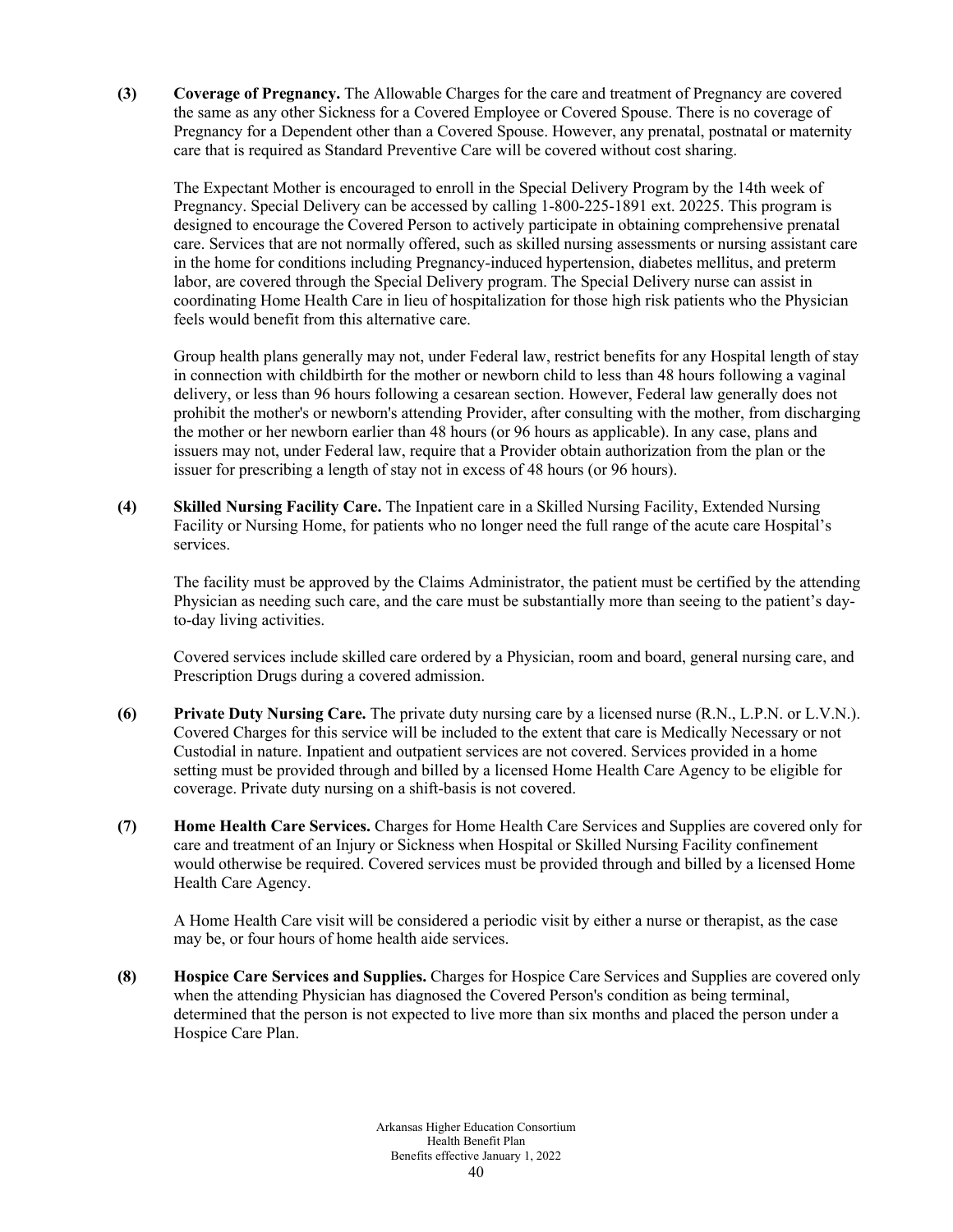Bereavement counseling services for the patient's immediate family (covered Spouse and/or covered Dependent Children) when rendered by a Hospice Care team.

**(9) Diabetes Management Services.** The Plan will pay for diabetes self-management training which is classified as Standard Preventive Care. This benefit is payable for training in or out of the Hospital that has been prescribed by a Physician

The following services related to diabetes management are also covered by the Plan:

- **(a)** Coverage is provided for insulin pumps and pump supplies.
- **(b)** The Plan will cover eye examinations to screen for diabetic retinopathy for Covered Persons who are diagnosed with diabetes.
- **(c)** Coverage of routine foot care, orthopedic shoes and custom foot orthotics is provided when required for prevention of complications associated with diabetes mellitus.
- **(10) Mental Illness and Substance Abuse Services (Alcohol and Drug Abuse).** Subject to all terms, conditions, exclusions and limitations of the Plan as set forth in this Plan Document, coverage is provided for Health Interventions to treat Mental Illness and Substance Abuse.

# **Inpatient, Partial Hospitalization Program and Intensive Outpatient Program Health Interventions**

- **(a)** Coverage for inpatient hospitalization, partial hospitalization programs or intensive outpatient programs for Mental Illness or Substance Abuse Health Interventions is subject to the following requirements.
	- **(i)** Inpatient hospitalization requires a patient to receive covered services 24 hours a day as an inpatient in a Hospital.
	- **(ii)** Partial hospitalization programs generally require the patient to receive covered services six to eight hours a day, five to seven days per week in a Hospital outpatient setting.
	- **(iii)** Intensive outpatient programs generally require the patient to receive covered services lasting two to four hours a day, three to five days per week in a Hospital outpatient setting.
- **(b)** Inpatient Hospital admissions require Prior Approval.

# **Non-Hospital Health Interventions**

- **(a)** Coverage is provided for a Health Intervention provided during an office visit with a psychiatrist, psychologist or other Provider licensed to provide psychiatric or substance use disorder treatment.
- **(b)** Coverage is provided for a Health Intervention at a licensed psychiatric or substance use disorder treatment facility and accredited by the Joint Commission (TJC) or the Commission on Accreditation of Rehabilitation Facilities (CARF International).}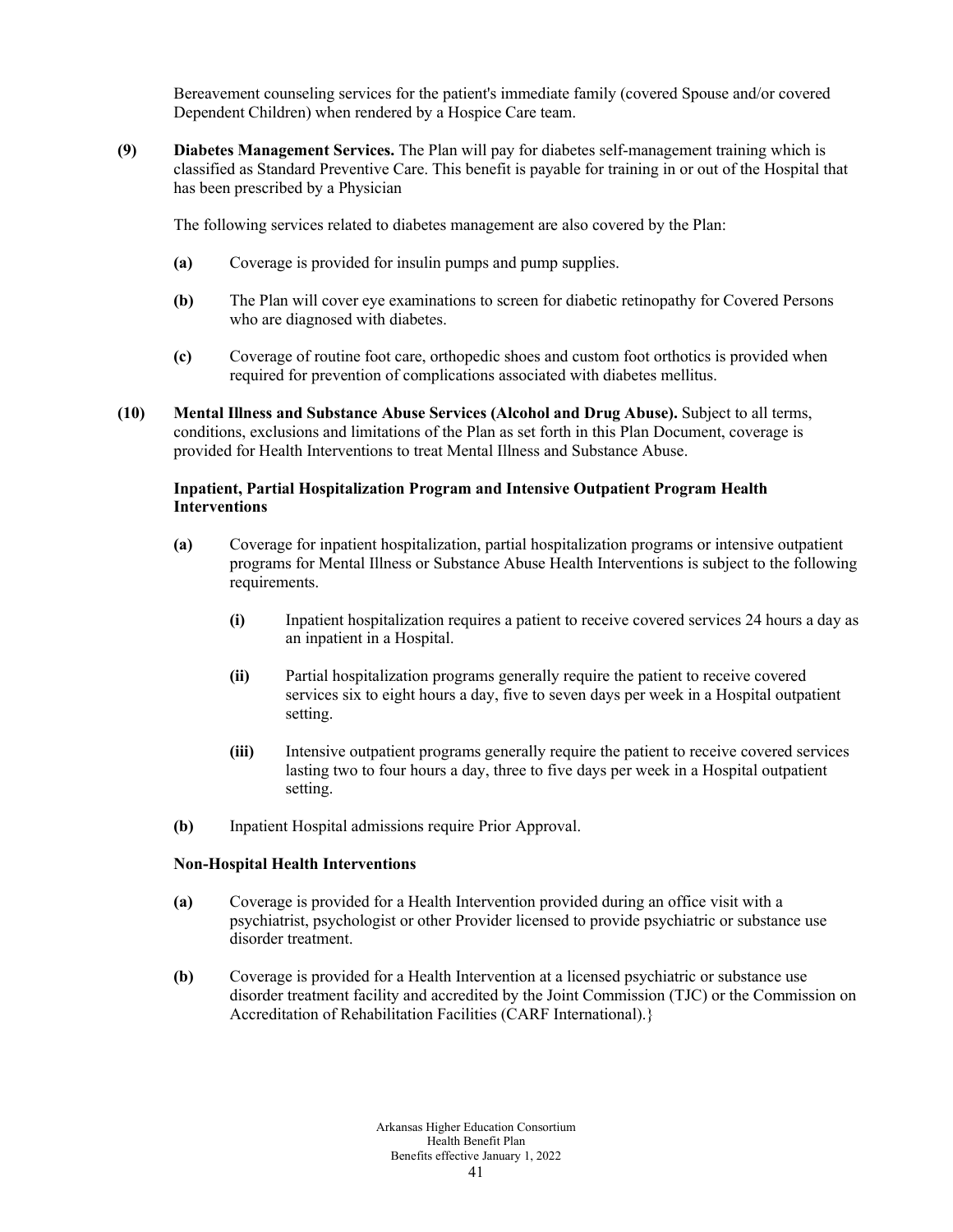- **(c)** Coverage for counseling or treatment of marriage, family or child relationship dysfunction is only covered if the dysfunction is due to a condition defined in the most recent edition of the Diagnostic and Statistical Manual of Mental Disorders of the American Psychiatric Association.
- **(11) Therapy Services.** Coverage is provided for inpatient and outpatient therapy services when performed or prescribed by a Physician. Such therapy services include physical, occupational, and speech therapy. Therapy services must be performed by an appropriate registered physical, occupational or speechlanguage therapist licensed by the appropriate State Licensing Board.
- **(12) Standard Preventive Care.** Standard Preventive Care shall be provided as required by applicable law if provided by an In-Network Provider. Standard Preventive Care includes services with an "A" or "B" rating from the United States Preventive Services Task Force.

The list of services included as Standard Preventive Care may change from time to time depending upon government guidelines. A current listing of required preventive care can be accessed at:

[www.HealthCare.gov/center/regulations/prevention.html.](http://www.healthcare.gov/center/regulations/prevention.html)

#### **Examples of Standard Preventive Care for adults include:**

- **(a)** Screenings for: breast cancer, cervical cancer, colorectal cancer, high blood pressure, Type 2 Diabetes Mellitus, cholesterol, and obesity.
- **(b)** Immunizations for adults recommended by the Advisory Committee on Immunization Practices of the Centers for Disease Control and Prevention; and
- **(c)** Additional preventive care and screening for women provided for in the guidelines supported by the Health Resources and Services Administration, including the following:

-Women's contraceptives, sterilization procedures, and counseling. -Breastfeeding support, supplies, and counseling. -Gestational diabetes screening.

#### **Examples of Standard Preventive Care for children include:**

- **(a)** Immunizations for children and adolescents recommended by the Advisory Committee on Immunization Practices of the Centers for Disease Control and Prevention. These may include:
	- -Diphtheria, -Pertussis, -Tetanus, -Polio, -Measles, -Mumps, -Rubella, -Hemophilus influenza b (Hib), -Hepatitis B, -Varicella.
- **(b)** Preventive care and screenings for infants, children and adolescents as provided for in the comprehensive guidelines supported by the Health Resources and Services Administration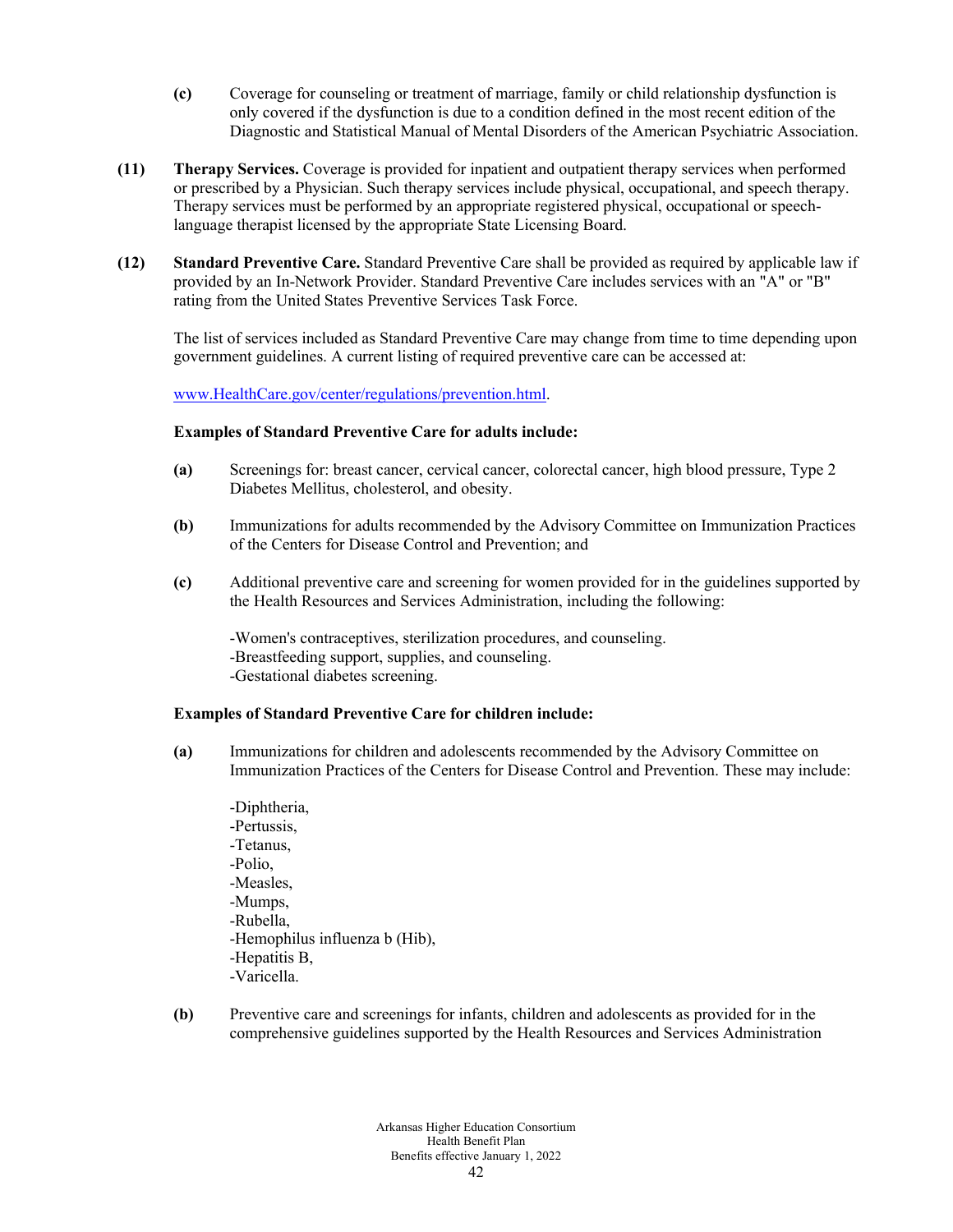- **(13) Other Medical Services and Supplies.** These services and supplies not otherwise included in the items above are covered as follows:
	- **(a)** Treatment of **Acquired Immunodeficiency Syndrome (AIDS)**.
	- **(b)** Covered charges for services billed by **Advanced Practice Registered Nurses** and Physician Assistants.
	- **(c) Allergy-related services,** including testing, extracts and injections.
	- **(d) Ambulance Services.** Coverage is provided for Ambulance Services for local transportation to thenearest Hospital in the event Medical Emergency care is needed, for Medically Necessary transportation between health care facilities, or to the nearest neonatal special care unit for newborn infants for treatment of accidental Injuries, Illnesses, congenital birth defects or complication of premature birth that require the level of care provided at a neonatal special care unit.
		- **(i)** Expenses incurred for Ambulance Services covered by a local governmental or municipal body, unless otherwise required by law;
		- **(ii)** Non-emergency ambulance, including services provided for a Covered Person's comfort or convenience; or,
		- **(iii)** Non-emergency transport by any means other than ambulances.
	- **(e) Anesthetic**; oxygen; blood and blood derivatives that are not donated or replaced; intravenous injections and solutions. Administration of these items is included.
	- **(f) Autism Spectrum Disorder.** Coverage is provided for Covered Persons with autism spectrum disorder, including applied behavior analysis when ordered by a medical doctor or a psychologist and provided by a Board Certified Behavioral Analyst (BCBA).
	- **(g) Cardiac rehabilitation** services are covered when the services are ordered by a Physician.
	- **(h)** Radiation or **chemotherapy** and treatment with radioactive substances. The materials and services of technicians are included.
	- **(i)** Initial **contact lenses** or glasses required following cataract surgery. A single acquisition of eyeglasses or contact lenses within the first six months following cataract surgery is covered. With respect to such eyeglasses or contact lenses, tinting or anti-reflective coating and progressive lenses are not covered. The Allowable Charge is based on the cost for basic glasses or contact lenses.
	- **(j) Dietitian services** for treatment of a covered medical condition.
	- **(k)** Coverage is provided for **Durable Medical Equipment (DME)** when prescribed by a Physician according to the guidelines specified below.
		- **(i)** Durable Medical Equipment is equipment which (1) can withstand repeated use; and (2) is primarily and customarily used to serve a medical purpose; and (3) generally is not useful to a person in the absence of an Illness or Injury; and (4) is appropriate for use in the home.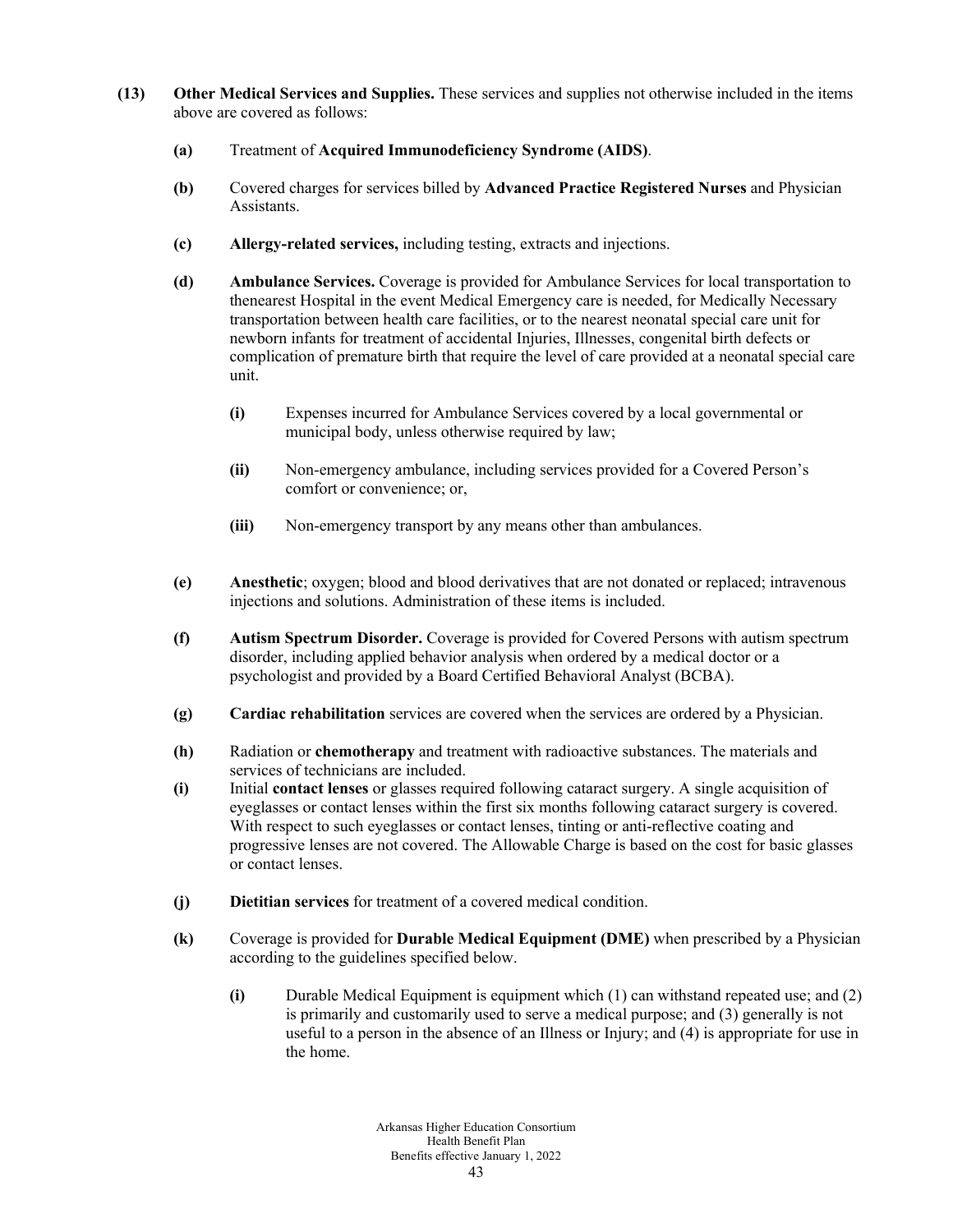- **(ii)** Coverage for Durable Medical Equipment and Medical Supplies is provided when the Durable Medical Equipment is provided in accordance with Coverage Policy. Examples of Durable Medical Equipment include, but are not limited to, oxygen equipment, wheelchairs and crutches.
- **(iii)** Replacement of DME is covered only when necessitated by normal growth or when it exceeds its useful life. Maintenance and repairs resulting from misuse or abuse of DME are the responsibility of the Covered Person.
- **(iv)** When it is more cost effective, the Plan, in its discretion will purchase rather than lease equipment. In making such purchase, the Plan may deduct previous rental payments from its purchase Allowance.
- **(l) Eye exams** are covered when ordered by a Physician during treatment of a medical condition or Injury. Routine eye exams are covered as shown in the Schedule of Benefits.
- **(m) Genetic testing** is covered in accordance with established Coverage Policy
- **(n) Hearing exams** are covered when ordered by a Physician during treatment of a medical condition or Injury. Routine hearing exams are covered as shown in the Schedule of Benefits.
- **(o) Hearing aids and implantable hearing devices.** Prosthetic devices to assist hearing or talking devices are not generally covered. However, coverage is provided for:
	- **(i)** hearing aids, limited as shown in the Schedule of Benefits;
	- **(ii)** cochlear implant (an implantable hearing device inserted into the modiolus of the cochlea and into cranial bone) and its associated speech processor up to a lifetime maximum benefit of one per lifetime per Covered Person; and
	- **(iii)** one auditory brain stem implant per lifetime for an individual twelve years of age and older with a diagnosis of Neurofibromatosis Type II (NF2) who has undergone or is undergoing removal of bilateral acoustic tumors; and
	- **(iv)** implantable osseointegrated hearing aid for patients with single-sided deafness and normal hearing in the other ear. Coverage is further limited to Covered Persons with:
		- congenital or surgically induced malformations (e.g. atresia) of the external ear canal or middle ear;
		- chronic external otitis or otitis media, subject to Prior Approval;
		- tumors of the external canal and/or tympanic cavity; and
		- sudden, permanent, unilateral hearing loss due to trauma, idiopathic sudden hearing loss, or auditory nerve tumor.

#### **(p) Laboratory services.**

**(q) Morbid Obesity** treatment coverage, including gastric bypass surgery or any other procedure performed for the purpose of weight loss, is subject to prior written approval from the Claims Administrator, acting on behalf of the Plan Administrator. Benefits for approved treatment will be limited as described in the Schedule of Benefits.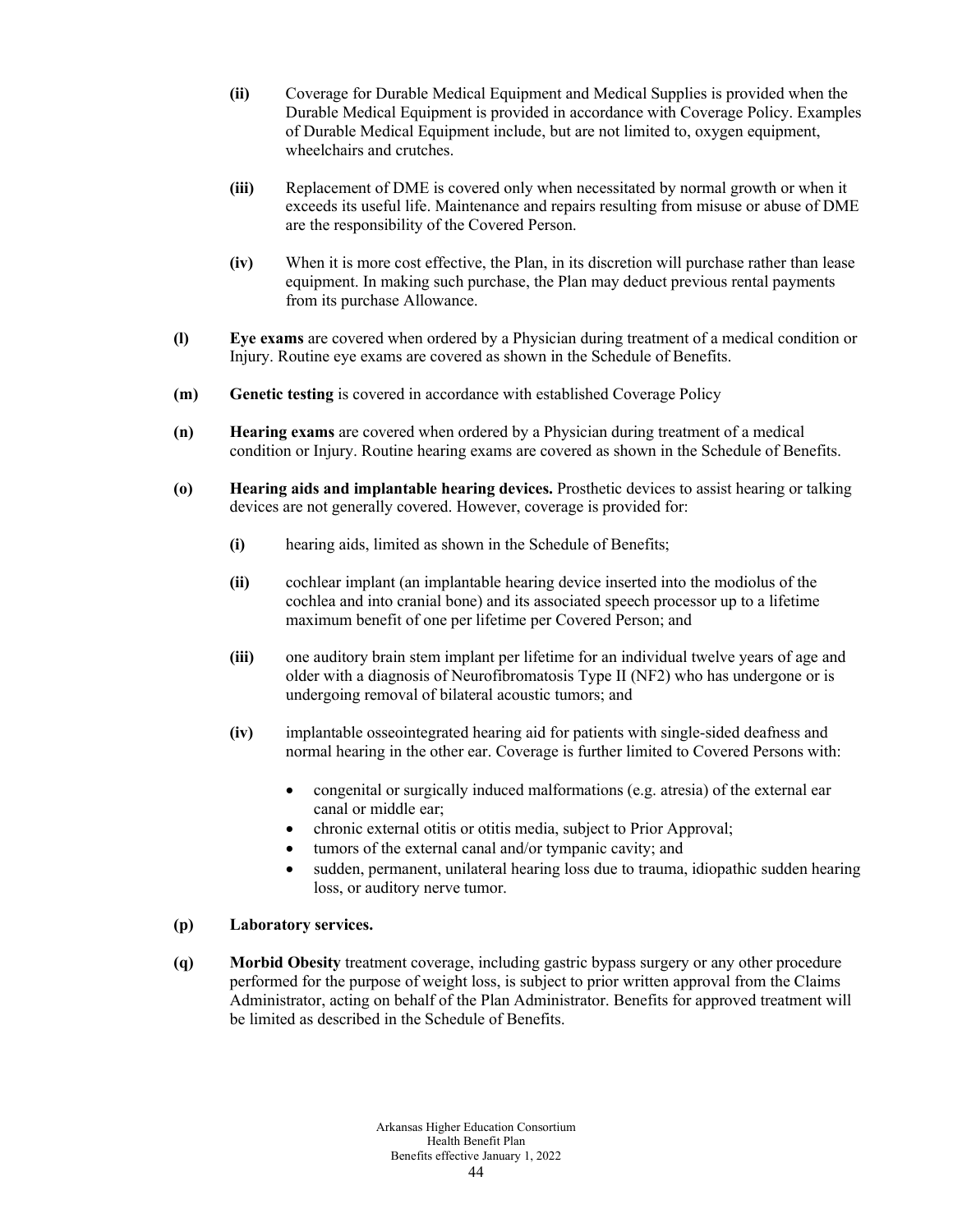- **(s) Oral Surgery, Dental Care and Orthodontic Services.** Oral Surgery, Dental Care and orthodontic services are generally not covered. However, coverage is provided for the following specific conditions.
	- **(i) Benefits for Oral surgery.** The Plan will pay only for the following non-dental oral surgical procedures:
		- Excision of tumors and cysts of the jaws, cheeks, lips, tongue, roof and floor of the mouth when pathological examination is required.
		- Surgical procedures required to treat an Injury to jaws, cheeks, lips, tongue, roof and floor of the mouth. Treatment of an injury to a tooth or teeth incurred while eating is not covered.
		- Excision of exostoses of jaws and hard palate.
		- External incision and drainage of abscess.
		- Incision of accessory sinuses, salivary glands or ducts.
		- Removal of impacted teeth is not covered.
	- **(ii) Benefits for Injury**. If a Covered Person has an Injury, benefits will be provided for Dental Care and x-rays necessary to correct damage to a Non-Diseased Tooth or surrounding tissue caused by the Accidental Injury. The Covered Person must seek treatment within seven days of the Accidental Injury for services to be covered.
		- Only the non-diseased tooth or teeth avulsed or extracted as a directe result of the Injury and the non-diseased tooth or teeth immediately adjacent will be considered for replacement.
		- Orthodontic services are limited to the stabilitation and re-alignment of the accident-involved teeth to their pre-accident position. Reimbursement for this service will be based on a per tooth allowance.
		- This benefit is limited to the first 12 months immediately following the Injury. If the Covered Person is under age 15, reimbursement for Dental Care services provided after such 12-month period will be provided if:
			- o Such reimbursement is requested within such 12-month period,
			- o The request for reimbursement is accompanied by a plan of treatment,
			- o Under standard dental practices the treatment could not have been rpoivded within such 12-period, and
			- o Coverage for the injured Covered Person is in force when the treatment is rendered.
		- Injury to teeth while eating is not covsidered an Accidental Injury.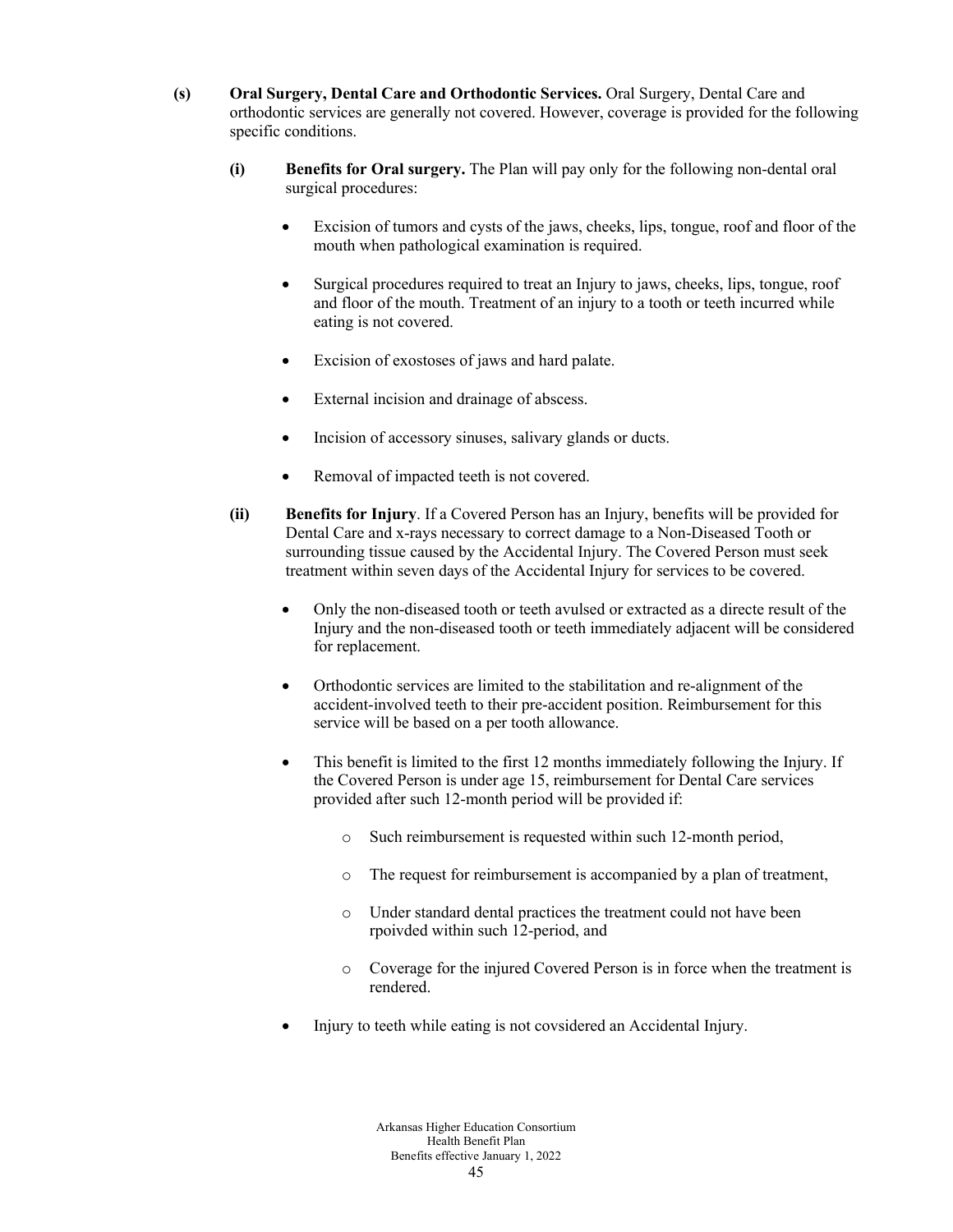Any Health Intervention related to dental caries or tooth decay is not covered.

# **(iii) Benefits for dental services required in connection with Covered Services.**

- Dental services in connection with radiation treatment for any malignancy of the head or neck are covered.
- Dental services perioperative to organ transplant when dental infection precludes listing for a transplant are covered.
- Dental services preioperative to vslve replacement or surgery when dental infection precludes surgery are covered.
- Dental services perioperative for hematopoietic stem cell transplant when dental infection precludes listing for a transplant are covered; and,
- **(iv) Benefits for anethesia services.** Hospital and ambulatory Surgery Center services and anesthesia services related to dental procedures, including services to children, are covered in connection with treatment for a complex dental condition provided to: (i) a Participant under seven years of age who is determined by two denteists(in separate practices) to require the dental treatment without delay; (ii) a Participant with a diagnosis of servious mental or physical condition; or (iii) a Participant, certified by his or her primary care physician to have a signgnficant behavioral problem.

# **(v) Benefits for dental reconstructive surgery.**

- Dental implants of titanium osseointegrated fixtures following radition treatment for coancer of the head or neck or to replace non-diseased teeth following an accidental Injury are covered.
- Subject to Prior Approval, coverage is provided for surgery and orthodontics performed on a cild for the correction of a cleft palate when prescrived or ordered by a Physician and consistent with established Coverage Policy.
- **(t) Organ transplant** limits. Coverage is provided for human-to-human organ or tissue transplants in accordance with the following specific conditions:
	- **(i)** Not all transplants are covered. There must be a specific Coverage Policy which allows benefits for the transplant in question, and the Covered Person must meet all of the required criteria necessary for coverage set forth in the Coverage Policy and in this Plan Document.
	- **(ii)** Except for kidney and cornea transplants, coverage for transplant services requires Prior Approval from the Claims Administrator. A request for approval must be submitted to the Claims Administrator prior to receiving any transplant services, including transplant evaluation.
	- **(iii)** The transplant benefit is subject to the deductible, coinsurance and any applicable copays or maximums specified in the Schedule of Benefits.
	- **(iv)** Notwithstanding any other provisions, the Allowable Charge for an organ transplant, including any charge for the procurement of the organ, Hospital services, Physician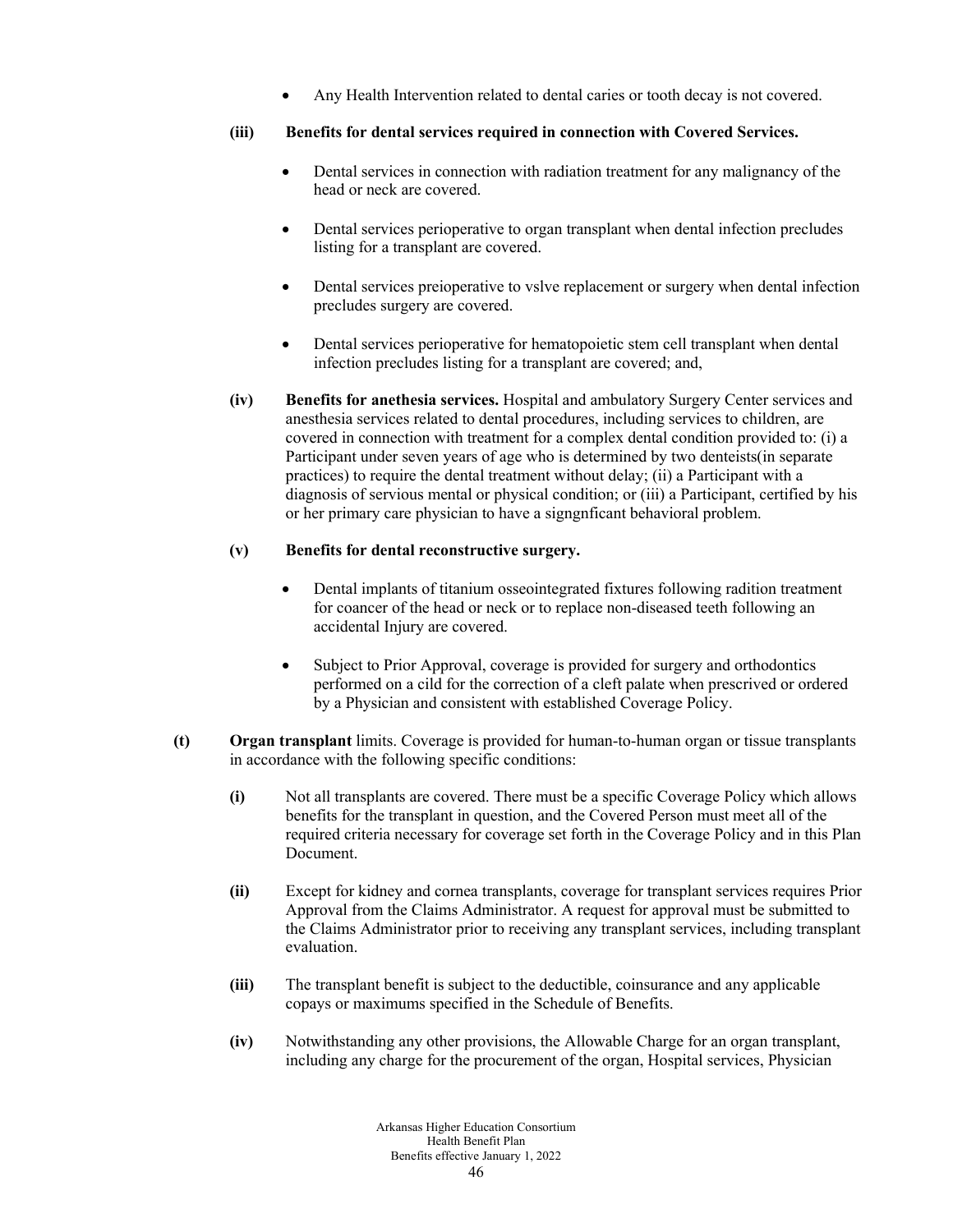services and associated costs, including costs of complications arising from the original procedure that occur within the Transplant Global Period, shall be limited to the lesser of (a) 90% of the billed charges or (b) the global payment determined as payment in full by a Blue Cross and Blue Shield Association Blue Distinction Centers for Transplant participating facility, if the Covered Person chooses to use that facility. If the Covered Person receives the transplant from a facility that is not in the Blue Distinction Centers for Transplant network, but is contracted with a local Blue Cross and/or Blue Shield Plan, the Allowable Charge shall be the price contracted by such Blue Cross and/or Blue Shield Plan. If the Covered Person receives the transplant from a facility that is not in the Blue Distinction Centers for Transplant network and does not contract with the local Blue Cross and/or Blue Shield plan, the Allowable Charge for the transplant services provided in the Transplant Global Period is 80% of the average usual and reasonable charge authorized by participating facilities in the Blue Distinction Centers for Transplant network located in the geographic region where the transplant is performed.

- **(v)** Charges for obtaining donor organs or tissues are Covered Charges under the Plan when the recipient is a Covered Person. Benefits under this Plan will be payable only if there is no coverage available under the donor's plan. Donor charges include those for evaluating the organ or tissue, removing the organ or tissue from the donor, and transportation of the organ or tissue from within the United States and Canada to the place where the transplant is to take place.
- **(vi)** Please note that payments for any transplant (whether performed within the transplant network or by a non-participating facility) are limited to a global payment that applies to all covered transplant services; payment will not be made for any amounts in excess of the global payment for services the facility or any Physician or other Health Care Provider or supplier may bill or attempt to bill separately, because the global payment is deemed to include payment for all related necessary services (other than non-covered services). If a Covered Person uses a facility participating in the Blue Distinction Centers for Transplant network, that facility has agreed to accept the global payment as payment in full, and should not bill for any excess amount above the global payment, except for applicable deductible, coinsurance or non-covered services; however, a nonparticipating facility may bill the Covered Person for all amounts it may charge above the global payment. These charges above the global payment could amount to thousands of dollars in additional out-of-pocket expenses.
- **(vii)** When the Covered Person is the potential transplant recipient, a living donor's Hospital costs for the removal of the organ are covered with the following limitations:
	- Allowable Charges are only covered for the period beginning on the day before the transplant to the date of discharge or 39 days, whichever is less; and
	- Donor testing is covered only if the tested donor is found compatible.
- **(u)** The initial purchase, fitting, and repair of **orthotic appliances** such as braces, splints or other appliances which are required for support for an injured or deformed part of the body as a result of a disabling congenital condition or an Injury or Sickness.
- **(v) Podiatry services** are limited to surgical services, including incision and drainage of infected tissues of the foot, removal of lesions of the foot, removal or débridement of infected toenails, surgical removal of nail root, and treatment of fractures or dislocations of bones of the foot.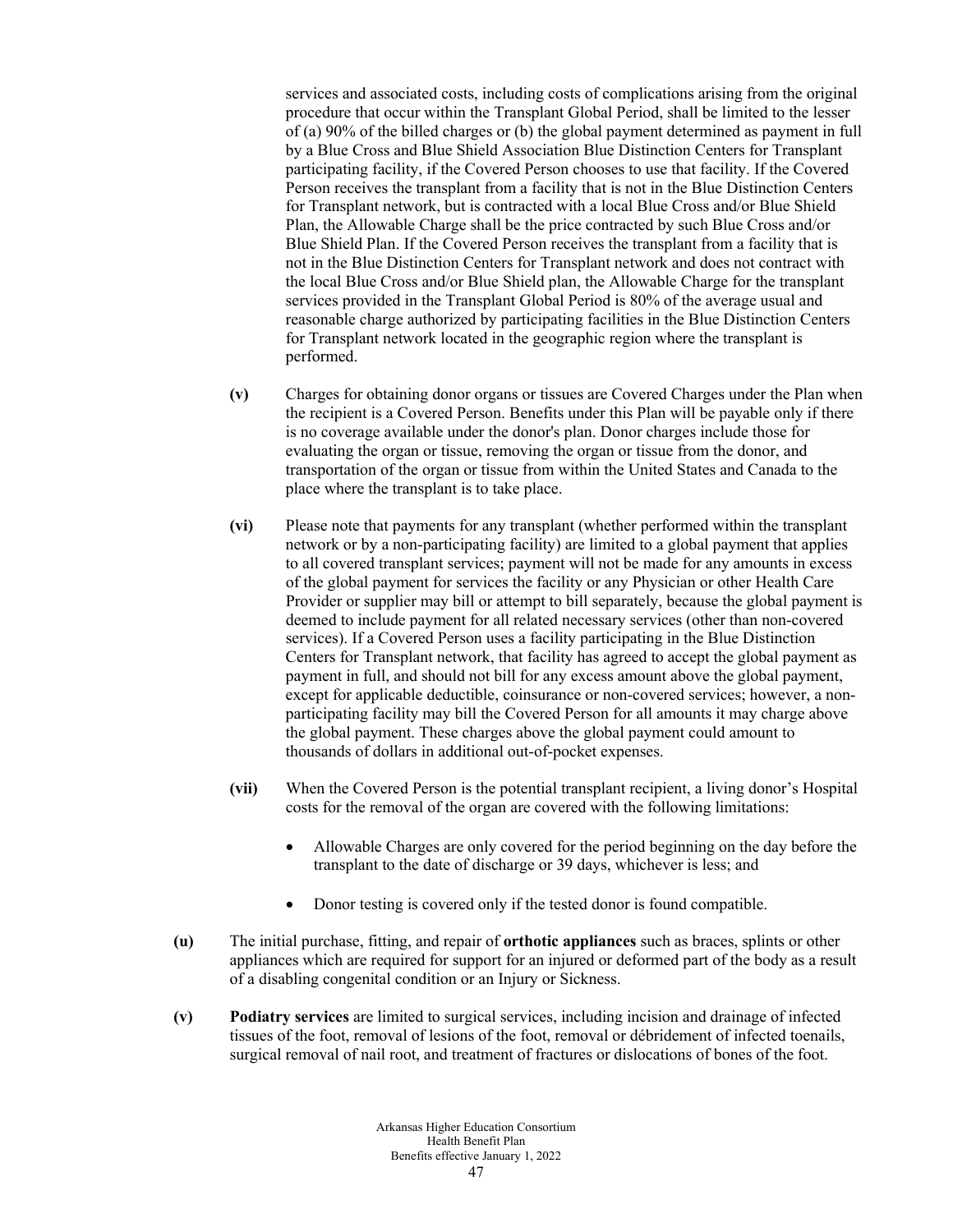- **(w) Prescription** Drugs (as defined) are covered under the Prescription Drug program administered by the pharmacy benefits manager. Coverage under Medical Benefits is available for injectable medications while confined as an inpatient, or when provided and administered by a Physician in a clinic setting.
- **(x)** The initial purchase, fitting and repair of fitted **prosthetic devices** which replace body parts.
- **(y) Reconstructive Surgery.** Correction of abnormal congenital conditions, reconstructive procedures following surgical treatment of an Illness or Accidental Injury, and reconstructive mammoplasties will be considered Covered Charges.

This mammoplasty coverage will include reimbursement for:

- **(i)** reconstruction of the breast on which a mastectomy has been performed,
- **(ii)** surgery and reconstruction of the other breast to produce a symmetrical appearance, and
- **(iii)** coverage of prostheses and physical complications during all stages of mastectomy, including lymphedemas,

in a manner determined in consultation with the attending Physician and the patient.

- **(z) Sleep apnea treatment** and **sleep studies** is covered in accordance with established Coverage Policy.
- **(aa) Spinal Manipulation/Chiropractic services** by a Provider acting within the scope of his or her license. Coverage is limited as shown in the Schedule of Benefits when performed by a licensed D.C.
- **(bb) Sterilization** procedures (tubal ligation and vasectomy).
- **(cc) Surgical dressings**, splints, casts and other devices used in the reduction of fractures and dislocations.
- **(dd) Telehealth benefits.** Coverage is provided for Telemedicine services performed by a person licensed, certified, or otherwise authorized to administer health care in the ordinary course of the practice of his or her profession at the same rate as if it had been performed in-person provided the Telemedicine service is comparable to the same service provided in person.

Coverage also includes communications made by a Physician responsible for the direct care of a Covered Person in Case Management with involved health care Providers.

Audio-only communication is covered if it is real-time, interactive, and substantially meets the requirements for a covered service that would otherwise be covered by the Plan.

However, electronic consultations such as, but not limited to fax; email; or for services, which are, by their nature, hands-on (e.g. surgery, interventional radiology, coronary, angiography, anesthesia, and endoscopy) are not covered.

**(ee)** Treatment of **Temporomandibular Joint (TMJ) Disorder and Cranial Mandibular Disharmony** consistent with established Coverage Policy. Covereage is limited as shown in the Schedule of Benefits.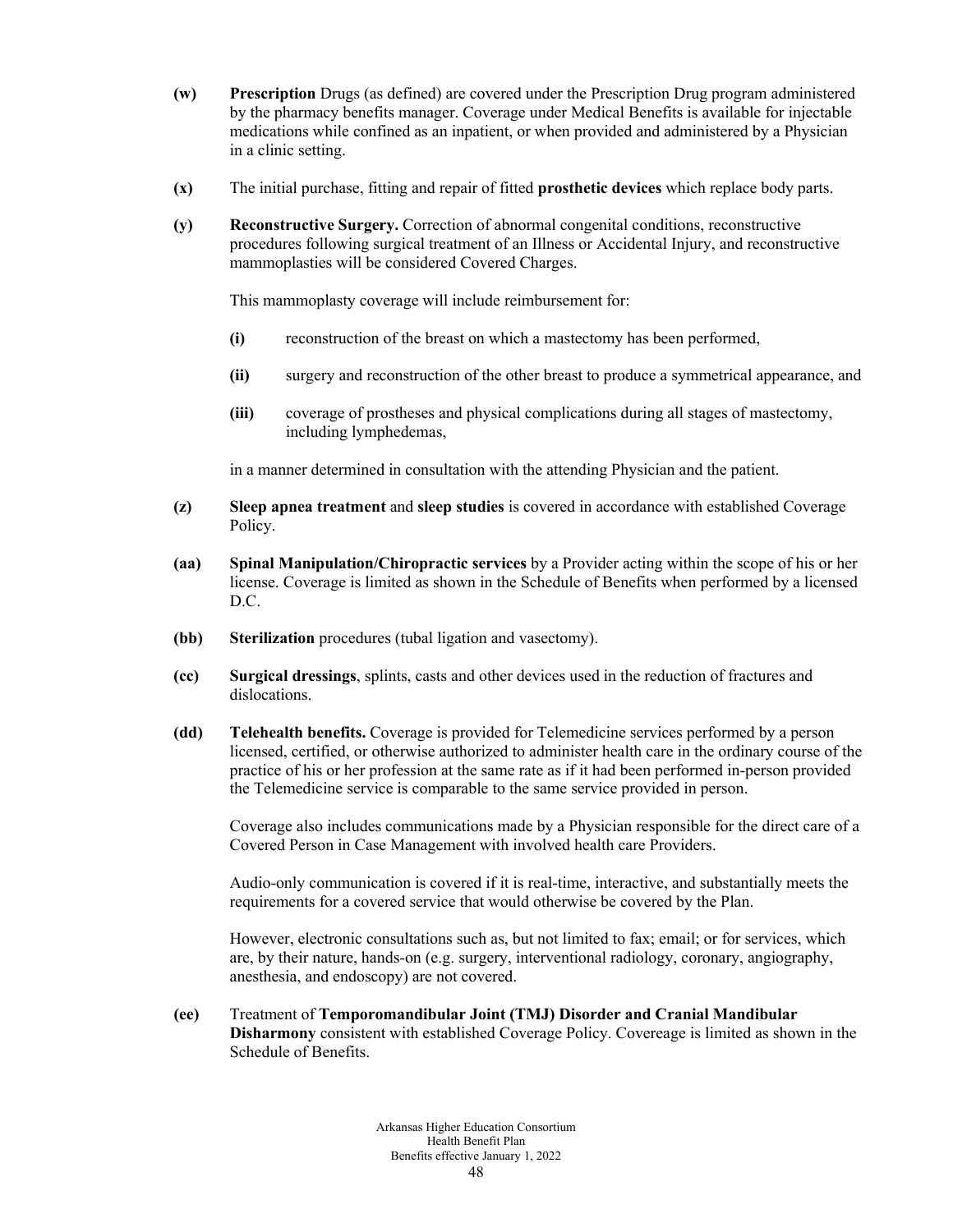### **(ff)** Coverage of **Well Newborn Nursery/Physician Care**.

**Charges for Routine Nursery Care.** Routine well newborn nursery care is care while the newborn is Hospital-confined after birth and includes room, board and other normal care for which a Hospital makes a charge.

This coverage is only provided if the newborn child is an eligible Dependent and a parent (1) is a Covered Person who was covered under the Plan at the time of the birth, or (2) enrolls himself or herself (as well as the newborn child if required) in accordance with the Special Enrollment provisions with coverage effective as of the date of birth.

The benefit is limited to Allowable Charges for nursery care for the first five days after birth while the newborn child is Hospital confined as a result of the child's birth or until the mother is discharged, whichever is less.

Charges for covered routine nursery care will be applied toward the Plan of the mother. If the mother is not covered under this Plan, charges will be applied toward the Plan of the newborn child.

Group health plans generally may not, under Federal law, restrict benefits for any Hospital length of stay in connection with childbirth for the mother or newborn child to less than 48 hours following a vaginal delivery, or less than 96 hours following a cesarean section. However, Federal law generally does not prohibit the mother's or newborn's attending Provider, after consulting with the mother, from discharging the mother or her newborn earlier than 48 hours (or 96 hours as applicable). In any case, plans and issuers may not, under Federal law, require that a Provider obtain authorization from the plan or the issuer for prescribing a length of stay not in excess of 48 hours (or 96 hours).

**Charges for Routine Physician Care.** The benefit is limited to the Allowable Charges made by a Physician for routine pediatric care for the first five days after birth while the newborn child is Hospital confined, or until the mother is discharged, whichever is less.

Charges for covered routine Physician care will be applied toward the Plan of the newborn child.

- **(gg) Wigs** following chemotherapy or radiation therapy, burns, or reconstructive surgery are covered and limited as shown in the Schedule of Benefits.
- **(hh)** Diagnostic **x-rays**.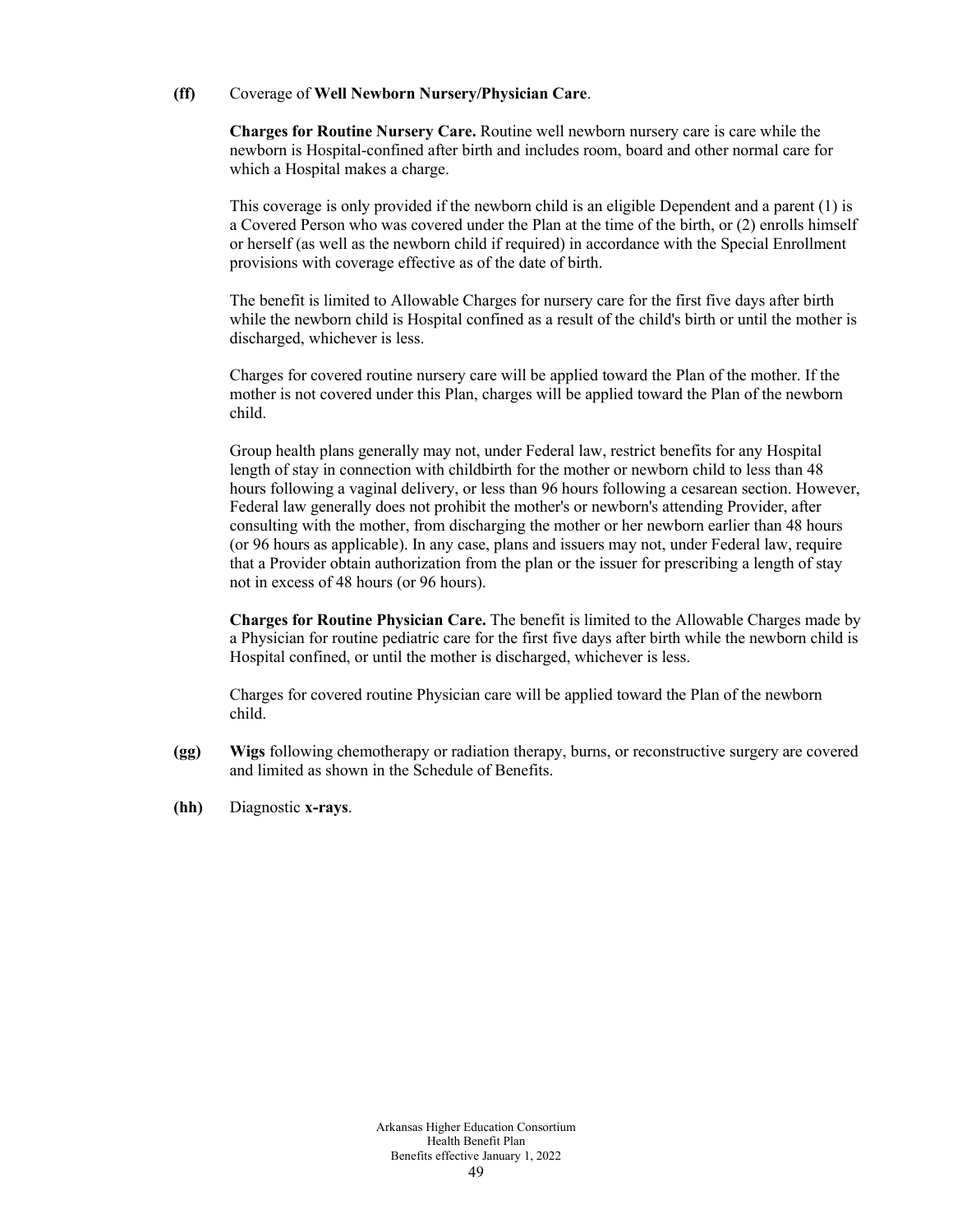# **COST MANAGEMENT SERVICES**

# **UTILIZATION REVIEW SERVICES PROGRAM**

Utilization review is a program for Covered Persons which promotes access to necessary and appropriate health care.

The program consists of:

**(1)** Prior Approval of the Medical Necessity for the following services before Medical and/or Surgical services are provided:

# **Inpatient Admissions Emergency Inpatient Admissions (call must be made within 48 hours of admissions)**

- **(2)** Retrospective review of the Medical Necessity for hospitalizations provided on the basis of an Emergency Illness or Emergency Injury.
- **(3)** Concurrent review, based on the admitting diagnosis, for hospitalizations requested by the attending Physician.
- **(4)** Planning for discharge from a Hospital or cessation of medical treatment.

The purpose of the program is to determine what charges may be eligible for payment by the Plan. This program is not designed to be the practice of medicine or to be a substitute for the medical judgment of the attending Physician or other health care Provider.

If a particular course of treatment or medical service is not Prior Approved, it means that either the Plan will not pay for the charges or the Plan will not consider that course of treatment as appropriate for the maximum reimbursement under the Plan. The patient is urged to find out why there is a discrepancy between what was requested and what was certified before incurring charges.

The attending Physician does not have to obtain Prior Approval from the Plan for prescribing a maternity length of stay that is 48 hours or less for a vaginal delivery or 96 hours or less for a cesarean delivery.

To maximize Plan reimbursements, please read the following provisions carefully.

**PLEASE NOTE: Failure to receive Prior Approval may result in a denial or reduction of benefits payable by the Plan. The Covered Person will be responsible for reimbursing the Provider for any penalty amounts. Any costs incurred because of reduced reimbursement due to failure to follow Prior Approval procedures will not accrue toward the Covered Person's Out-of-Pocket Limit.** 

#### **Here's how the program works:**

The responsible party must call the appropriate telephone number on the Covered Person's health plan identification card.

Through the Prior Approval process, the number of days of medical care facility confinement which are Medically Necessary will be determined.

**Concurrent review, discharge planning.** Concurrent review of a course of treatment and discharge planning from a medical care facility are parts of the utilization review program. The Covered Person's medical care facility stay or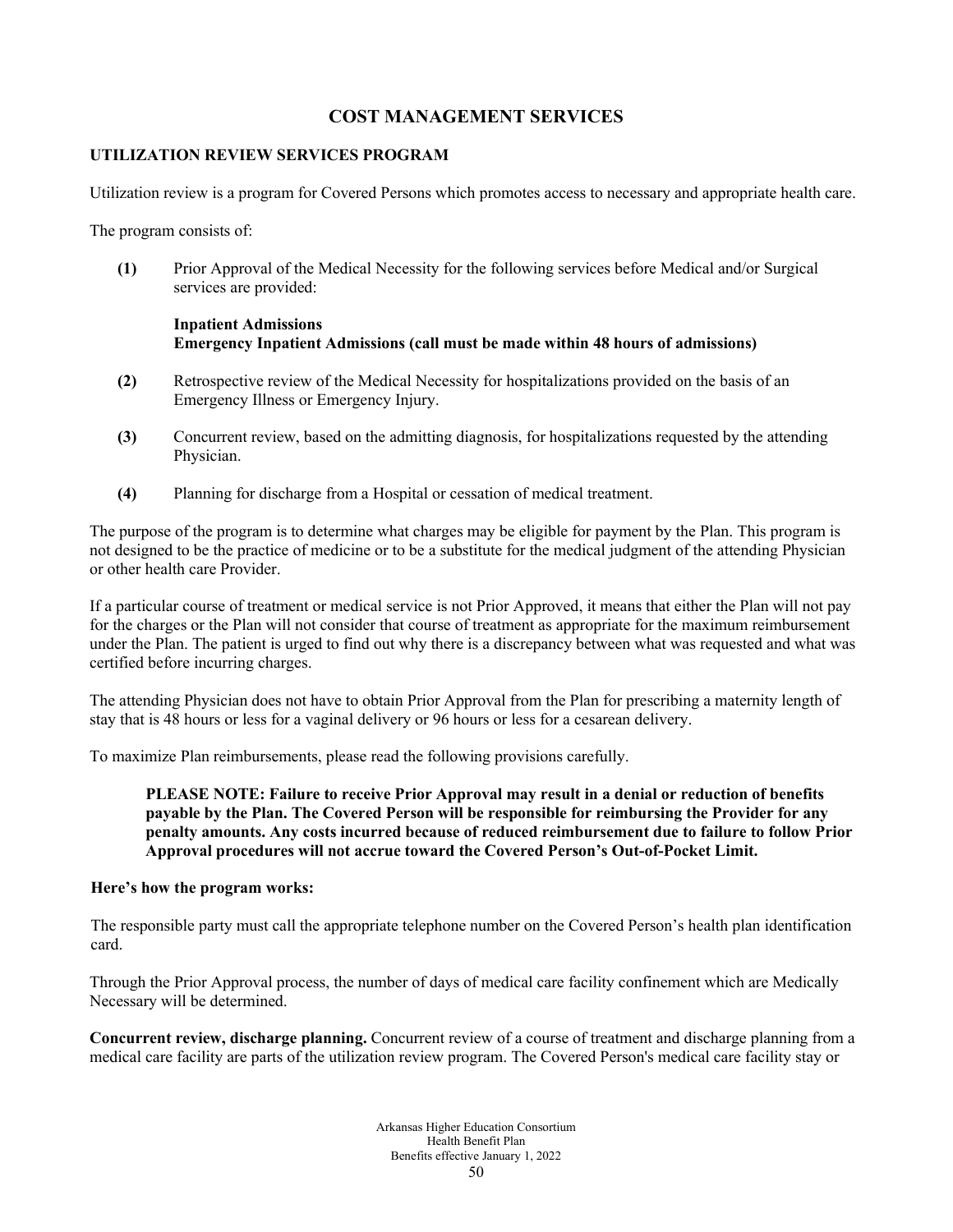use of other medical services will be monitored and either the scheduled release or an extension of the medical care facility stay or extension or cessation of the use of other medical services will be coordinated with the attending Physician, medical care facility and Covered Person.

# **Responsibility for Obtaining Prior Approval**

The following table identifies services which are subject to Prior Approval. If the service or procedure is provided by an In-Network Provider, in some cases the Provider may be held financially responsible for failure to obtain Prior Approval. However, it is always in the Covered Person's best interest to verify that the treating Provider did obtain Prior Approval in order to avoid any potential penalties that could result in additional out-of-pocket expenses. If the service or procedure is provided by an Out-of-Network Provider, any penalty for failure to receive Prior Approval will be the Covered Person's responsibility.

# **SERVICES REQUIRING PRIOR APPROVAL**

**Inpatient admissions, including concurrent care extensions, at a Hospital and similar facilities, such as:**

Acute Care Facility Skilled Nursing Facility Inpatient Rehabilitation (Physical) Long Term Acute Care (LTACH) Residential Treatment Facility

**NOTE:** For inpatient admissions related to treatment of a Medical Emergency, the Covered Person or the treating Provider should notify the Plan of the admission within 48 hours of the admission.

#### **PREADMISSION TESTING SERVICE**

Diagnostic lab tests and x-ray exams will be reimbursed according to standard Plan benefit levels when:

- **(1)** Performed on an outpatient basis within seven days before a Hospital confinement;
- **(2)** Related to the condition which causes the confinement; and
- **(3)** Performed in place of tests while Hospital confined.

Covered charges for this testing will be paid even if tests show the condition requires medical treatment prior to Hospital confinement or the Hospital confinement is not required.

# **SECOND AND/OR THIRD OPINION PROGRAM**

Certain surgical procedures are performed either inappropriately or unnecessarily. In some cases, surgery is only one of several treatment options. In other cases, surgery will not help the condition.

In order to prevent unnecessary or potentially harmful surgical treatments, the second and/or third opinion program fulfills the dual purpose of protecting the health of the Plan's Covered Persons and protecting the financial integrity of the Plan.

Benefits will be provided for a second (and third, if necessary) opinion consultation to determine the Medical Necessity of an elective surgical procedure. An elective surgical procedure is one that can be scheduled in advance; that is, it is not an emergency or of a life-threatening nature. Benefits for the second (and third, if necessary) opinion will be paid as any other Sickness.

> Arkansas Higher Education Consortium Health Benefit Plan Benefits effective January 1, 2022 51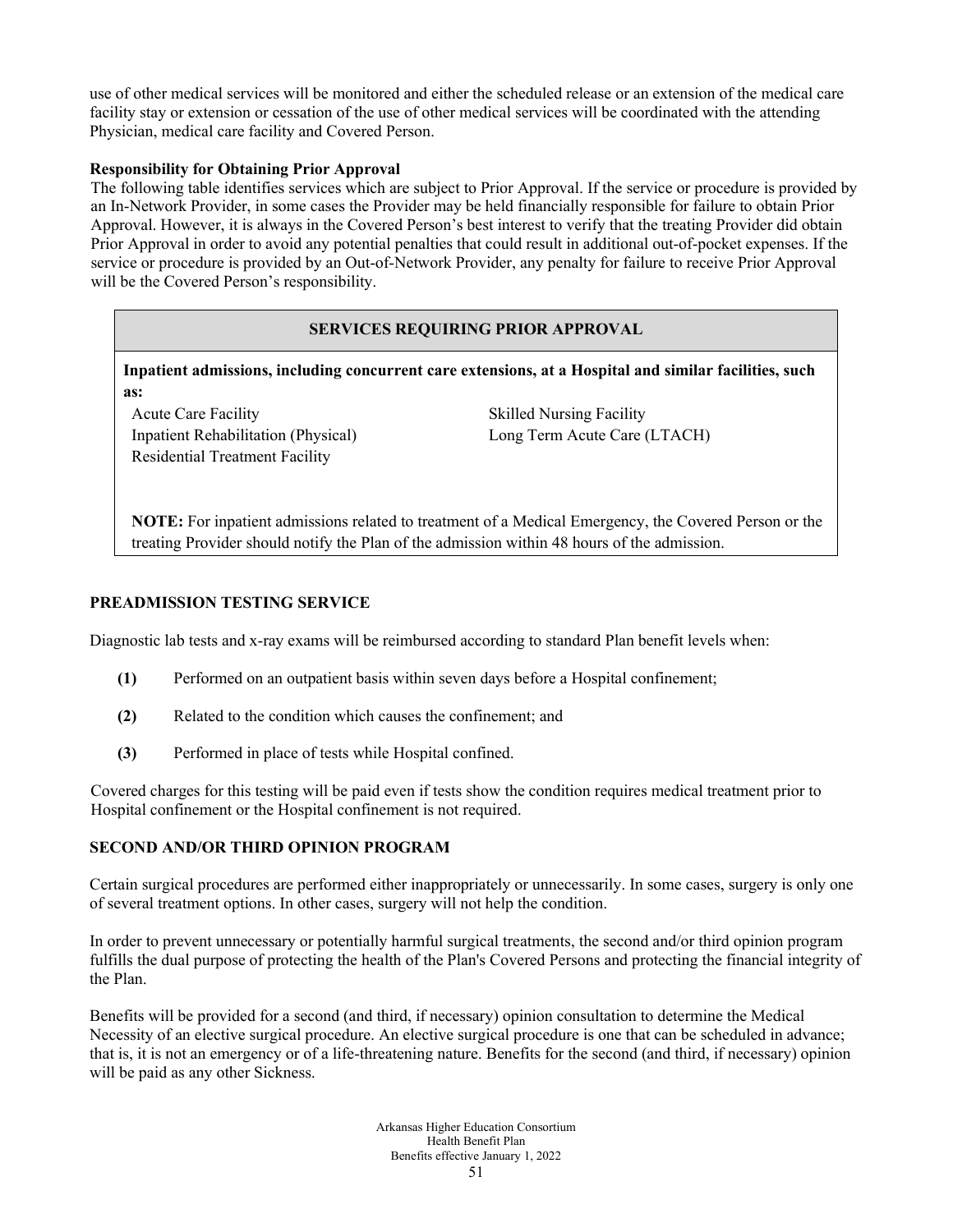# **CASE MANAGEMENT**

Case Management is a program under which nurses communicate with Plan Participants' Physicians to facilitate access to benefits under the Plan Participants' Medical Benefits Plan, to identify benefit options for outpatient or home treatment settings, and, where appropriate in the Physician's independent professional judgment, to identify and offer Plan Participants a choice of cost-effective alternatives to hospitalization. Case management nurses are licensed professionals who use their specialized skills to communicate effectively with Physicians; they do not, however, provide any medical services to Plan Participants. All treatment decisions remain exclusively with the Plan Participant and his or her physicians.

Case management services can provide the following value-added benefits for Plan Participants and the Plan:

- **(1)** Maximize the benefits available under the Medical Benefits Plan;
- **(2)** At the same time, identify cost-effective alternatives to high-cost treatment settings such as hospitalization;
- **(3)** Educate Plan Participants and their Physicians on cost-effective alternatives from which they may choose;
- **(4)** Provide health education to Plan Participants to empower them and their families to self-manage aspects of their care as deemed appropriate by their Physician; and,
- **(5)** Help Plan Participants better understand and deal with the complexities of the health care system and their Medical Benefits Plan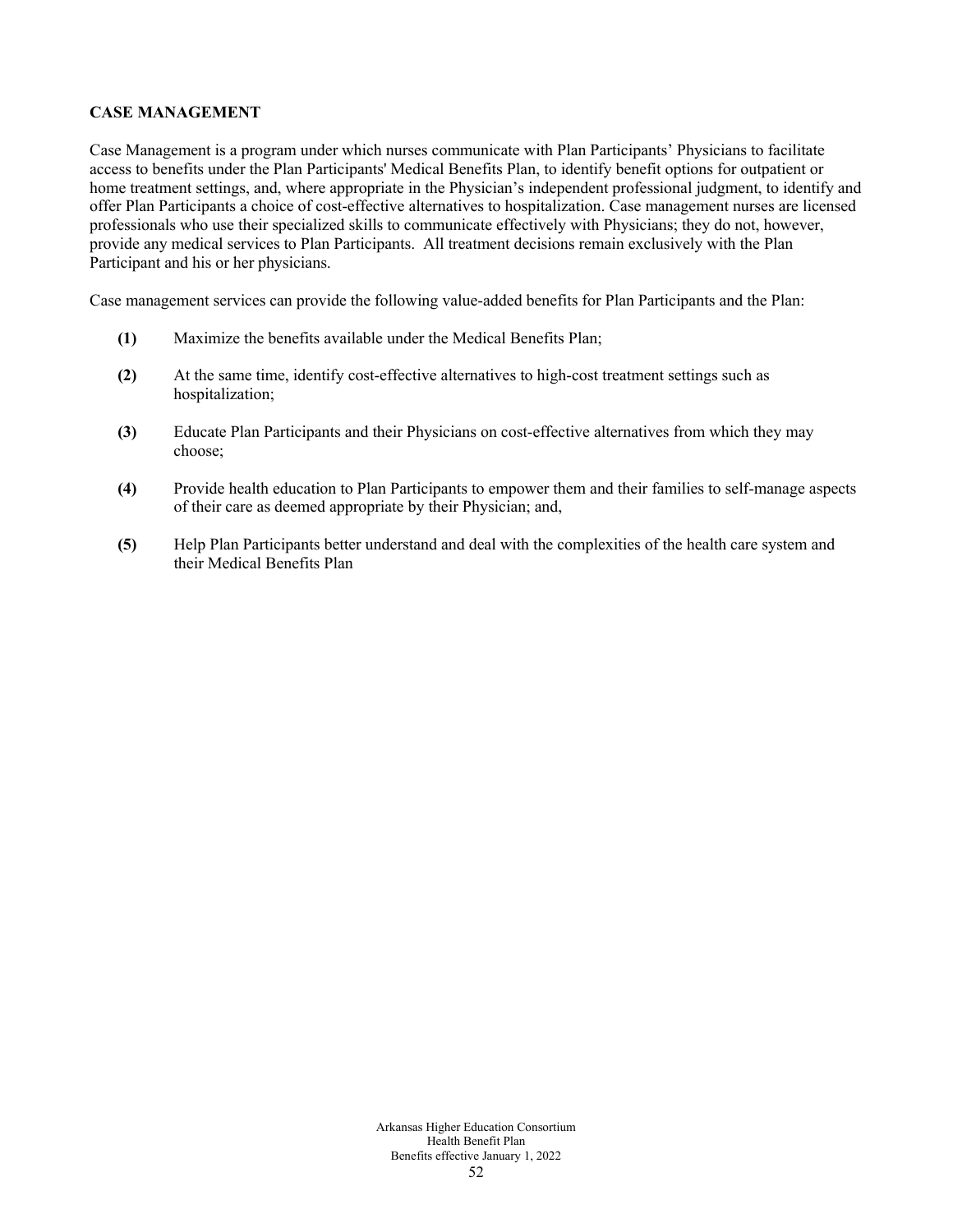### **DEFINED TERMS**

The following terms have special meanings and when used in this Plan will be capitalized.

**Active Employee** is an Employee who is on the regular payroll of the Employer and who has begun to perform the duties of his or her job with the Employer on a full-time basis.

**Ambulance Service** means surface or air transportation in a regularly equipped ambulance licensed by an appropriate agency and where the use of any other means of transportation is not medically indicated.

**Ancillary Services** means services provided by Out-of-Network Providers at an In-Network facility such as: related to emergency medicine – anesthesiology, pathology, radiology and neonatology; provided by assistant surgeons, hospitalists and intensivists; diagnostic services, including radiology and laboratory services, unless such items and services are excluded from the definition of ancillary services as determined by the Secretary (as that term is applied in the No Surprises Act); provided by such other specialty practitioners as determined by the Secretary; and provided by an Out-of-Network Physician when no other In-Network Physician is available.

**Birthing Center** means any freestanding health facility, place, professional office or institution which is not a Hospital or in a Hospital, where births occur in a home-like atmosphere. This facility must be licensed and operated in accordance with the laws pertaining to Birthing Centers in the jurisdiction where the facility is located.

The Birthing Center must provide facilities for obstetrical delivery and short-term recovery after delivery; provide care under the full-time supervision of a Physician and either a registered nurse (R.N.) or a licensed nurse-midwife; and have a written agreement with a Hospital in the same locality for immediate acceptance of patients who develop complications or require pre- or post-delivery confinement.

**Break in Service** means a period of at least 26 consecutive weeks during which the Employee has no Hours of Service. A Break in Service may also include any period for which the Employee has no Hours of Service that is at least four (4) consecutive weeks in duration and longer than the prior period of employment (determined after application of the procedures applicable to Special Unpaid Leaves.

**Calendar Year** means January 1st through December 31st of the same year.

**COBRA** means the Consolidated Omnibus Budget Reconciliation Act of 1985, as amended.

**Cosmetic Surgery** means any surgical procedure, including corrective plastic or reconstructive plastic surgical procedures, having the primary purpose of improving physical appearance. Cosmetic Surgery also includes any procedure required in order to correct complications caused by or arising from prior Cosmetic Surgery. However, Cosmetic Surgery does not include in connection with a mastectomy, (a) reconstruction of the breast on which the mastectomy has been performed, and (b) surgery and reconstruction of the other breast to produce a symmetrical appearance.

**Coverage Policy –**The Plan has delegated to the Claims Administrator, BlueAdvantage Administrators of Arkansas, the development of Coverage Policies that may apply to certain types of claims, drugs, services, supplies, equipment, devices or treatments. In addition, the Plan had adopted existing BlueAdvantage Coverage Policies and intends that all such Coverage Policies, current and future, as developed by BlueAdvantage, shall apply to benefit determinations under the Plan, including any claim for Plan benefits that you may have, where applicable. Existing BlueAdvantage Coverage Policies (which are adopted by the Plan and therefore apply to any Plan benefits you may claim) are available or the BlueAdvantage website at [www.blueadvantagearkansas.com](http://www.blueadvantagearkansas.com/) or obtained from BlueAdvantage by calling BlueAdvanatage customer service or writing to BlueAdvantage requesting a copy. You and your selected health care provider should review such Coverage Policies prior to undertaking a specific operation, surgery, or treatment regimen, to be sure that coverage is available under the Plan because Plan coverage may be determined by the specific elements, conditions, or limitations of a specific Coverage Policy. Please note that the absence of a

> Arkansas Higher Education Consortium Health Benefit Plan Benefits effective January 1, 2022 53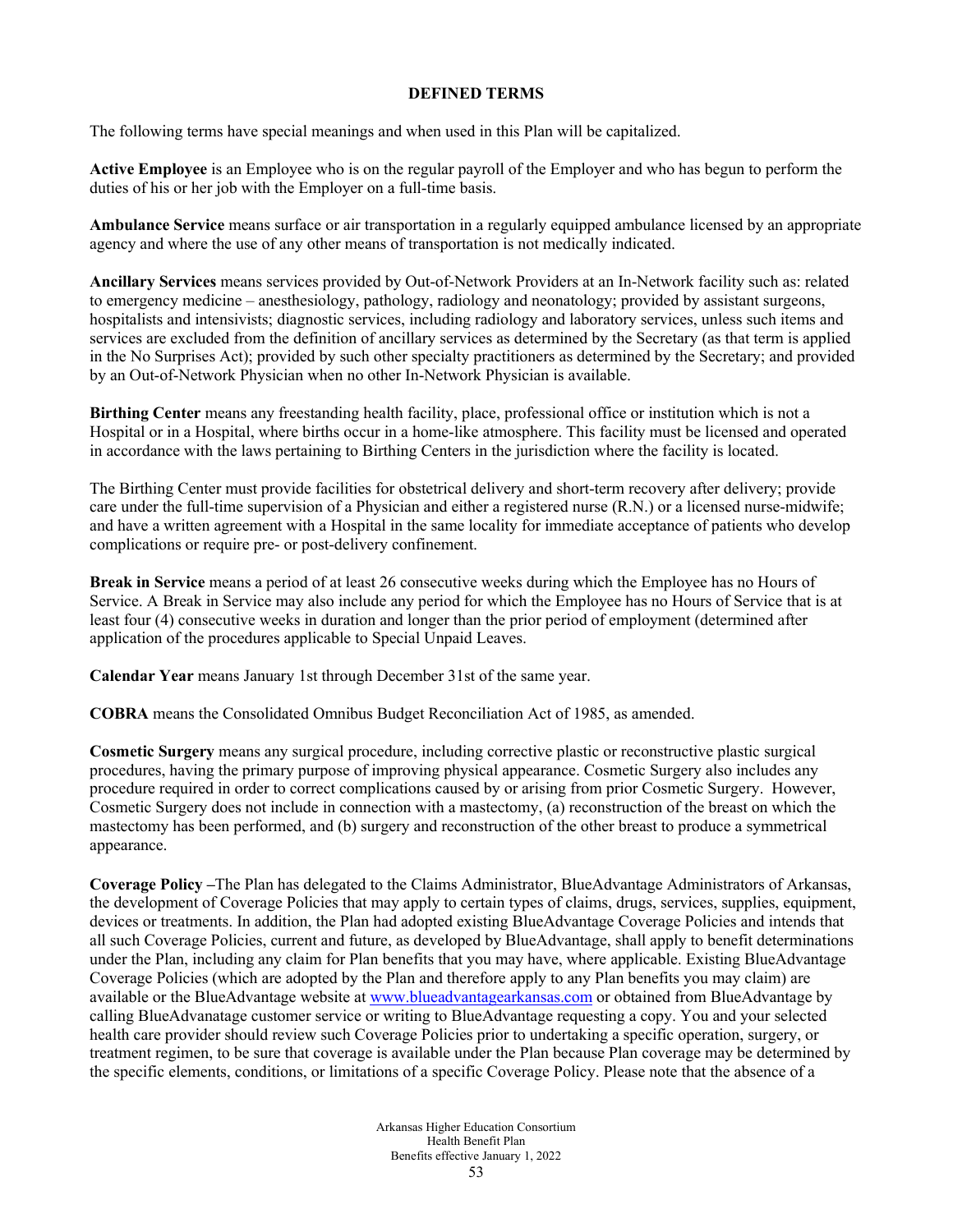specific Coverage Policy with respect to any particular drug, treatment, service, test, equipment or supply shall not be construed to mean that such drug, treatment, service, test, equipment or supply meets the coverage criteria, as other terms, conditions, limitations or exclusions of the Play may still apply.

**Covered Charge(s)** means those Medically Necessary services or supplies that are covered under this Plan.

**Covered Person** is an Employee, Retiree or Dependent who is covered under this Plan.

**Custodial Care** is care (including Room and Board needed to provide that care) that is given principally for personal hygiene or for assistance in daily activities and can, according to generally accepted medical standards, be performed by persons who have no medical training. Examples of Custodial Care are help in walking and getting out of bed; assistance in bathing, dressing, feeding; or supervision over medication which could normally be self-administered.

**Durable Medical Equipment** means equipment which (a) can withstand repeated use, (b) is primarily and customarily used to serve a medical purpose, (c) generally is not useful to a person in the absence of an Illness or Injury and (d) is appropriate for use in the home.

**Employee** means a person who is classified by his Employer as an Active, common law employee.

**Employer** is Arkansas Higher Education Consortium.

**ERISA** is the Employee Retirement Income Security Act of 1974, as amended.

**Experimental or Investigational.** The Plan shall have full discretion to determine whether a drug, device or medical treatment is experimental or investigational. Any drug, device or medical treatment may be deemed experimental or investigational, in the Plan's discretion, if:

- **(1)** the drug or device cannot be lawfully marketed without approval of the U.S. Food and Drug Administration and final regulatory approval for marketing has not been announced to the public at the time the drug or device is furnished; or
- **(2)** the drug, device, treatment or procedure, or the patient informed consent document utilized with the drug, device, treatment or procedure, was reviewed and approved by the treating facility's Institutional Review Board or other body serving a similar function, or if federal law requires such review and approval;
- **(3)** Reliable Evidence (as defined below) shows that the drug, device or medical treatment or procedure is the subject of on-going phase I, II or III clinical trials or is otherwise under study to determine its maximum tolerated dose, its toxicity, its safety, its efficacy, or its efficacy as compared with a standard means of treatment or diagnosis;
- **(4)** Reliable Evidence (as defined below) shows that the majority opinion among experts, as stated in the published authoritative literature, regarding the drug, device or medical treatment or procedure is that further studies or clinical trials are necessary to determine its maximum tolerated dose, its toxicity, its safety, its efficacy or its efficacy as compared with a standard means of treatment or diagnosis.
- **(5)** Reliable Evidence (as defined below) shows that a majority opinion among experts, as stated in the published authoritative literature, regarding the drug, device or medical treatment or procedure neither supports nor denies its use for a particular condition or disease.
- **(6)** Reliable Evidence (as defined below) shows that the majority opinion among experts, as stated in the published authoritative literature, regarding the drug, device or medical treatment or procedure is that it should not be used as a first line therapy for a particular condition or disease.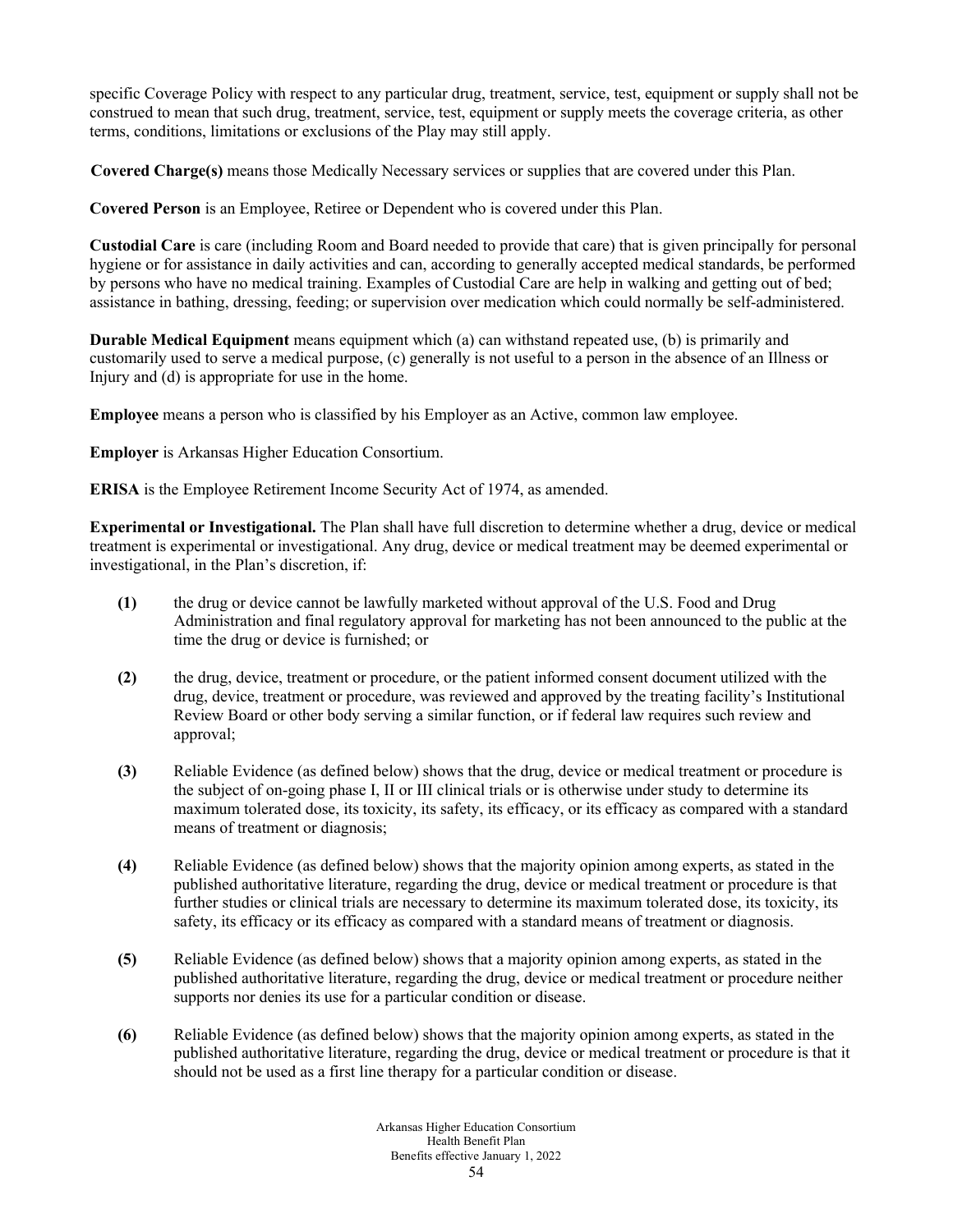"Reliable Evidence" shall mean only the following sources:

- **(a)** the patient's medical records or other information from the treating Physician(s) or from a consultant(s) regarding the patient's medical history, treatment or condition;
- **(b)** the written protocol(s) under which the drug, device, treatment or procedure is provided to the patient;
- **(c)** any consent document the patient has executed or will be asked to execute, in order to receive the drug, device, treatment or procedure;
- **(d)** published reports and articles in the authoritative medical and scientific literature, signed by or published in the name of a recognized medical expert, regarding the drug, device, treatment or procedure at issue as applied to the injury, illness or condition at issue; or
- **(e)** the written protocol(s) used by another facility studying substantially the same drug, device, medical treatment or procedure.

**Family Unit** is the covered Employee or Retiree and the family members who are covered as Dependents under the Plan.

**Genetic Information** means information about the genetic tests of an individual or his family members, and information about the manifestations of disease or disorder in family members of the individual. A "genetic test" means an analysis of human DNA, RNA, chromosomes, proteins or metabolites, which detects genotypes, mutations or chromosomal changes. It does not mean an analysis of proteins or metabolites that is directly related to a manifested disease, disorder or pathological condition that could reasonably be detected by a health care professional with appropriate training and expertise in the field of medicine involved. Genetic Information does not include information about the age or gender of an individual.

**Health Intervention or Intervention** means an item or service delivered or undertaken primarily to diagnose, detect, treat, palliate or alleviate a medical condition or to maintain or restore functional ability of the mind or body.

**Home Health Care Agency** is an organization that meets all of these tests: its main function is to provide Home Health Care Services and Supplies; it is federally certified as a Home Health Care Agency; and it is licensed by the state in which it is located, if licensing is required.

**Home Health Care Services and Supplies** include: part-time or intermittent nursing care by or under the supervision of a registered nurse (R.N.); part-time or intermittent home health aide services provided through a Home Health Care Agency (this does not include general housekeeping services); physical, occupational and speech therapy; medical supplies; and laboratory services by or on behalf of the Hospital.

**Hospice Agency** is an organization where its main function is to provide Hospice Care Services and Supplies and it is licensed by the state in which it is located, if licensing is required.

**Hospice Care Plan** is a plan of terminal patient care that is established and conducted by a Hospice Agency and supervised by a Physician.

**Hospice Care Services and Supplies** are those provided through a Hospice Agency and under a Hospice Care Plan and include inpatient care in a Hospice Unit or other licensed facility, home care, and family counseling during the bereavement period.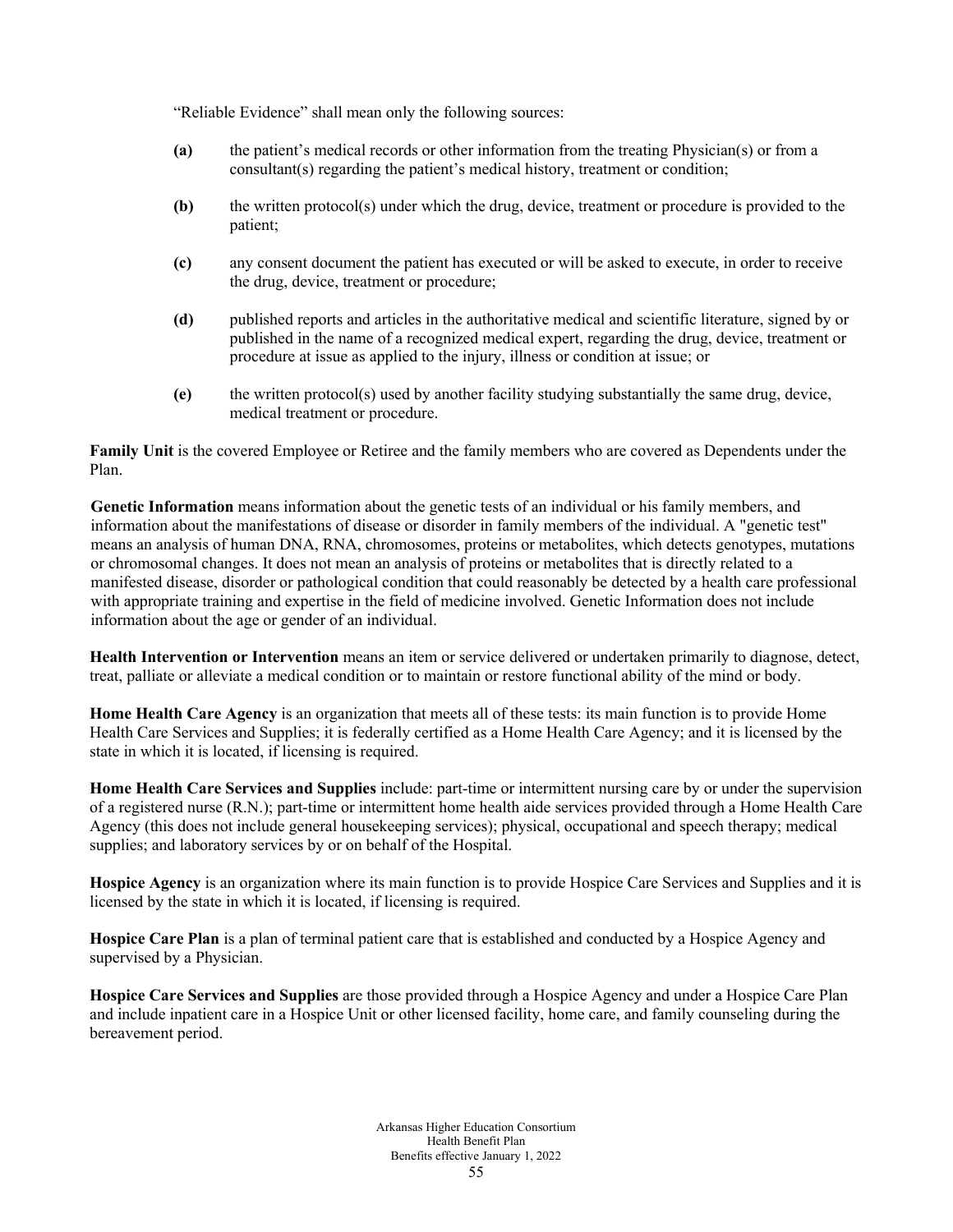**Hospice Unit** is a facility or separate Hospital Unit that provides treatment under a Hospice Care Plan and admits at least two unrelated persons who are expected to die within six months.

**Hospital** means an acute general care Hospital, a psychiatric Hospital and a rehabilitation Hospital licensed as such by the appropriate state agency. It does not include any of the following, unless required by applicable law: Hospitals owned or operated by state or federal agencies, convalescent homes or Hospitals, homes for the aged, sanitariums, long term care facilities, infirmaries, or any institution operated mainly for treatment of long-term chronic diseases.

**Hours of Service** means each hour for which the Employee is paid or entitled to payment for performance of services for the Employer AND any hour for which the employee is paid or entitled to payment by the Employer for a period of time during which no duties are performed due to any of the following, consistent with 29 C.F.R. 2530.200b- $2(a)(i)$ :

- Vacation
- Holiday
- Illness or incapacity
- Layoff
- Jury duty
- Military duty or leave of absence

**Illness** means a bodily disorder, disease, physical sickness or mental disorder. Illness includes Pregnancy, childbirth, miscarriage or complications of Pregnancy.

**In-Network Provider** means a health care Provider who has entered into a network participation contract with either the Claims Administrator or, outside the state of Arkansas, with the Blue Cross and Blue Shield plan in the state where services were provided ("Host Plan").

**Independent Dispute Resolution** is the process that Out-of-Network or non-participating Providers may use following the end of an unsuccessful open negotiation period to determine the Out-of-Network rate for certain services. More specifically, the Federal IDR process may be used to determine the Out-of-Network rate for certain emergency services, non-emergency items and services furnished by non-participating Providers at participating health care facilities, and air ambulance services furnished by non-participating Providers of air Ambulance Services where an All-Payer Model Agreement or specified state law does not apply. Additionally, a party may not initiate the Federal IDR process if, with respect to an item or service, the party knows or reasonably should have known that the Provider or facility provided notice and obtained consent from a participant, beneficiary, or enrollee to waive surprise billing protections consistent with PHS Act sections 2799B-1(a) and 2799B-2(a) and the implementing regulations at 45 CFR 149.410(b) and 149.420(c)-(i).

**Infertility** means a medically documented inability to conceive.

**Injury** means an accidental physical Injury to the body caused by unexpected external means.

**Late Enrollee** means a Plan Participant who enrolls under the Plan other than during the first 30-day period in which the individual is eligible to enroll under the Plan or during a Special Enrollment Period.

**Long Term Acute Care** means the medical and nursing care treatment of medically stable but fragile patients over an extended period of time, anticipated to be at least 25 days. Long Term Acute Care includes, but is not limited to treatment of chronic cardiac disorders, ventilator dependent respiratory disorder, post-operative complications and total parenteral nutrition (TPN) issues.

**Medical Care Facility** means a Hospital, a facility that treats one or more specific ailments or any type of Skilled Nursing Facility.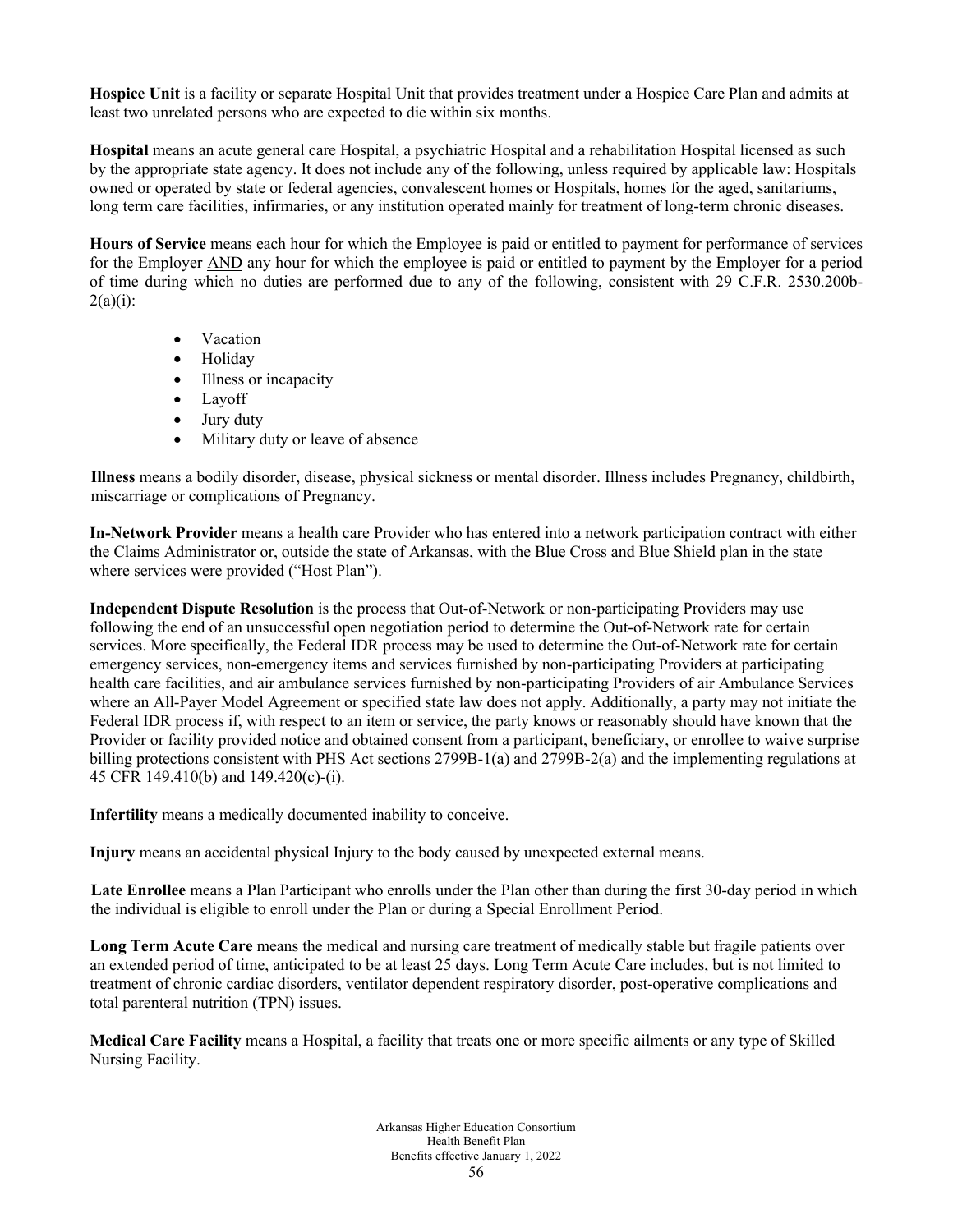**Medical Emergency** means medical conditions of a recent onset and severity, including, but not limited to, severe pain that would lead a prudent lay person, possessing an average knowledge of medicine and health, to believe that a condition, Sickness, or Injury is of such a nature that failure to get immediate medical care could result in (a) placing the patient's health in serious jeopardy; (b) serious impairment to bodily functions; or (c) serious dysfunction of any bodily organ or part.

**Medically Necessary** care and treatment is recommended or approved by a Physician; is consistent with the patient's condition or accepted standards of good medical practice; is medically proven to be effective treatment of the condition; is not performed mainly for the convenience of the patient or Provider of medical services; is not conducted for research purposes; and is the most appropriate level of services which can be safely provided to the patient.

All of these criteria must be met; merely because a Physician recommends or approves certain care does not mean that it is Medically Necessary.

**Medicare** is the Health Insurance For The Aged and Disabled program under Title XVIII of the Social Security Act, as amended.

**Mental Illness** means and includes (whether organic or non-organic, whether of biological, non-biological, chemical or non-chemical origin, and irrespective of cause, basis or inducement) mental disorders, mental illnesses, psychiatric illnesses, mental conditions, and psychiatric conditions. This includes, but is not limited to psychoses, neurotic disorders, schizophrenic disorders, affective disorders, personality disorders and psychological or behavioral abnormalities associated with transient or permanent dysfunction of the brain or related neurohormonal systems. (This is intended to include only illnesses classified on Axes I and II in the current edition of the Diagnostic and Statistical Manual of Mental Disorders of the American Psychiatric Association, Washington, D.C.)

**Morbid Obesity** is a diagnosed condition in which the patient has a BMI of 40 or greater, or a BMI of 36-39 with the presence of other high-risk co-morbid conditions.

**No-Fault Auto Insurance** is the basic reparations provision of a law providing for payments without determining fault in connection with automobile accidents.

**Out-of-Network Provider** means a health care Provider who does not have a network participation contract with the Claims Administrator, or, outside of Arkansas, with the Blue Cross and Blue Shield plan in the state were services were provided ("Host Plan"). Out-of-Network Providers are free to bill and collect from members any charges for Covered Charges which are in excess of the Plan's Allowance or Allowable Charge except when prohibited by law.

**Outpatient Care and/or Services** is treatment including services, supplies and medicines provided and used at a Hospital under the direction of a Physician to a person not admitted as a registered bed patient; or services rendered in a Physician's office, laboratory or X-ray facility, an Outpatient Surgical Center, or the patient's home.

**Outpatient Surgical Center** is a licensed facility that is used mainly for performing outpatient surgery, has a staff of Physicians, has continuous Physician and nursing care by registered nurses (R.N.s) and does not provide for overnight stays.

**Physician** means a Doctor of Medicine (M.D.) or a Doctor of Osteopathy (D.O.) duly licensed and qualified to practice medicine and perform surgery at the time and place a claimed intervention is rendered. Physician also means a Doctor of Podiatry (D.P.M.), a Chiropractor (D.C.), a Psychologist (Ph.D.), an Oral Surgeon (D.D.S.) or an Optometrist (O.D.) duly licensed and qualified to perform the claimed Health Intervention at the time and place such intervention is rendered.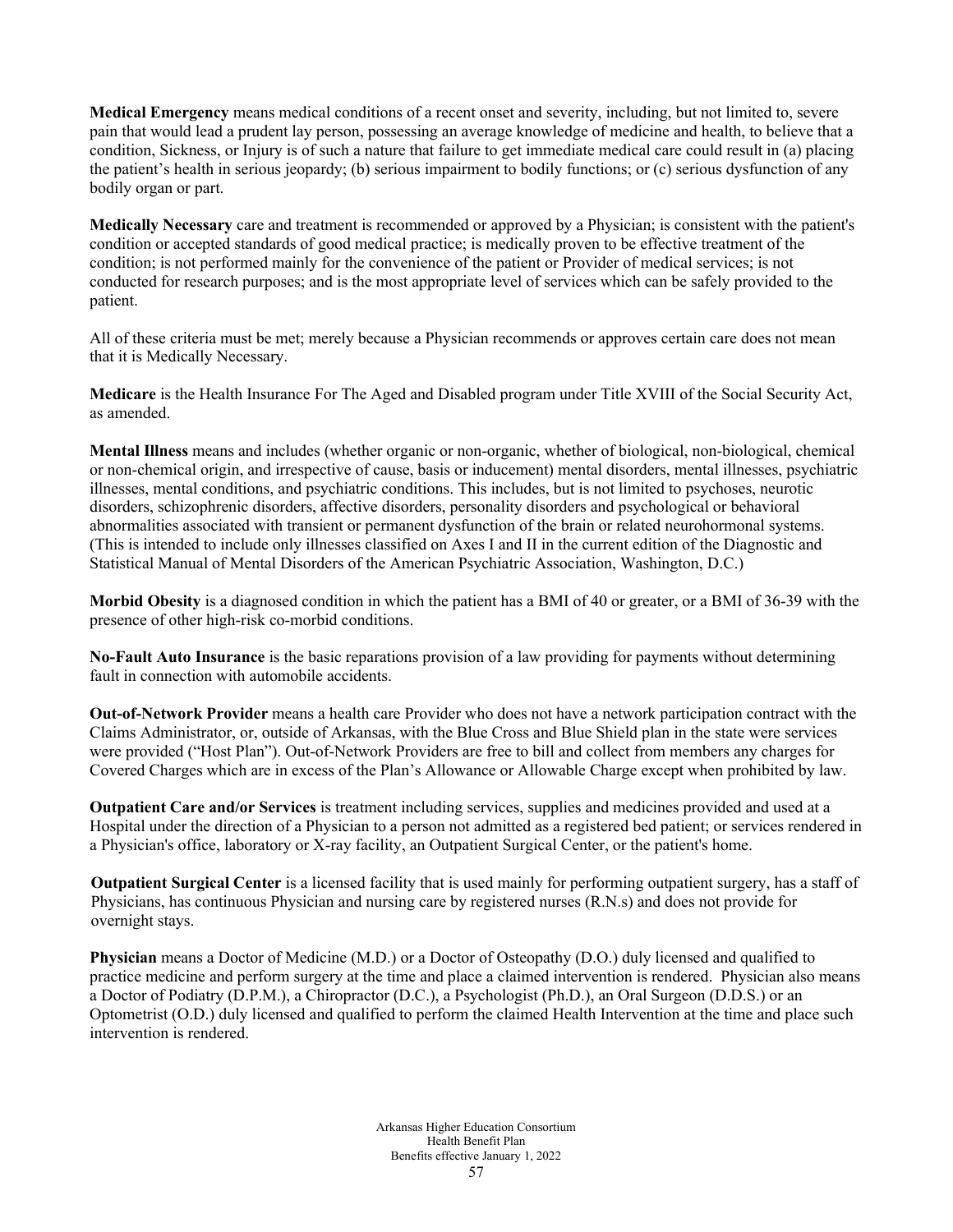**Plan** means Arkansas Higher Education Consortium Employee Health Benefit Plan, which is a benefits plan for certain Employees of Arkansas Higher Education Consortium and is described in this document.

**Plan Allowance** means the maximum amount the Plan will cover or pay for any health care services, drugs, medical devices, equipment, supplies or benefits covered by the Plan. This overall limit on the amount of Plan benefits available under the Plan may also be referred to as the "Allowable Charge or "Allowance" under the Plan.

**Plan Participant** is any Employee, Retiree or Dependent who is covered under this Plan.

**Plan Year** is the 12-month period beginning on June 30 and ending on the following July 1.

**Prescription Drug** means any of the following: a Food and Drug Administration-approved drug or medicine which, under federal law, is required to bear the legend: "Caution: federal law prohibits dispensing without prescription"; injectable insulin; hypodermic needles or syringes, but only when dispensed upon a written prescription of a licensed Physician. Such drug must be Medically Necessary in the treatment of a Sickness or Injury.

**Prior Approval** means a health plan coverage management feature which requires that an approval be obtained from the Claims Administrator or from a subcontractor engaged by the Claims Administrator, acting on behalf of the Plan, before incurring expenses for certain covered services. The Plan's procedures and timeframes for making decisions on Prior Approval requests may differ depending on when the request is received, and the type of service involved. Ongoing therapy of a prior authorized medication may require periodic assessments that could include an efficacy measure intended to demonstrate positive outcomes for continuation of therapy.

Please note that Prior Approval does NOT guarantee coverage for, or the payment of, the service or procedure reviewed. The sole effect and meaning of receiving Prior Approval is simply that, if Prior Approval is given, coverage for the specific service will not be denied for lack of Medical Necessity, including length of stay in a facility. All other Plan coverage criteria, including but not limited to, eligibility, premium payments, if any, Coverage Policies, exclusions, and limitations shall continue to apply, and must be satisfied in order to receive Plan coverage for the Prior Approved services. In other words, if a Covered Person or their treating Provider receives Prior Approval, that Prior Approval takes care of the Medical Necessity issue for the particular admission or service that is Prior Approved, but there may be other Plan coverage standards that still must be reviewed, and if any of those standards are not also met, coverage for the Prior Approved service still could be denied upon further review of the Plan benefits claim. Prior Approval does not in any way control or attempt to control whether or not a Covered Person receives any particular medical service, drug, supply, equipment, device, or treatment – the decision on whether to undergo any particular course of treatment is entirely up to the Covered Person and their treating health care Providers. The only effect of a denial of Prior Approval is that a Covered Person may not receive Plan benefits for the service, drug, supply, equipment, device, or treatment in question. Accordingly, if the Covered Person and their treating health care provider believe that a particular service, drug, supply, equipment, device, or treatment is essential or in the Covered Person's best interests, even though Prior Approval has been denied, the Covered Person should make their own decision regarding such matters, without regard to the Prior Approval decision. In other words, Prior Approval will only affect the Plan's coverage of medical care or treatment; it does not prevent a Covered Person and their doctors or other health care Providers from doing whatever they believe necessary in the best interests of the Covered Person's health and safety.

**Provider** means a Hospital or a Physician. Provider also means a certified registered nurse anesthetist; certified nurse practitioner; clinical nurse specialist; certified nurse midwife; a licensed audiologist; a chiropractor; a dentist; a licensed certified social worker; a licensed durable medical equipment Provider; an optometrist; a pharmacist; a physical therapist; a podiatrist; a psychologist; a respiratory therapist; a speech pathologist and any other type of health care Provider which the Plan Administrator, in its sole discretion, approves for reimbursement for services rendered.

**Recognized Amount** is the amount which a Covered Person's cost sharing is based on for the following Covered Services when provided by Out-of-Network Providers: Out-of-Network Emergency Care; non-Emergency Care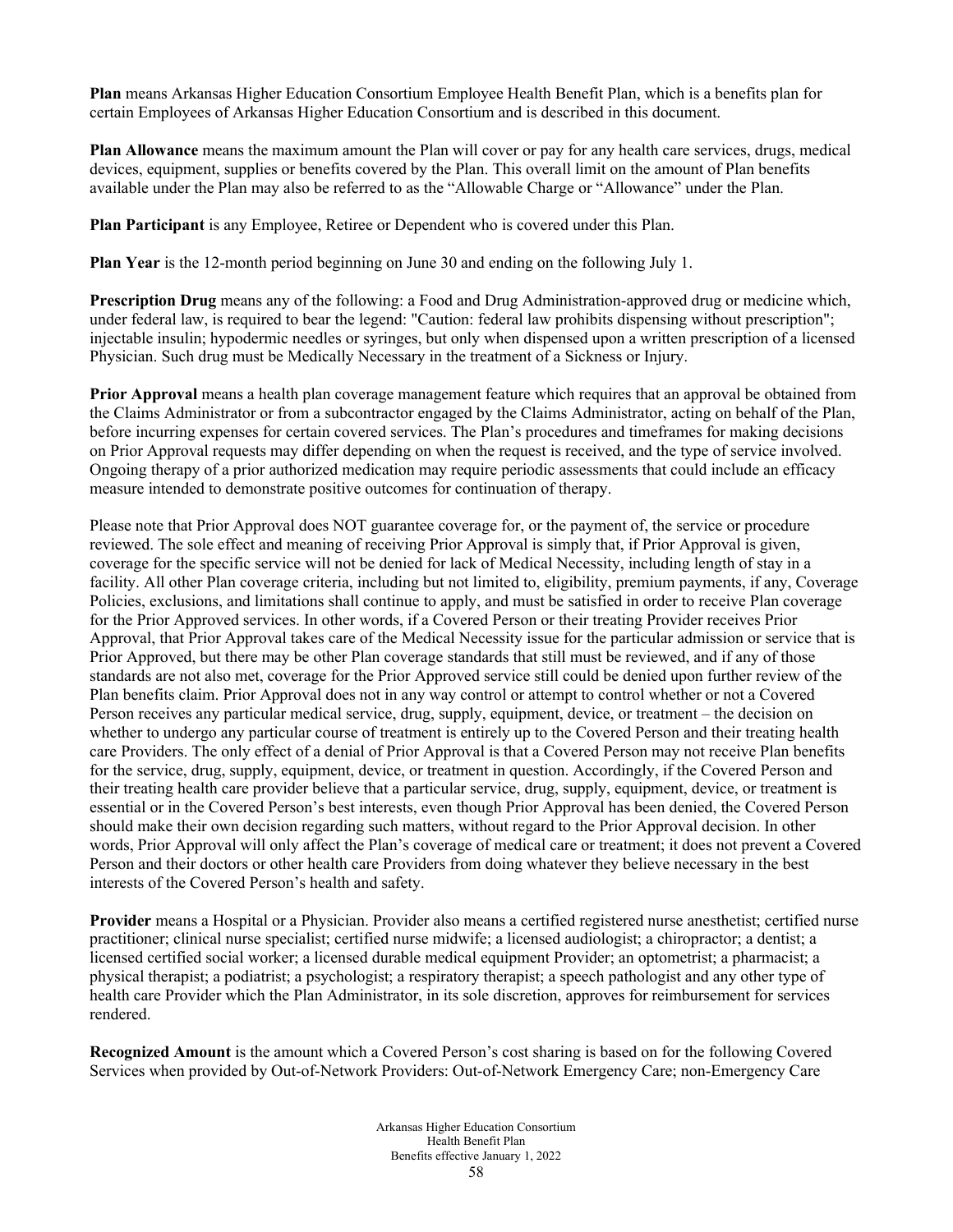received at certain In-Network facilities by Out-of-Network Providers, when such services are Ancillary Services. For the purpose of this provision, "certain In-Network facilities" are limited to a hospital (as defined in 1861(e) of the Social Security Act), a hospital outpatient department, a critical access hospital (as defined in 1861(mm)(1) of the Social Security Act), an ambulatory surgical center described in section 1833(i)(1)(A) of the Social Security Act, and any other facility specified by the Secretary. The Recognized Amount is based on the qualifying payment amount as determined under applicable law.

### **Note: Covered Services that use the Recognized Amount to determine a Covered Person's cost sharing may be higher or lower than if cost sharing for these Covered Services were determined based upon an Allowed Amount.**

**Retired Employee** is a former Active Employee of the Employer who was retired while employed by the Employer under the formal written plan of the Employer and elects to contribute to the Plan the contribution required from the Retired Employee.

### **Sickness** is:

For a covered Employee and covered Spouse: Illness, disease or Pregnancy.

For a covered Dependent other than Spouse: Illness or disease, not including Pregnancy or its complications.

**Skilled Nursing Facility** is a facility that fully meets all of these tests:

- **(1)** It is licensed to provide professional nursing services on an inpatient basis to persons convalescing from Injury or Sickness. The service must be rendered by a registered nurse (R.N.) or by a licensed practical nurse (L.P.N.) under the direction of a registered nurse. Services to help restore patients to self-care in essential daily living activities must be provided.
- **(2)** Its services are provided for compensation and under the full-time supervision of a Physician.
- **(3)** It provides 24 hour per day nursing services by licensed nurses, under the direction of a full-time registered nurse.
- **(4)** It maintains a complete medical record on each patient.
- **(5)** It has an effective utilization review plan.
- **(6)** It is not, other than incidentally, a place for rest, the aged, Custodial or educational care.
- **(7)** It is approved and licensed by Medicare.

This term also applies to charges incurred in a facility referring to itself as an extended care facility, convalescent nursing home, rehabilitation hospital, long-term acute care facility or any other similar nomenclature.

**Special Unpaid Leave of Absence** means any of the following types of unpaid leaves of absence that do not constitute a Break in Service: (i) Leave protected by the Family and Medical Leave Act, (ii) leave protected by the Uniformed Services Employment and Reemployment Rights Act or (iii) Jury Duty (as reasonably defined by the Employer).

**Spinal Manipulation/Chiropractic Care** means skeletal adjustments, manipulation or other treatment in connection with the detection and correction by manual or mechanical means of structural imbalance or subluxation in the human body. Such treatment is done by a Physician to remove nerve interference resulting from, or related to, distortion, misalignment or subluxation of, or in, the vertebral column.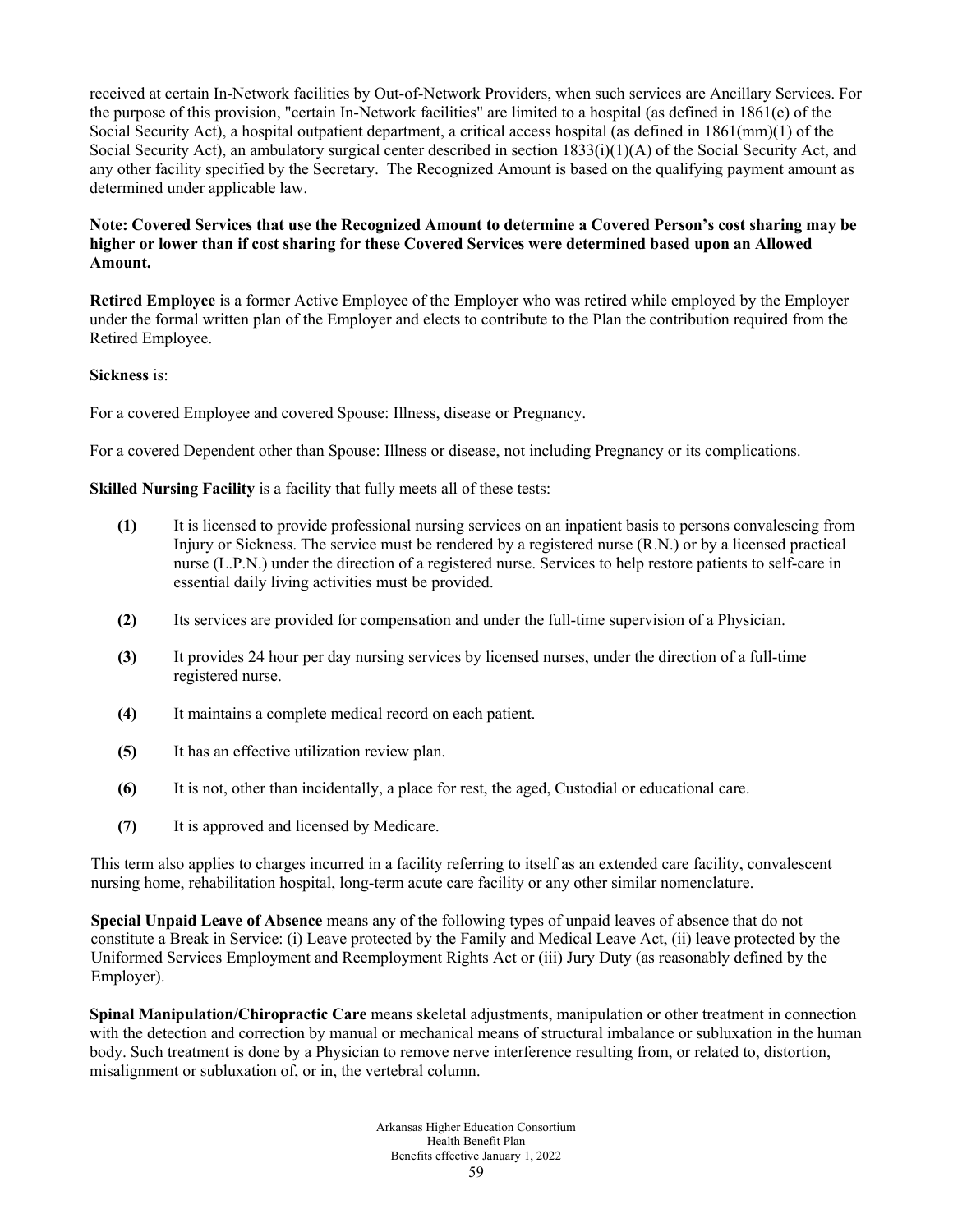**Substance Abuse** means a maladaptive pattern of substance use manifested by recurrent and significant adverse consequences related to the repeated use of substances.

**Telemedicine** means the use of information and communication technology to deliver healthcare services, including without limitation to the assessment, diagnosis, consultation, treatment, education, care management, and selfmanagement. Telemedicine includes store-and-forward technology and remote patient monitoring but does not include audio-only communication, including without limitation interactive audio, a facsimile machine, text messaging, or electronic mail systems.

**Temporomandibular Joint (TMJ)** syndrome is the treatment of jaw joint disorders including conditions of structures linking the jaw bone and skull and the complex of muscles, nerves and other tissues related to the temporomandibular joint.

**Total Disability (Totally Disabled)** means: In the case of a Dependent, the complete inability as a result of Injury or Sickness to perform the normal activities of a person of like age and sex in good health.

**Urgent Care Services** means care and treatment for an illness, injury or condition serious enough that a reasonable person would seek care right away, but not so severe as to require emergency room services.

> Arkansas Higher Education Consortium Health Benefit Plan Benefits effective January 1, 2022 60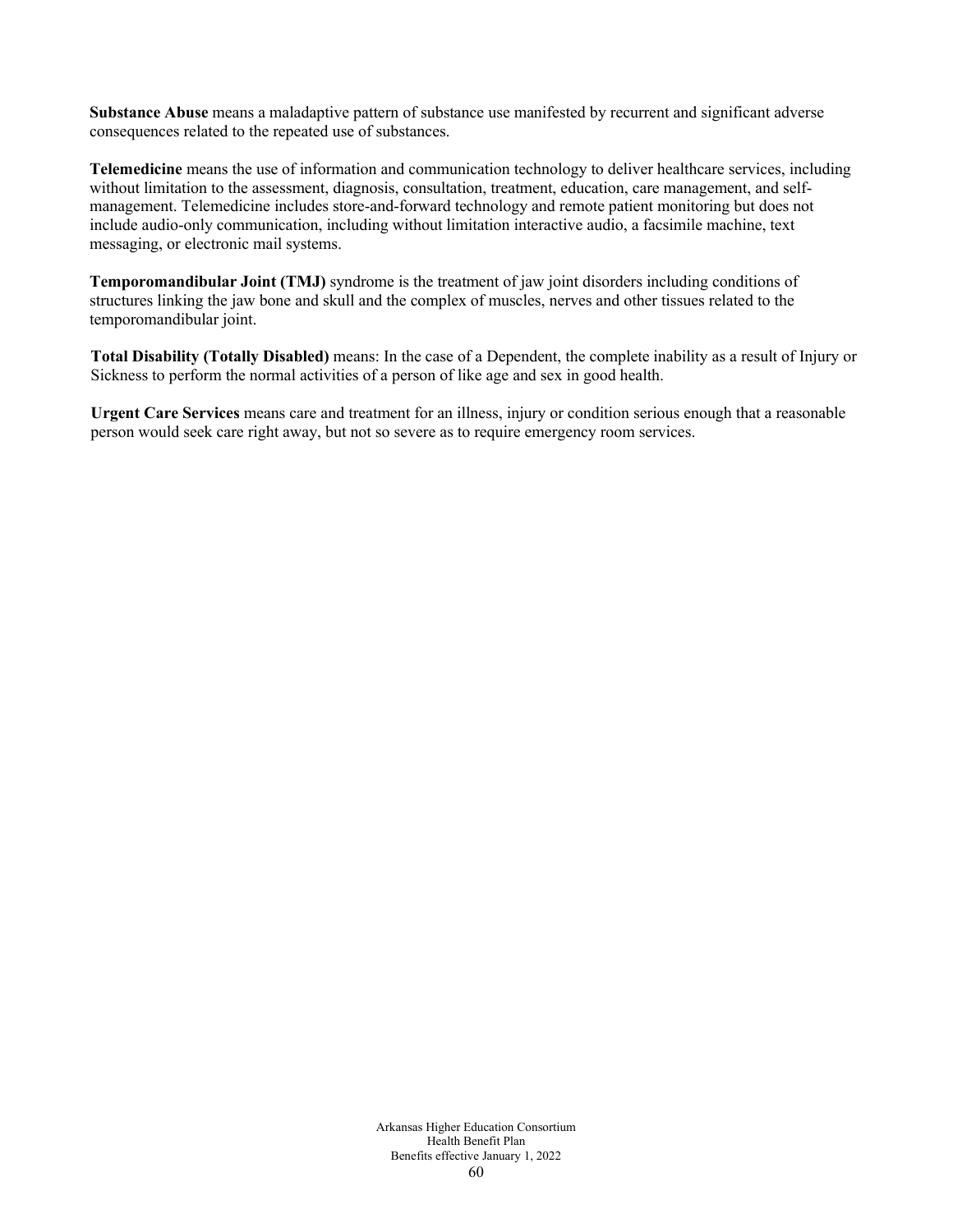# **PLAN EXCLUSIONS**

### **For all Medical Benefits shown in the Schedule of Benefits, a charge for the following is not covered:**

- **(1) Abortion.** Services, supplies, care or treatment in connection with an abortion unless the life of the mother is endangered by the continued Pregnancy. Charges for abortions performed by pharmaceutical methods are not covered. This plan exclusion does not apply to Medical Emergency services for a Medically Necessary Pregnancy termination rendered in an emergency room, a free-standing emergency department, or in an urgent care clinic which is licensed as a free-standing emergency department.
- **(2) Active Duty.** Charges for an Injury sustained or an Illness contracted while on active duty or military service, unless payment is legally required.
- **(3) Acupuncture.** Services, supplies, care or treatment in connection with acupuncture.
- **(4) Administrative Fees.** Fees incurred for acquiring or copying medical records, sales tax, preparation of records for other insurance carriers or insurance agencies, medical evaluation for life, disability or any type of insurance coverage.
- **(5) Alcohol.** Services, supplies, care or treatment to a Covered Person for an Injury or Sickness which occurred as a result of that Covered Person's illegal use of alcohol. Expenses will be covered for Injured Covered Persons other than the person illegally using alcohol. The following must be present for there to be sufficient evidence for the purpose of this exclusion: (1) the results of a valid blood, breath or urine test performed by a qualified Provider indicating the Covered Person's alcohol level exceeds the legal limit in the state where the Injury or Sickness occurred or (2) a written citation from a law enforcement officer, in attendance where the Injury or Sickness occurred, indicating the Covered Person was under the influence of alcohol. This exclusion does not apply if the Injury resulted from an act of domestic violence or a medical (including both physical and mental health) condition.
- **(6) Appointments.** Charges resulting from the failure to keep a scheduled visit with a Physician or other Provider.
- **(7) Bereavement services.** Medical social services and outpatient family counseling and/or therapy for bereavement, except if provided as Hospice Care.
- **(8) Biofeedback.** Biofeedback and other forms of self-care or self-help training, and any related diagnostic testing are not covered for any diagnosis or medical condition.
- **(9) Blood typing.** Blood typing for paternity testing.

.

- **(10) Clinical Trials.** Services or supplies provided in connection with a phase I, II, III or IV clinical trial or any study to determine the maximum tolerated dose, toxicity, safety, efficacy, or efficacy as compared with a standard means of treatment or diagnosis of a drug, device or medical treatment or procedure are not covered. This exclusion will not apply to routine items and services that (a) would have been Covered Expenses had they not be incurred during an approved clinical trial, and (b) are provided during an approved clinical trial, as required and defined under PHSA Section 2709.
- **(11) Complications of non-covered treatments.** Care, services or treatment required as a result of complications from a treatment not covered under the Plan.
- **(12) Contraceptives.** Contraceptive drugs, patches, cervical shields or any other type of contraception that can be purchased from a pharmacy or is available over the counter are not covered under Medical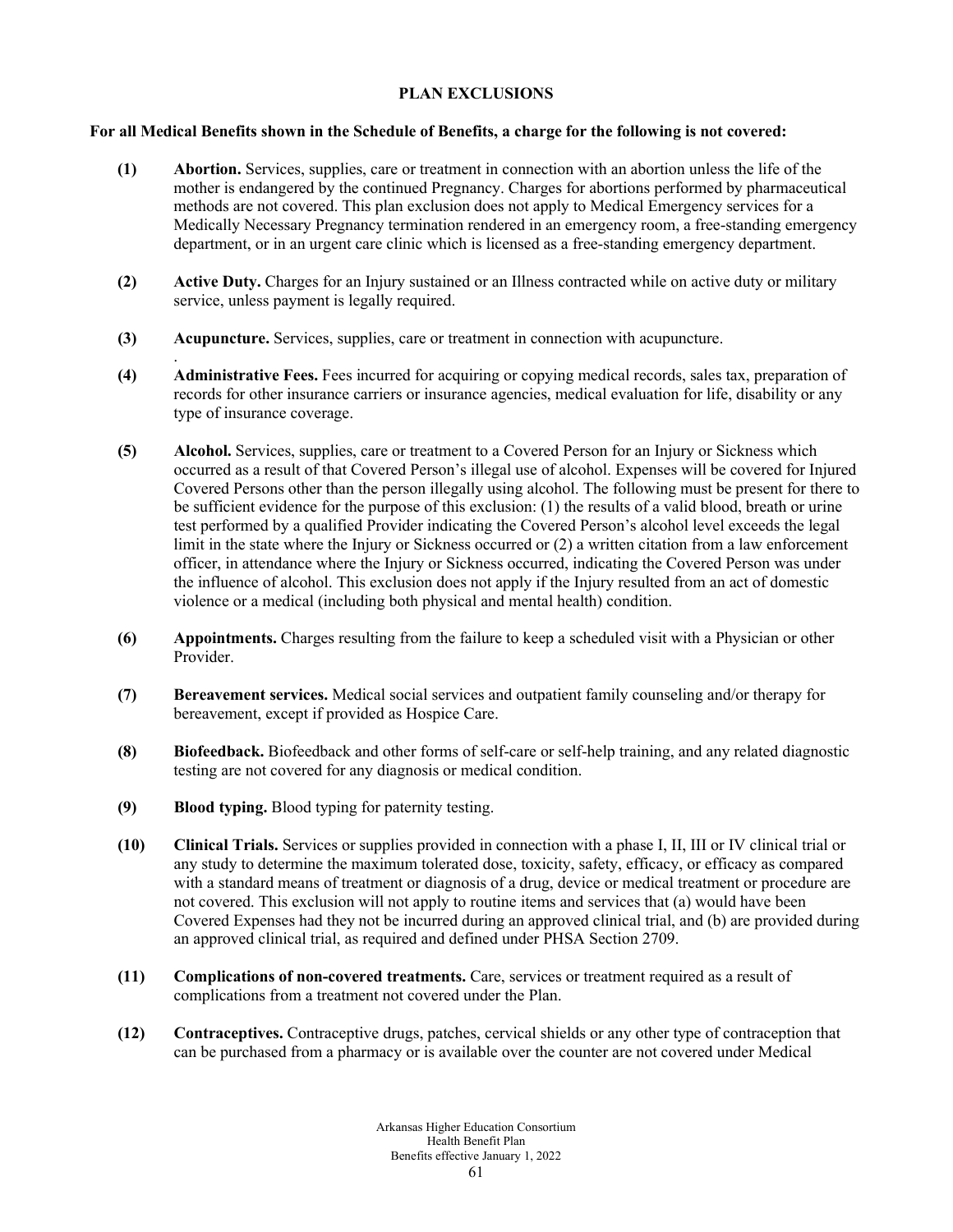Benefits, but may be covered under the Prescription Drug Card program administered by the pharmacy benefits manager.

- **(13) Cosmetic Surgery.** Cosmetic Surgery, care and treatment provided for cosmetic reasons. This exclusion will not apply if services are for reconstructive procedures following surgical treatment of an Illness or Accidental Injury, or correction of an abnormal congenital condition. Reconstructive mammoplasty will be covered after Medically Necessary surgery.
- **(14) Custodial Care.** Services or supplies for custodial, convalescent, domiciliary or support care and nonmedical services to assist a Covered Person with activities of daily living.
- **(15) Custodial Care Facility.** Services or supplies furnished by an institution which is primarily a place of rest or a place for the aged. Youth homes, schools, or therapeutic wilderness, ranch or camp programs, or any similar institution are not covered.
- **(16) Delivery Charges.** Charges for shipping, packaging, handling or delivering Medications are not separately covered.
- **(17) Dental Care or orthodontic services.** Dental Care and orthodontic services are not covered.
- **(18) Diabetic Supplies.** Charges for diabetic supplies and equipment are not covered under Medical Benefits but instead are covered under the Prescription Drug Card Program. Insulin pumps and insulin pump supplies are covered under Medical Benefits, subject to the Durable Medical Equipment benefit limits.
- **(19) Dietary and nutritional services.** Services or supplies provided for dietary and nutritional services, unless such services are for the sole source of nutrition for a Covered Person.
- **(20) Educational or vocational testing.** Services for educational or vocational testing or training.
- **(21) Environmental change.** Charges for environmental change including hospital or physician charges connected with prescribing an environmental change.
- **(22) Excess charges.** The part of an expense for care and treatment of an Injury or Sickness that is in excess of the Allowable Charge.
- **(23) Exercise programs.** Exercise programs for treatment of any condition, including but not limited to physical education programs in a group setting, health club memberships, athletic training, back schools, or work hardening. This exclusion does not apply to Physician-supervised cardiac rehabilitation, or occupational or physical therapy.
- **(24) Experimental or not Medically Necessary.** Care and treatment that is either Experimental/Investigational or not Medically Necessary.
- **(25) Eye care.** Radial keratotomy or other eye surgery to correct refractive disorders. Also, including refractions, lenses for the eyes and exams for their fitting. **A** procedure, treatment, service, equipment or supply to correct a refractive error of the eye is covered in two instances: (1) if such refractive error results from traumatic injury or corneal disease, infectious or non-infectious, and (2) the single acquisition of eyeglasses or contact lenses within the first six months following cataract surgery. With respect to such eyeglasses or contact lenses, tinting or anti-reflective coating and progressive lenses are not covered.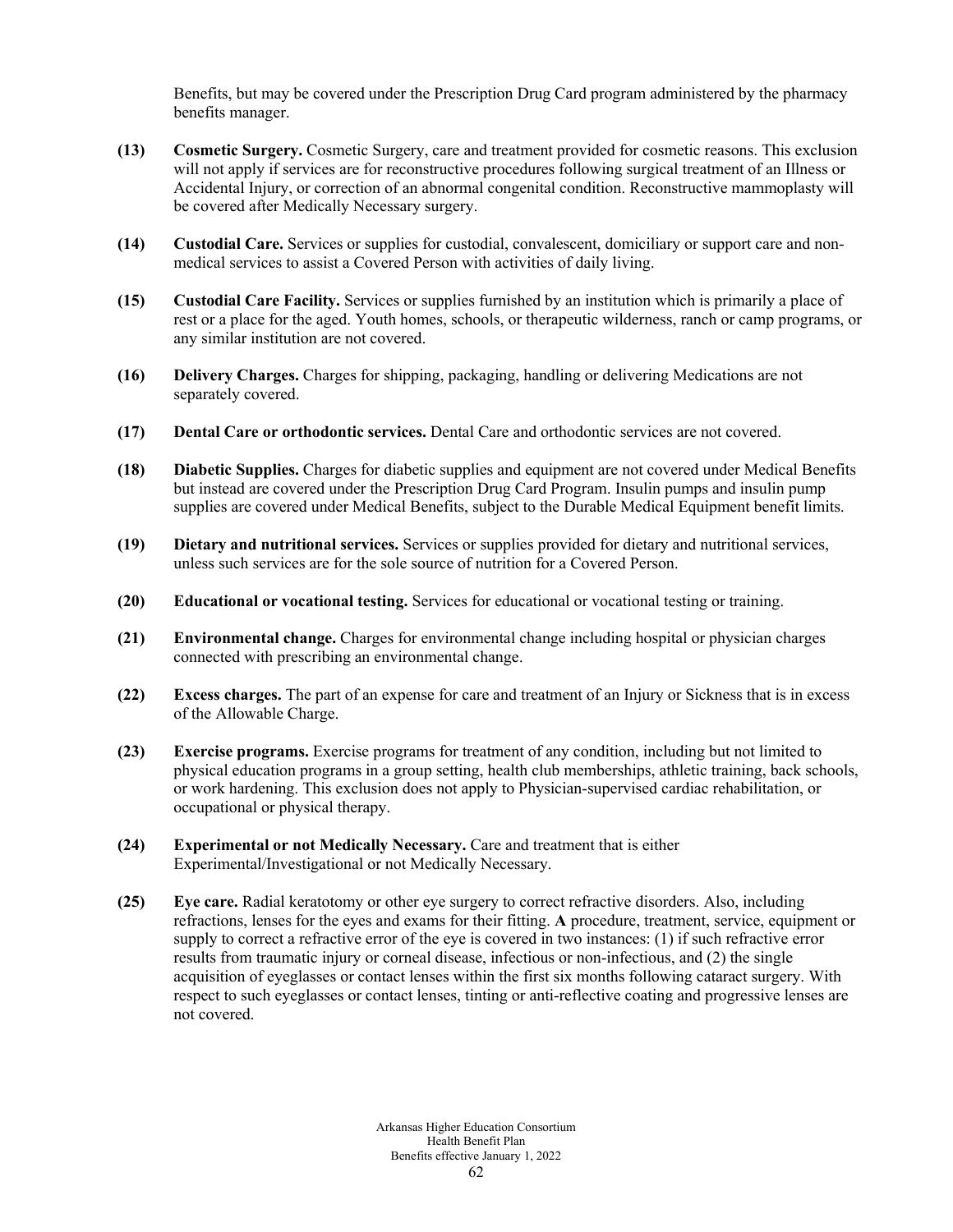- **(26) Foot care.** Treatment of weak, strained, flat, unstable or unbalanced feet, foot orthoses, metatarsalgia, bunions or other such routine foot care, are not covered unless services are medical related open cutting operations, or treatment is in relation to a metabolic or peripheral-vascular disease.
- **(27) Foreign travel.** Care, treatment or supplies out of the United States if travel is for the sole purpose of obtaining medical services. Services received outside of the United States must be Medically Necessary to be considered eligible for coverage.
- **(28) Growth hormones.** Charges related to growth hormones.
- **(29) Habilitative Services.** Services provided in order for a person to attain and maintain a skill or function that was never learned or acquired are not covered.
- **(30) Hair loss.** Care and treatment for hair loss including wigs, hair transplants or any drug that promises hair growth, whether or not prescribed by a Physician. However, the Plan will allow charges associated with the initial purchase of one wig following chemotherapy.
- **(31) Hippo therapy.** Charges associated with hippo therapy.
- **(32) Hospital employees.** Professional services billed by a Physician or nurse who is an employee of a Hospital or Skilled Nursing Facility and paid by the Hospital or facility for the service.
- **(33) Hypnotherapy.** Hypnotherapy is not covered for any diagnosis or medical condition.
- **(34) Illegal Acts.** Charges for services received as a result of Injury or Sickness caused by or contributed to by engaging in an illegal act or occupation; by committing or attempting to commit any crime, criminal act, assault or other felonious behavior; or by participating in a riot or public disturbance. This exclusion does not apply if the Injury resulted from an act of domestic violence or a medical (including both physical and mental health) condition.
- **(35) Illegal drugs or medications.** Services, supplies, care or treatment to a Covered Person for an Injury or Sickness resulting from that Covered Person's voluntary taking or being under the influence of any controlled substance, drug, hallucinogen or narcotic not administered on the advice of a Physician. Expenses will be covered for Injured Covered Persons other than the person illegally using the controlled substances. A written citation from a law enforcement officer, in attendance where the Injury or Sickness occurred, indicating the Covered Person was under the influence of a controlled substance, drug, hallucinogen, or narcotic not administered on the advice of a Physician must be present for there to be sufficient evidence for the purpose of this exclusion. This exclusion does not apply if the Injury resulted from an act of domestic violence or a medical (including both physical and mental health) condition.
- **(36) Immunizations.** Charges for immunizations, unless listed in the Schedule of Benefits as a covered benefit.
- **(37) Impacted teeth.** Charges related to surgical extraction of impacted teeth.
- **(38) Infertility treatment**. Care, supplies, services, and treatment for infertility, except for diagnostic services rendered for infertility evaluation and charges for surgical correction of physiological abnormalities.
- **(39) Learning Disabilities.** Services or supplies provided for learning disabilities, i.e. reading disorder, alexia, developmental dyslexia, dyscalculia, spelling difficulty, and other learning difficulties.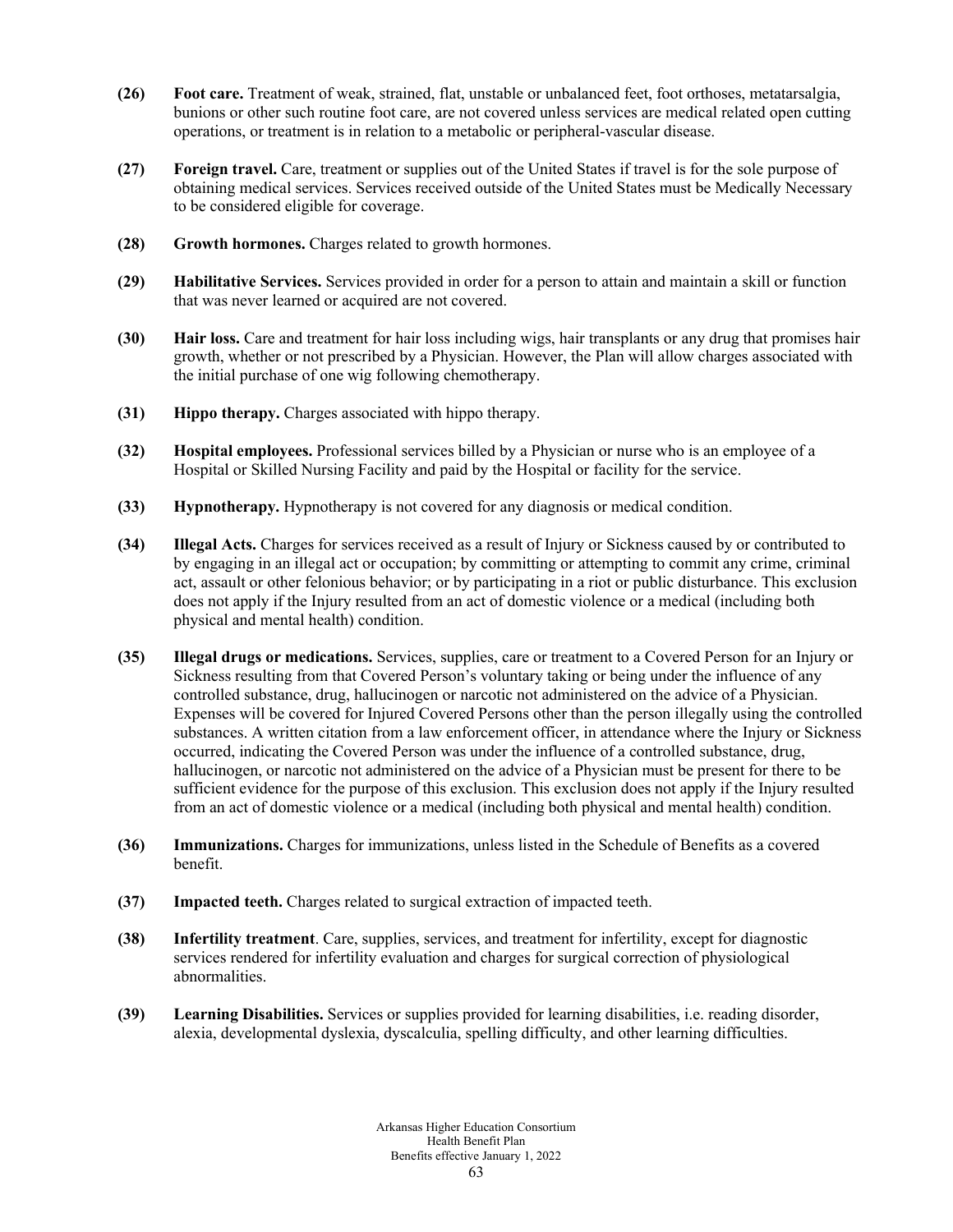- **(40) Nicotine replacement products.** Charges for nicotine replacement products, including lozenges, nasal sprays, inhalers, nicotine gum and transdermal nicotine patches purchased over the counter or with a prescription, are not covered under Medical Benefits.
- **(41) No charge.** Care and treatment for which there would not have been a charge if no coverage had been in force.
- **(42) Non-emergency Hospital admissions.** Care and treatment billed by a Hospital for non-Medical Emergency admissions on a Friday or a Saturday. This does not apply if surgery is performed within 24 hours of admission.
- **(43) No obligation to pay.** Charges incurred for which the Plan has no legal obligation to pay.
- **(44) No Physician recommendation.** Care, treatment, services or supplies not recommended and approved by a Physician; or treatment, services or supplies when the Covered Person is not under the regular care of a Physician. Regular care means ongoing medical supervision or treatment which is appropriate care for the Injury or Sickness.
- **(45) Not specified as covered.** Non-traditional medical services, treatments and supplies which are not specified as covered under this Plan.
- **(46) Obesity.** Care and treatment of obesity, weight loss or dietary control whether or not it is, in any case, a part of the treatment plan for another Sickness. All treatment for Morbid Obesity is subject to prior approval by the Claims Administrator, acting on behalf of the Plan Administrator.
- **(47) Occupational.** Care and treatment of an Injury or Sickness that is occupational -- that is, arises from work for wage or profit including self-employment.
- **(48) Orthopedic shoes**. Charges for orthopedic shoes (except when they are an integral part of the leg brace and the cost is included in the orthotist's charge) or shoe inserts, or the purchase of orthotic services or appliances. This exclusion does not apply to orthopedic shoes or custom foot orthotics prescribed during the treatment of a metabolic or peripheral-vascular disease.
- **(49) Personal comfort items.** Personal comfort items or other equipment, such as, but not limited to, air conditioners, air-purification units, humidifiers, electric heating units, orthopedic mattresses, blood pressure instruments, scales, elastic bandages or stockings, nonprescription drugs and medicines, and first-aid supplies and nonhospital adjustable beds.
- **(50) Pregnancy of Dependent other than Spouse.** Care and treatment of Pregnancy for a Covered Dependent other than a Covered Spouse. However, any pre-natal, post-natal or maternity care that is required as Standard Preventive Care will be covered. This plan exclusion does not apply to Medical Emergency services rendered in an emergency room, a free-standing emergency department, or in an urgent care clinic which is licensed as a free-standing emergency department.
- **(51) Prescription drugs** are not covered under Medical Benefits, but are covered under the Prescription Drug Card program administered by the pharmacy benefits manager.
- **(52) Private duty nursing.** Charges for private duty nursing are not covered unless services are provided through and billed by a licensed Home Health Care Agency.
- **(53) Provider Not Defined.** Services or supplies provided by an individual or entity that is not a Provider as defined in this Plan Document.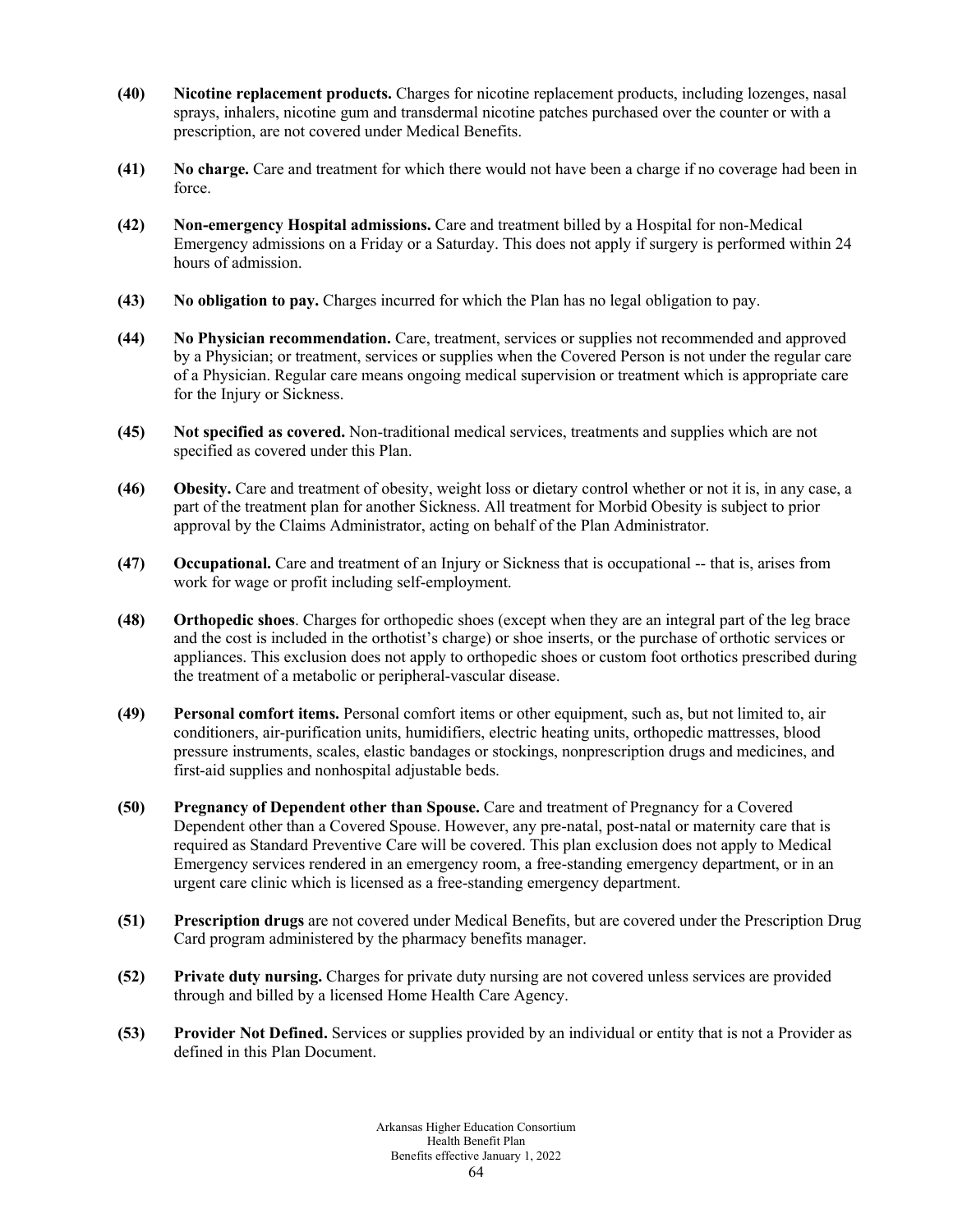- **(54) Recreational therapy.** Services or supplies provided by a recreational therapist.
- **(55) Relative giving services.** Professional services performed by a person who ordinarily resides in the Covered Person's home or is related to the Covered Person as a Spouse, parent, child, brother or sister, whether the relationship is by blood or exists in law.
- **(56) Replacement durable medical equipment, prosthetic or orthotic appliances.** Replacement of durable medical equipment, prosthetic or orthotic appliances due to loss or misuse.
- **(57) Replacement prosthetic and orthotic devices.** Replacement of a prosthetic or orthotic device is covered no more frequently than once per three-year period except when necessitated by normal growth or when the age of the prosthetic or orthotic device exceeds the useful life. Maintenance and repair resulting from misuse or abuse of a prosthetic or orthotic device, are the responsibility of the Covered Person.
- **(58) Respite care**. Charges for services which provide temporary relief to family members or friends from the duties of caring for the Covered Person are not covered.
- **(59) Routine care.** Charges for routine or periodic examinations, screening examinations, evaluation procedures, preventive medical care or treatment or services not directly related to the diagnosis or treatment of a specific Injury, Sickness or pregnancy-related condition which is known or reasonably suspected, unless such care is specifically covered in the Schedule of Benefits or required by applicable law.
- **(60) Seasonal Affective Disorder (SAD).** Use of photo therapy or light therapy to treat seasonal affective disorder or depression.
- **(61) Self-Inflicted.** Any loss due to an intentionally self-inflicted Injury. This exclusion does not apply if the Injury resulted from an act of domestic violence or a medical (including both physical and mental health) condition.
- **(62) Services before or after coverage.** Care, treatment or supplies for which a charge was incurred before a person was covered under this Plan or after coverage ceased under this Plan. However, if a Covered Person is hospitalized on the date of termination, dependent on the type of contractual agreement with the Hospital, the Plan may cover eligible Hospital facility charges through the date of discharge from the Hospital. Any charges other than those billed by the Hospital, which are incurred in conjunction with an inpatient hospitalization, are not covered after the individual's coverage is terminated.
- **(63) Sex changes/sex therapy.** Care, services or treatment for non-congenital transsexualism, gender dysphoria or sexual reassignment or change are not covered. This exclusion includes medications, implants, hormone therapy, surgery, medical or psychiatric treatment or other treatment of sexual dysfunction including Prescription Medications and sex therapy.
- **(64) Surgical sterilization reversal.** Care and treatment for reversal of surgical sterilization
- **(65) Travel or accommodations.** Charges for travel or accommodations, whether or not recommended by a Physician, except for ambulance charges as defined as a covered expense.
- **(66) Unlicensed Provider.** Coverage is not provided for treatment, procedures or services received from any person or entity, including but not limited to Physicians, who is required to be licensed to perform the treatment, procedure or service, but (1) is not so licensed, or (2) has had his license suspended, revoked or otherwise terminated for any reason, or (3) has a license that does not include within its scope the treatment, procedure or service provided.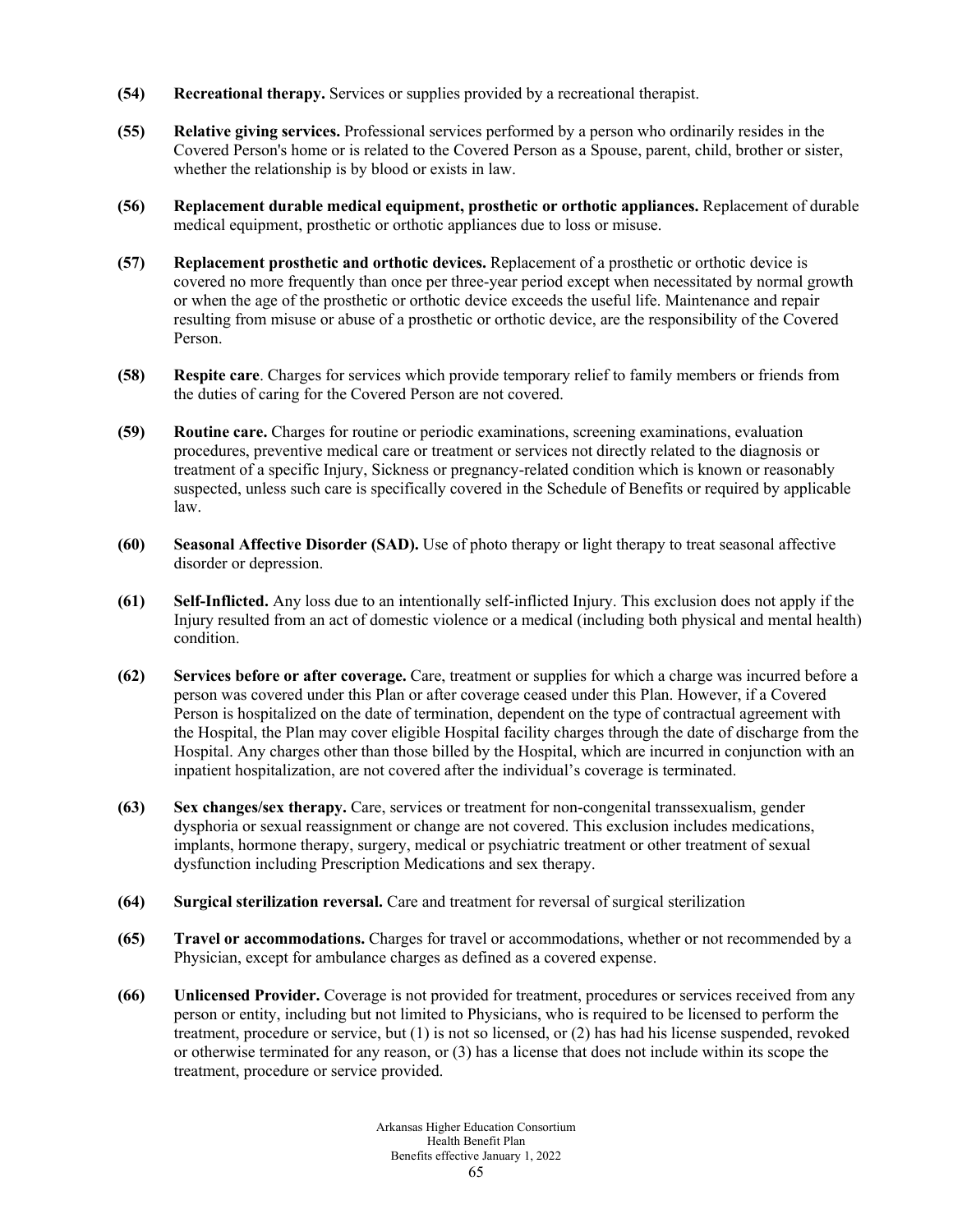- **(67) Vertical dimension.** Any charges related to alteration of vertical dimension, including but not limited to dental implants, surgical procedures, or appliances.
- **(68) War.** Any loss that is due to a declared or undeclared act of war.
- **(69) Weekend pass.** Charges for room and board in a facility for days on which the covered person is permitted to leave (a weekend pass, for example).
- **(70) Workers' Compensation.** Any condition for which benefits of any nature are payable or are found to be eligible, either by adjudication or settlement, under any Worker's Compensation law, Employer's liability law, or occupational disease law, even though the covered person fails to claim rights to such benefits or fails to enroll or purchase such coverage.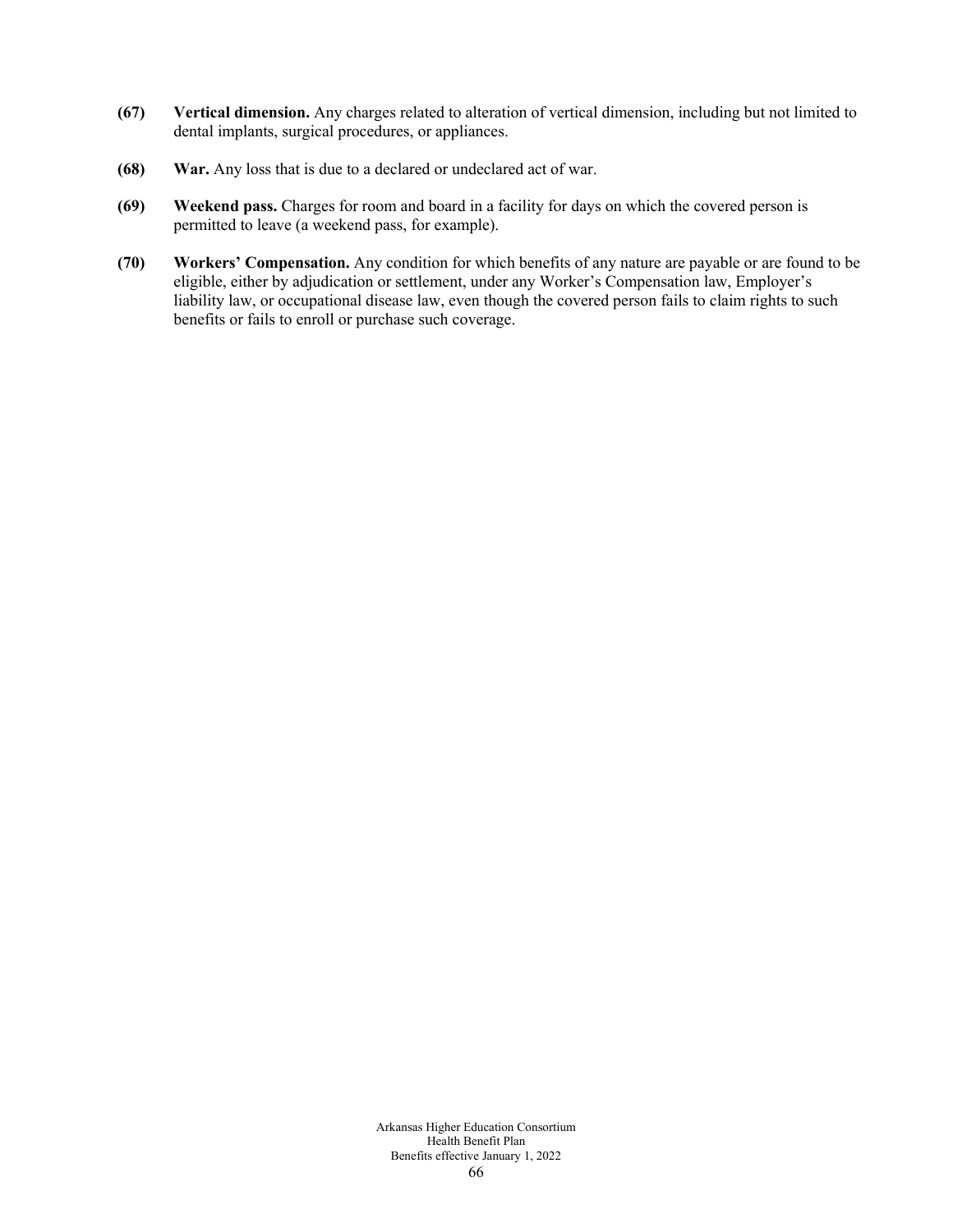# **HOW TO SUBMIT A CLAIM**

### **Benefits under this Plan shall be paid only if the Claims Administrator, acting on the Plan's behalf, decides in its discretion that a Covered Person is entitled to them.**

Following is a description of how the Plan processes claims for benefits and reviews the appeal of any claim that is denied. The terms used in this section are defined below.

A "Claim" is defined as any request for a Plan benefit, made by a claimant or by a representative of a claimant, which complies with the Plan's reasonable procedure for filing claims and making benefit claims determinations.

A "Claim" does not include a request for a determination of an individual's eligibility to participate in the Plan.

If a Claim is denied, in whole or in part, or if Plan coverage is rescinded retroactively for fraud or misrepresentation, the denial is known as an "Adverse Benefit Determination."

A claimant has the right to request a review of an Adverse Benefit Determination. This request is an "Appeal." If the Claim is denied at the end of the Appeal process, as described below, the Plan's final decision is known as a "Final Adverse Benefit Determination." If the claimant receives notice of a Final Adverse Benefit Determination, or if the Plan does not follow the Appeal procedures properly, the claimant then has the right to pursue legal action or, in certain categories of claims, may request an independent external review. The External Review procedures are described later in this section.

A claimant must follow and complete all Claims and Appeal procedures both internal and external, before he or she can file a lawsuit. If a lawsuit is brought, it must be filed within two years after the final determination of an Appeal.

Any of the authority and responsibilities of the Plan Administrator under the Claims and Appeal Procedures or the External Review Process, including the discretionary authority to interpret the terms of the Plan, may be delegated to a third party. If the Covered Person has any questions regarding these procedures, they should contact the Plan Administrator.

Authority and responsibilities of the Plan Administrator under the Claims and Appeal Procedures, including the discretionary authority to interpret the terms of the Plan, have been delegated to the Claims Administrator for those Plan benefits administered by the Claims Administrator. If the Covered Person has any questions regarding these procedures, they should contact the Claims Administrator.

There are different kinds of Claims and each one has a specific timetable for each step in the review process. Upon receipt of the Claim, the Claims Administrator must decide whether to approve or deny the Claim. The Claims Administrator's notification to the claimant of its decision must be made as shown in the timetable. However, if the Claim has not been filed properly, or if it is incomplete, or if there are other matters beyond the control of the Claims Administrator, the claimant may be notified that the period for providing the notification will need to be extended. If the period is extended because the Claims Administrator needs more information from the claimant, the claimant must provide the requested information within the time shown on the timetable. Once the Claim is complete, the Claims Administrator must make its decision as shown in the timetable. If the Claim is denied, in whole or in part, the claimant has the right to file an Appeal. Then the Plan Administrator must decide the Appeal and, if the Appeal is denied, provide notice to the claimant within the time periods shown on the timetable. The time periods shown in the timetable begin at the time the Claim or Appeal is filed in accordance with the Plan's procedures. Decisions will be made within a reasonable period of time appropriate to the circumstances, but within the maximum time periods listed in the timetables. Unless otherwise noted, "days" means calendar days.

The definitions of the types of Claims are: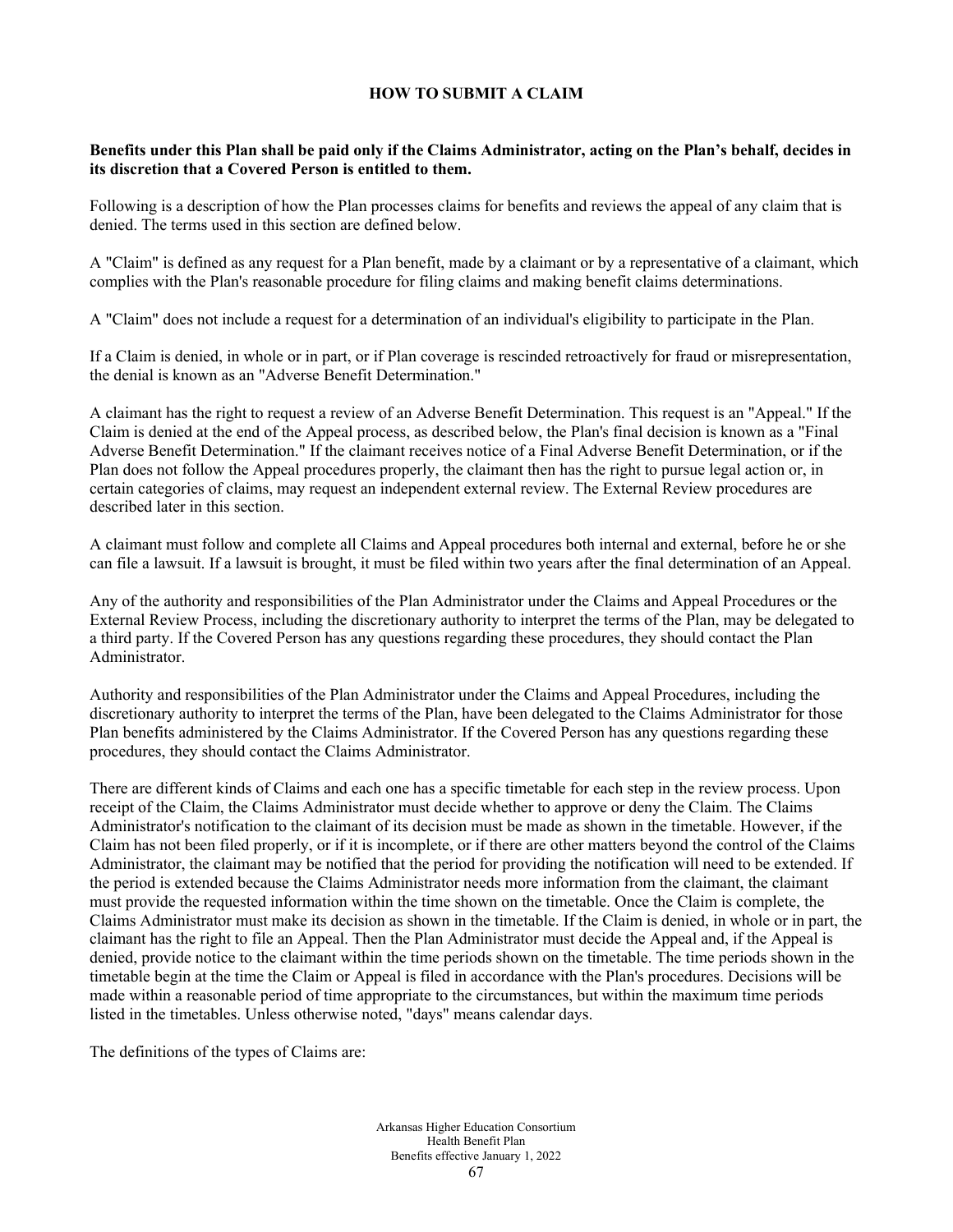# **Urgent Care Claim**

A Claim involving Urgent Care is any Claim for medical care or treatment where the Plan conditions receipt of benefits, in whole or in part, on approval in advance of obtaining the care or treatment, and using the timetable for a non-urgent care determination could seriously jeopardize the life or health of the claimant; or the ability of the claimant to regain maximum function; or in the opinion of the attending or consulting Physician, would subject the claimant to severe pain that could not be adequately managed without the care or treatment that is the subject of the Claim.

A Physician with knowledge of the claimant's medical condition may determine if a Claim is one involving Urgent Care. If there is no such Physician, an individual acting on behalf of the Plan applying the judgment of a prudent layperson who possesses an average knowledge of health and medicine may make the determination.

# **In the case of a Claim involving Urgent Care, the following timetable applies:**

Notification to claimant of Claim determination ....................................................72 hours

### **Insufficient information on the Claim, or failure to follow the Plan's procedure for filing a Claim:**

If there is an Adverse Benefit Determination on a Claim involving Urgent Care, a request for an expedited Appeal may be submitted orally or in writing by the claimant. All necessary information, including the Plan's benefit determination on review, may be transmitted between the Plan and the claimant by telephone, facsimile, or other similarly expeditious method. Alternatively, the claimant may request an expedited review under the External Review Process.

# **Concurrent Care Claims**

A Concurrent Care Claim is a special type of Claim that arises if the Plan informs a claimant that benefits for a course of treatment that has been previously approved for a period of time or number of treatments is to be reduced or eliminated. In that case, the Plan must notify the claimant sufficiently in advance of the effective date of the reduction or elimination of treatment to allow the claimant to file an Appeal. This rule does not apply if benefits are reduced or eliminated due to Plan amendment or termination. A similar process applies for Claims based on a rescission of coverage for fraud or misrepresentation.

# **In the case of a Concurrent Care Claim, the following timetable applies:**

|                                            | Sufficiently prior to scheduled<br>termination of course of<br>treatment to allow claimant to<br>appeal |
|--------------------------------------------|---------------------------------------------------------------------------------------------------------|
|                                            |                                                                                                         |
| Notification of determination on Appeal of |                                                                                                         |

Arkansas Higher Education Consortium Health Benefit Plan Benefits effective January 1, 2022 68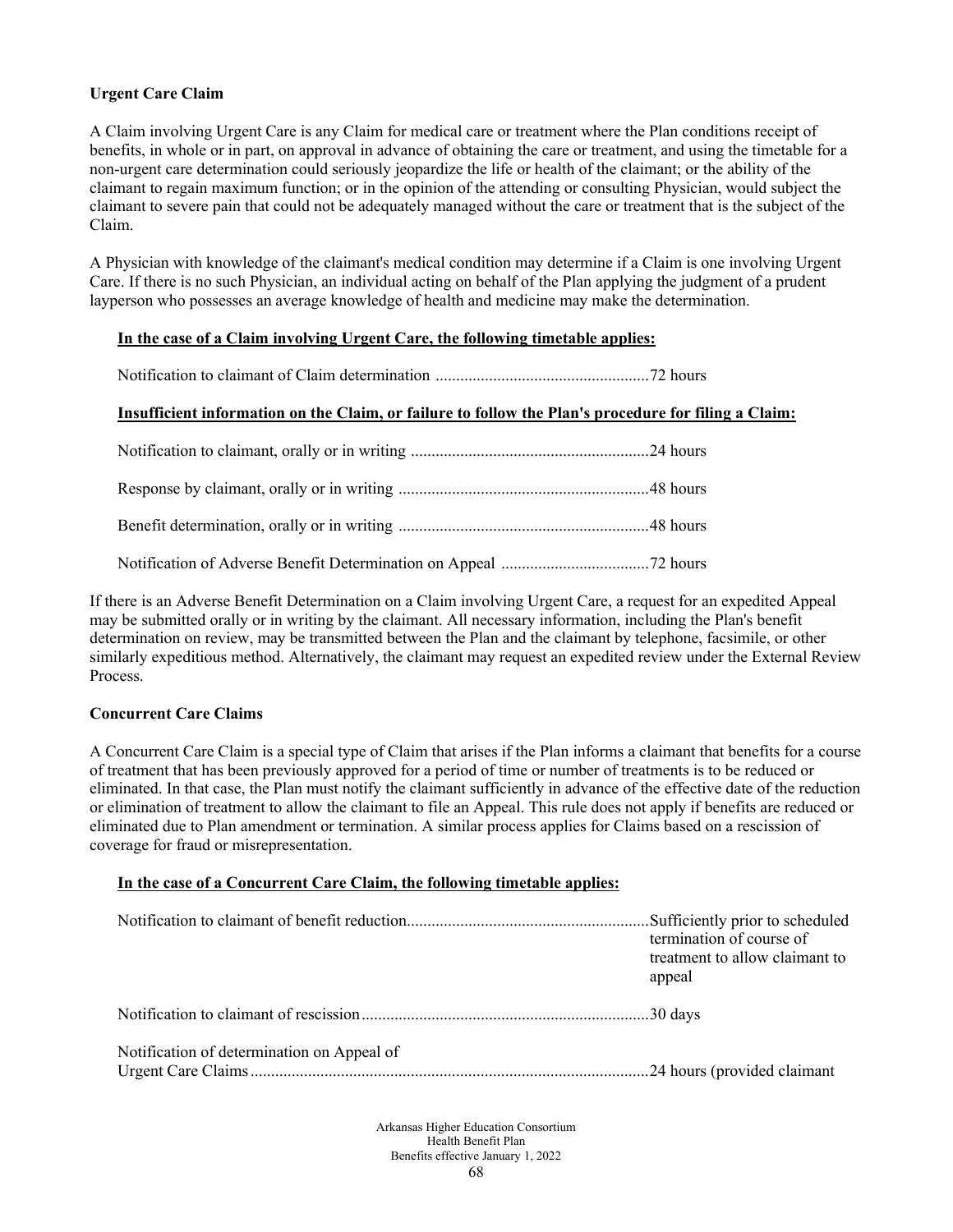files Appeal more than 24 hours prior to scheduled termination of course of treatment)

| Notification of Adverse Benefit Determination |  |
|-----------------------------------------------|--|
| Notification of Adverse Benefit Determination |  |

### **Pre-Service Claim**

A Pre-Service Claim means any Claim for a benefit under this Plan where the Plan conditions receipt of the benefit, in whole or in part, on approval in advance of obtaining medical care. These are, for example, Claims subject to Predetermination of Benefits, Prior Approval or mandatory second opinions. Please see the Cost Management section of this booklet for further information about Pre-Service Claims.

### **In the case of a Pre-Service Claim, the following timetable applies:**

| Insufficient information on the Claim:                   |
|----------------------------------------------------------|
| Notification, orally or in writing, of failure to follow |
|                                                          |
|                                                          |

#### **Post-Service Claim**

A Post-Service Claim means any Claim for a Plan benefit that is not a Claim involving Urgent Care or a Pre-Service Claim; in other words, a Claim that is a request for payment under the Plan for medical services already received by the claimant.

# **In the case of a Post-Service Claim, the following timetable applies:**

| Response by claimant following notice |  |
|---------------------------------------|--|
|                                       |  |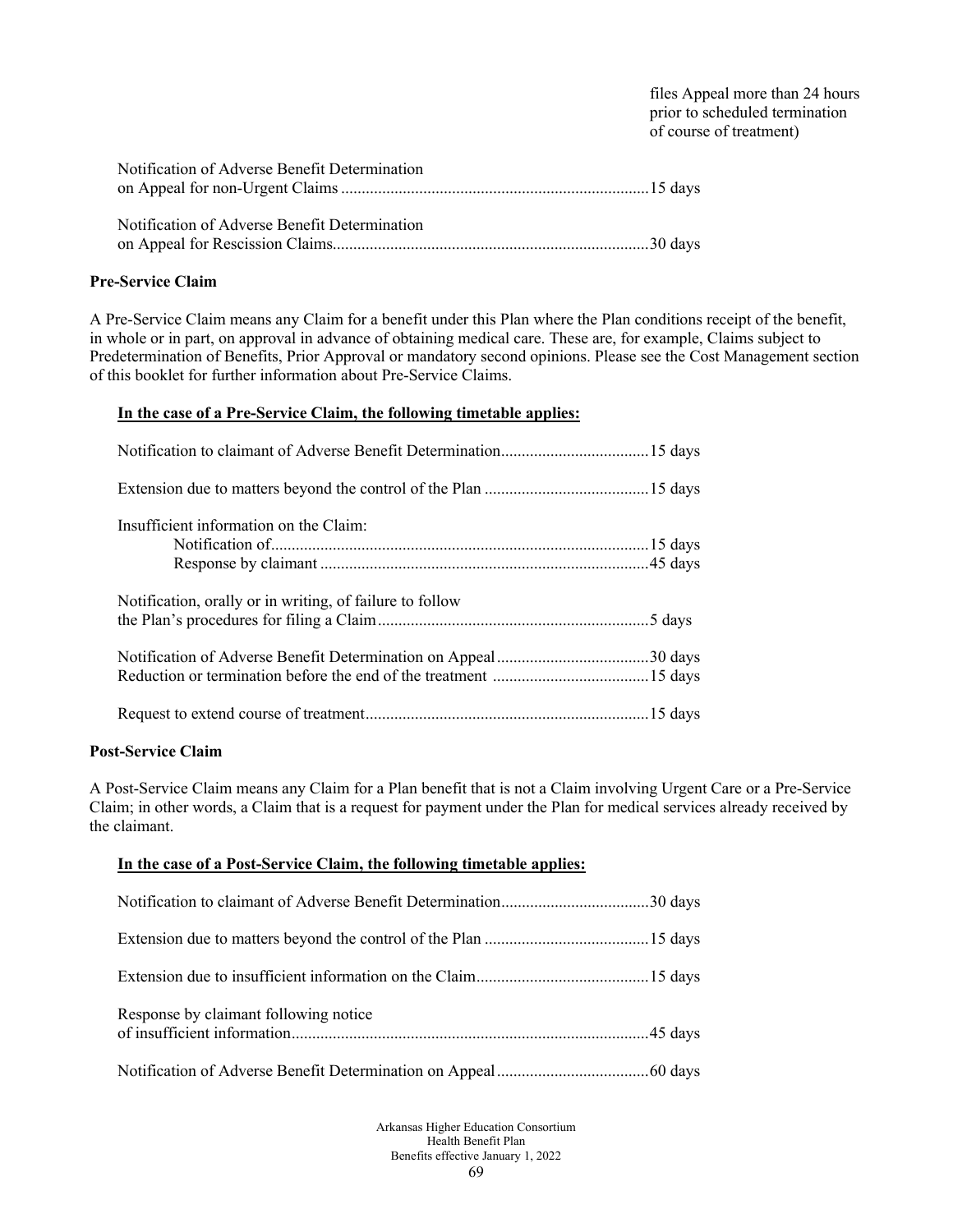# **PREFERRED PAYMENT PLAN AND HOSPITAL REIMBURSEMENT PROGRAM PARTICIPATING PROVIDERS**

The Plan participates in the Preferred Payment Plan (PPP) and the Hospital Reimbursement Program (HRP) with BlueAdvantage Administrators of Arkansas. Participating Providers agree to accept the allowances of BlueAdvantage Administrators of Arkansas and not charge the Covered Person more than that amount. No Assignment of Benefits by the Covered Person shall be valid until approved and accepted by the Claims Administrator. The Claims Administrator reserves the right to make payment of benefits, in its sole discretion, directly to the Provider of service or to the Covered Person.

A list of participating Providers is available on the web at [www.blueadvantagearkansas.com.](http://www.blueadvantagearkansas.com/)

### **The Claim Process**

This Plan uses a direct claims administration system. Under this approach, the PPP or HRP Provider submits the claims directly to the Claims Administrator.

Any payment due for eligible services rendered by Preferred Providers will be made directly to the Provider unless the Provider requests payment be made directly to the Covered Person.

Any payment due for eligible services rendered by Non-Preferred Providers will typically be made directly to the Covered Person; however, the Plan reserves the right to make payment of benefits directly to the Provider of service or to the Covered Person

# **PREFERRED PROVIDER ORGANIZATION (PPO)**

The Plan participates in a Preferred Provider Organization (PPO). Participating Providers agree to accept the PPO allowances and not charge the Covered Person more than that amount.

No Assignment of Benefits by the Covered Person shall be valid until approved and accepted by the Claims Administrator. The Claims Administrator reserves the right to make payment of benefits, in its sole discretion, directly to the Provider of service or to the Covered Person.

A list of participating Providers is available on the web at [www.blueadvantagearkansas.com.](http://www.blueadvantagearkansas.com/)

#### **The Claims Process**

The Plan uses a direct claims administration system. Under this approach, the PPO Provider submits the claims directly to the Claims Administrator.

Any payment due for eligible services rendered by PPO Providers will be made directly to the Provider unless the Provider requests payment be made directly to the Covered Person.

Any payment due for eligible services rendered by Non-PPO Providers will typically be made directly to the Covered Person; however, the Plan reserves the right to make payment of benefits directly to the Provider of service or to the Covered Person.

# **BLUECARD**® **PROGRAM**

**Out-of-Arkansas Services.** The Health Plan participates in a variety of relationships with other Blue Cross and/or Blue Shield Licensees referred to generally as "Inter-Plan Programs." Whenever a Covered Person obtains health care services outside of the State of Arkansas ("the service area"), the claims for these services may be processed through one of these Inter-Plan Programs, which include the BlueCard Program and may include negotiated National Account arrangements available between the Health Plan and other Blue Cross and Blue Shield Licensees.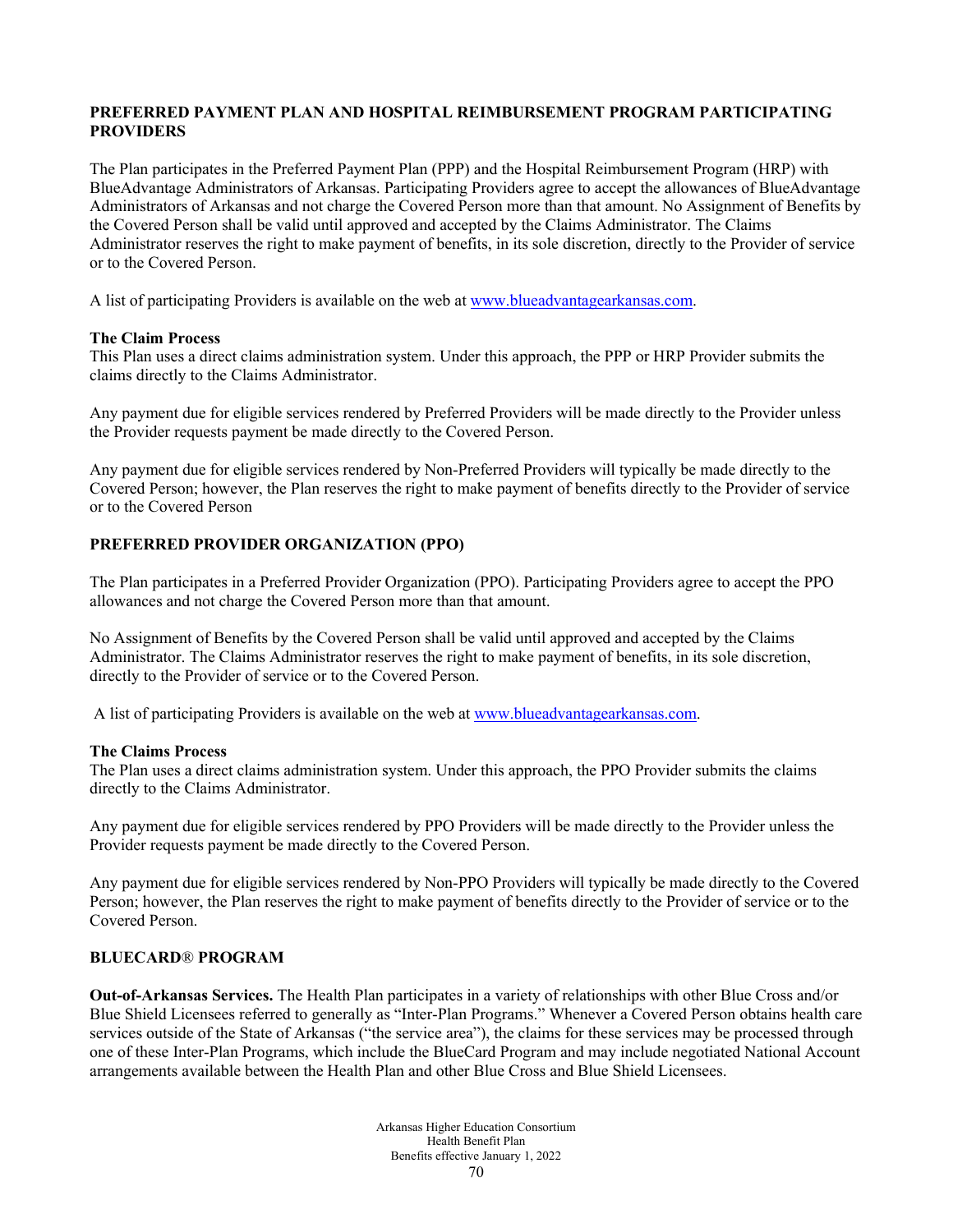Typically, when accessing care outside the service area, a Covered Person will obtain care from health care Providers that have a contractual agreement (i.e., are "participating Providers") with the local Blue Cross and/or Blue Shield Licensee in that other geographic area ("Host Blue"). In some instances, a Covered Person may obtain care from nonparticipating health care Providers. The Health Plan's practices for consideration of payment in both instances are described below.

- **(1)** BlueCard® Program.
	- **(a)** Under the BlueCard® Program, when a Covered Person accesses covered health care services within the geographic area served by a Host Blue, the Health Plan will remain responsible for fulfilling its contractual obligations. However, the Host Blue is responsible for contracting with and generally handling all interactions with its participating health care Providers. Whenever a Covered Person accesses covered health care services outside the service area and the claim is processed through the BlueCard Program, the amount a Covered Person pays for covered health care services is calculated based on the lower of:
		- The billed covered charges for the covered services; or
		- The negotiated price that the Host Blue makes available to the Health Plan.
	- **(b)** Often, this "negotiated price" will be a simple discount that reflects an actual price that the Host Blue pays to the health care Provider. Sometimes, it is an estimated price that takes into account special arrangements with the health care Provider or Provider group that may include types of settlements, incentive payments, and/or other credits or charges. Occasionally, it may be an average price, based on a discount that results in expected average savings for similar types of health care Providers after taking into account the same types of transactions as with an estimated price.
	- **(c)** Estimated pricing and average pricing, going forward, also take into account adjustments to correct for over- or underestimation of modifications of past pricing for the types of transaction modifications noted above. However, such adjustments will not affect the price used for a Covered Person's claim because the adjustments will not be applied retroactively to claims already paid.
	- **(d)** Laws in a small number of states may require the Host Blue to add a surcharge to the calculation. If any state laws mandate other liability calculation methods, including a surcharge, the Health Plan would then calculate the Covered Person's liability for any covered health care services according to applicable law.
- **(2)** Non-Participating Health Care Providers Outside the Service Area
	- **(a)** When covered health care services are provided outside of the service area by non-participating health care Providers, the amount a Covered Person pays for such services will generally be based on either the Host Blue's nonparticipating health care Provider local payment or the pricing arrangements required by applicable state law. In these situations, a Covered Person may be liable for the difference between the amount that the non-participating health care Provider bills and any payment made for the covered services as set forth in this paragraph.
	- **(b)** In certain situations, the Health Plan may use other payment bases, such as billed covered charges, the payment the Health Plan would make if the health care services had been obtained within the service area, or a special negotiated payment, as permitted under Inter-Plan Programs Policies, to determine the amount the Health Plan will pay for services rendered by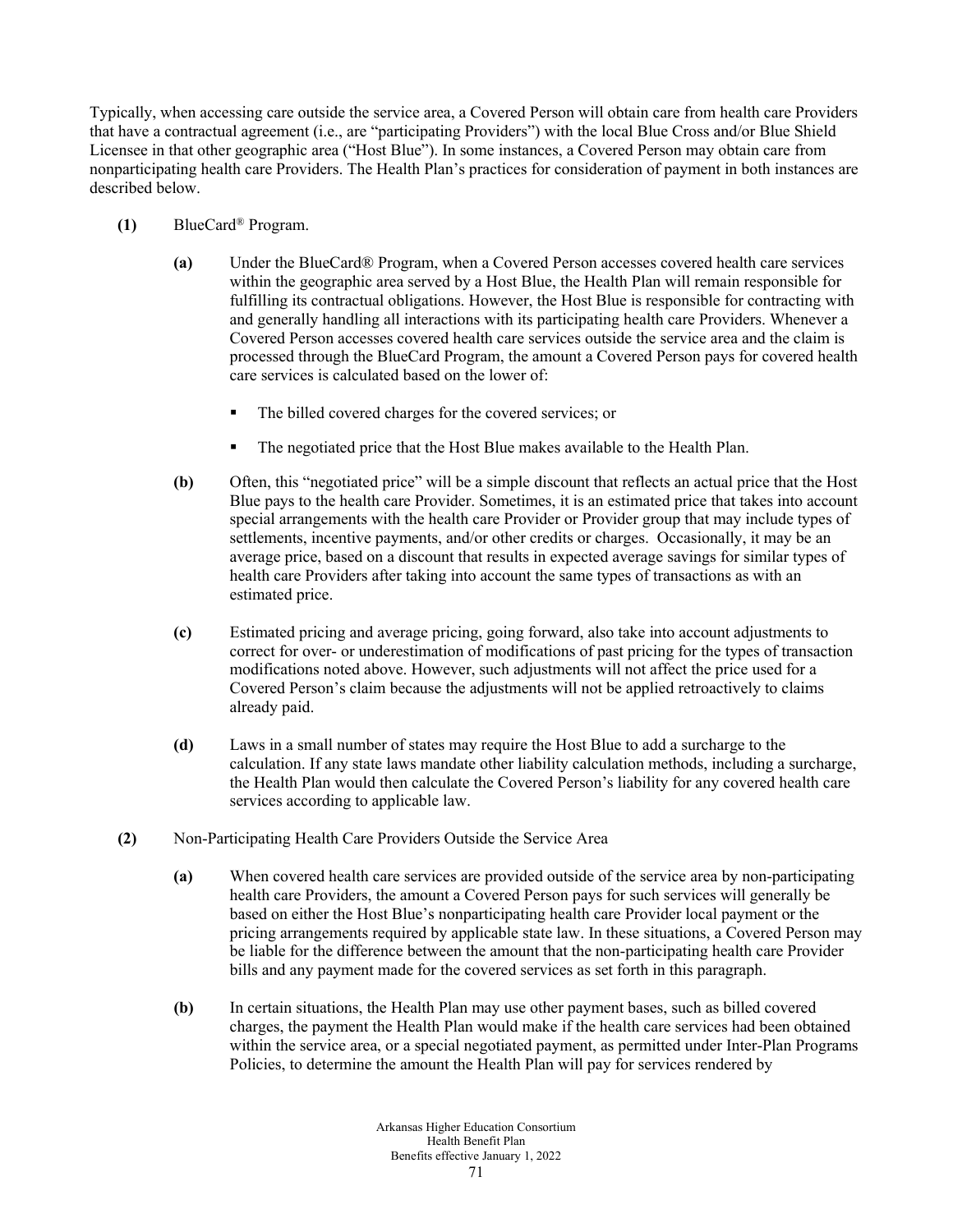nonparticipating health care Providers. In these situations, a Covered Person may be liable for the difference between the amount that the non-participating health care Provider bills and the payment the Health Plan will make for the covered services as set forth in this paragraph

#### **BLUE CROSS BLUE SHIELD GLOBAL CORE**

If the Covered Person is outside the United States (hereinafter "BlueCard service area"), they may be able to take advantage of Blue Cross Blue Shield Global Core when accessing Covered Services. Blue Cross Blue Shield Global Core is unlike the BlueCard Program available in the BlueCard service area in certain ways. For instance, although Blue Cross Blue Shield Global Core assists with accessing a network of inpatient, outpatient and professional Providers, the network is not served by a Host Blue. As such, when a Covered Person receives care from Providers outside the BlueCard service area, they will typically have to pay the Provider directly. If a Covered Person needs medical assistance services (including locating a doctor or hospital) outside the BlueCard service area, they may contact customer service at the number on the back of their health plan identification card or additional information can be found at [www.bcbsglobalcore.com.](http://www.bcbsglobalcore.com/)

- **(a) Inpatient Services.** In most cases, if the Covered Person contacts Blue Cross Blue Shield Global Core for assistance, Hospitals will not require a Covered Person to pay for covered inpatient services, except for applicable cost-share amounts (deductibles, coinsurance, etc.). In such cases, the Hospital will submit claims to the service center to begin claims processing. However, if the Covered Person paid in full at the time of service, they must submit a claim. Contact the Claims Administrator to obtain prior approval for non-emergency inpatient services.
- **(b) Outpatient Services.** Physicians, urgent care centers and other outpatient Providers located outside the BlueCard service area will typically require the Covered Person to pay in full at the time of service. A claim must be submitted to receive a benefit determination.
- **(c) Submitting a Blue Cross Blue Shield Global Core Claim.** When the Covered Person pays for services outside the BlueCard service area, a claim must be submitted to receive a benefit determination. For institutional and professional claims, a Blue Cross Blue Shield Global Core claim form should be completed and sent with the Provider's itemized bill(s) to the service center (the address is on the form) to initiate claims processing. Following the instructions on the claim form will help ensure timely processing of the claim. The claim form is available from the service center or online at [www.bcbsglobalcore.com.](http://www.bcbsglobalcore.com/)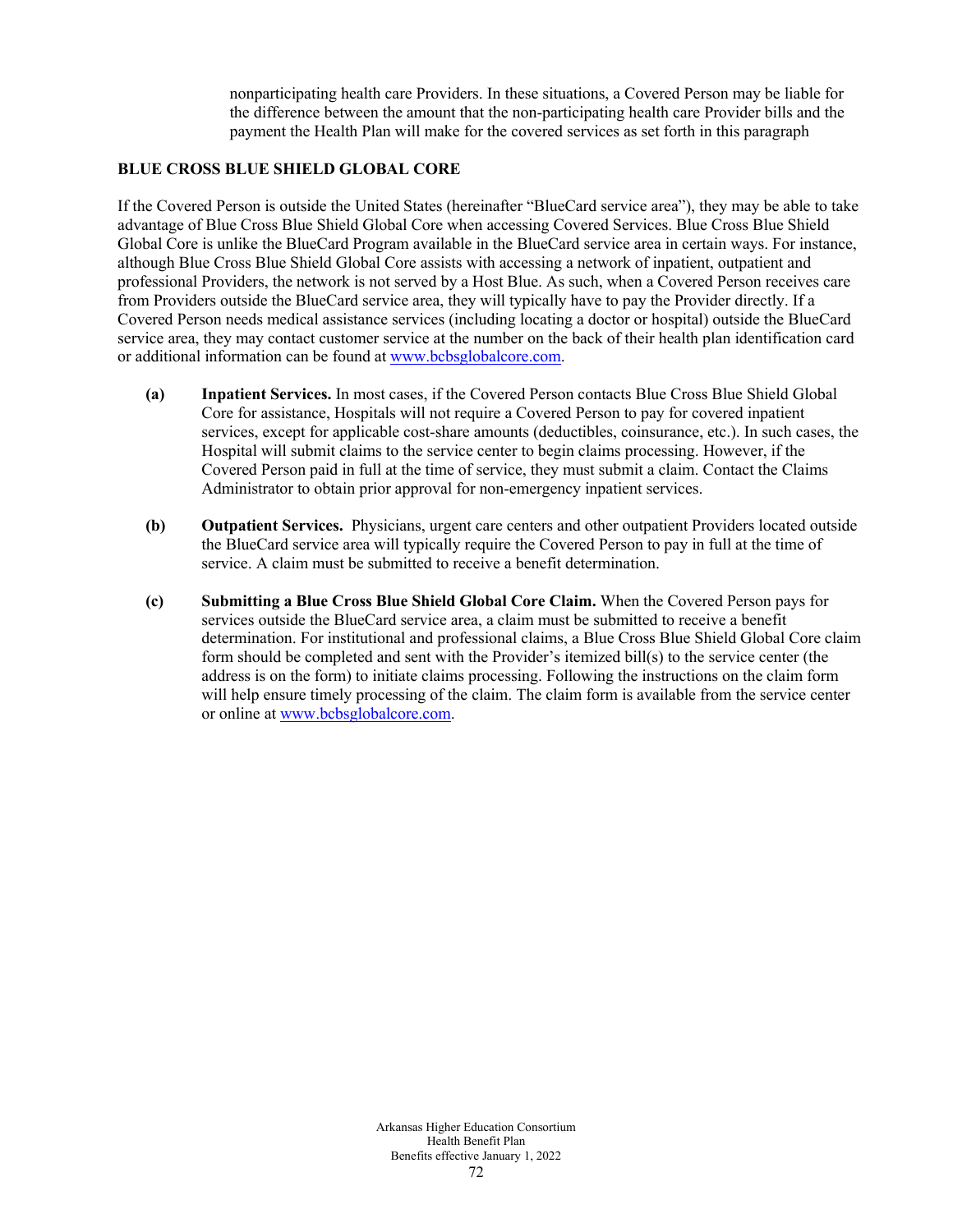#### **ALL OTHER PROVIDERS**

When a Covered Person has a Claim to submit for payment that person must:

- **(1)** Obtain a Claim form from the Plan Administrator or on the web at [www.blueadvantagearkansas.com.](http://www.blueadvantage/)
- **(2)** Complete the Employee portion of the form. ALL QUESTIONS MUST BE ANSWERED.
- **(3)** Have the Physician complete the Provider's portion of the form. For Plan reimbursements, attach bills for services rendered. ALL BILLS MUST SHOW:

Name of Plan Employee's name Name of patient Name, address, telephone number of the Provider of care Diagnosis Type of services rendered, with diagnosis and/or procedure codes Date of services Charges

Send the above to the Claims Administrator at this address:

BlueAdvantage Administrators of Arkansas P.O. Box 1460 Little Rock, Arkansas 72203

# **DEADLINE FOR FILING A PLAN BENEFITS CLAIM**

The Plan has established and will enforce a 180-day timely filing deadline for all claims for benefits under the Plan, meaning that the Covered Person, the treating Provider, or an Authorized Representative acting on the Covered Person's behalf, must submit the claim to the Claims Administrator within 180 days from the date of service. However, In-Network Providers must submit claims within the time limits provided in their applicable Provider contract, if shorter than 180 days. Claims are not payable if they are not submitted to the Claims Administrator within the applicable time limit.

The Claims Administrator will determine if enough information has been submitted to enable proper consideration of the claim. If not, more information may be requested from the claimant. The Plan reserves the right to have a Plan Participant seek a second medical opinion. Please note that in order to constitute a valid Plan claim, and start the clock with respect to the Plan's and Claims Administrator's adjudication deadlines, the claim must be submitted in writing, and must comply with the Plan and the Claims Administrator's standard claims submission and processing forms, policies and procedures.

### **EXPLANATION OF BENEFITS (EOB)**

A Plan Participant will be notified within 90 days of receipt of the claim as to the acceptance or denial of a claim and if not notified within 90 days, the claim shall be deemed denied. Upon making a determination of a claim, the Claims Administrator will deliver to the Covered Person an Explanation of Benefit Determination (EOB) containing the following information:

**(1)** the specific reason or reasons for the determination;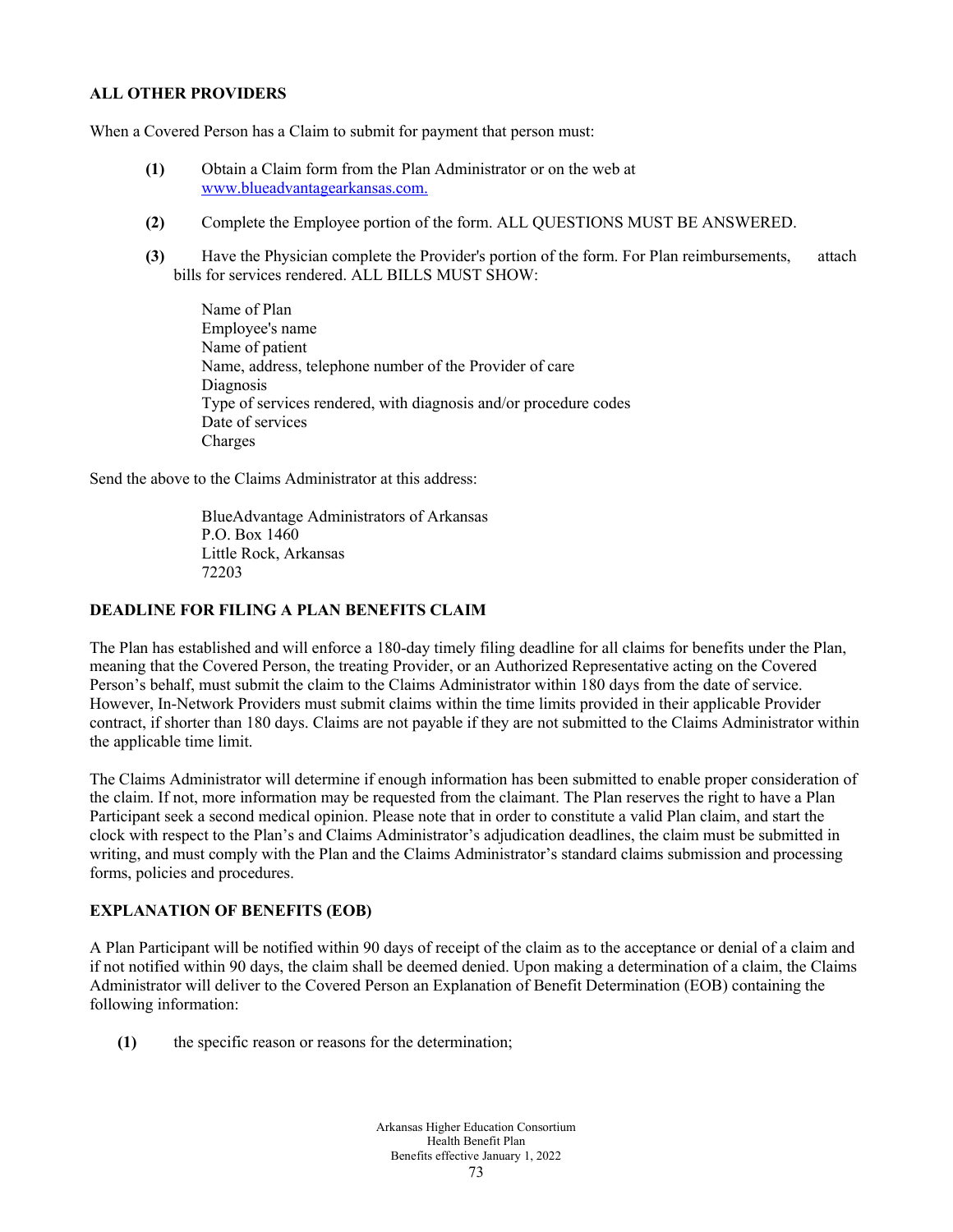- **(2)** specific reference to those Plan provisions on which the denial is based;
- **(3)** a description of any additional information or material necessary to correct the claim and an explanation of why such material or information is necessary; and
- **(4)** appropriate information as to the steps to be taken if a Plan Participant wishes to submit the claim for review.

If special circumstances require an extension of time for processing the claim, the Claims Administrator shall send written notice of the extension to the Plan Participant. The extension notice will indicate the special circumstances requiring the extension of time and the date by which the Plan expects to render the final decision on the claim. In no event will the extension exceed a period of 90 days from the end of the initial 90-day period.

# **INFORMAL CLAIM REVIEW**

In cases where a claim for benefits payment is denied or reduced in whole or in part, the Plan Participant or the Authorized Representative may request an informal claim review. An informal claim review is not an appeal. In a situation where the determination, after informal review, remains adverse, the Plan Participant or the Authorized Representative may request an appeal of the denial.

The Plan Administrator's written response to the Plan Participant shall cite the specific Plan provision(s) upon which the denial is based.

A Plan Participant must exhaust the claims appeal procedure before filing a suit for benefits. If a lawsuit is brought, it must be filed within two years after the final determination of an appeal.

Requests for review may be submitted in writing, email, or by telephone to the Claims Administrator. The request should provide the patient's name, Plan identification number and the specific claim(s) to be reviewed. Additional relevant documentation may also be provided to the Claims Administrator to assist in the review. A request for an informal claim review must be submitted within 180 days after notice is received of the denial or reduction in benefits.

A determination shall be rendered with a reasonable period of time, but notification of the determination will be provided not later than 60 days after received. A review of the denial will be made by the Plan Administrator and the Plan Administrator will provide the Plan Participant with a written response within 60 days of the date the Plan Administrator receives the Plan Participant's written request for review and if not notified, the Plan Participant may deem the claim denied. If, because of extenuating circumstances, the Plan Administrator is unable to complete the review process within 60 days, the Plan Administrator shall notify the Plan Participant of the delay within the 60-day period and shall provide a final written response to the request for review within 120 days of the date the Plan Administrator received the Plan Participant's written request for review.

If the review is in regard to a Pre-Service Claim, response will be provided within 30 days of received.

If the review is in regard to an Urgent Care Pre-Service Claim, response will be provided within 24 hours of receipt.

#### **APPEALS PROCESS**

The Plan Participant will receive an EOB explaining the claim determination, and if applicable, the reason or reasons for any denial or reduction of benefits. In cases where a claim for benefits payment is denied or reduced in whole or in part, the Plan Participant or the Authorized Representative may file an appeal. This Plan appeal process allows the Plan Participants to: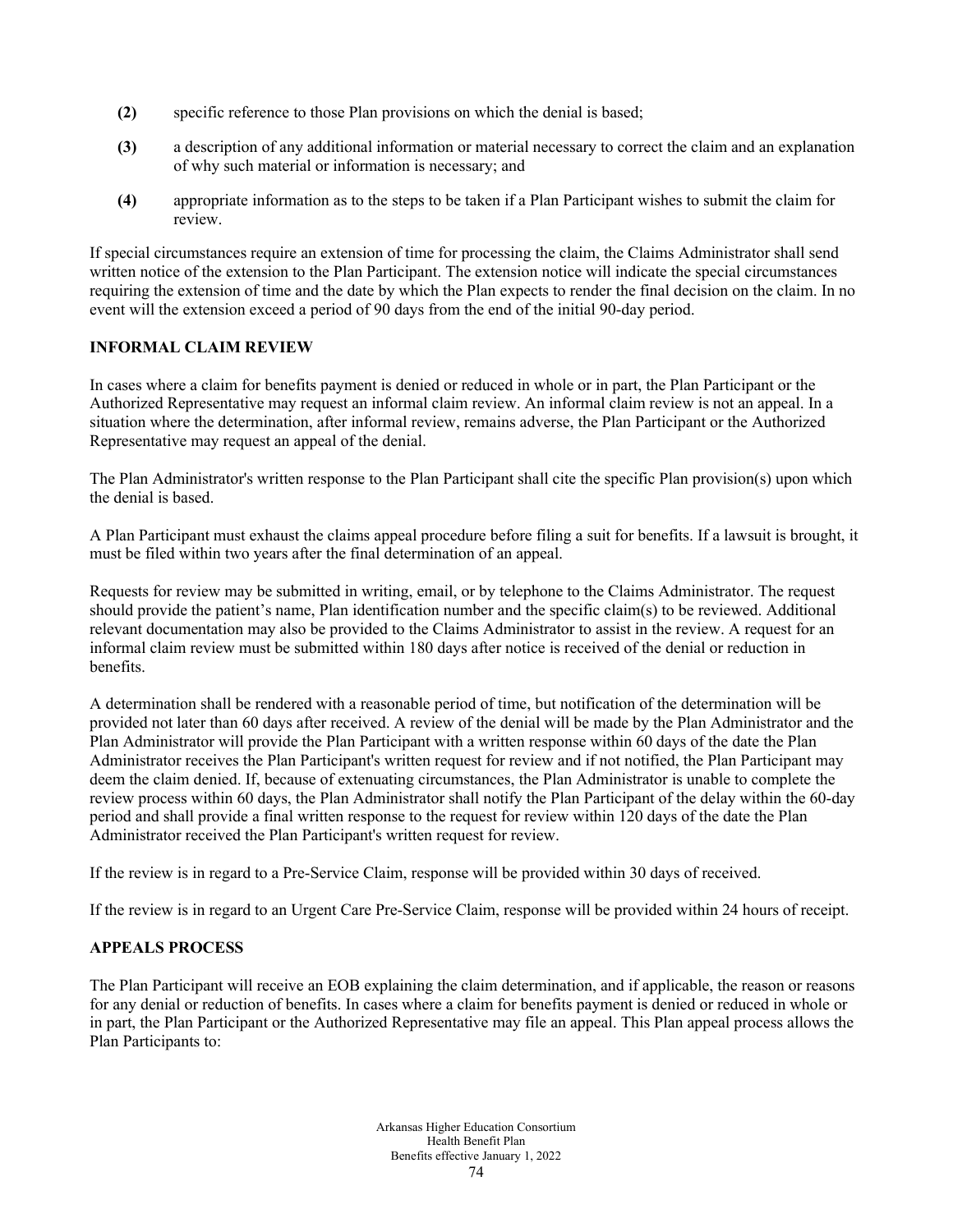- **(1)** Request from the Plan Administrator a review of any partial or complete denial of any claim for Plan benefits. Such request must be submitted in writing by the Plan Participant/beneficiary or by a dulyappointed Authorized Representative, and must include: the name of the Employee, his or her Social Security number, the name of the patient and the Group Identification Number, if any.
- **(2)** The written appeal request should identify the specific services or benefits in dispute, including the date(s) of service and health care Provider(s) involved, as well as, stating in clear and concise terms the reason or reasons for this disagreement with the handling of the claim.

# **DEADLINE FOR SUBMISSION OF APPEALS**

The request for review must be submitted to the Plan Administrator not later than180 days after the date of the notification of payment or denial of any disputed benefits.

Failure to submit an appeal within the 180-day period allowed under the Plan waives any further challenge to the Plan's or Claims Administrator's benefits adjudication.

Upon timely submission of a properly-submitted appeal, the Plan Administrator will conduct its review and will provide the Plan Participant with a written response within 60 days. If not notified, the Plan Participant may deem the claim denied. If, because of extenuating circumstances, the Plan Administrator is unable to complete the review process within 60 days, the Plan Administrator shall notify the Plan Participant of the delay within the 60-day period and shall provide a final written response to the request for review within 120 days of the date the Plan Administrator received the Plan Participant's written request for review.

The Plan Administrator's written response to the Plan Participant shall cite the specific Plan provision(s) upon which the denial is based.

A Plan Participant must exhaust this Plan appeal procedure before filing a suit for benefits. If a lawsuit is brought, it must be filed within two years after the final determination of a timely appeal, or otherwise any such lawsuit is barred.

# **NOTICE TO CLAIMANT OF ADVERSE BENEFIT DETERMINATIONS**

If a Claim, or an Appeal of a Claim, is denied in whole or in part, the denial is considered to be an Adverse Benefit Determination. Except with Urgent Care Claims, when the notification may be oral, followed by written or electronic notification within three days of the oral notification, the Claims Administrator or Plan Administrator shall provide written or electronic notification of the Adverse Benefit Determination, including in such notification the content required under applicable U.S. Department of Labor claims regulations.

# **EXTERNAL REVIEW PROCESS**

If an appeal of a claim benefit determination is denied, the claimant may be entitled to request and receive an external review by an independent review organization. In order to be eligible for external review, the following conditions must apply:

- **(1)** The claimant must submit a request for external review in writing to the Plan Administrator within 125 days after receiving notice of the denial of the appeal. External review requests submitted more than 125 days after a claimant receives notice of denial of an appeal will be denied for lack of timely submission.
- **(2)** The claimant must have been eligible for coverage under the Plan at the time the services in question were or will be provided; and
- **(3)** The denial or claim must not be based on the claimant's failure to meet the Plan's eligibility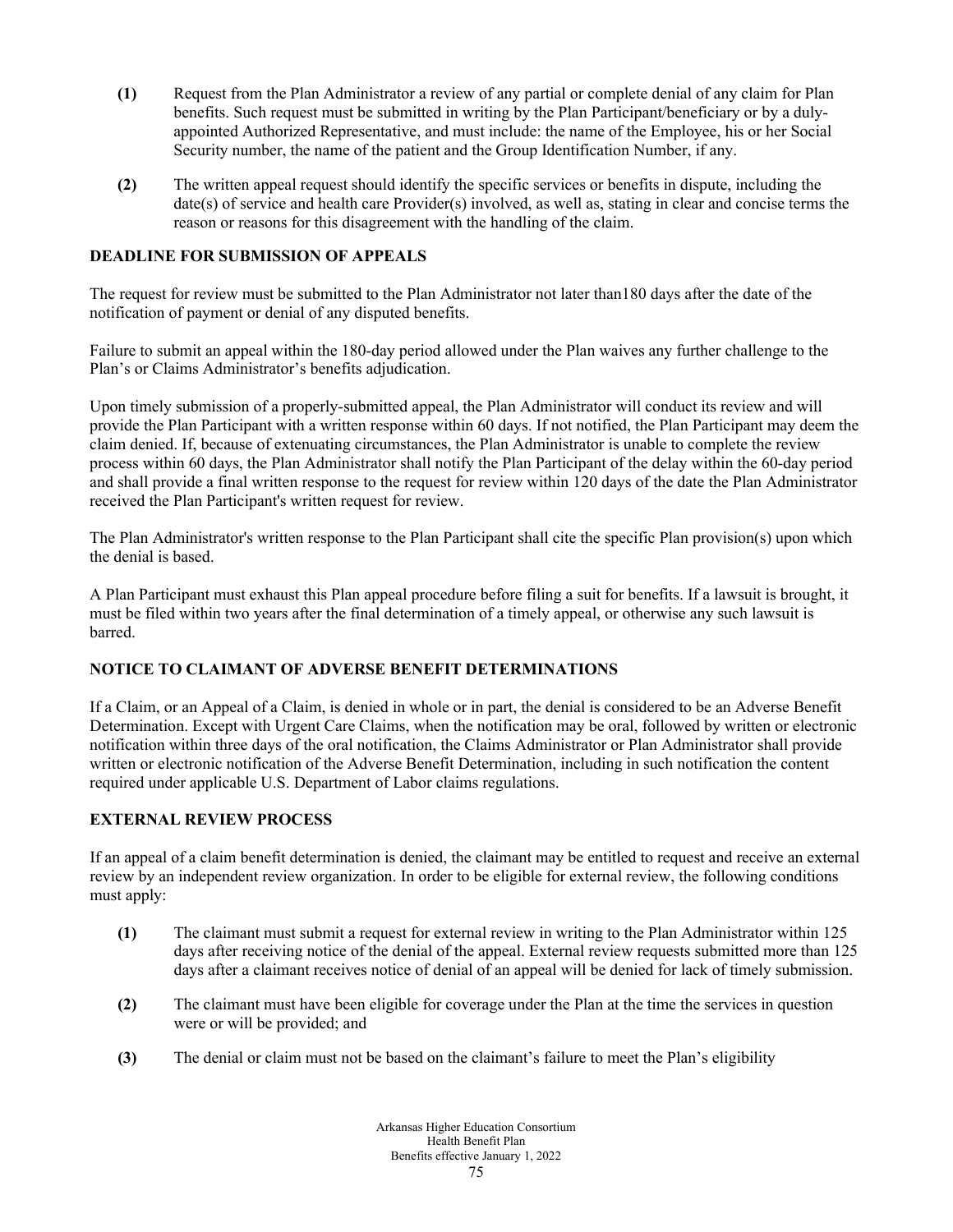requirements;

- **(4)** The claimant must have completed the Plan appeals process outlined in this document;
- **(5)** The claimant must have provided all information required by the Plan in order to process an external review request; and
- **(6)** The denial of the claim must be based on a medical judgement, which may include but is not limited to questions of Medical Necessity, medical appropriateness or safety of treatment or care, appropriateness of health care setting, or medical effectiveness of a treatment, service or covered benefits.

Upon submission to the Plan Administrator of your written request for external review, the Plan Administrator will review the request to determine whether the conditions outlined above are met.

Within one business day after completion of this preliminary review, the Plan Administrator will provide written notification to the claimant of whether the external review request satisfies the conditions for external review, including a description of any additional information or material necessary to complete the external review request.

If the Plan Administrator notifies the claimant or their representative that the request is not complete, the claimant will have 48 hours or until the last day of the 125-day filing period, whichever is later, to submit the additional information.

If the request satisfies the conditions for external review, the Plan Administrator will refer the request to a qualified independent review organization (IRO). The IRO will then be responsible for notifying the claimant, in writing, that the request for external review has been accepted. The IRO's notice should include a statement that the claimant may submit in writing, within 10 business days, any additional information the claimant wishes the IRO to consider when conducting the review. The IRO will share this information with the Plan and Claims Administrator. The Claims Administrator, acting as the delegate of the Plan Administrator, may consider this information and decide to reverse its denial of the Claim. If the denial is reversed, the external review process will end.

If the Claims Administrator does not reverse the denial, the IRO will make its decision on the basis of its review of all of the information in the record, as well as additional information where appropriate and available, such as:

- **(1)** The claimant's medical records as available and relevant;
- **(2)** The attending health care professional's recommendation;
- **(3)** Reports from appropriate health care professionals and other documents submitted by the claimant, the Plan, the Claims Administrator, or the treating Provider;
- **(4)** The terms of the Plan;
- **(5)** Appropriate practice guidelines;
- **(6)** Any applicable clinical review criteria developed and used by the plan; and
- **(7)** The opinion of the IRO's clinical reviewer.

The IRO must provide written notice to the Plan and the claimant of its final decision within 45 days after the IRO receives the request for the External Review. The IRO's decision notice should contain:

**(1)** A general description of the reason for the External Review, including information sufficient to identify the claim;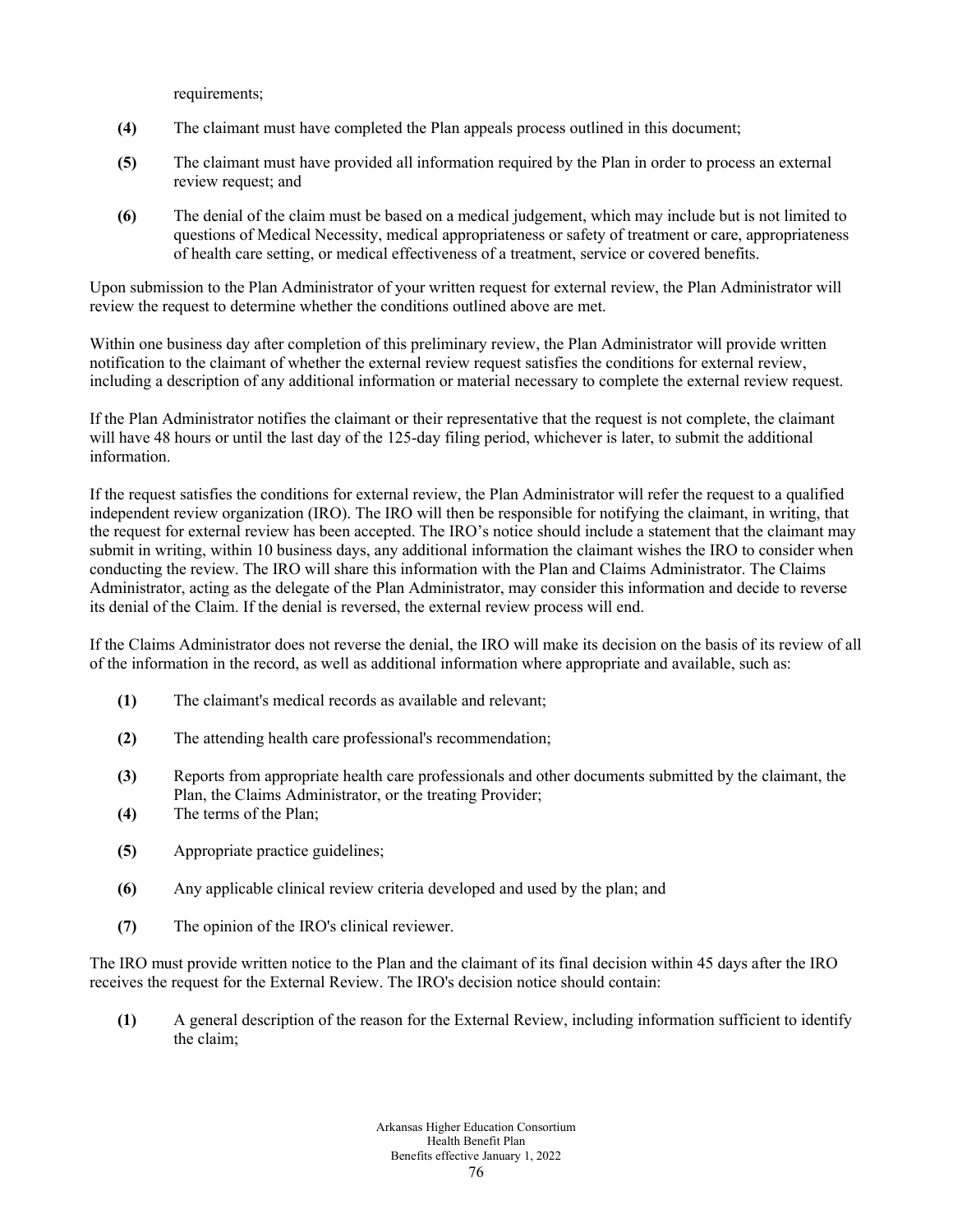- **(2)** The date the IRO received the assignment to conduct the review and the date of the IRO's decision;
- **(3)** References to the evidence or documentation the IRO considered in reaching its decision;
- **(4)** A discussion of the principal reason(s) for the IRO's decision;
- **(5)** A statement that the determination is binding and that judicial review may be available to the claimant; and
- **(6)** Contact information for any applicable office of health insurance consumer assistance or ombudsman established under federal law.

#### **EXPEDITED EXTERNAL REVIEW**

Generally, as noted above, a claimant must first complete the Plan's appeals process before requesting and receiving an external review of a claim denial. However, in some cases the Plan provides for an expedited external review of a claim denial if:

- **(1)** The claimant submits a written request to the Plan Administrator specifically requesting expedited external review; and
- **(2)** The time to complete the Plan's appeal process would seriously jeopardize the claimant's life or health or ability to regain maximum function; or
- **(3)** The time to complete the Plan's standard external review process would seriously jeopardize the claimant's life or health or ability to regain maximum function, or if the claim denial in dispute concerns a Hospital admission, availability of care, continued stay, or health care item or service for which the claimant received emergency services, but has not been discharged from a facility.

Immediately upon receipt of a request for external review, the Plan Administrator will undertake to determine and notify the claimant whether the request satisfies the requirements for expedited review, including the conditions for external review listed above. If the request qualifies for expedited external review, it will be assigned to an IRO. The IRO must make its determination and provide a notice of the decision as expeditiously as the claimant's medical condition or circumstances require, but in no event more than 72 hours after the IRO receives the request for an expedited External Review. If the original notice of its decision is not in writing, the IRO must provide written confirmation of the decision within 48 hours to both the claimant and the Plan Administrator.

#### **AUTHORIZED REPRESENTATIVE**

**One Authorized Representative.** A Covered Person may have one representative and only one representative at a time, to assist in submitting a claim or appealing an Adverse Benefit Determination.

**Authority of Authorized Representative.** An Authorized Representative shall have the authority to represent the Covered Person in all matters concerning the Covered Person's claim or appeal of a claim determination. If the Covered Person has an Authorized Representative, references to or "Covered Person" in the provision of this document entitled "How to Submit a Claim" refer to the Authorized Representative.

**Designation of Authorized Representative.** Except to the extent mandated by the U.S. Department of Labor claims rules in the case of a treating health care professionals and urgent care claims, the Plan does not permit appeals on a Covered Person's behalf by any person or entity not properly designated as an "authorized representative" in the manner specified in this section.

One of the following persons may act as a Covered Person's Authorized Representative: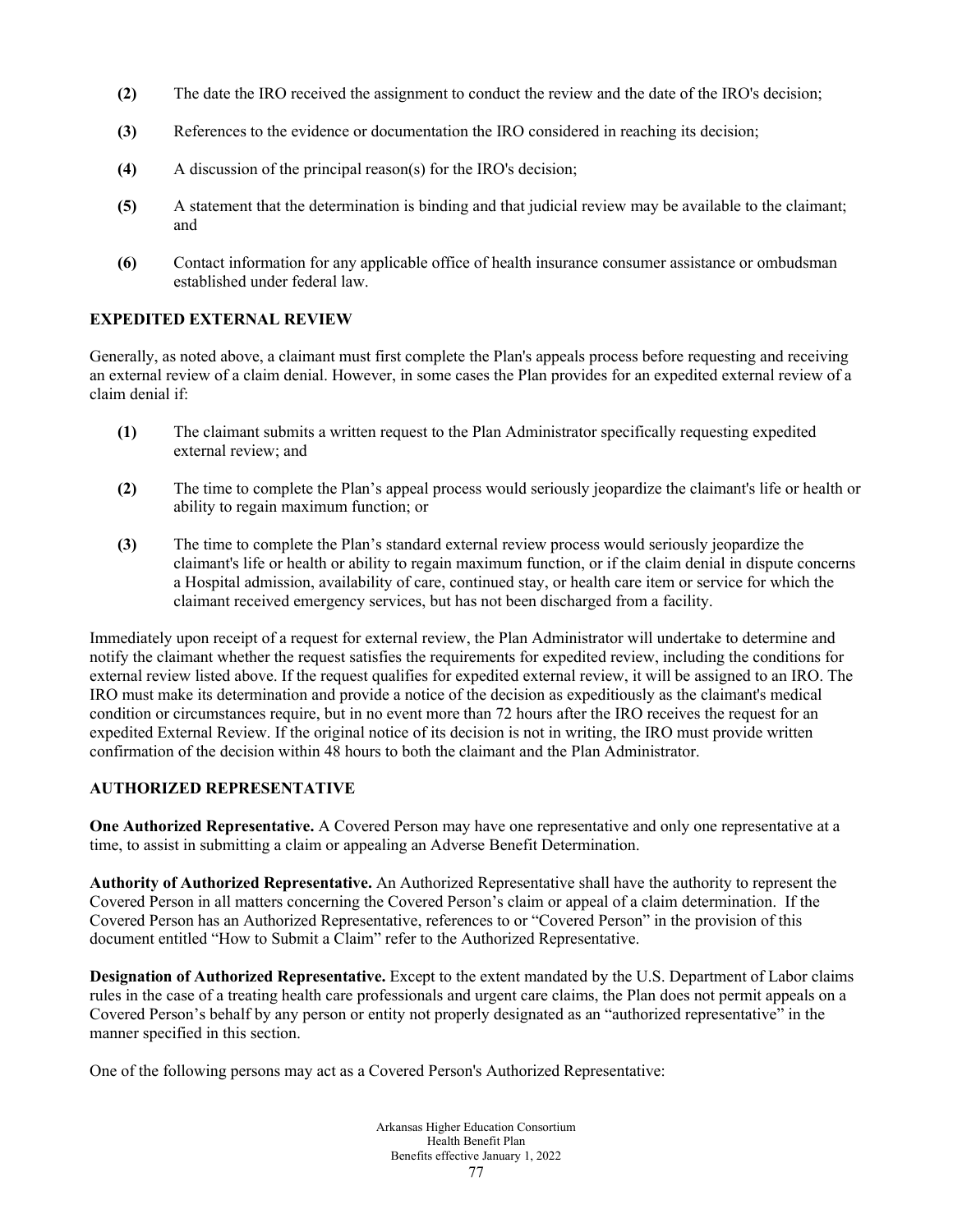- **(1)** An individual designated by the Covered Person in writing in a form approved by the Claims Administrator. A "Designation of Authorized Appeal Representative" form is available from the Claims Administrator;
- **(2)** The treating Provider, if the claim is a claim involving urgent care, or if the Covered Person has designated the Provider in writing in a form approved by the Claims Administrator. A "Designation of Authorized Appeal Representative" form is available from the Claims Administrator;
- **(3)** A person holding the Covered Person's durable power of attorney;
- **(4)** If the Covered Person is incapacitated due to illness or injury, a person appointed as guardian to have care and custody of the Covered Person by a court of competent jurisdiction; or
- **(5)** If the Covered Person is a minor, the Covered Person's parent or Legal Guardian, unless the Claims Administrator is notified that the Covered Person's claim involves health care services where the consent of the Covered Person's parent or Legal Guardian is or was not required by law and the Covered Person shall represent himself or herself with respect to the claim.

**Term of the Authorized Representative.** The authority of an Authorized Representative shall continue for the period specified in the Covered Person's appointment of the Authorized Representative or until the Covered Person is legally competent to represent him or herself and notifies the Claims Administrator in writing that the Authorized Representative is no longer required.

# **Communication with Authorized Representative.**

- **(1)** If the Authorized Representative represents the Covered Person because the Authorized Representative is the Covered Person's parent or Legal Guardian or attorney in fact under a durable power of attorney, the Claims Administrator shall send all correspondence, notices and benefit determinations in connection with the Covered Person's claim to the Authorized Representative.
- **(2)** If the Authorized Representative represents the Covered Person in connection with the submission of a pre-service claim, including a claim involving urgent care, or in connection with an appeal, the Claims Administrator shall send all correspondence, notices and benefit determinations in connection with the Covered Person's claim to the Authorized Representative.
- **(3)** If the Authorized Representative represents the Covered Person in connection with the submission of a post-service claim, the Claims Administrator will send all correspondence, notices and benefit determinations in connection with the Covered Person's claim to the Covered Person, but the Claims Administrator will provide copies of such correspondence to the Authorized Representative upon request.
- **(4)** The Covered Person understands that it will take the Claims Administrator at least 30 days to notify all its personnel about the termination of the Covered Person's Authorized Representative and it is possible that the Claims Administrator may communicate information about the Covered Person to the Authorized Representative during this 30-day period.

# **COORDINATION OF BENEFITS**

**Coordination of the benefit plans.** Coordination of benefits sets out rules for the order of payment of Covered Charges when two or more plans -- including Medicare -- are paying. When a Covered Person is covered by this Plan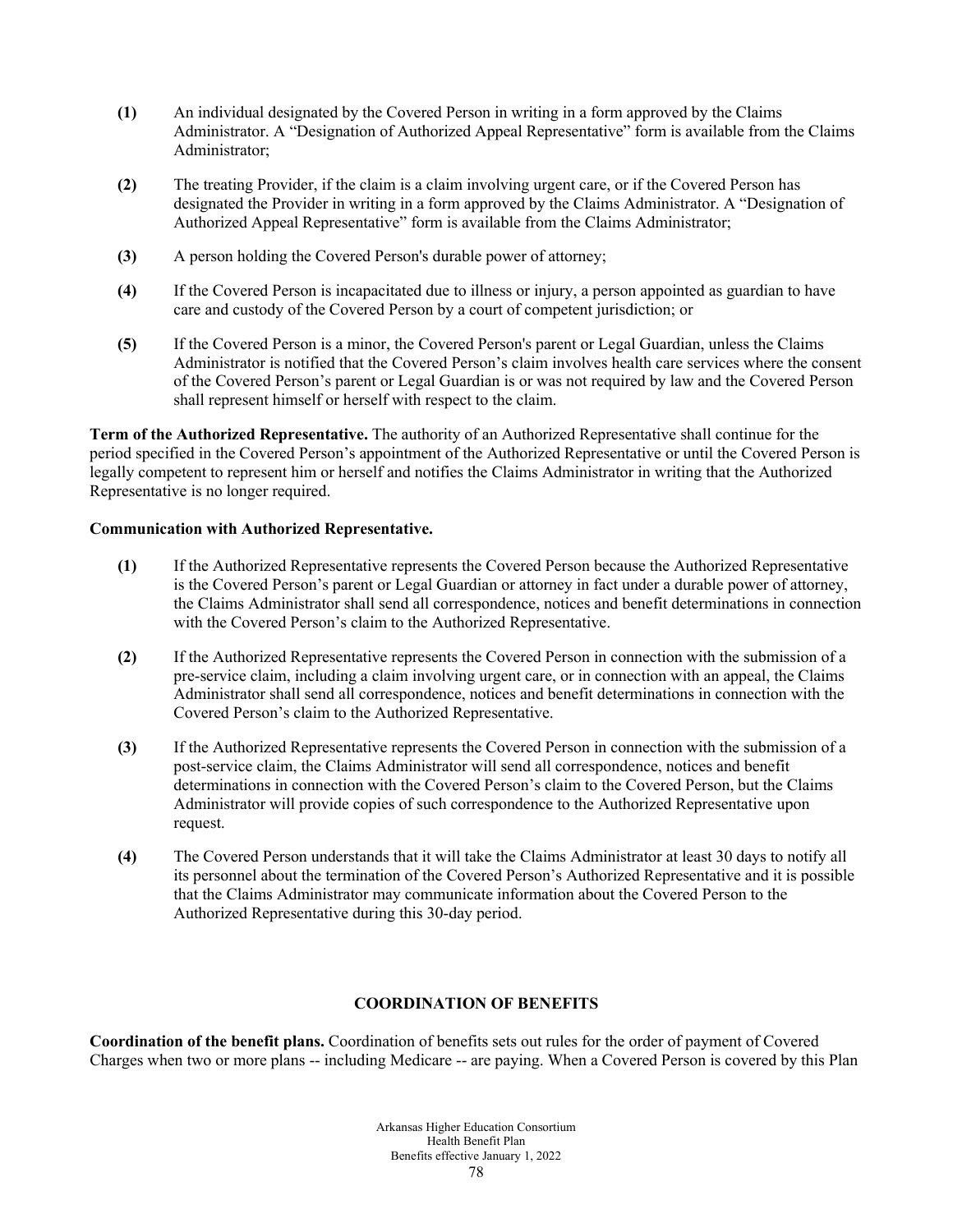and another plan, or the Covered Person's Spouse is covered by this Plan and by another plan or the couple's Covered children are covered under two or more plans, the plans will coordinate benefits when a claim is received.

The plan that pays first according to the rules will pay as if there were no other plan involved. The secondary and subsequent plans will pay the balance due up to 100% of the total Allowable Charges.

**Benefit plan.** This provision will coordinate the medical benefits of a benefit plan. The term benefit plan means this Plan or any one of the following plans:

- **(1)** Group or group-type plans, including franchise or blanket benefit plans.
- **(2)** Blue Cross and Blue Shield group plans.
- **(3)** Group practice and other group prepayment plans.
- **(4)** Federal government plans or programs. This includes, but is not limited to, Medicare and Tricare.
- **(5)** Other plans required or provided by law. This does not include Medicaid or any benefit plan like it that, by its terms, does not allow coordination.
- **(6)** No Fault Auto Insurance, by whatever name it is called, when not prohibited by law.

**Eligible Charge.** For a charge to be eligible it must be an Allowable Charge and at least part of it must be covered under this Plan.

In the case of HMO (Health Maintenance Organization) or other in-network only plans: This Plan will not consider any charges in excess of what an HMO or network provider has agreed to accept as payment in full.

In the case of service type plans where services are provided as benefits, the reasonable cash value of each service will be the Allowable Charge.

**Automobile limitations.** When medical payments are available under vehicle insurance, the Plan shall always be considered the secondary carrier regardless of the individual's election under PIP (personal injury protection) coverage with the auto carrier.

**Benefit plan payment order.** When two or more plans provide benefits for the same Allowable Charge, benefit payment will follow these rules:

- **(1)** Plans that do not have a coordination provision, or one like it, will pay first. Plans with such a provision will be considered after those without one.
- **(2)** Plans with a coordination provision will pay their benefits up to the Allowable Charge:
	- **(a)** The benefits of the plan which covers the person directly (that is, as an employee, member or subscriber) ("Plan A") are determined before those of the plan which covers the person as a dependent ("Plan B").
	- **(b)** The benefits of a benefit plan which covers a person as an Employee who is neither laid off nor retired are determined before those of a benefit plan which covers that person as a laid-off or Retired Employee. The benefits of a benefit plan which covers a person as a Dependent of an Employee who is neither laid off nor retired are determined before those of a benefit plan which covers a person as a Dependent of a laid off or Retired Employee. If the other benefit plan does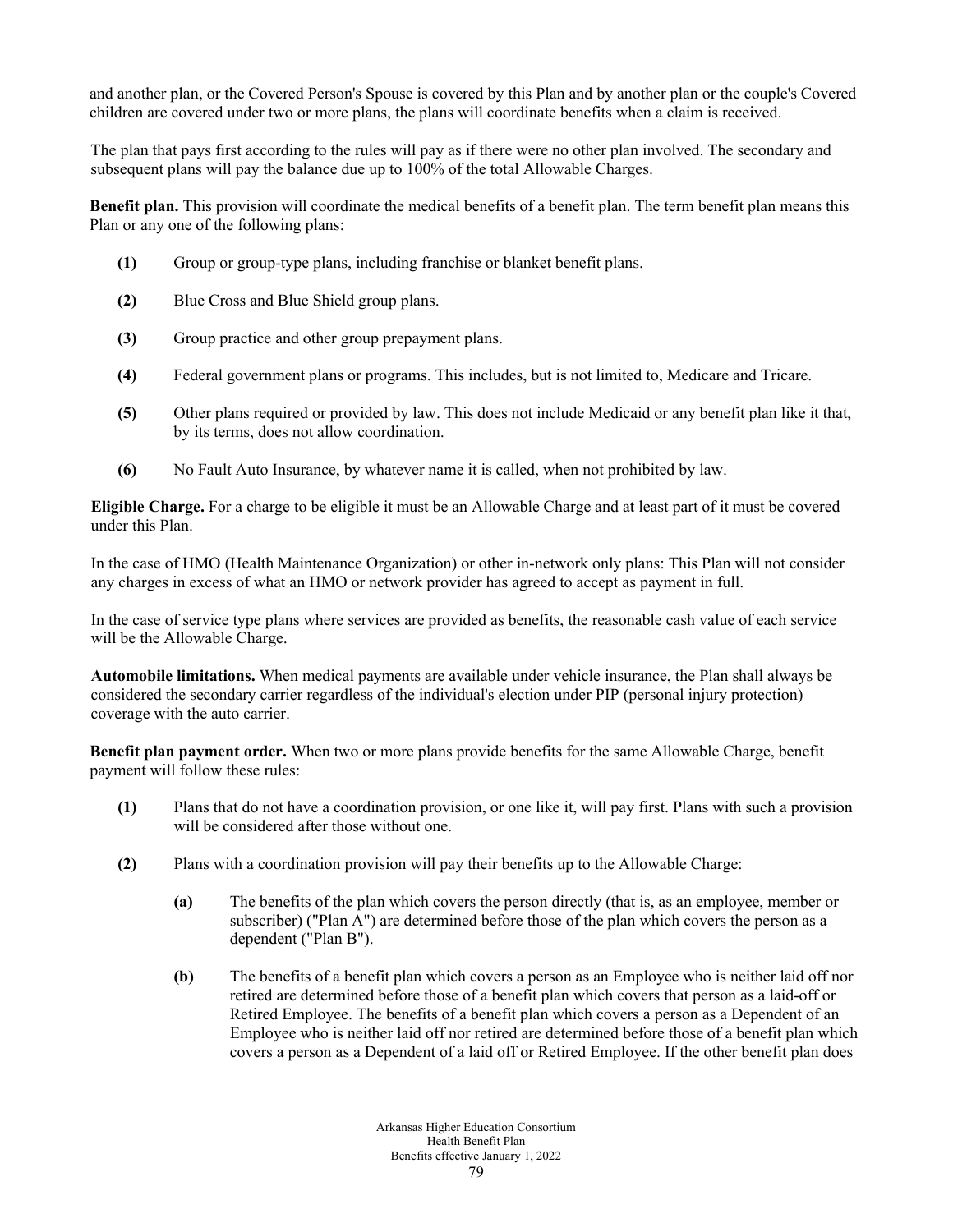not have this rule, and if, as a result, the plans do not agree on the order of benefits, this rule does not apply.

- **(c)** The benefits of a benefit plan which covers a person as an Employee who is neither laid off nor retired or a Dependent of an Employee who is neither laid off nor retired are determined before those of a plan which covers the person as a COBRA beneficiary.
- **(d)** When a child is covered as a Dependent and the parents are not separated or divorced, these rules will apply:
	- **(i)** The benefits of the benefit plan of the parent whose birthday falls earlier in a year are determined before those of the benefit plan of the parent whose birthday falls later in that year;
	- **(ii)** If both parents have the same birthday, the benefits of the benefit plan which has covered the parent for the longer time are determined before those of the benefit plan which covers the other parent.
- **(e)** When a child's parents are divorced or legally separated, these rules will apply:
	- **(i)** This rule applies when the parent with custody of the child has not remarried. The benefit plan of the parent with custody will be considered before the benefit plan of the parent without custody.
	- **(ii)** This rule applies when the parent with custody of the child has remarried. The benefit plan of the parent with custody will be considered first. The benefit plan of the stepparent that covers the child as a Dependent will be considered next. The benefit plan of the parent without custody will be considered last.
	- **(iii)** This rule will be in place of items (i) and (ii) above when it applies. A court decree may state which parent is financially responsible for medical and dental benefits of the child. In this case, the benefit plan of that parent will be considered before other plans that cover the child as a Dependent.
	- **(iv)** If the specific terms of the court decree state that the parents shall share joint custody, without stating that one of the parents is responsible for the health care expenses of the child, the plans covering the child shall follow the order of benefit determination rules outlined above when a child is covered as a Dependent and the parents are not separated or divorced.
	- **(v)** For parents who were never married to each other, the rules apply as set out above as long as paternity has been established.
- **(f)** If there is still a conflict after these rules have been applied, the benefit plan which has covered the patient for the longer time will be considered first. This includes situations in which a person who is covered as a dependent child under one benefit plan is also covered as a dependent spouse under another benefit plan. When there is a conflict in coordination of benefit rules, the Plan will never pay more than 50% of Allowable Charges when paying secondary.
- **(3)** Medicare will pay primary, secondary or last to the extent stated in federal law.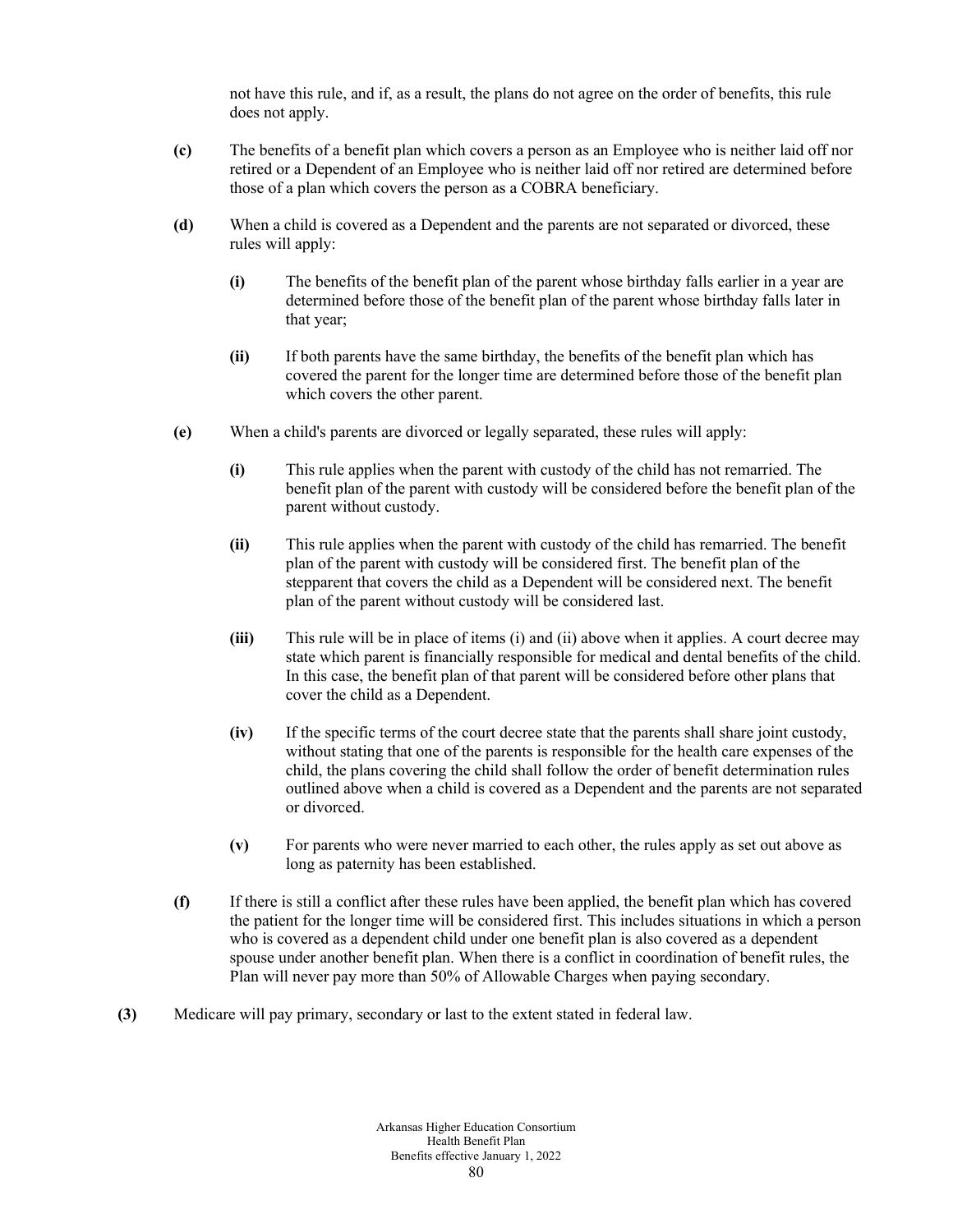- **(4)** If a Plan Participant is under a disability extension from a previous benefit plan, that benefit plan will pay first and this Plan will pay second.
- **(5)** The Plan will pay primary to Tricare and a State child health plan to the extent required by federal law.

**Claims determination period.** Benefits will be coordinated on a Year basis. This is called the claims determination period.

**Right to receive or release necessary information.** To make this provision work, this Plan may give or obtain needed information from another insurer or any other organization or person. This information may be given or obtained without the consent of or notice to any other person. A Covered Person will give this Plan the information it asks for about other plans and their payment of Allowable Charges.

**Facility of payment.** This Plan may repay other plans for benefits paid that the Plan Administrator determines it should have paid. That repayment will count as a valid payment under this Plan.

**Right of recovery.** This Plan may pay benefits that should be paid by another benefit plan. In this case this Plan may recover the amount paid from the other benefit plan or the Covered Person. That repayment will count as a valid payment under the other benefit plan.

Further, this Plan may pay benefits that are later found to be greater than the Allowable Charge. In this case, this Plan may recover the amount of the overpayment from the source to which it was paid.

**Exception to Medicaid.** In accordance with ERISA, the Plan shall not take into consideration the fact that an individual is eligible for or is provided medical assistance through Medicaid when enrolling an individual in the Plan or making a determination about the payments for benefits received by a Covered Person under the Plan.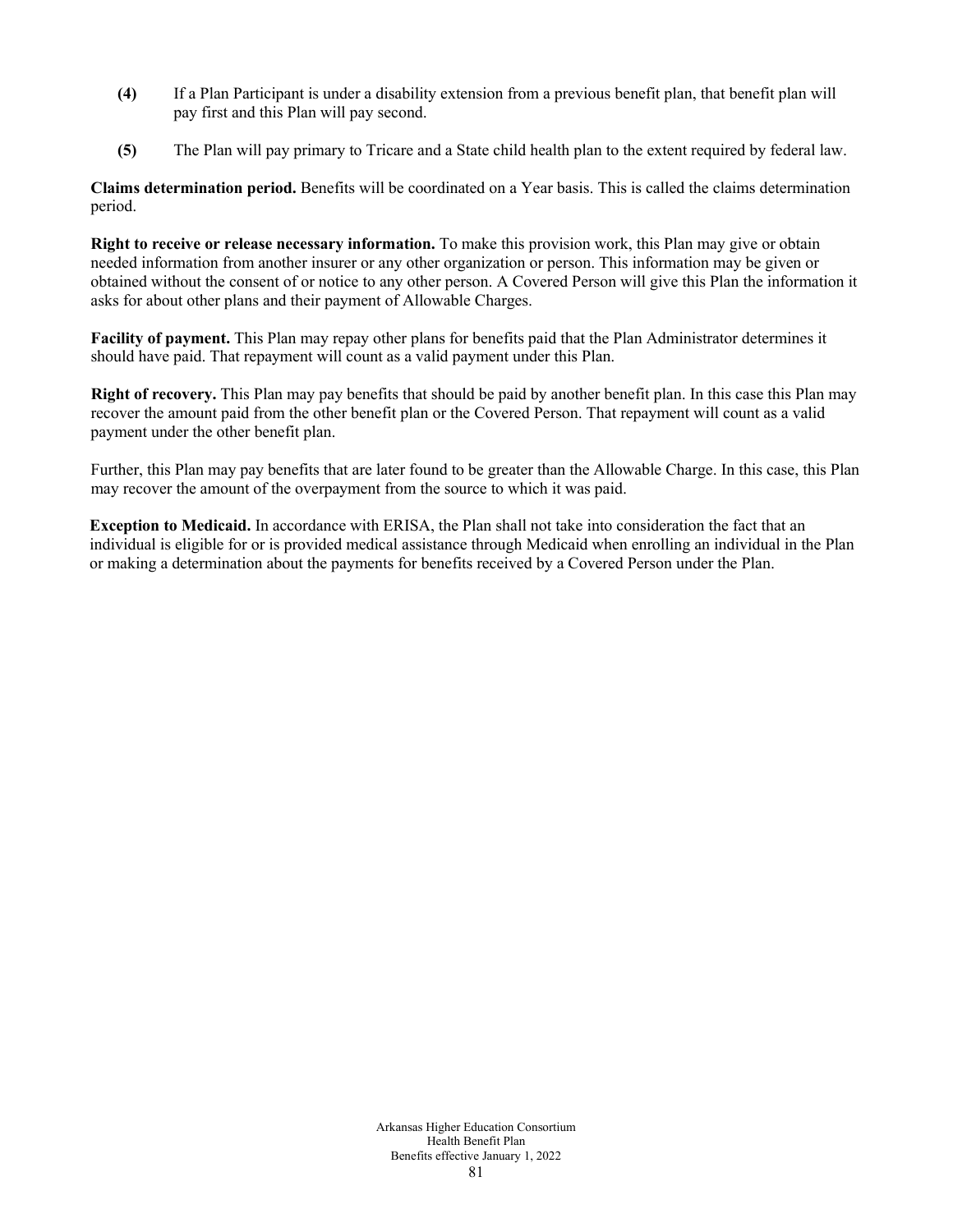# **THIRD PARTY RECOVERY PROVISION**

#### **Reimbursement**

This section applies when a Covered Person, or the legal representative, estate or heirs of the Covered Person (sometimes collectively referred to as the "Covered Person") recovers damages, by settlement, verdict or otherwise, for an Injury, Sickness or other condition. If the Covered Person has made, or in the future may make, such a recovery, including a recovery from any insurance carrier, the Plan will not cover either the reasonable value of the services to treat such an Injury or Illness or the treatment of such an Injury or Illness. These benefits are specifically excluded.

However, if the Plan does advance moneys or provide care for such an Injury, Sickness or other condition, the Covered Person shall promptly convey moneys or other property from any settlement, arbitration award, verdict or any insurance proceeds or monetary recovery from any party received by the Covered Person (or by the legal representative, estate or heirs of the Covered Person), to the Plan for the reasonable value of the medical benefits advanced or provided by the Plan to the Covered Person, regardless of whether or not [1] the Covered Person has been fully compensated, or "made-whole" for his/her loss; [2] liability for payment is admitted by the Covered Person or any other party; or [3] the recovery by the Covered Person is itemized or called anything other than a recovery for medical expenses incurred.

If a recovery is made, the Plan shall have first priority in payment over the Covered Person, or any other party, to receive reimbursement of the benefits advanced on the Covered Person's behalf. This reimbursement shall be from any recovery made by the Covered Person, and includes, but is not limited to, uninsured and underinsured motorist coverage, any No-Fault Auto Insurance, medical payment coverage (auto, homeowners or otherwise), workers' compensation settlement, compromises or awards, other group insurance (including student plans), and direct recoveries from liable parties.

In order to secure the rights of the Plan under this section, and because of the Plan's advancement of benefits, the Covered Person hereby [1] acknowledges that the Plan shall have first priority against proceeds of any such settlement, arbitration award, verdict, or any other amounts received by the Covered Person; and [2] assigns the Plan any benefits the Covered Person may have under any automobile policy or other coverage, to the extent of the Plan's claim for reimbursement. The Covered Person shall sign and deliver, at the request of the Plan or its agents, any documents needed to protect such priority or reimbursement right, or to effect such assignment of benefits. By accepting any benefits advanced by the Plan under this section, the Covered Person acknowledges that any proceeds of settlement of judgment, including a Covered Person's claim to such proceeds held by another person, held by the Covered Person or by another, are being held for the benefit of the Plan under these provisions.

The Covered Person shall cooperate with the Plan and its agents, and shall sign and deliver such documents as the Plan or its agents reasonably request to protect the Plan's right of reimbursement, provide any relevant information, and take such actions as the Plan or its agents reasonably request to assist the Plan making a full recovery of the reasonable value of the benefits provided. The Covered Person shall not take any action that prejudices the Plan' rights of reimbursement and consents to the right of the Plan, by and through its agent, to impress an equitable lien or constructive trust on the proceeds of any settlement to enforce the Plan's rights under this section, and/or to set off from any future benefits otherwise payable under the Plan the value of benefits advanced under this section to the extent not recovered by the Plan.

The Plan shall be responsible only for those legal fees and expenses to which it agrees in writing. No Covered Person hereunder shall incur any expenses on behalf of the Plan in pursuit of the Plan's rights hereunder. Specifically, no court costs or attorney's fees may be deducted from the Plan's recovery without the express written consent of the Plan. Any so-called "Fund Doctrine" or "Common Fund Doctrine" or "Attorney's Fund Doctrine" shall not defeat this right.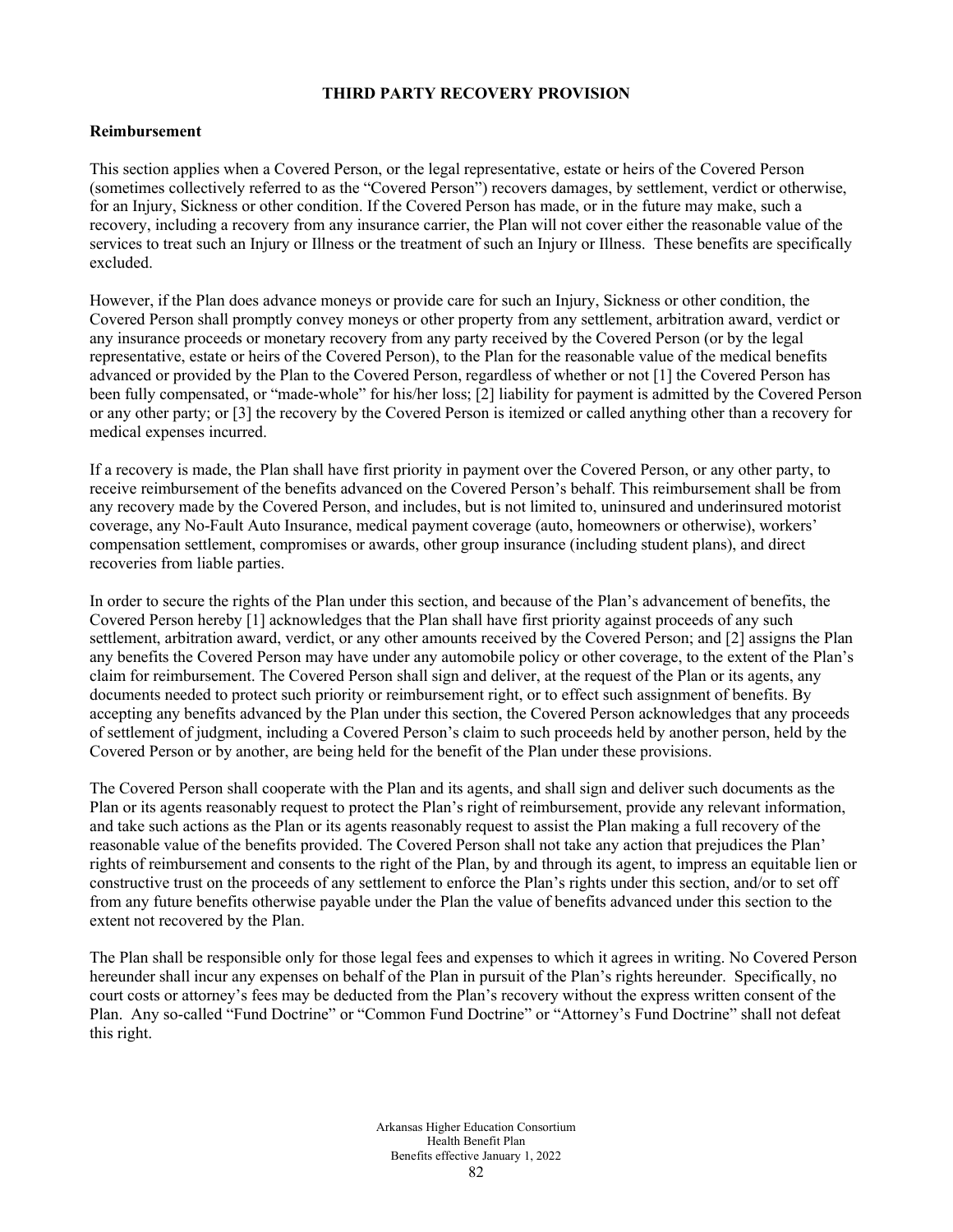The Plan shall recover the full amount of benefits advanced and paid hereunder, without regard to any claim or fault on the part of any beneficiary of Covered Person, whether under comparative negligence or otherwise.

## **Subrogation**

This section applies when another party is, or may be considered, liable for a Covered Person's Injury, Sickness or other condition (including insurance carriers who are so financially liable) and the Plan has advanced benefits.

In consideration for the advancement of benefits, the Plan is subrogated to all of the rights of the Covered Person against any party liable for the Covered Person's Injury or Illness, or is or may be liable for the payment for the medical treatment of such Injury or occupational Illness (including any insurance carrier), to the extent of the value of the medical benefits advanced to the Covered Person under the Plan. The Plan may assert this right independently of the Covered Person. This right includes, but is not limited to, the Covered Person's rights under uninsured and underinsured motorist coverage, any No-Fault Auto Insurance, medical payment coverage (auto, homeowners or otherwise), workers' compensation coverage, or other insurance, as well as the Covered Person's rights under the Plan to bring an action to clarify his or her rights under the Plan. The Plan is not obligated in any way to pursue this right independently or on behalf of the Covered Person, but may choose to pursue its rights to reimbursement under the Plan, at its sole discretion.

The Covered Person is obligated to cooperate with the Plan and its agents in order to protect the Plan's subrogation rights. Cooperation means providing the Plan or its agents with any relevant information requested by them, signing and delivering such documents as the Plan or its agents reasonably request to secure the Plan's subrogation claim, and obtaining the consent of the Plan or its agents before releasing any party from liability for payment of medical expenses.

If the Covered Person enters into litigation or settlement negotiations regarding the obligations of other parties, the Covered Person must not prejudice, in any way, the subrogation rights of the Plan under this section. In the event that the Covered Person fails to cooperate with this provision, including executing any documents required herein, the Plan may, in addition to remedies provided elsewhere in the Plan and/or under the law, set off from any future benefits otherwise payable under the Plan the value of benefits advanced under this section to the extent not recovered by the Plan.

The costs of legal representation of the Plan in matters related to subrogation shall be borne solely by the Plan. The costs of legal representation of the Covered Person shall be borne solely by the Covered Person.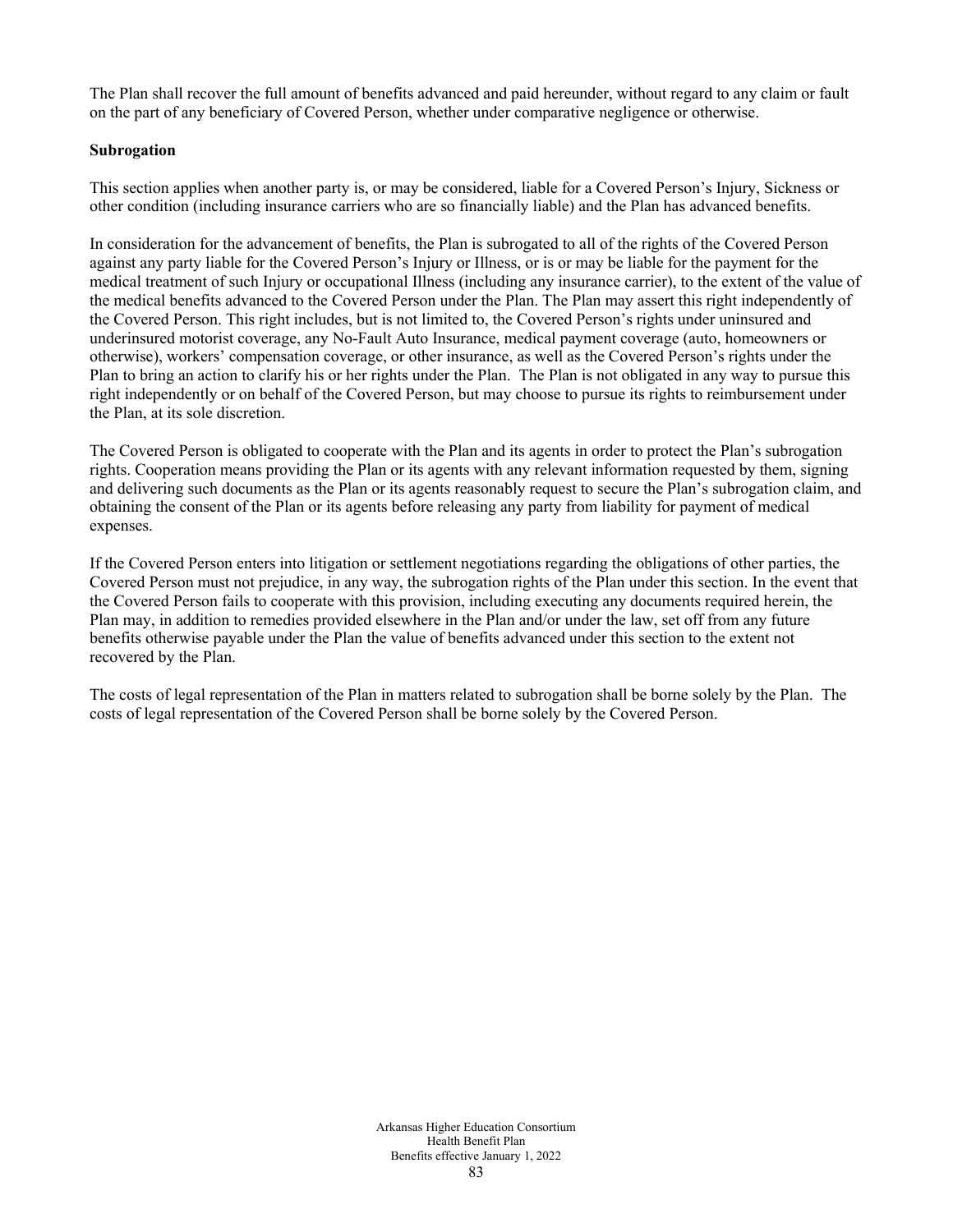# **CONTINUATION COVERAGE RIGHTS UNDER COBRA**

Under federal law, the Consolidated Omnibus Budget Reconciliation Act of 1985 (COBRA), certain Employees and their families covered under Arkansas Higher Education Consortium Employee Health Benefit Plan (the Plan) will be entitled to the opportunity to elect a temporary extension of health coverage (called "COBRA continuation coverage") where coverage under the Plan would otherwise end. This notice is intended to inform Plan Participants and beneficiaries, in summary fashion, of their rights and obligations under the continuation coverage provisions of COBRA, as amended and reflected in final and proposed regulations published by the Department of the Treasury. This notice is intended to reflect the law and does not grant or take away any rights under the law.

COBRA continuation coverage under the Plan is administered by the COBRA Administrator. The COBRA Administrator is Acuity Group, 613 Crescent Circle; Suite 201, Ridgeland, MS 39157, 1-855-563-9396. Complete instructions on COBRA, as well as election forms and other information, will be provided by the COBRA Administrator to Plan Participants who become Qualified Beneficiaries under COBRA.

**There may be other options available when group health coverage is lost.** For example, an individual may be eligible to buy an individual plan through the Health Insurance Marketplace. By enrolling in coverage through the Marketplace, he or she may qualify for lower costs on their monthly premiums and lower out-of-pocket costs. Additionally, an individual may qualify for a 30-day special enrollment period for another group health plan for which he or she is eligible (such as a spouse's plan), even if that plan generally doesn't accept late enrollees.

**What is COBRA continuation coverage?** COBRA continuation coverage is the temporary extension of group health plan coverage that must be offered to certain Plan Participants and their eligible family members (called "Qualified Beneficiaries") at group rates. The right to COBRA continuation coverage is triggered by the occurrence of a life event that results in the loss of coverage under the terms of the Plan (the "Qualifying Event"). The coverage must be identical to the Plan coverage that the Qualified Beneficiary had immediately before the Qualifying Event, or if the coverage has been changed, the coverage must be identical to the coverage provided to similarly situated active employees who have not experienced a Qualifying Event (in other words, similarly situated non-COBRA beneficiaries).

**Who can become a Qualified Beneficiary?** In general, a Qualified Beneficiary can be:

- **(1)** Any individual who, on the day before a Qualifying Event, is covered under a Plan by virtue of being on that day either a covered Employee, the Spouse of a covered Employee, or a Dependent child of a covered Employee. If, however, an individual who otherwise qualifies as a Qualified Beneficiary is denied or not offered coverage under the Plan under circumstances in which the denial or failure to offer constitutes a violation of applicable law, then the individual will be considered to have had the Plan coverage and will be considered a Qualified Beneficiary if that individual experiences a Qualifying Event.
- **(2)** Any child who is born to or placed for adoption with a covered Employee during a period of COBRA continuation coverage, and any individual who is covered by the Plan as an alternate recipient under a qualified medical support order. If, however, an individual who otherwise qualifies as a Qualified Beneficiary is denied or not offered coverage under the Plan under circumstances in which the denial or failure to offer constitutes a violation of applicable law, then the individual will be considered to have had the Plan coverage and will be considered a Qualified Beneficiary if that individual experiences a Qualifying Event.
- **(3)** A covered Employee who retired on or before the date of substantial elimination of Plan coverage which is the result of a bankruptcy proceeding under Title 11 of the U.S. Code with respect to the Employer, as is the Spouse, surviving Spouse or Dependent child of such a covered Employee if, on the day before the bankruptcy Qualifying Event, the Spouse, surviving Spouse or Dependent child was a beneficiary under the Plan.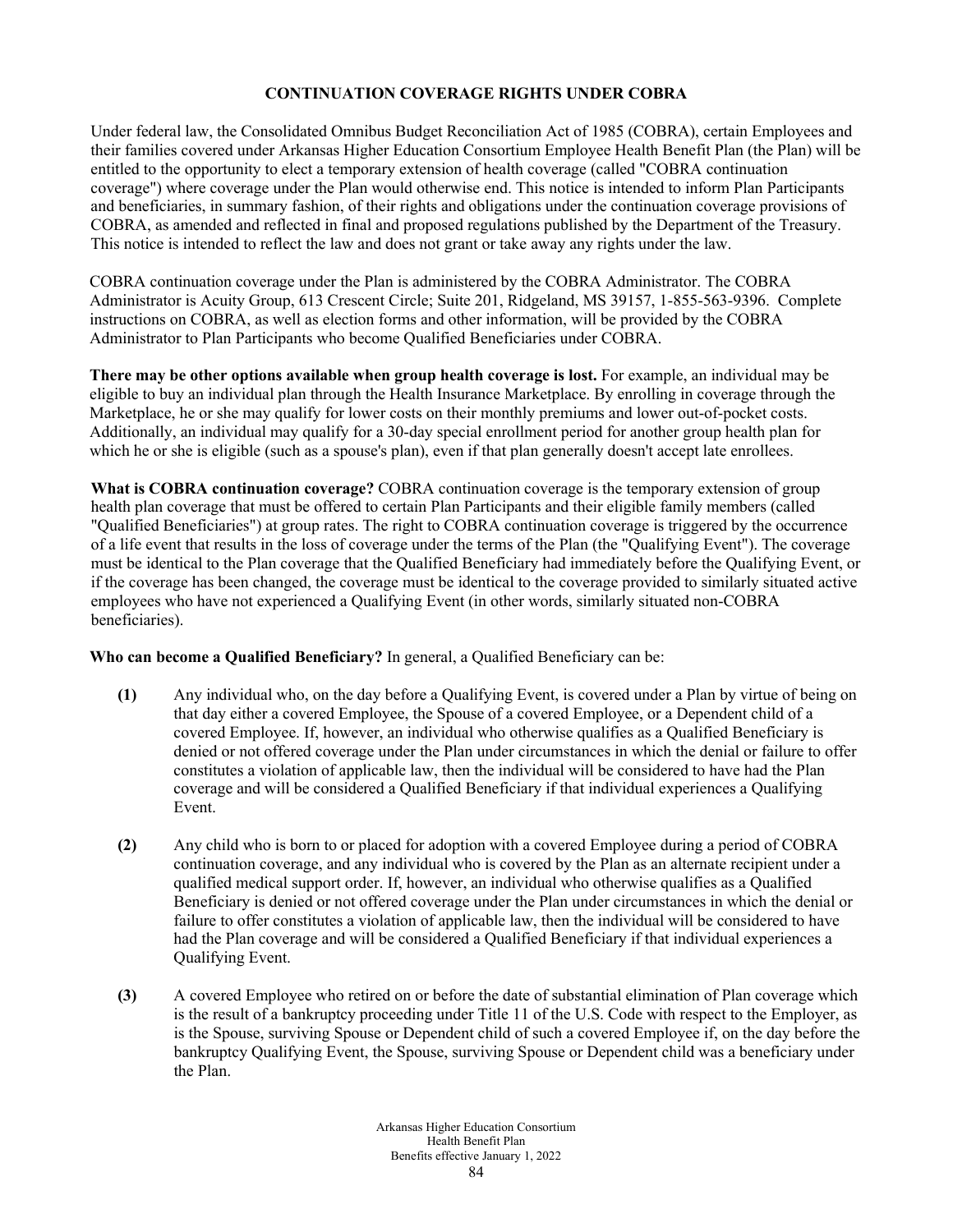The term "covered Employee" includes any individual who is provided coverage under the Plan due to his or her performance of services for the employer sponsoring the Plan (e.g., common-law employees (full or part-time), self-employed individuals, independent contractor, or corporate director). However, this provision does not establish eligibility of these individuals. Eligibility for Plan Coverage shall be determined in accordance with Plan Eligibility provisions.

An individual is not a Qualified Beneficiary if the individual's status as a covered Employee is attributable to a period in which the individual was a nonresident alien who received from the individual's Employer no earned income that constituted income from sources within the United States. If, on account of the preceding reason, an individual is not a Qualified Beneficiary, then a Spouse or Dependent child of the individual will also not be considered a Qualified Beneficiary by virtue of the relationship to the individual.

Each Qualified Beneficiary (including a child who is born to or placed for adoption with a covered Employee during a period of COBRA continuation coverage) must be offered the opportunity to make an independent election to receive COBRA continuation coverage.

**What is a Qualifying Event?** A Qualifying Event is any of the following if the Plan provided that the Plan participant would lose coverage (i.e.: cease to be covered under the same terms and conditions as in effect immediately before the Qualifying Event) in the absence of COBRA continuation coverage:

- **(1)** The death of a covered Employee.
- **(2)** The termination (other than by reason of the Employee's gross misconduct), or reduction of hours, of a covered Employee's employment.
- **(3)** The divorce or legal separation of a covered Employee from the Employee's Spouse. If the Employee reduces or eliminates the Employee's Spouse's Plan coverage in anticipation of a divorce or legal separation, and a divorce or legal separation later occurs, then the divorce or legal separation may be considered a Qualifying Event even though the Spouse's coverage was reduced or eliminated before the divorce or legal separation.
- **(4)** A covered Employee's enrollment in any part of the Medicare program.
- **(5)** A Dependent child's ceasing to satisfy the Plan's requirements for a Dependent child (for example, attainment of the maximum age for dependency under the Plan).
- **(6)** A proceeding in bankruptcy under Title 11 of the U.S. Code with respect to an Employer from whose employment a covered Employee retired at any time.

If the Qualifying Event causes the covered Employee, or the covered Spouse or a Dependent child of the covered Employee, to cease to be covered under the Plan under the same terms and conditions as in effect immediately before the Qualifying Event (or in the case of the bankruptcy of the Employer, any substantial elimination of coverage under the Plan occurring within 12 months before or after the date the bankruptcy proceeding commences), the persons losing such coverage become Qualified Beneficiaries under COBRA if all the other conditions of COBRA are also met. For example, any increase in contribution that must be paid by a covered Employee, or the Spouse, or a Dependent child of the covered Employee, for coverage under the Plan that results from the occurrence of one of the events listed above is a loss of coverage.

The taking of leave under the Family and Medical Leave Act of 1993, as amended ("FMLA") does not constitute a Qualifying Event. A Qualifying Event will occur, however, if an Employee does not return to employment at the end of the FMLA leave and all other COBRA continuation coverage conditions are present. If a Qualifying Event occurs, it occurs on the last day of FMLA leave and the applicable maximum coverage period is measured from this date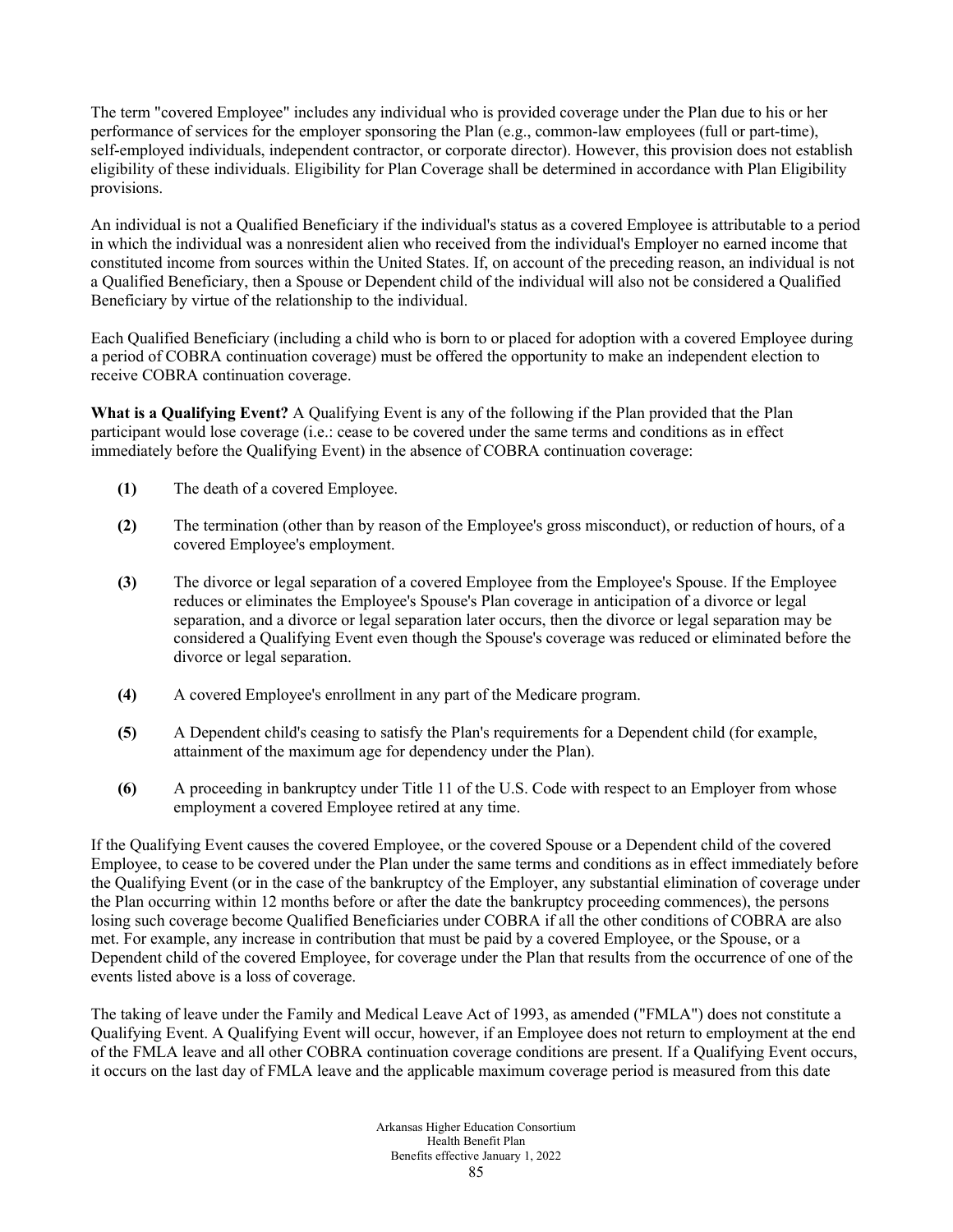(unless coverage is lost at a later date and the Plan provides for the extension of the required periods, in which case the maximum coverage date is measured from the date when the coverage is lost.) Note that the covered Employee and family members will be entitled to COBRA continuation coverage even if they failed to pay the employee portion of premiums for coverage under the Plan during the FMLA leave. For non-FMLA leaves of absence, the COBRA Qualifying Event date will be the day the leave begins.

**What factors should be considered when determining to elect COBRA continuation coverage?** When considering options for health coverage, Qualified Beneficiaries should consider:

- **Premiums:** This plan can charge up to 102% of total plan premiums for COBRA coverage. Other options, like coverage on a spouse's plan or through the Marketplace, may be less expensive. Qualified Beneficiaries have special enrollment rights under federal law (HIPAA). They have the right to request special enrollment in another group health plan for which they are otherwise eligible (such as a plan sponsored by a spouse's employer) within 30 days after Plan coverage ends due to one of the Qualifying Events listed above.
- **Provider Networks:** If a Qualified Beneficiary is currently getting care or treatment for a condition, a change in health coverage may affect access to a particular health care Provider. An individual may want to check to see if their current health care Providers participate in a network in considering options for health coverage.
- **Drug Formularies:** For Qualified Beneficiaries taking medication, a change in health coverage may affect costs for medication - and in some cases, the medication may not be covered by another plan. Qualified beneficiaries should check to see if current medications are listed in drug formularies for other health coverage.
- **Severance payments:** If COBRA rights arise because the Employee has lost his job and there is a severance package available from the employer, the former employer may have offered to pay some or all of the Employee's COBRA payments for a period of time. This can affect the timing of coverage available in the Marketplace. In this scenario, the Employee may want to contact the Department of Labor at 1-866-444-3272 to discuss options.
- **Medicare Eligibility:** Individuals should be aware of how COBRA coverage coordinates with Medicare eligibility. If an individual is eligible for Medicare at the time of the Qualifying Event, or if he or she will become eligible soon after the Qualifying Event, he or she has eight months to enroll in Medicare after employment -related health coverage ends. Electing COBRA coverage does not extend this eight-month period. For more information, see [https://www.medicare.gov/sign-up-change-plans/.](https://www.medicare.gov/sign-up-change-plans/)
- **Service Areas:** If benefits under the Plan are limited to specific service or coverage areas, benefits may not be available to a Qualified Beneficiary who moves out of the area.
- **Other Cost-Sharing:** In addition to premiums or contributions for health coverage, the Plan requires participants to pay copayments, deductibles, coinsurance, or other amounts as benefits are used. Qualified beneficiaries should check to see what the cost-sharing requirements are for other health coverage options. For example, one option may have much lower monthly premiums, but a much higher deductible and higher copayments.

**Are there other coverage options besides COBRA Continuation Coverage?** Yes. Instead of enrolling in COBRA continuation coverage, there may be other coverage options for Qualified Beneficiaries through the Health Insurance Marketplace, Medicaid, or other group health plan coverage options (such as a spouse's plan) through what is called a "special enrollment period." Some of these options may cost less than COBRA continuation coverage. More information about these options is available a[t www.healthcare.gov.](http://www.healthcare.gov/)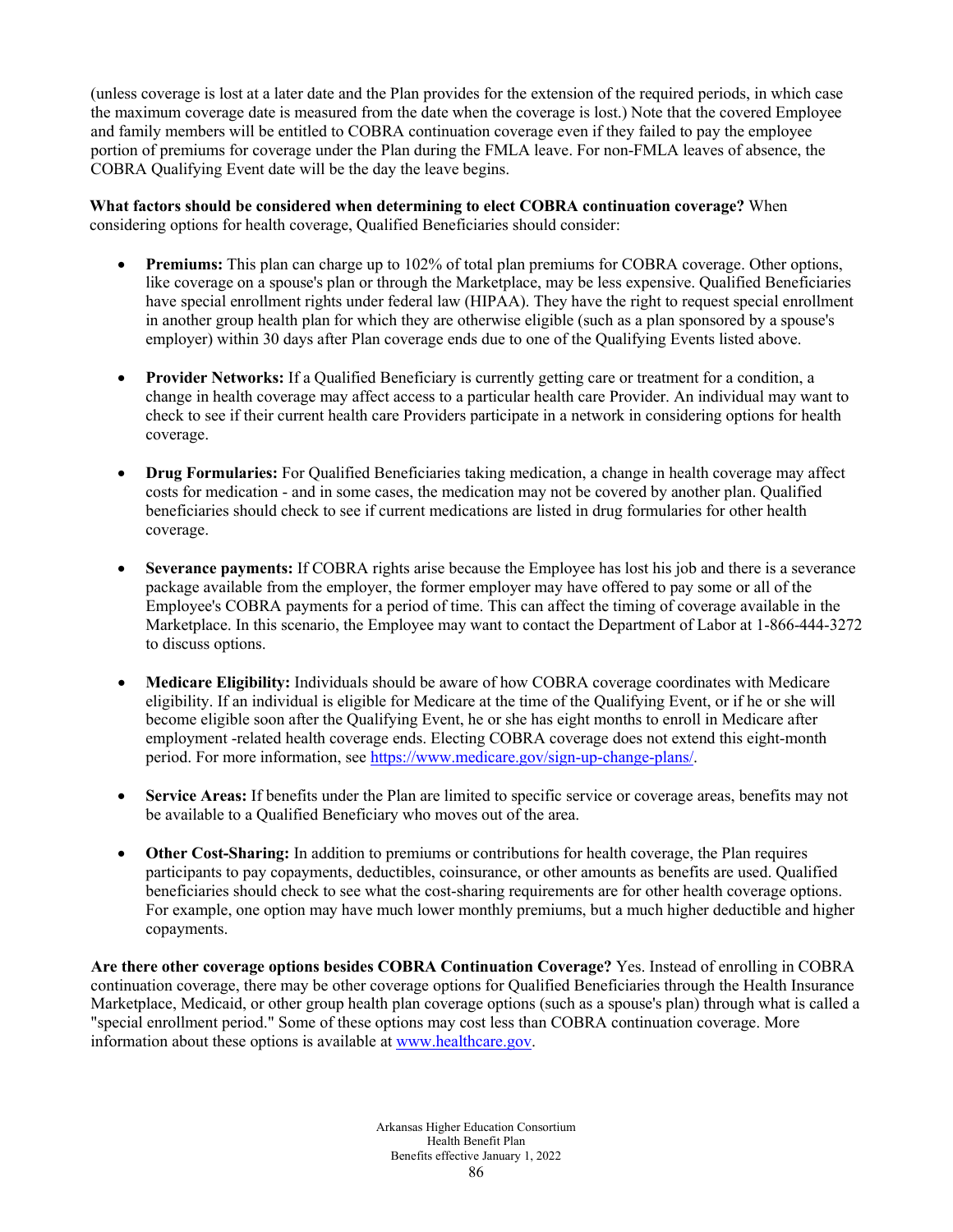**What is the procedure for obtaining COBRA continuation coverage?** The Plan has conditioned the availability of COBRA continuation coverage upon the timely election of such coverage. An election is timely if it is made during the election period.

**What is the election period and how long must it last?** The election period is the time period within which the Qualified Beneficiary must elect COBRA continuation coverage under the Plan. The election period must begin no later than the date the Qualified Beneficiary would lose coverage on account of the Qualifying Event and ends 60 days after the later of the date the Qualified Beneficiary would lose coverage on account of the Qualifying Event or the date notice is provided to the Qualified Beneficiary of her or his right to elect COBRA continuation coverage. If coverage is not elected within the 60 day period, all rights to elect COBRA continuation coverage are forfeited.

**Note:** If a covered Employee who has been terminated or experienced a reduction of hours qualifies for a trade readjustment allowance or alternative trade adjustment assistance under a federal law called the Trade Act of 2002, as extended by the Trade Preferences Extension Act of 2015, and the Employee and his or her covered Dependents have not elected COBRA coverage within the normal election period, a second opportunity to elect COBRA coverage will be made available for themselves and certain family members, but only within a limited period of 60 days or less and only during the six months immediately after their group health plan coverage ended. Any person who qualifies or thinks that he and/or his family members may qualify for assistance under this special provision should contact the Plan Administrator for further information about the special second election period. If continuation coverage is elected under this extension, it will not become effective prior to the beginning of this special second election period.

**Is a covered Employee or Qualified Beneficiary responsible for informing the Plan Administrator of the occurrence of a Qualifying Event?** The Plan will offer COBRA continuation coverage to Qualified Beneficiaries only after the Plan Administrator has been timely notified that a Qualifying Event has occurred. The employer (if the employer is not the Plan Administrator) will notify the Plan Administrator of the Qualifying Event within 30 days following the date coverage ends when the Qualifying Event is:

- **(1)** the end of employment or reduction of hours of employment,
- **(2)** death of the Employee,
- **(3)** commencement of a proceeding in bankruptcy with respect to the employer, or
- **(4)** entitlement of the employee to any part of Medicare.

# **IMPORTANT:**

**For the other Qualifying Events (divorce or legal separation of the Employee and Spouse or a Dependent child's losing eligibility for coverage as a Dependent child), you or someone on your behalf must notify the Plan Administrator within 60 days after the Qualifying Event occurs, using the procedures specified below. If these procedures are not followed or if the notice is not provided in writing to the Plan Administrator or its designee during the 60-day notice period, any Spouse or Dependent child who loses coverage will not be offered the option to elect continuation coverage.** 

# *NOTICE PROCEDURES:*

Any notice that you provide must be *in writing*. Oral notice, including notice by telephone, is not acceptable. The notice must be mailed, faxed or hand-delivered to the address shown above.

If mailed, the notice must be postmarked no later than the last day of the required notice period. Any notice provided must state:

• the **name of the plan or plans** under which coverage has been lost or is being lost,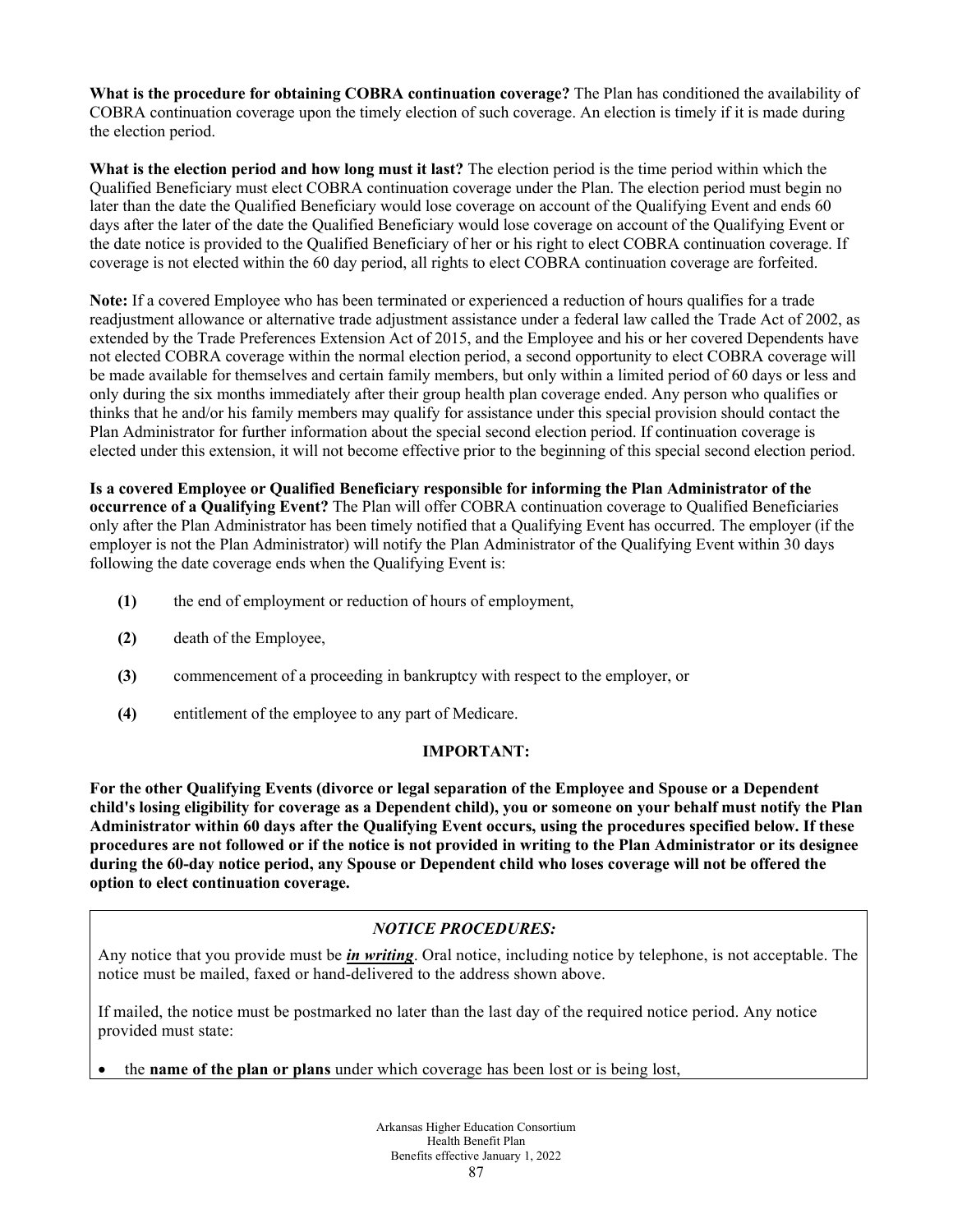- the **name and address of the Employee** covered under the plan,
- the **name(s) and address(es) of the Qualified Beneficiary(ies)**, and
- the **Qualifying Event** and the **date** it happened.

If the Qualifying Event is a **divorce or legal separation**, the notice must include **a copy of the divorce decree or the legal separation agreement.**

#### There are other notice requirements in other contexts, for example, in order to qualify for a disability extension.

Once the Plan Administrator or its designee receives *timely notice* that a Qualifying Event has occurred, COBRA continuation coverage will be offered to each of the qualified beneficiaries. Each Qualified Beneficiary will have an independent right to elect COBRA continuation coverage. Covered Employees may elect COBRA continuation coverage for their Spouses, and parents may elect COBRA continuation coverage on behalf of their children. For each Qualified Beneficiary who elects COBRA continuation coverage, COBRA continuation coverage will begin on the date that plan coverage would otherwise have been lost. If an individual does not elect continuation coverage within the 60-day election period described above, the right to elect continuation coverage will be lost.

**Is a waiver before the end of the election period effective to end a Qualified Beneficiary's election rights?** If, during the election period, a Qualified Beneficiary waives COBRA continuation coverage, the waiver can be revoked at any time before the end of the election period. Revocation of the waiver is an election of COBRA continuation coverage. However, if a waiver is later revoked, coverage need not be provided retroactively (that is, from the date of the loss of coverage until the waiver is revoked). Waivers and revocations of waivers are considered made on the date they are sent to the COBRA Administrator.

**Is COBRA coverage available if a Qualified Beneficiary has other group health plan coverage or Medicare?**  Qualified beneficiaries who are entitled to elect COBRA continuation coverage may do so even if they are covered under another group health plan or are entitled to Medicare benefits on or before the date on which COBRA is elected. However, a Qualified Beneficiary's COBRA coverage may terminate if, after electing COBRA, he or she becomes entitled to Medicare or becomes covered under other group health plan coverage (but only after any applicable preexisting condition exclusions of that other plan have been exhausted or satisfied).

**When may a Qualified Beneficiary's COBRA continuation coverage be terminated?** During the election period, a Qualified Beneficiary may waive COBRA continuation coverage. Except for an interruption of coverage in connection with a waiver, COBRA continuation coverage that has been elected for a Qualified Beneficiary must extend for at least the period beginning on the date of the Qualifying Event and ending not before the earliest of the following dates:

- **(1)** The last day of the applicable maximum coverage period.
- **(2)** The first day for which Timely Payment is not made to the Plan with respect to the Qualified Beneficiary.
- **(3)** The date upon which the Employer ceases to provide any group health plan (including a successor plan) to any employee.
- **(4)** The date, after the date of the election, that the Qualified Beneficiary first becomes covered under any other Plan that does not contain any exclusion or limitation with respect to any pre-existing condition, other than such an exclusion or limitation that does not apply to, or is satisfied by, the Qualified Beneficiary.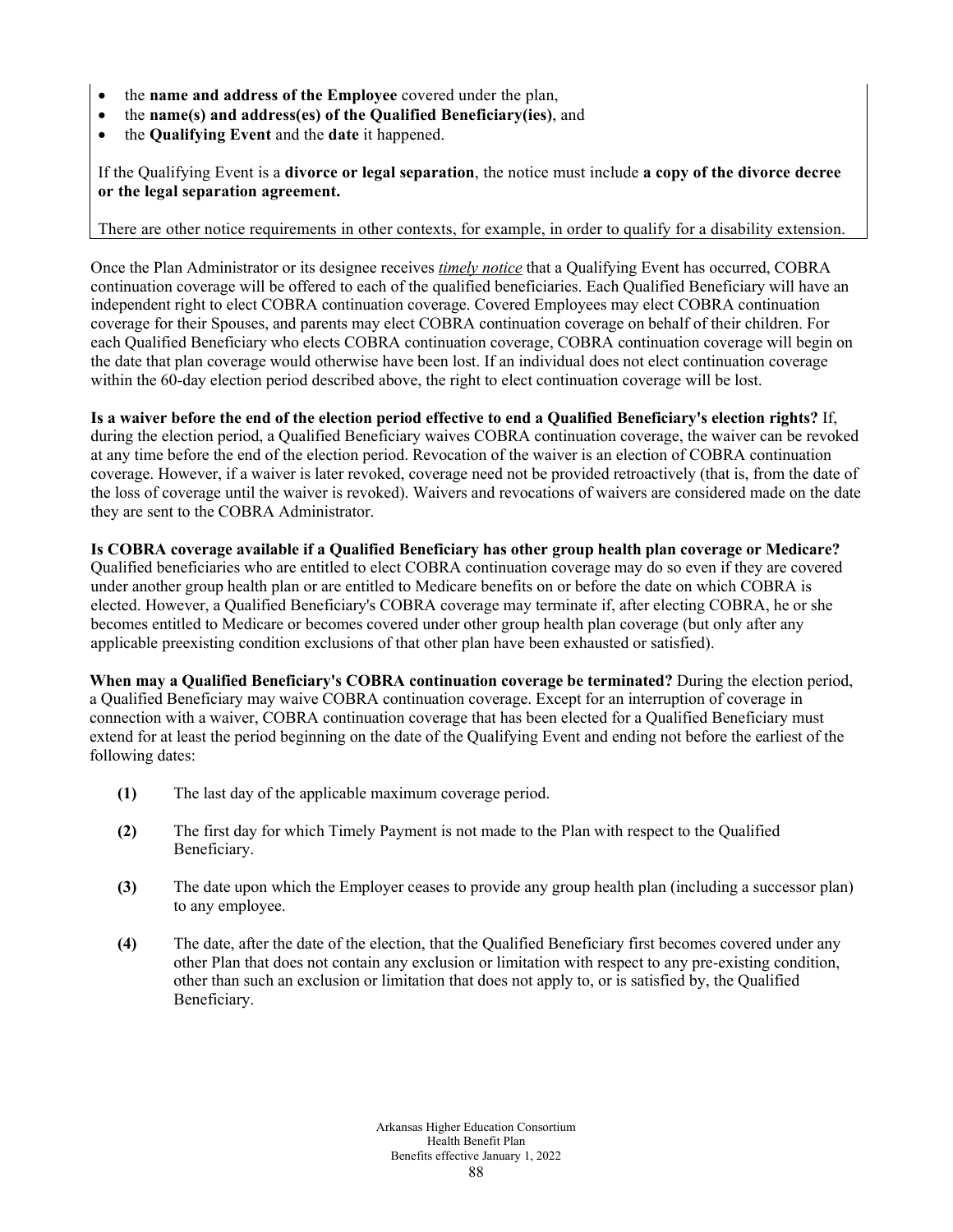- **(5)** In the case of a Qualified Beneficiary entitled to a disability extension, the later of:
	- **(a)** (i) 29 months after the date of the Qualifying Event, or (ii) the first day of the month that is more than 30 days after the date of a final determination under Title II or XVI of the Social Security Act that the disabled Qualified Beneficiary whose disability resulted in the Qualified Beneficiary's entitlement to the disability extension is no longer disabled, whichever is earlier; or
	- **(b)** the end of the maximum coverage period that applies to the Qualified Beneficiary without regard to the disability extension.

The Plan can terminate for cause the coverage of a Qualified Beneficiary on the same basis that the Plan terminates for cause the coverage of similarly situated non-COBRA beneficiaries, for example, for the submission of a fraudulent claim.

In the case of an individual who is not a Qualified Beneficiary and who is receiving coverage under the Plan solely because of the individual's relationship to a Qualified Beneficiary, if the Plan's obligation to make COBRA continuation coverage available to the Qualified Beneficiary ceases, the Plan is not obligated to make coverage available to the individual who is not a Qualified Beneficiary.

**What are the maximum coverage periods for COBRA continuation coverage?** The maximum coverage periods are based on the type of the Qualifying Event and the status of the Qualified Beneficiary, as shown below:

- **(1)** In the case of a Qualifying Event that is a termination of employment or reduction of hours of employment, the maximum coverage period ends 18 months after the Qualifying Event if there is not a disability extension and 29 months after the Qualifying Event if there is a disability extension.
- **(2)** In the case of a covered Employee's enrollment in the Medicare program before experiencing a Qualifying Event that is a termination of employment or reduction of hours of employment, the maximum coverage period for Qualified Beneficiaries ends on the later of:
	- **(a)** 36 months after the date the covered Employee becomes enrolled in the Medicare program. This extension does not apply to the covered Employee; or
	- **(b)** 18 months (or 29 months, if there is a disability extension) after the date of the covered Employee's termination of employment or reduction of hours of employment.
- **(3)** In the case of a bankruptcy Qualifying Event, the maximum coverage period for a Qualified Beneficiary who is the covered retiree ends on the date of the retiree's death. The maximum coverage period for a Qualified Beneficiary who is the covered Spouse, surviving Spouse or Dependent child of the retiree ends on the earlier of the Qualified Beneficiary's death or 36 months after the death of the retiree.
- **(4)** In the case of a Qualified Beneficiary who is a child born to or placed for adoption with a covered Employee during a period of COBRA continuation coverage, the maximum coverage period is the maximum coverage period applicable to the Qualifying Event giving rise to the period of COBRA continuation coverage during which the child was born or placed for adoption.
- **(5)** In the case of any other Qualifying Event than that described above, the maximum coverage period ends 36 months after the Qualifying Event.

**Under what circumstances can the maximum coverage period be expanded?** If a Qualifying Event that gives rise to an 18-month or 29-month maximum coverage period is followed, within that 18- or 29-month period, by a second Qualifying Event that gives rise to a 36-months maximum coverage period, the original period is expanded to 36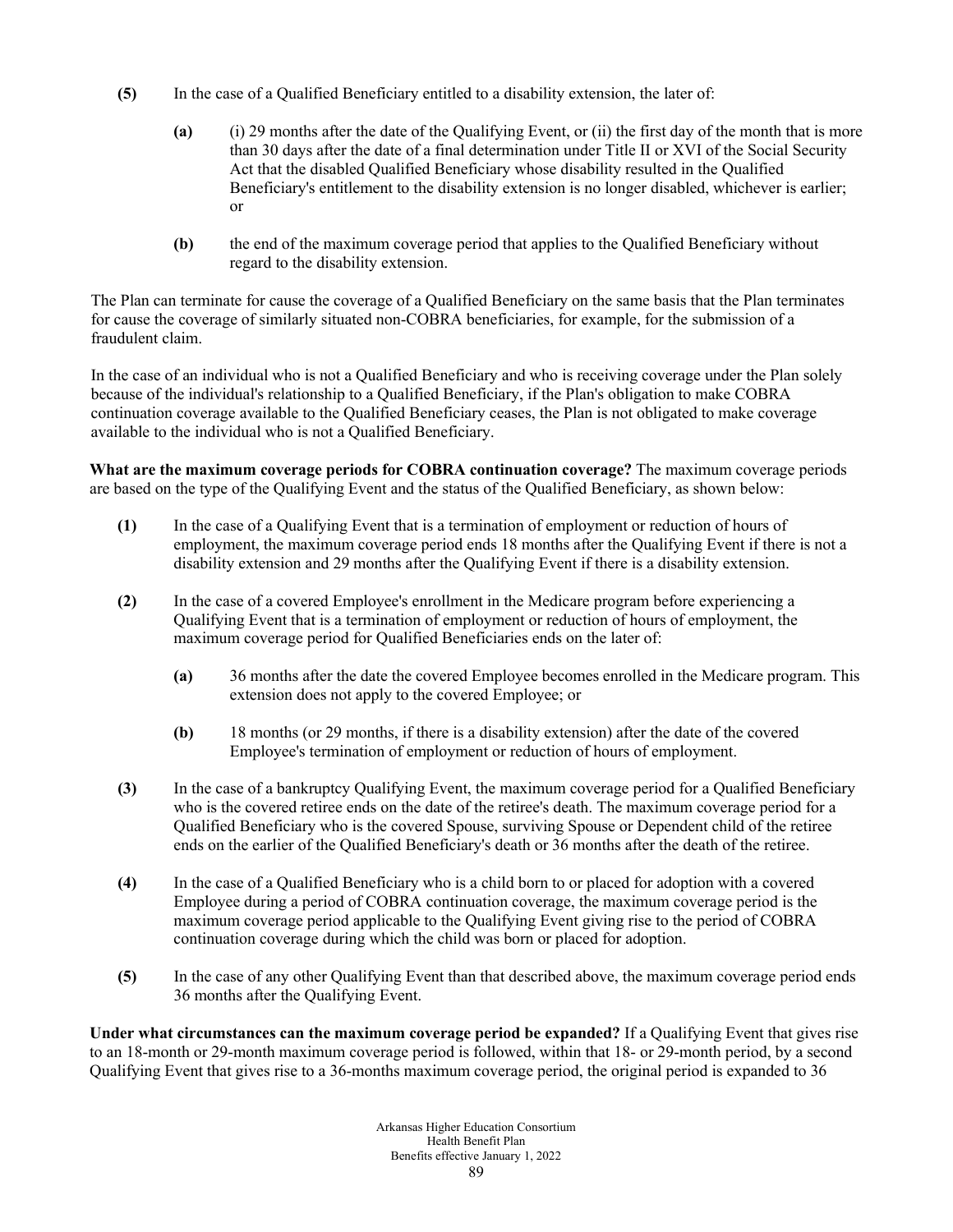months, but only for individuals who are Qualified Beneficiaries at the time of and with respect to both Qualifying Events. In no circumstance can the COBRA maximum coverage period be expanded to more than 36 months after the date of the first Qualifying Event. The Plan Administrator must be notified of the second Qualifying Event within 60 days of the second Qualifying Event. This notice must be sent to the Plan Administrator in accordance with the procedures above.

**How does a Qualified Beneficiary become entitled to a disability extension?** A disability extension will be granted if an individual (whether or not the covered Employee) who is a Qualified Beneficiary in connection with the Qualifying Event that is a termination or reduction of hours of a covered Employee's employment, is determined under Title II or XVI of the Social Security Act to have been disabled at any time during the first 60 days of COBRA continuation coverage. To qualify for the disability extension, the Qualified Beneficiary must also provide the Plan Administrator with notice of the disability determination on a date that is both within 60 days after the date of the determination and before the end of the original 18-month maximum coverage. This notice should be sent to **Plan Administrator** in accordance with the procedures above.

**Does the Plan require payment for COBRA continuation coverage?** For any period of COBRA continuation coverage under the Plan, qualified beneficiaries who elect COBRA continuation coverage must pay for COBRA continuation coverage. Qualified beneficiaries will pay up to 102% of the applicable premium and up to 150% of the applicable premium for any expanded period of COBRA continuation coverage covering a disabled Qualified Beneficiary due to a disability extension. The Plan will terminate a Qualified Beneficiary's COBRA continuation coverage as of the first day of any period for which Timely Payment is not made.

**Must the Plan allow payment for COBRA continuation coverage to be made in monthly installments?** Yes. The Plan is also permitted to allow for payment at other intervals.

**What is Timely Payment for payment for COBRA continuation coverage?** Timely Payment means a payment made no later than 30 days after the first day of the coverage period. Payment that is made to the Plan by a later date is also considered Timely Payment if either under the terms of the Plan, covered employees or Qualified Beneficiaries are allowed until that later date to pay for their coverage for the period or under the terms of an arrangement between the Employer and the entity that provides Plan benefits on the Employer's behalf, the Employer is allowed until that later date to pay for coverage of similarly situated non-COBRA beneficiaries for the period.

Notwithstanding the above paragraph, the Plan does not require payment for any period of COBRA continuation coverage for a Qualified Beneficiary earlier than 45 days after the date on which the election of COBRA continuation coverage is made for that Qualified Beneficiary. Payment is considered made on the date on which it is postmarked to the Plan.

If Timely Payment is made to the Plan in an amount that is not significantly less than the amount the Plan requires to be paid for a period of coverage, then the amount paid will be deemed to satisfy the Plan's requirement for the amount to be paid, unless the Plan notifies the Qualified Beneficiary of the amount of the deficiency and grants a reasonable period of time for payment of the deficiency to be made. A "reasonable period of time" is 30 days after the notice is provided. A shortfall in a Timely Payment is not significant if it is no greater than the lesser of \$50 or 10% of the required amount.

# **For More Information**

If an individual has questions about COBRA continuation coverage, they should contact the Plan Administrator. For more information about rights under ERISA, including COBRA, the Health Insurance Portability and Accountability Act (HIPAA), and other laws affecting group health plans, contact the nearest Regional or District Office of the U.S. Department of Labor's Employee Benefits Security Administration (EBSA). Addresses and phone numbers of Regional and District EBSA Offices are available through EBSA's website a[t www.dol.gov/ebsa.](http://www.dol.gov/ebsa)

# **KEEP THE PLAN ADMINISTRATOR INFORMED OF ADDRESS CHANGES**

In order for an individual to protect his or her family's rights, they should keep the Plan Administrator informed of

Arkansas Higher Education Consortium Health Benefit Plan Benefits effective January 1, 2022 90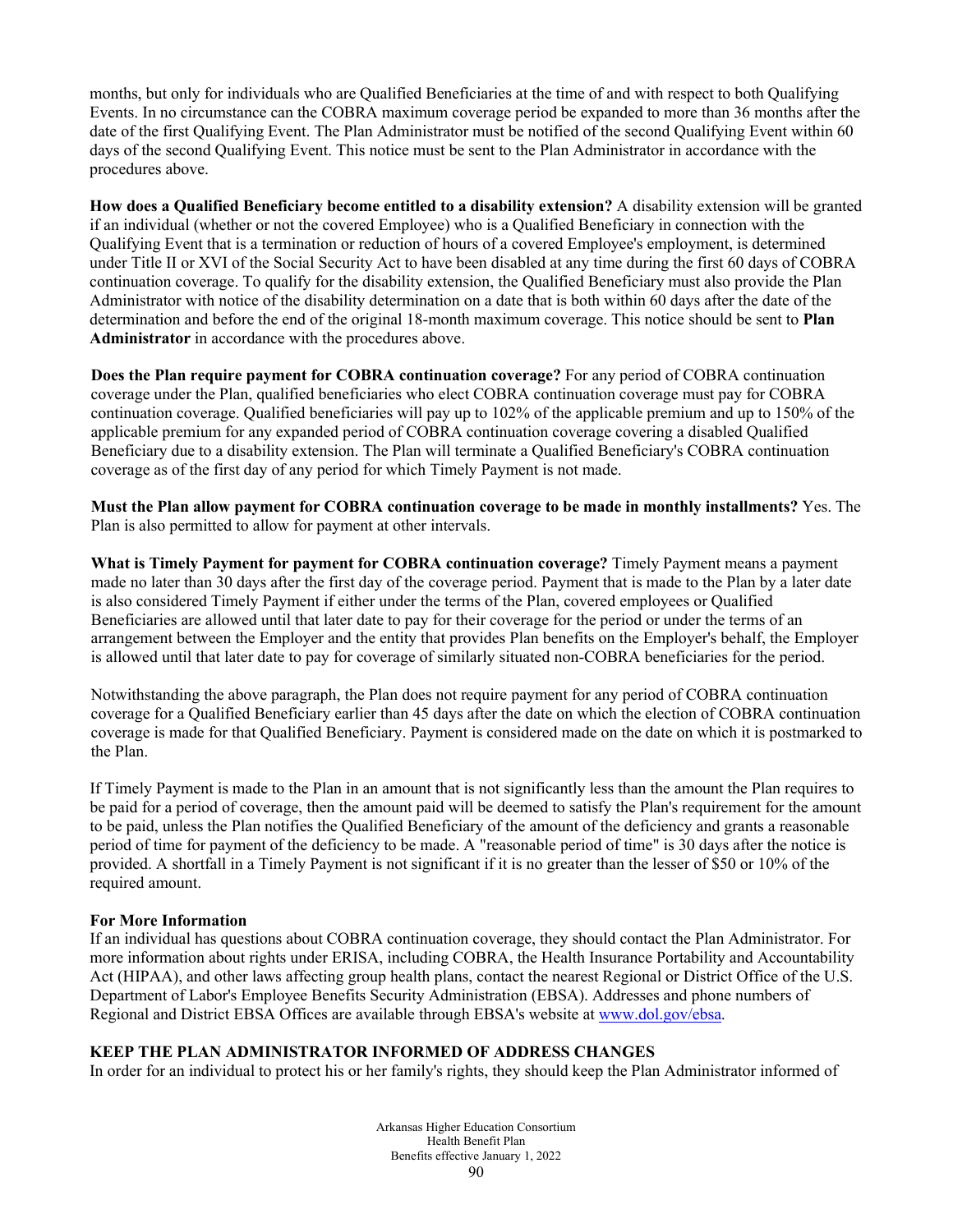any changes in the addresses of family members. The individual should also keep a copy, for his or her records, of any notices sent to the Plan Administrator.

> Arkansas Higher Education Consortium Health Benefit Plan Benefits effective January 1, 2022 91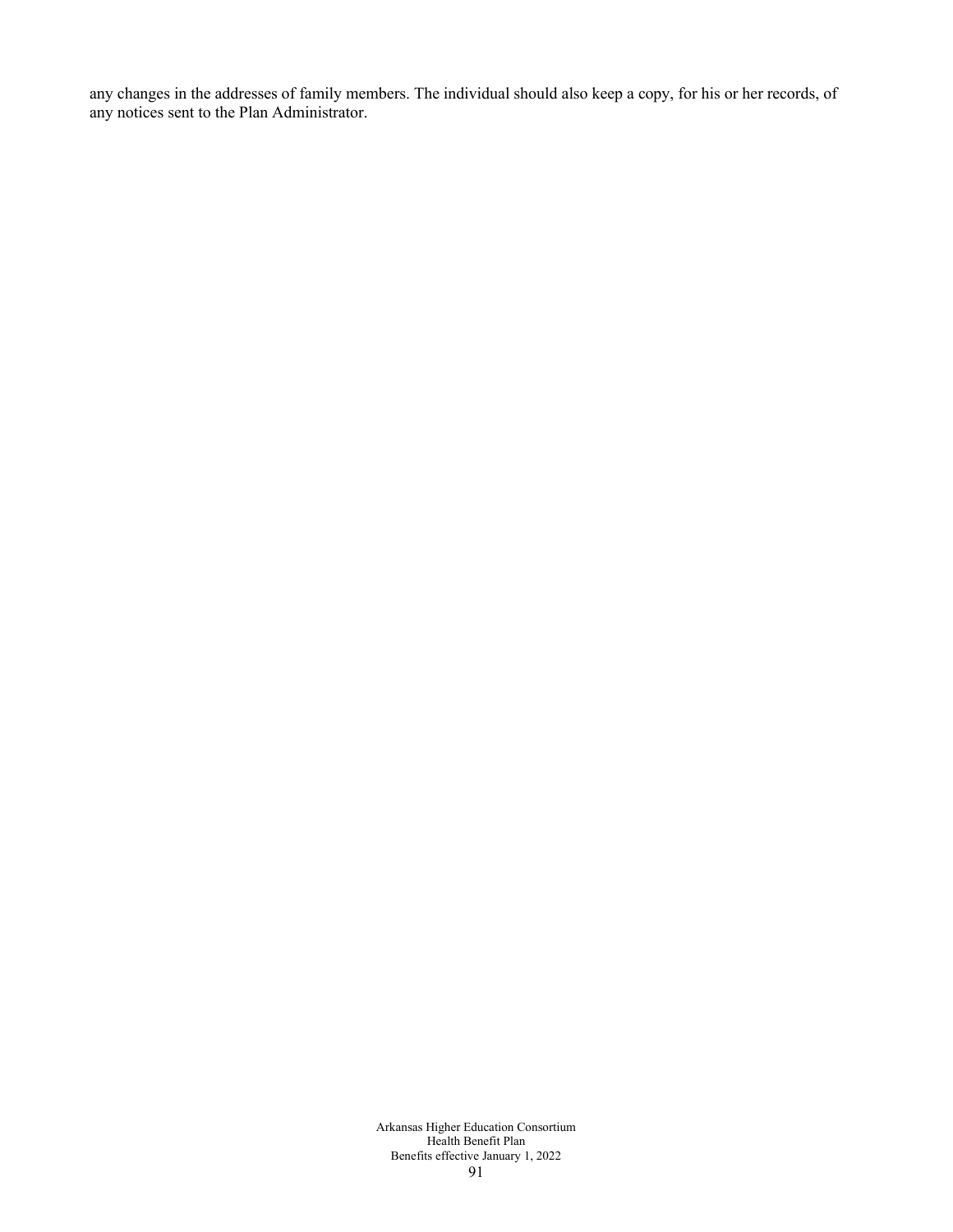# **RESPONSIBILITIES FOR PLAN ADMINISTRATION**

**PLAN ADMINISTRATOR.** Arkansas Higher Education Consortium Employee Health Benefit Plan is the benefit plan of Arkansas Higher Education Consortium, the Plan Administrator, also called the Plan Sponsor. It is to be administered by the Plan Administrator in accordance with the provisions of ERISA. An individual or committee may be appointed by Arkansas Higher Education Consortium to be Plan Administrator and serve at the convenience of the Employer. If the Plan Administrator or a committee member resigns, dies or is otherwise removed from the position, Arkansas Higher Education Consortium shall appoint a new Plan Administrator as soon as reasonably possible.

The Plan Administrator shall administer this Plan in accordance with its terms and establish its policies, interpretations, practices, and procedures. It is the express intent of this Plan that the Plan Administrator shall have maximum legal discretionary authority to construe and interpret the terms and provisions of the Plan, to make determinations regarding issues which relate to eligibility for benefits, to decide disputes which may arise relative to a Plan Participant's rights, and to decide questions of Plan interpretation and those of fact relating to the Plan. The decisions of the Plan Administrator will be final and binding on all interested parties.

Service of legal process may be made upon the Plan Administrator.

# **DUTIES OF THE PLAN ADMINISTRATOR.**

- **(1)** To administer the Plan in accordance with its terms.
- **(2)** To interpret the Plan, including the right to remedy possible ambiguities, inconsistencies or omissions.
- **(3)** To decide disputes which may arise relative to a Plan Participant's rights.
- **(4)** To prescribe procedures for filing a claim for benefits and to review claim denials.
- **(5)** To keep and maintain the Plan documents and all other records pertaining to the Plan.
- **(6)** To appoint a Claims Administrator to pay claims.
- **(7)** To perform all necessary reporting as required by ERISA.
- **(8)** To establish and communicate procedures to determine whether a medical child support order is qualified under ERISA Sec. 609.
- **(9)** To delegate to any person or entity such powers, duties and responsibilities as it deems appropriate.

**PLAN ADMINISTRATOR COMPENSATION.** The Plan Administrator serves **without** compensation; however, all expenses for plan administration, including compensation for hired services, will be paid by the Plan.

**FIDUCIARY.** A fiduciary exercises discretionary authority or control over management of the Plan or the disposition of its assets, renders investment advice to the Plan or has discretionary authority or responsibility in the administration of the Plan.

**FIDUCIARY DUTIES.** A fiduciary must carry out his or her duties and responsibilities for the purpose of providing benefits to the Employees and their Dependent(s), and defraying reasonable expenses of administering the Plan. These are duties which must be carried out:

**(1)** with care, skill, prudence and diligence under the given circumstances that a prudent person, acting in a like capacity and familiar with such matters, would use in a similar situation;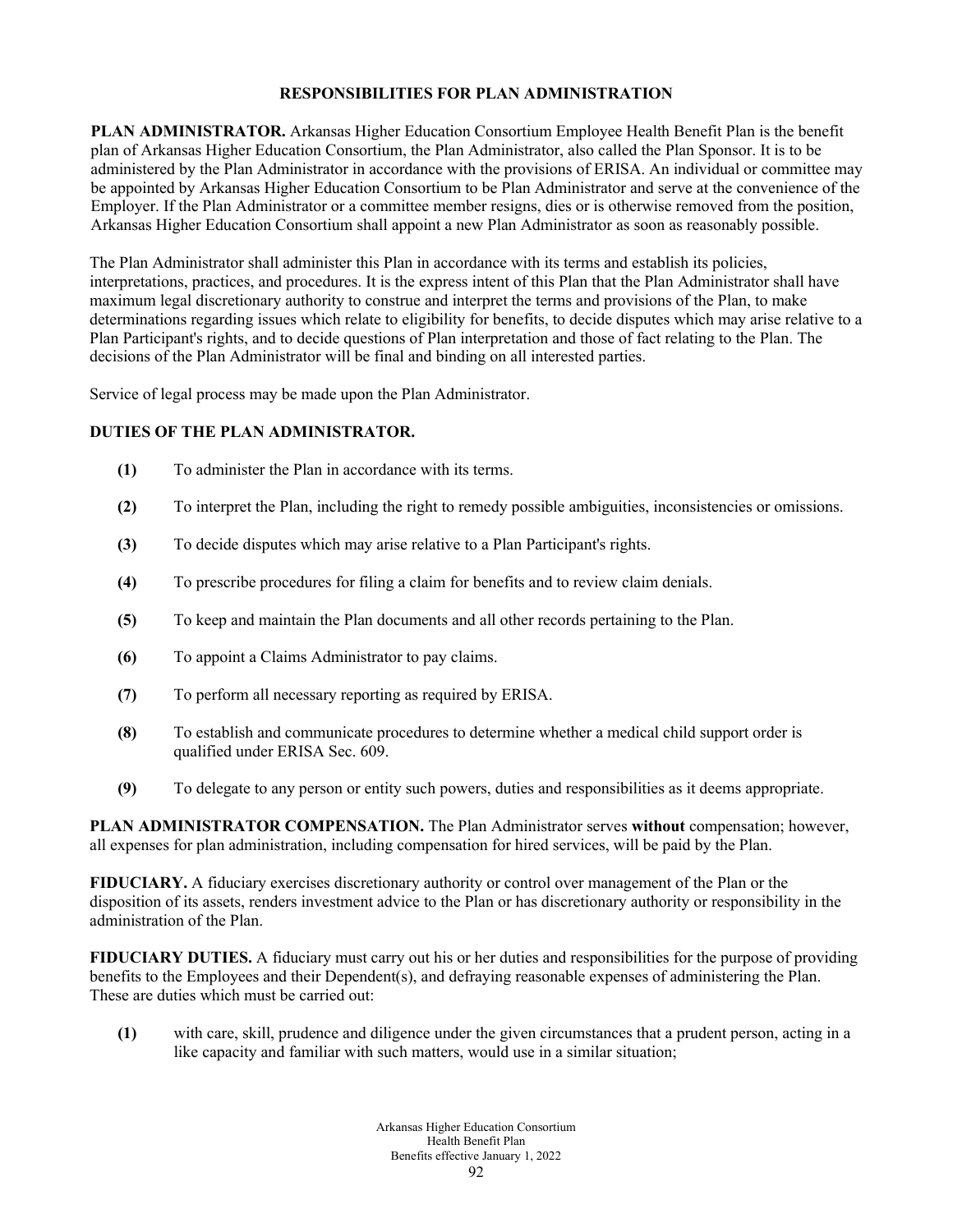- **(2)** by diversifying the investments of the Plan so as to minimize the risk of large losses, unless under the circumstances it is clearly prudent not to do so; and
- **(3)** in accordance with the Plan documents to the extent that they agree with ERISA.

**THE NAMED FIDUCIARY.** A "named fiduciary" is the one named in the Plan. A named fiduciary can appoint others to carry out fiduciary responsibilities (other than as a trustee) under the Plan. These other persons become fiduciaries themselves and are responsible for their acts under the Plan. To the extent that the named fiduciary allocates its responsibility to other persons, the named fiduciary shall not be liable for any act or omission of such person unless either:

- **(1)** the named fiduciary has violated its stated duties under ERISA in appointing the fiduciary, establishing the procedures to appoint the fiduciary or continuing either the appointment or the procedures; or
- **(2)** the named fiduciary breached its fiduciary responsibility under Section 405(a) of ERISA.

**CLAIMS ADMINISTRATOR IS NOT A FIDUCIARY.** A Claims Administrator is **not** a fiduciary under the Plan by virtue of paying claims in accordance with the Plan's rules as established by the Plan Administrator.

**COMPLIANCE WITH HIPAA PRIVACY STANDARDS.** Certain members of the Employer's workforce perform services in connection with administration of the Plan. In order to perform these services, it is necessary for these employees from time to time to have access to Protected Health Information (as defined below).

Under the Standards for Privacy of Individually Identifiable Health Information (45 CFR Part 164, the "Privacy Standards"), these employees are permitted to have such access subject to the following:

- **(1) General.** The Plan shall not disclose Protected Health Information to any member of the Employer's workforce unless each of the conditions set out in this HIPAA Privacy section is met. "Protected Health Information" shall have the same definition as set out in the Privacy Standards but generally shall mean individually identifiable health information about the past, present or future physical or mental health or condition of an individual, including Genetic Information and information about treatment or payment for treatment.
- **(2) Permitted Uses and Disclosures.** Protected Health Information disclosed to members of the Employer's workforce shall be used or disclosed by them only for purposes of Plan administrative functions. The Plan's administrative functions shall include all Plan payment and health care operations. The terms "payment" and "health care operations" shall have the same definitions as set out in the Privacy Standards, but the term "payment" generally shall mean activities taken with respect to payment of premiums or contributions, or to determine or fulfill Plan responsibilities with respect to coverage, provision of benefits, or reimbursement for health care. "Health care operations" generally shall mean activities on behalf of the Plan that are related to quality assessment; evaluation, training or accreditation of health care providers; underwriting, premium rating and other functions related to obtaining or renewing an insurance contract, including stop-loss insurance; medical review; legal services or auditing functions; or business planning, management and general administrative activities. However, Protected Health Information that consists of Genetic Information will not be used or disclosed for underwriting purposes.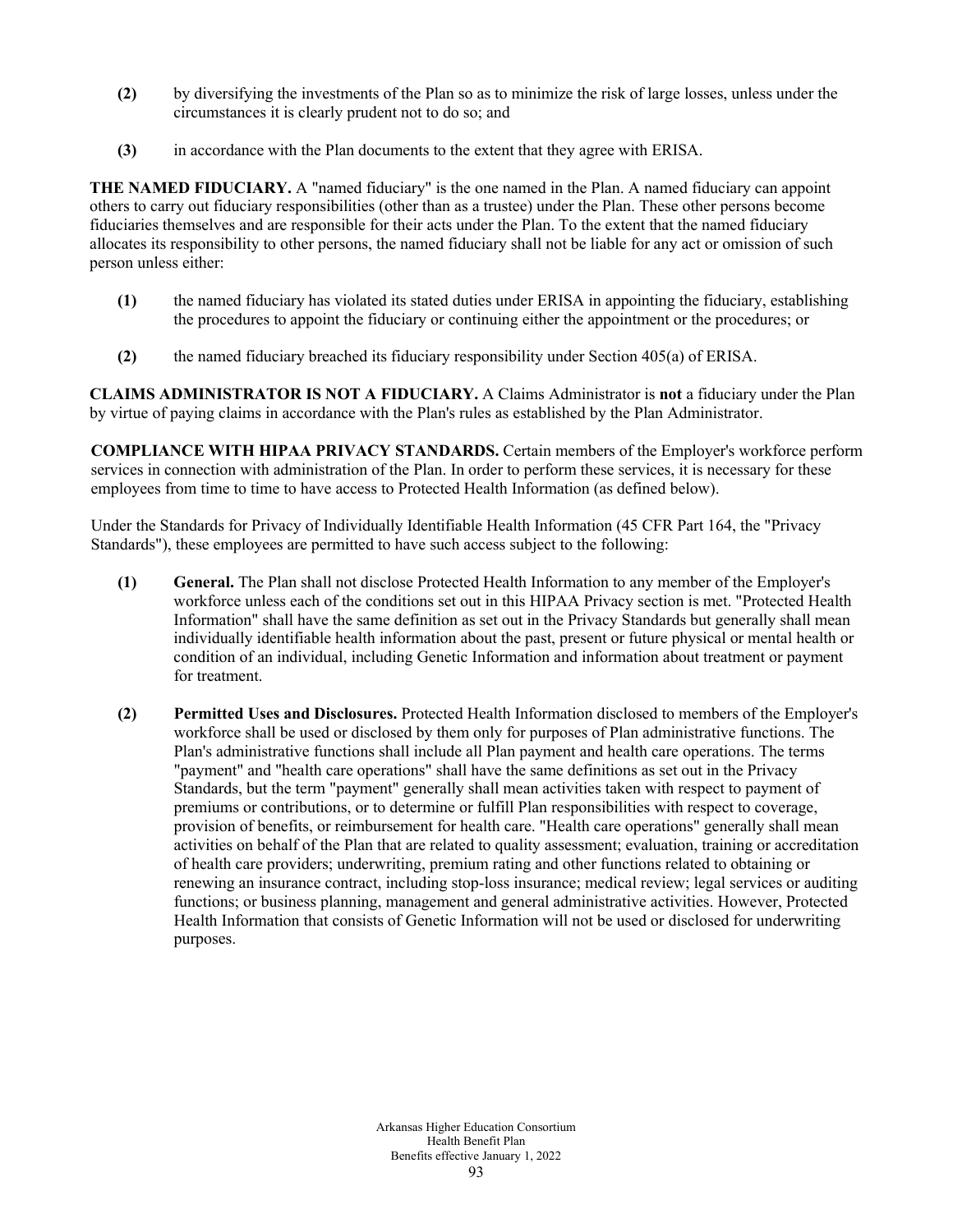- **(3) Authorized Employees.** The Plan shall disclose Protected Health Information only to members of the Employer's workforce who are designated and are authorized to receive such Protected Health Information, and only to the extent and in the minimum amount necessary for these persons to perform duties with respect to the Plan. For purposes of this HIPAA Privacy section, "members of the Employer's workforce" shall refer to all employees and other persons under the control of the Employer.
	- **(a) Updates Required.** The Employer shall amend the Plan promptly with respect to any changes in the members of its workforce who are authorized to receive Protected Health Information.
	- **(b) Use and Disclosure Restricted.** An authorized member of the Employer's workforce who receives Protected Health Information shall use or disclose the Protected Health Information only to the extent necessary to perform his or her duties with respect to the Plan.
	- **(c) Resolution of Issues of Noncompliance.** In the event that any member of the Employer's workforce uses or discloses Protected Health Information other than as permitted by the Privacy Standards, the incident shall be reported to the privacy official. The privacy official shall take appropriate action, including:
		- **(i)** Investigation of the incident to determine whether the breach occurred inadvertently, through negligence, or deliberately; whether there is a pattern of breaches; and the degree of harm caused by the breach;
		- **(ii)** Applying appropriate sanctions against the persons causing the breach, which, depending upon the nature of the breach, may include, oral or written reprimand, additional training, or termination of employment;
		- **(iii)** Mitigating any harm caused by the breach, to the extent practicable; and
		- **(iv)** Documentation of the incident and all actions taken to resolve the issue and mitigate any damages.
- **(4) Certification of Employer.** The Employer must provide certification to the Plan that it agrees to:
	- **(a)** Not use or further disclose the Protected Health Information other than as permitted or required by the Plan documents or as required by law;
	- **(b)** Ensure that any agent or subcontractor, to whom it provides Protected Health Information received from the Plan, agrees to the same restrictions and conditions that apply to the Employer with respect to such information;
	- **(c)** Not use or disclose Protected Health Information for employment-related actions and decisions or in connection with any other benefit or employee benefit plan of the Employer;
	- **(d)** Report to the Plan any use or disclosure of the Protected Health Information of which it becomes aware that is inconsistent with the uses or disclosures hereunder or required by law;
	- **(e)** Make available Protected Health Information to individual Plan members in accordance with Section 164.524 of the Privacy Standards;
	- **(f)** Make available Protected Health Information for amendment by individual Plan members and incorporate any amendments to Protected Health Information in accordance with Section 164.526 of the Privacy Standards;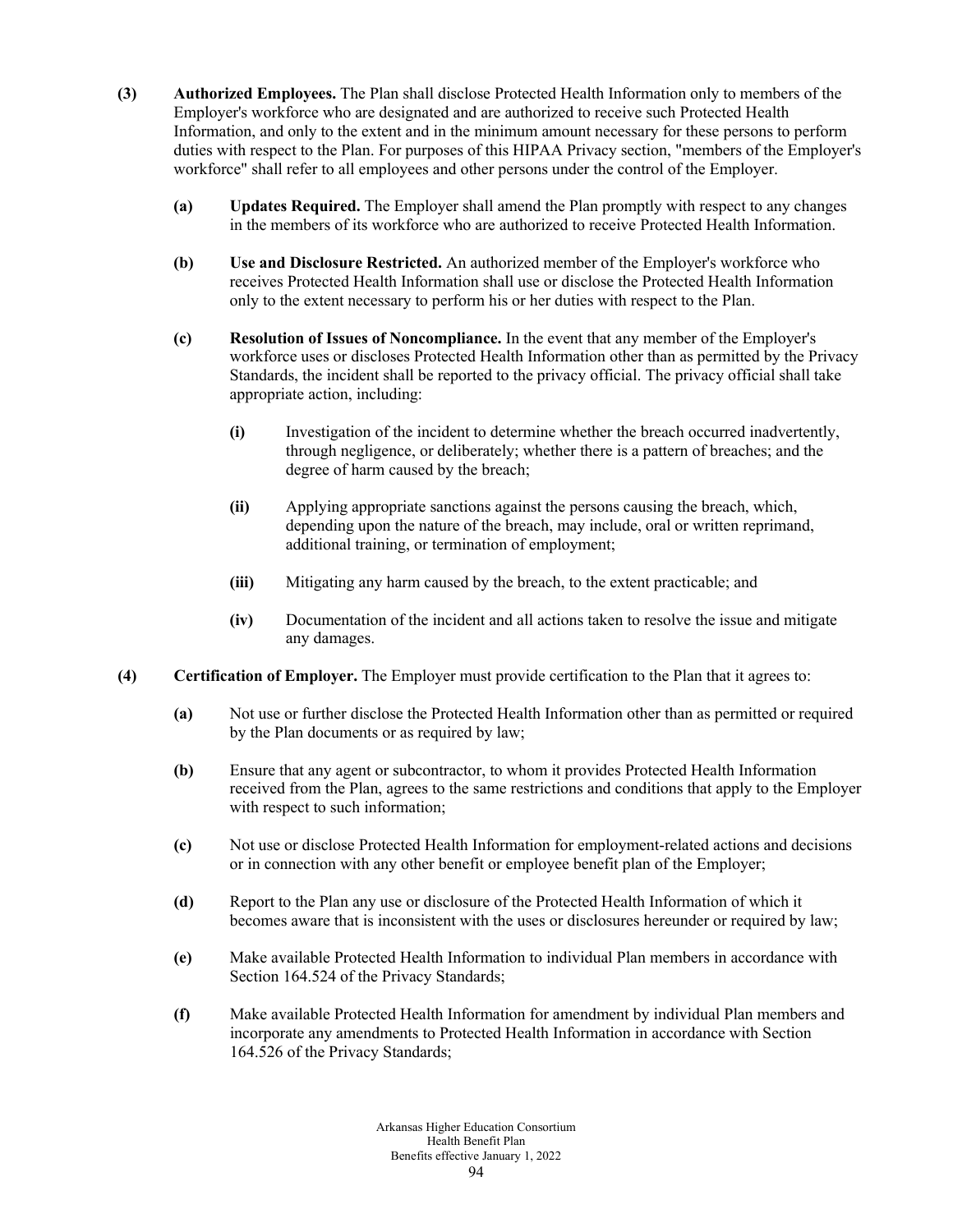- **(g)** Make available the Protected Health Information required to provide any accounting of disclosures to individual Plan members in accordance with Section 164.528 of the Privacy Standards;
- **(h)** Make its internal practices, books and records relating to the use and disclosure of Protected Health Information received from the Plan available to the Department of Health and Human Services for purposes of determining compliance by the Plan with the Privacy Standards;
- **(i)** If feasible, return or destroy all Protected Health Information received from the Plan that the Employer still maintains in any form, and retain no copies of such information when no longer needed for the purpose of which disclosure was made, except that, if such return or destruction is not feasible, limit further uses and disclosures to those purposes that make the return or destruction of the information unfeasible; and
- **(j)** Ensure the adequate separation between the Plan and member of the Employer's workforce, as required by Section 164.504(f)(2)(iii) of the Privacy Standards.

The following members of Arkansas Higher Education Consortium's workforce are designated as authorized to receive Protected Health Information from Arkansas Higher Education Consortium Employee Health Benefit Plan ("the Plan") in order to perform their duties with respect to the Plan: Human Resource Department.

**COMPLIANCE WITH HIPAA ELECTRONIC SECURITY STANDARDS.** Under the Security Standards for the Protection of Electronic Protected Health Information (45 CFR Part 164.300 et. seq., the "Security Standards"), the Employer agrees to the following:

- **(1)** The Employer agrees to implement reasonable and appropriate administrative, physical and technical safeguards to protect the confidentiality, integrity and availability of Electronic Protected Health Information that the Employer creates, maintains or transmits on behalf of the Plan. "Electronic Protected Health Information" shall have the same definition as set out in the Security Standards, but generally shall mean Protected Health Information that is transmitted by or maintained in electronic media.
- **(2)** The Employer shall ensure that any agent or subcontractor to whom it provides Electronic Protected Health Information shall agree, in writing, to implement reasonable and appropriate security measures to protect the Electronic Protected Health Information.
- **(3)** The Employer shall ensure that reasonable and appropriate security measures are implemented to comply with the conditions and requirements set forth in Compliance With HIPAA Privacy Standards provisions (3) Authorized Employees and (4) Certification of Employers described above.

# **FUNDING THE PLAN AND PAYMENT OF BENEFITS**

The cost of the Plan is funded as follows:

**For Employee and Dependent Coverage:** Funding is derived from the funds of the Employer and contributions made by the covered Employees.

The level of any Employee contributions will be set by the Plan Administrator. These Employee contributions will be used in funding the cost of the Plan as soon as practicable after they have been received from the Employee or withheld from the Employee's pay through payroll deduction.

Benefits are paid directly from the Plan through the Claims Administrator.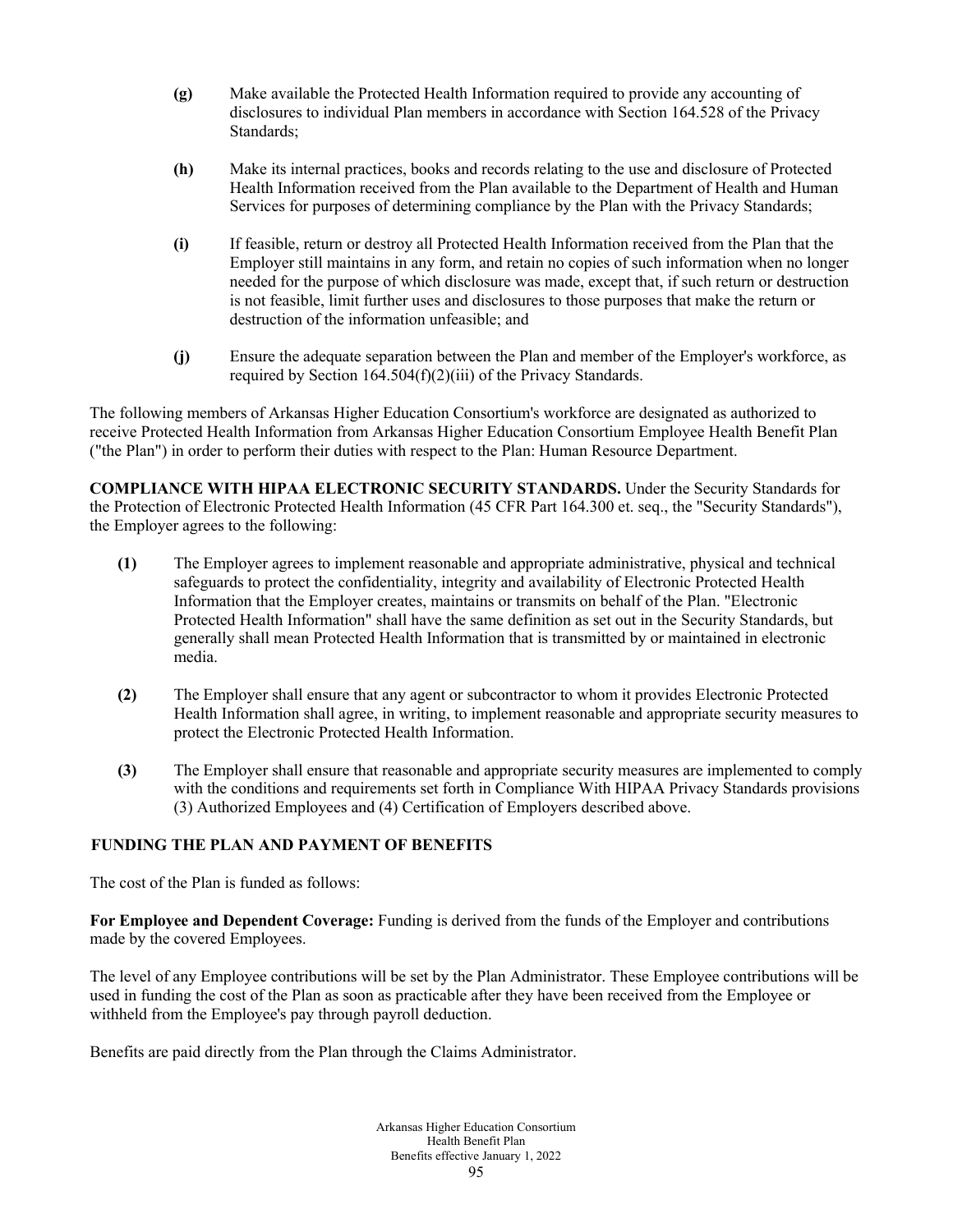# **PLAN IS NOT AN EMPLOYMENT CONTRACT**

The Plan is not to be construed as a contract for or of employment.

# **ASSIGNMENT OF BENEFITS**

Any payment due for eligible services rendered by Preferred Providers will be made directly to the provider unless the provider requests payment be made directly to the Covered Person.

Any payment due for eligible services rendered by Non-Preferred Providers will typically be made directly to the Covered Person; however, the Plan reserves the right to make payment of benefits directly to the Provider of service or to the Covered Person.

Any payment due for eligible services rendered by PPO Providers will be made directly to the provider unless the provider requests payment be made directly to the Covered Person.

Any payment due for eligible services rendered by Non-PPO Providers will typically be made directly to the Covered Person; however, the Plan reserves the right to make payment of benefits directly to the Provider of service or to the Covered Person.

# **CLERICAL ERROR**

Any clerical error by the Plan Administrator or an agent of the Plan Administrator in keeping pertinent records or a delay in making any changes will not invalidate coverage otherwise validly in force or continue coverage validly terminated. An equitable adjustment of contributions will be made when the error or delay is discovered.

If, an overpayment occurs in a Plan reimbursement amount, the Plan retains a contractual right to the overpayment. The person or institution receiving the overpayment will be required to return the incorrect amount of money. In the case of a Plan Participant, the amount of overpayment may be deducted from future benefits payable.

# **AMENDING AND TERMINATING THE PLAN**

If the Plan is terminated, the rights of the Plan Participants are limited to expenses incurred before termination.

The Employer reserves the right, at any time, to amend, suspend or terminate the Plan in whole or in part. This includes amending the benefits under the Plan or the Trust agreement (if any).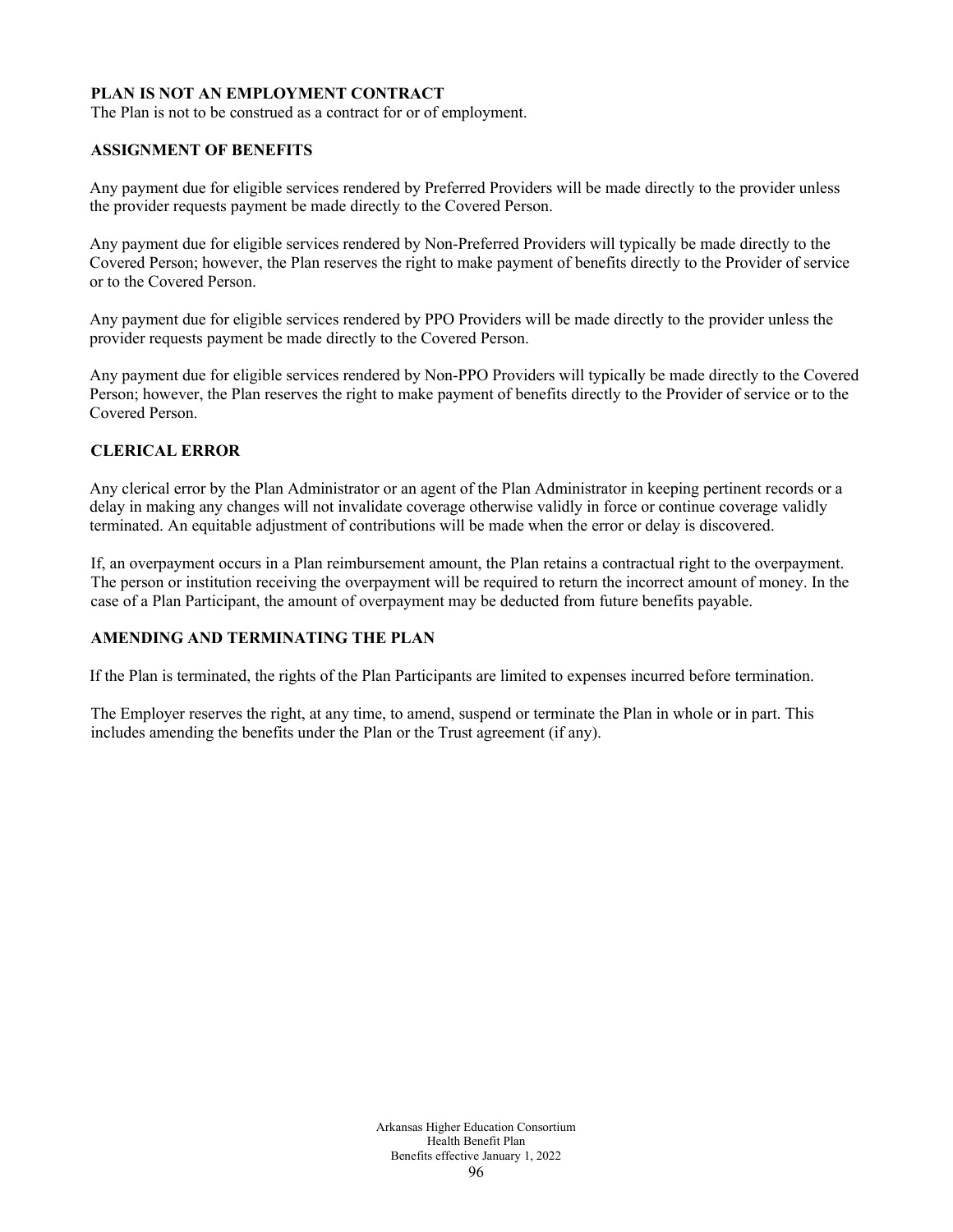# **CERTAIN PLAN PARTICIPANTS RIGHTS UNDER ERISA**

Plan Participants in this Plan are entitled to certain rights and protections under the Employee Retirement Income Security Act of 1974 (ERISA). ERISA specifies that all Plan Participants shall be entitled to:

Examine, without charge, at the Plan Administrator's office, all Plan documents and copies of all documents governing the Plan, including a copy of the latest annual report (form 5500 series) filed by the Plan with the U.S. Department of Labor and available at the Public Disclosure Room of the Employee Benefits Security Administration.

Obtain copies of all Plan documents and other Plan information upon written request to the Plan Administrator. The Plan Administrator may make a reasonable charge for the copies.

Continue health care coverage for a Plan Participant, Spouse, or other dependents if there is a loss of coverage under the Plan as a result of a Qualifying Event. Employees or dependents may have to pay for such coverage.

Review this summary plan description and the documents governing the Plan or the rules governing COBRA continuation coverage rights.

If a Plan Participant's claim for a benefit is denied or ignored, in whole or in part, the participant has a right to know why this was done, to obtain copies of documents relating to the decision without charge, and to appeal any denial, all within certain time schedules.

Under ERISA, there are steps a Plan Participant can take to enforce the above rights. For instance, if a Plan Participant requests a copy of Plan documents or the latest annual report from the Plan and does not receive them within 30 days, he or she may file suit in a federal court. In such a case, the court may require the Plan Administrator to provide the materials and to pay the Plan Participant up to \$110 a day until he or she receives the materials, unless the materials were not sent because of reasons beyond the control of the Plan Administrator. If the Plan Participant has a claim for benefits which is denied or ignored, in whole or in part, the participant may file suit in state or federal court.

In addition, if a Plan Participant disagrees with the Plan's decision or lack thereof concerning the qualified status of a medical child support order, he or she may file suit in federal court.

In addition to creating rights for Plan Participants, ERISA imposes obligations upon the individuals who are responsible for the operation of the Plan. The individuals who operate the Plan, called "fiduciaries" of the Plan, have a duty to do so prudently and in the interest of the Plan Participants and their beneficiaries. No one, including the Employer or any other person, may fire a Plan Participant or otherwise discriminate against a Plan Participant in any way to prevent the Plan Participant from obtaining benefits under the Plan or from exercising his or her rights under ERISA.

If it should happen that the Plan fiduciaries misuse the Plan's money, or if a Plan Participant is discriminated against for asserting his or her rights, he or she may seek assistance from the U.S. Department of Labor, or may file suit in a federal court. The court will decide who should pay court costs and legal fees. If the Plan Participant is successful, the court may order the person sued to pay these costs and fees. If the Plan Participant loses, the court may order him or her to pay these costs and fees, for example, if it finds the claim or suit to be frivolous.

> Arkansas Higher Education Consortium Health Benefit Plan Benefits effective January 1, 2022 97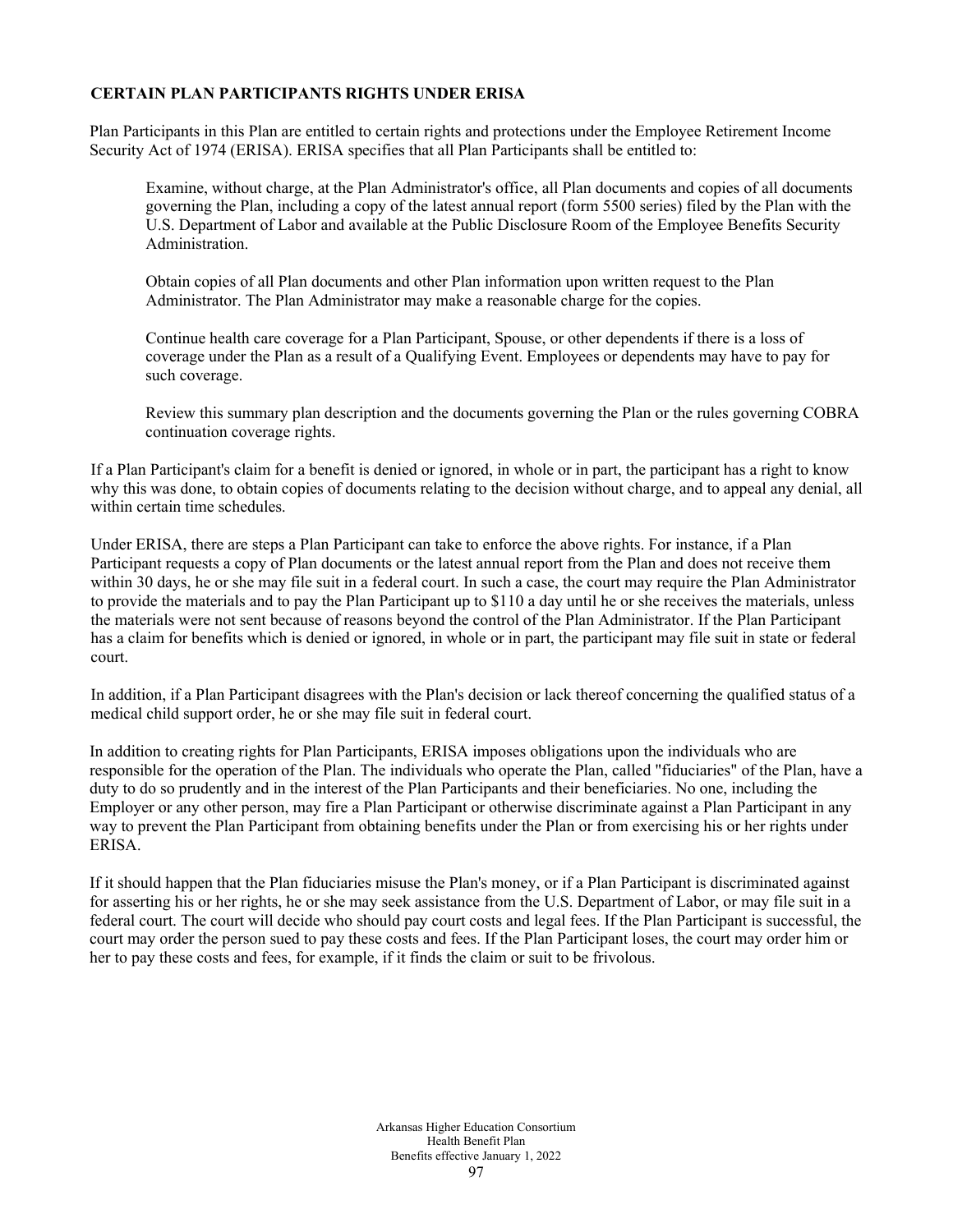If the Plan Participant has any questions about the Plan, he or she should contact the Plan Administrator. If the Plan Participant has any questions about this statement or his or her rights under ERISA, including COBRA or the Health Insurance Portability and Accountability Act (HIPAA), and other laws affecting group health plans, that Plan Participant should contact either the nearest Regional or District Office of the U.S. Department of Labor's Employee Benefits Security Administration (EBSA) or visit the EBSA website at [www.dol.gov/ebsa/](http://www.dol.gov/ebsa). (Addresses and phone numbers of Regional and District EBSA Offices are available through EBSA's website.)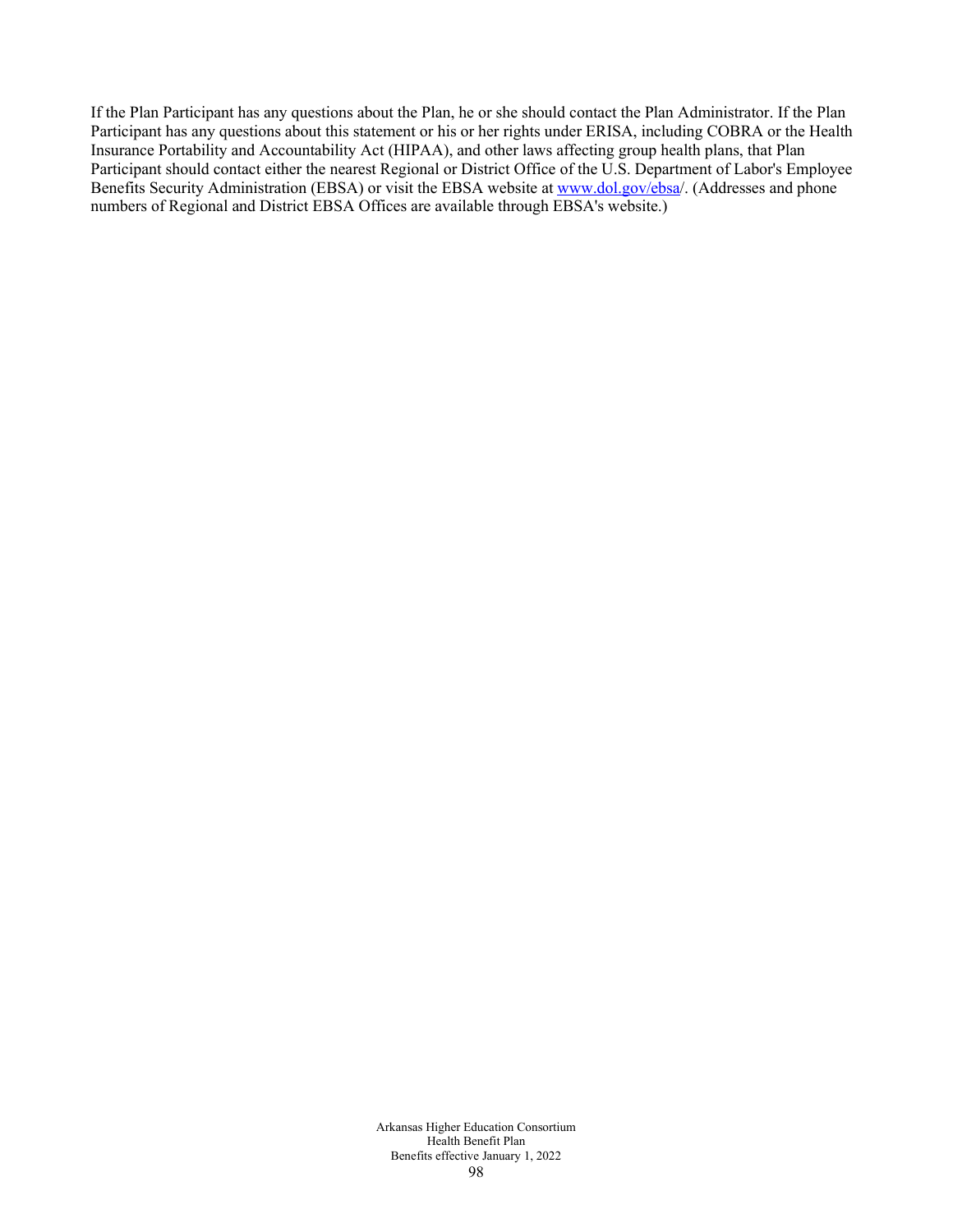#### **GENERAL PLAN INFORMATION**

#### **TYPE OF ADMINISTRATION**

The Plan is a self-funded group health Plan and the administration is provided through a Third Party Claims Administrator. The funding for the benefits is derived from the funds of the Employer and contributions made by covered Employees. The Plan is not insured.

# **PLAN NAME**

Arkansas Higher Education Consortium Employee Health Benefit Plan

#### **PLAN NUMBER:** 501

#### **TAX ID NUMBER:** 71-6157730

**PLAN EFFECTIVE DATE:** January 1, 2020 and is amended and restated effective January 1, 2022.

#### **PLAN YEAR ENDS:** December 31

#### **EMPLOYER INFORMATION**

Arkansas Higher Education Consortium  $P$  O. Box 10 Melbourne, Arkansas 72556

#### **PLAN ADMINISTRATOR**

Arkansas Higher Education Consortium P.O. Box 10 Melbourne, Arkansas 72556

#### **NAMED FIDUCIARY**

Arkansas Higher Education Consortium P.O. Box 10 Melbourne, Arkansas 72556

#### **AGENT FOR SERVICE OF LEGAL PROCESS**

Arkansas Higher Education Consortium P.O. Box 10 Melbourne, Arkansas 72556

#### **CLAIMS ADMINISTRATOR**

BlueAdvantage Administrators of Arkansas P.O. Box 1460 Little Rock, Arkansas 72203 1-800-370-5852

BlueAdvantage Administrators of Arkansas is an independent licensee of the Blue Cross and Blue Shield Association. BlueAdvantage Administrators does not underwrite or assume any financial risk with respect to the

> Arkansas Higher Education Consortium Health Benefit Plan Benefits effective January 1, 2022 99